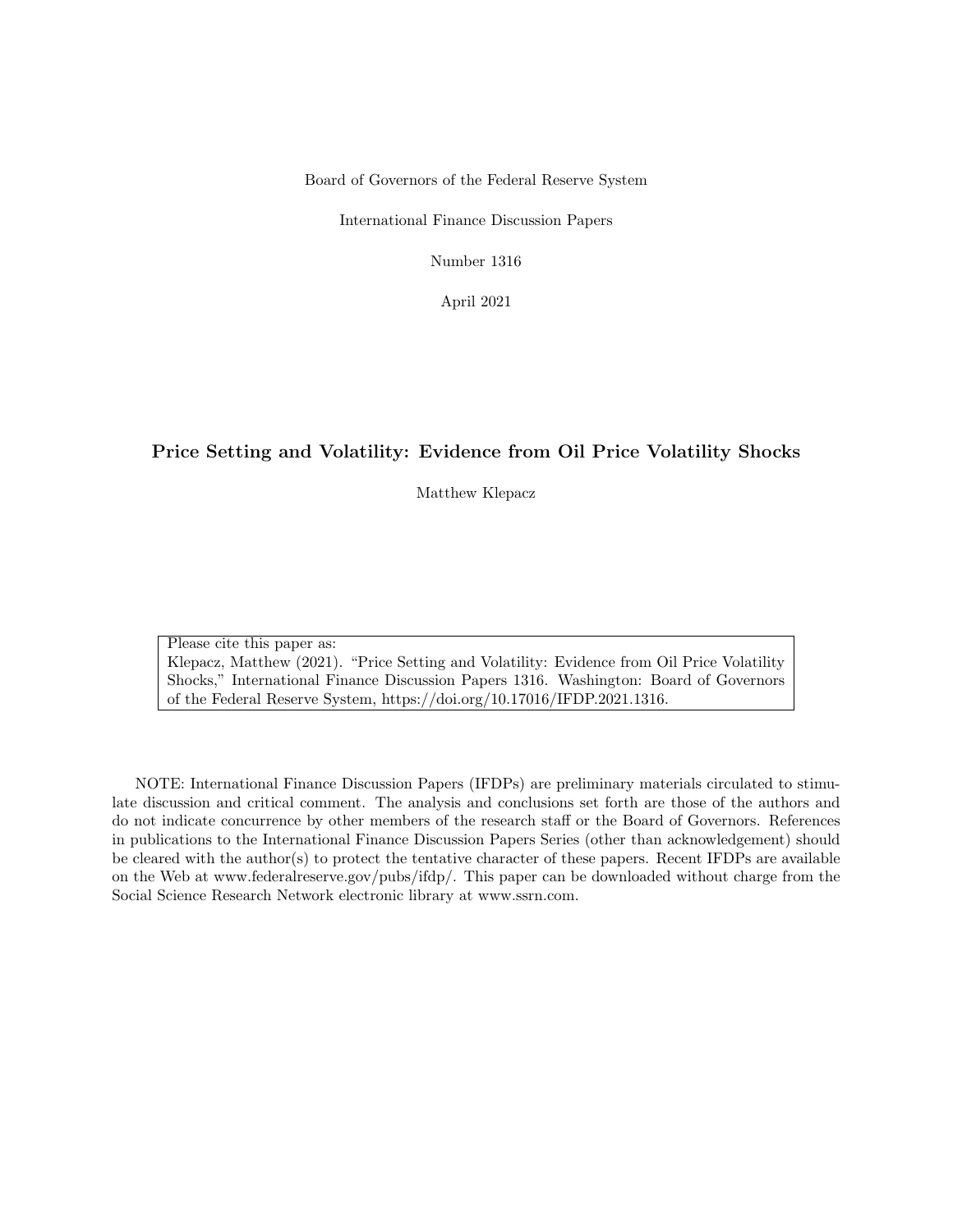# <span id="page-1-0"></span>Price Setting and Volatility: Evidence from Oil Price Volatility Shocks

Matthew Klepacz<sup>\*</sup>

This Version: November 2020

#### Abstract

How do changes in aggregate volatility alter the impulse response of output to monetary policy? To analyze this question, I study whether individual prices in Producer Price Index micro data are more likely to change and to move in the same direction when aggregate volatility is high, which would increase aggregate price flexibility and reduce the effectiveness of monetary policy. Taking advantage of plausibly exogenous oil price volatility shocks and heterogeneity in oil usage across industries, I find that price changes are more dispersed and less frequent, implying that prices are less likely to move in the same direction when aggregate volatility is high. This contrasts with findings in the literature about *idiosyncratic* volatility. I use a state-dependent pricing model to interpret my findings. Random menu costs are necessary for the model to match the positive empirical relationship between oil price volatility and price change dispersion. This is the case because random menu costs reduce the extent to which firms with prices far from their optimum all act in a coordinated fashion when volatility increases. The model implies that increases in aggregate volatility do not substantially reduce the ability of monetary policy to stimulate output.

JEL: E30, E31, E50

Keywords: Volatility, Ss model, Menu cost, Monetary policy, Oil

<sup>∗</sup>Division of International Finance, Board of Governors of the Federal Reserve System, Washington D.C. 20551 USA. E-mail: matthew.t.klepacz@frb.gov. I would like to thank Simon Gilchrist, Adam Guren, Raphael Schoenle, and Stephen Terry for their valuable guidance and support on this project. I am also thankful for comments from seminar participants at various universities and conferences. This research was conducted with restricted access to the Bureau of Labor Statistics (BLS) data. The views expressed here are those of the author and should not be interpreted as reflecting the views of the BLS, the Federal Reserve Board of Governors, or any other person associated with the Federal Reserve System. I thank my project coordinator, Ryan Ogden, for his substantial help and effort. All remaining errors are my own.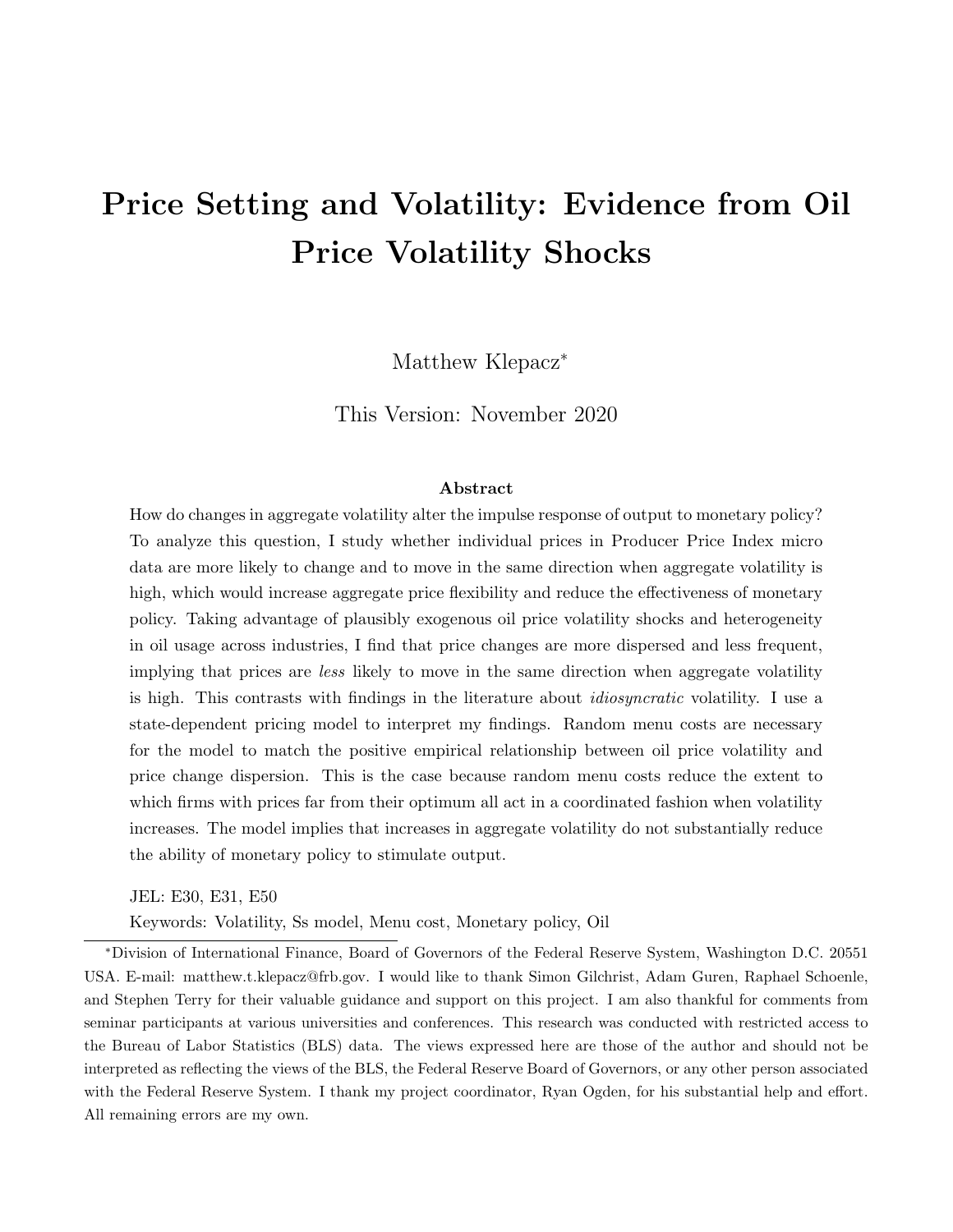# I Introduction

Do changes in aggregate volatility alter the ability of monetary policy to stimulate the economy? During periods of high volatility, the economy is buffeted by large macroeconomic shocks that are likely to impact price changes. Policy makers are concerned that policy effectiveness may decrease during these periods. This paper examines the role of time varying aggregate volatility in price setting and its implications for monetary policy.

Monetary policy effectiveness is dependent on the flexibility of the aggregate price level, which is determined both by the frequency of price change and by the extent to which firms change their price in the same direction after monetary stimulus. A key measure of the extent to which price changes move together is price change dispersion. I analyze whether price change frequency and dispersion are affected by heightened volatility and find that price change dispersion increases during periods of greater volatility while price change frequency decreases or is unaffected.

I use well-measured and plausibly exogenous oil price volatility shocks to study how price setting behavior responds to changes in the volatility of a common shock. While many commodity prices exhibit time varying volatility, as Figure [1](#page-3-0) shows, oil price shocks are advantageous in studying how prices react to changes in a common source of volatility for three reasons. First, oil price volatility has large variation over time. Secondly, heterogeneity in oil usage across sectors allows me to construct industry specific exposure to oil price shocks in the spirit of [Bartick](#page-41-0) [\(1991\)](#page-41-0). Industries that rely on oil more intensively as an input would be expected to have stronger responses to oil price volatility shocks. Lastly, the industry specific oil demand variables are plausibly exogenous aggregate volatility shocks. Oil prices are also a specific source of volatility that the FOMC is concerned about, as the following quote shows.

What will happen with the price of oil? The uncertainties are sizable, and progress toward our goals and, by implication, the appropriate stance of monetary policy will depend on how these uncertainties evolve.

#### Janet Yellen, June 6, 2016

My main finding is that increased oil price volatility leads to relative *increases* in price change dispersion, and relative *decreases* in price change frequency, which implies that monetary policy is not less effective. I show this by using heterogeneity in long run oil usage, and find that industries more exposed to oil exhibit greater price change dispersion and lower price change frequency in response to increases in oil price volatility than industries with low oil exposure. The results are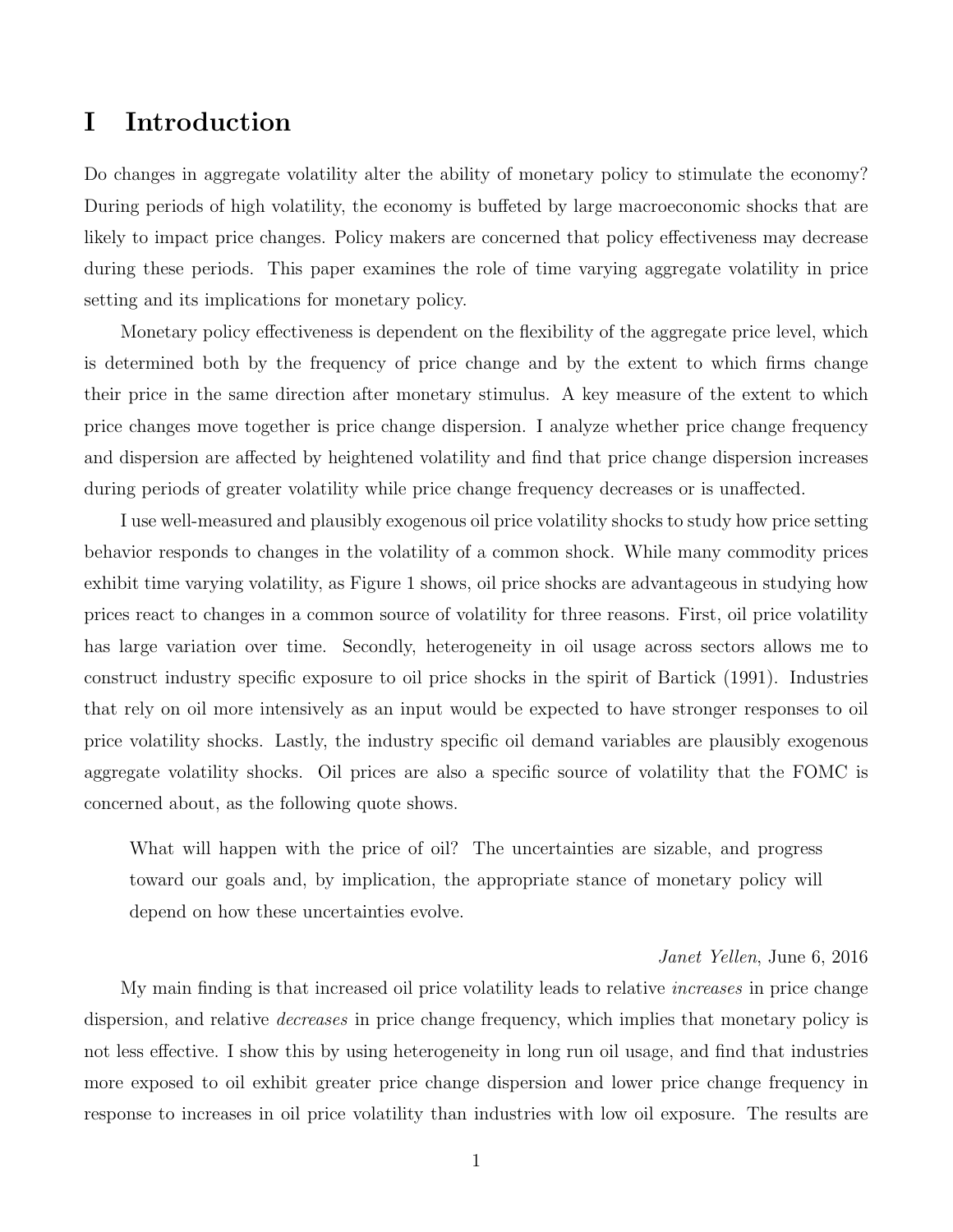<span id="page-3-0"></span>

Figure 1: Commodity Price Volatility Shocks

NOTE: Each line represents the stochastic volatility,  $100*e^{\sigma_t}$ , of it's respective price series. The volatility measure is constructed as follows. For each real commodity price series an  $AR(1)$  process with time varying volatility, where volatility follows a mean reverting  $AR(1)$  process, is estimated. Specifically, for each real commodity price an  $AR(1)$ process with time varying volatility is estimated:  $log P_t^C = \rho_C log P_{t-1}^C + e^{\sigma_{c,t}} \nu_t^C$  where  $P_t^C$  is the price of commodity C at time t, and volatility follows the process:  $\sigma_{c,t} = (1 - \rho_{\sigma}^C)\overline{\sigma}^C + \rho_{\sigma}^C \sigma_{c,t-1} + \phi^C \nu_{\sigma,t}^C$ .

robust to various measures of volatility, oil price series, additional control variables, and hold both within and outside of the 2008 crisis period.

Monetary policy has the ability to stimulate output by changing the supply of money in a basic monetary framework. However, if prices are completely flexible, then monetary policy has no effect on output. Micro-price data shows that prices change approximately twice a year for both consumer and producer goods. Yet the selection of prices that do change is also important for monetary non-neutrality. After conditioning on price change frequency, greater dispersion of price changes lowers the fraction of price changes that are affected by a change in money, and is therefore a key measure of the degree of monetary non-neutrality. This is illustrated in Figure [2.](#page-4-0) The top and bottom left panels show a disperse and less disperse desired price change distribution prior to a monetary shock. Both distributions feature positive price changes in red on the right and negative price changes in green on the left, but have on average positive price changes.

The top and bottom right panels show the distribution after a positive monetary shock. An increase in the supply of money shifts the desired price change distribution to the right, with more positive price changes than prior to the shock. The purple area shows the increase in positive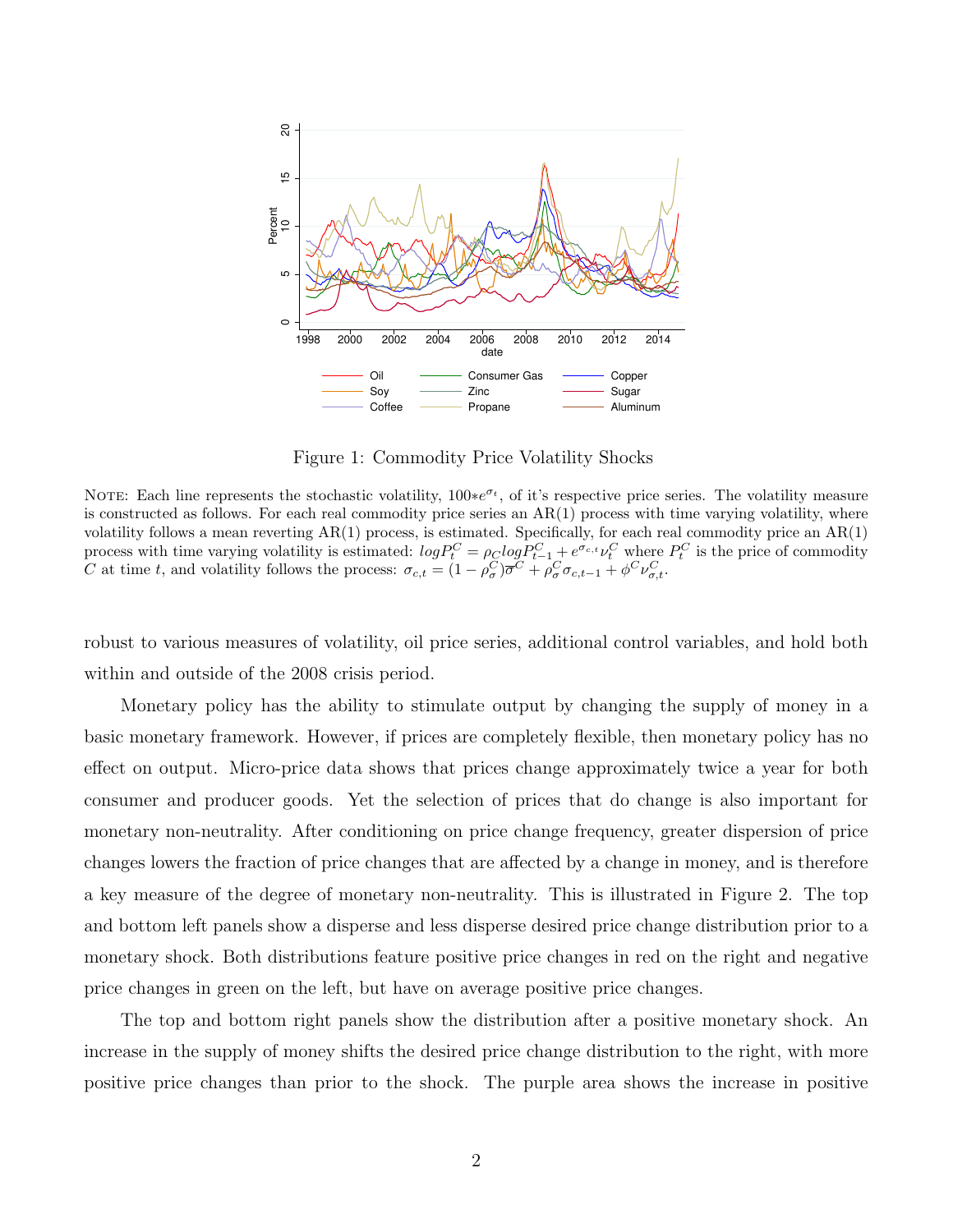<span id="page-4-0"></span>

Figure 2: Less Disperse Desired Price Change Distribution

price changes. The figures show that the monetary shock has greater inflationary consequences in the less disperse distribution, as more desired prices are close to the adjustment threshold. Heightened aggregate volatility causes the price change distribution to be more disperse, which leads to decreased inflationary effects and increased real effects of monetary policy.

A general equilibrium price setting model with fixed costs of price adjustment that matches the micro-pricing facts is used to quantify the effects of monetary policy during periods of increased aggregate volatility. Changes in volatility have two mechanisms through which they affect firm price setting in a model with fixed costs of adjustment, a real options effect and a volatility effect. The real options effect increases the region of inactivity in the model, by pushing the action and inaction bands outward, thereby decreasing frequency of price adjustment. The volatility effect increases the variance of the common aggregate shock that affects firms. Increases in volatility to a common shock imply that larger shocks will affect firms, but the resultant price changes will be synchronized in the direction of the common cost shock which decreases price change dispersion. This stands in contrast to changes in idiosyncratic volatility, where the volatility effect pushes more price changes in both directions and increases price change dispersion.

I first show that a menu cost model with heterogeneous and random menu costs, such as in [Dotsey et al.](#page-41-1) [\(1999\)](#page-41-1) or [Luo and Villar](#page-43-0) [\(2020\)](#page-43-0), is able to match the positive relationship between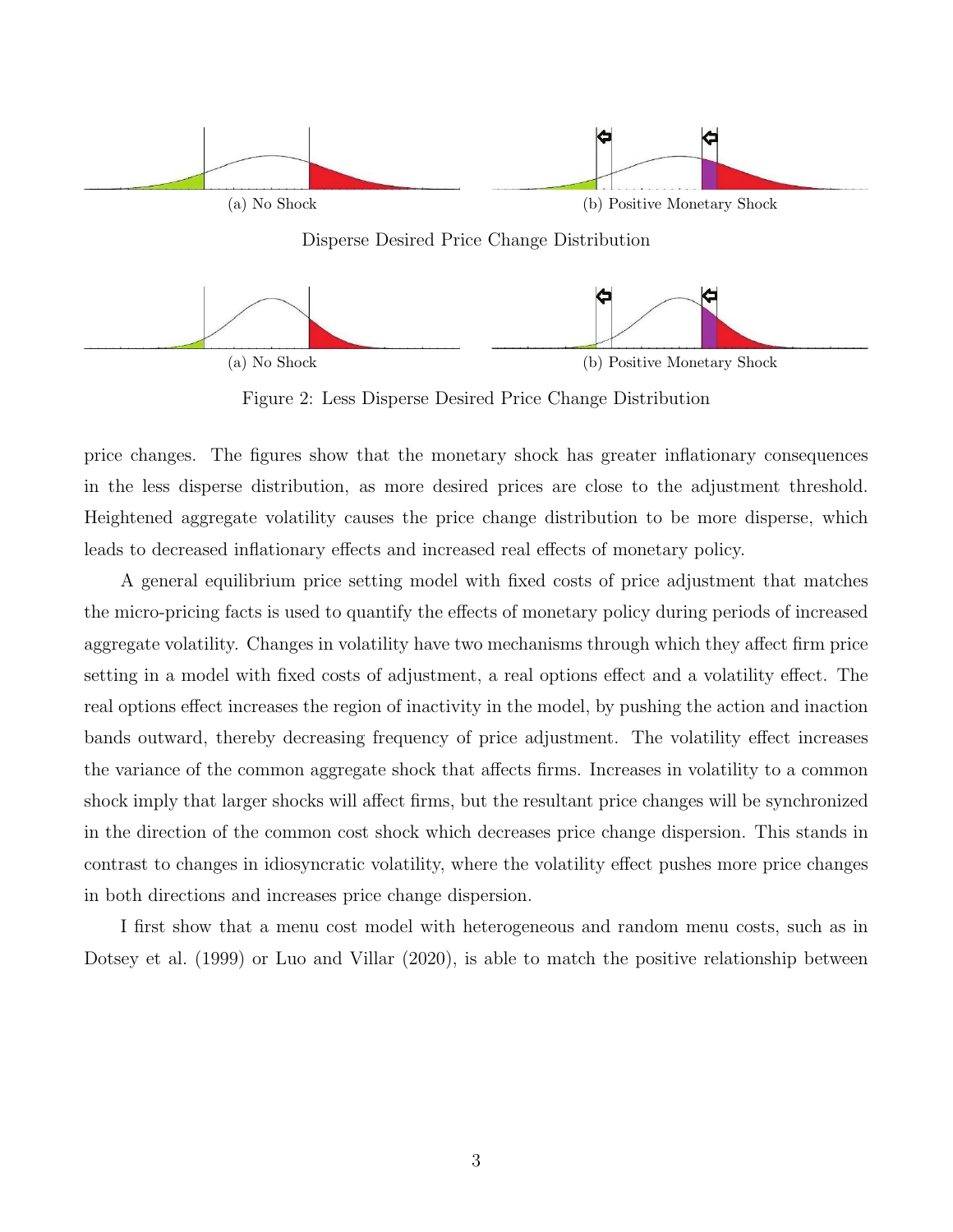price change dispersion and oil price volatility.<sup>[1](#page-1-0)</sup> Firms draw menu costs from a non-degenerate distribution, which increases the randomness of which prices will change. Firms have a substantial probability of a large menu cost such that the price will almost never change, which attenuates the price response to a more volatile common shock. During a period of increased oil price volatility some price changes will be more extreme, but due to the firm specific random menu cost a substantial portion of price changes will be reacting to their idiosyncratic productivity shock which decreases the synchronization of price change direction in response the common shock. This feature also dampens the increase in price change frequency, by having some fixed costs be large enough such that a firm would never choose to change the price that period.

The model with random menu costs is then augmented to include time varying idiosyncratic volatility. With this new mechanism, the model is able to match the empirical facts in [Vavra](#page-43-1) [\(2014\)](#page-43-1). Increases in idiosyncratic volatility increase both price change frequency and price change dispersion. This exercise demonstrates that the use of random menu costs, rather than the fixed menu cost featured in [Vavra](#page-43-1) [\(2014\)](#page-43-1), are also consistent with the effects of idiosyncratic volatility.

Finally, I show that the random menu cost model is able to quantitatively match the empirical results. The model is extended to a multisector setting, where sectors are heterogeneous in their oil usage and pricing behavior. The empirically observed oil price and volatility series are simulated in the model, which generates model implied pricing moments to directly map the model to the data. A regression using model generated data shows that it can match the positive empirical relative relationship between oil price volatility and price change dispersion.

The multisector model is then used to quantify the effectiveness of monetary policy to stimulate consumption during a period of increased oil price volatility. I find that in the general equilibrium model the graphical intuition about the empirical results holds, and that monetary policy is only slightly less effective. The model shows that monetary policy's ability to stimulate consumption on impact of the shock falls by  $0.5\%$  during a one standard deviation increase in oil price volatility.<sup>[2](#page-1-0)</sup> The small decrease in ability to generate real effects is due to a small increase in price change frequency, which balances out the increase in effectiveness due to the increase in price change dispersion.

<sup>&</sup>lt;sup>1</sup>I show in Appendix [A.3](#page-46-0) that a model featuring fixed menu costs similar to [Golosov and Lucas](#page-42-0) [\(2007\)](#page-42-0) and [Midrigan](#page-43-2) [\(2011\)](#page-43-2) predicts a negative counterfactual relationship betweeen price change dispersion and oil price volatility. This type of model with a fixed menu cost predicts decreased price change dispersion in response to an oil price volatility shock, and the dispersion falls more for sectors with greater oil usage. An increase in oil price volatility is a common shock, and this causes more prices to change and move in the direction of the cost shock which decreases price change dispersion.

<sup>&</sup>lt;sup>2</sup>The monetary shock is a permanent increase of 0.002 to log nominal output.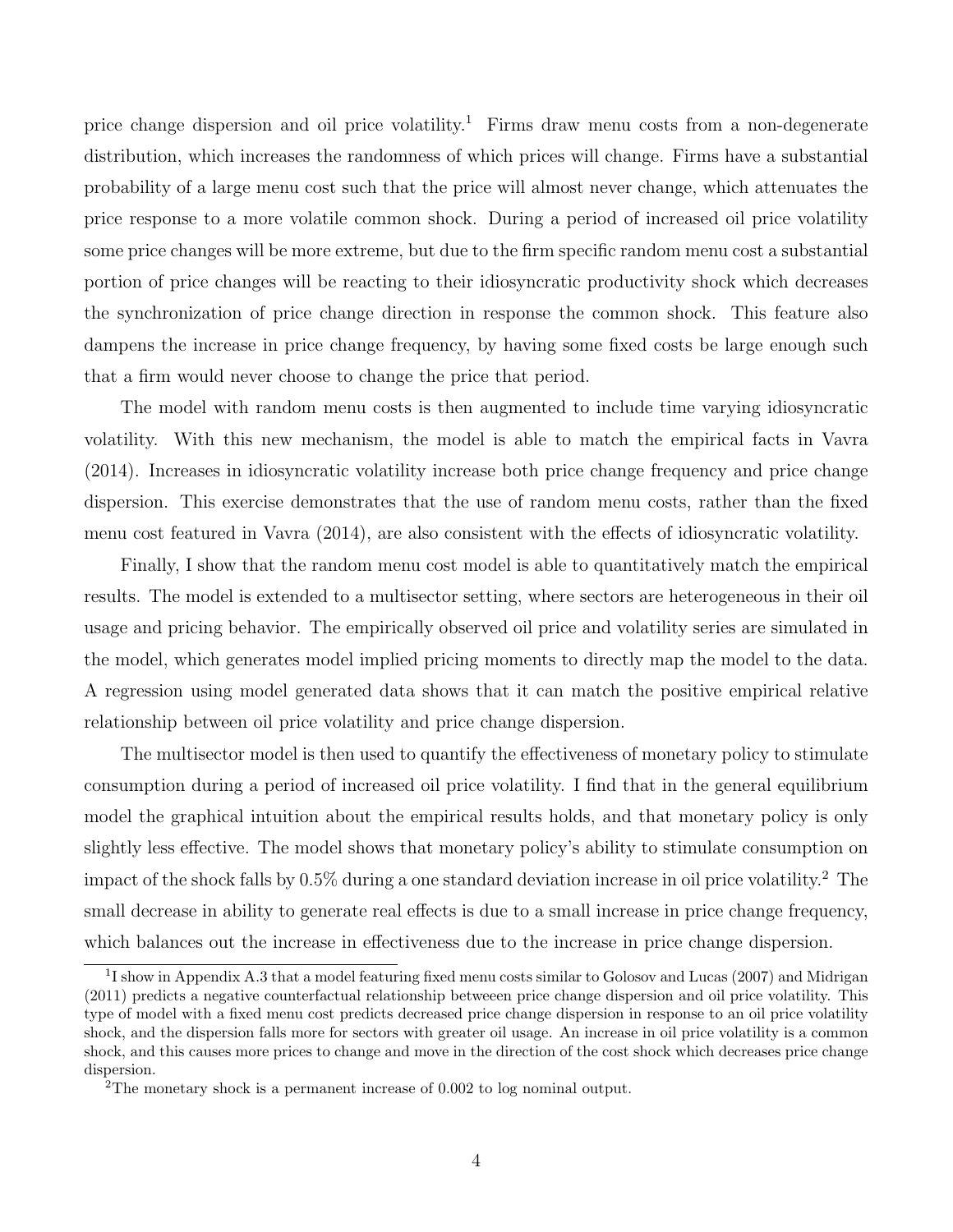Aggregate and idiosyncratic volatility can both increase price change dispersion, but they have different implications for the effectiveness of monetary policy. My results suggest that policy makers need to consider the source of volatility, aggregate or idiosyncratic, in order to effectively manage the tradeoff between inflation and output stabilization.

The paper is organized as follows. Section [II](#page-8-0) describes the micro-price data and oil price volatility processes. Section [III](#page-13-0) analyzes the micro-price data and shows that price changes are more dispersed and less frequent during periods of high oil price volatility for industries with greater sensitivity to oil. Section [IV](#page-24-0) presents and calibrates a quantitative price setting model with first and second moment oil price shocks. Section [V](#page-36-0) discusses model implications for monetary policy effectiveness during periods of heightened oil price volatility. Section [VI](#page-37-0) discusses supporting time series evidence. Section [VII](#page-39-0) concludes.

### I.1 Related Literature

This paper contributes to our understanding of the effects of volatility on the economy. The literature includes the seminal paper on volatility of [Bloom](#page-41-2) [\(2009\)](#page-41-2) and the introduction of volatility into a general equilibrium framework of [Bloom et al.](#page-41-3) [\(2018\)](#page-41-3). [Fernandez-Villaverde et al.](#page-41-4) [\(2015\)](#page-41-4) study the effects of changes in fiscal policy volatility in a New Keynesian model with quadratic adjustment costs for pricing. This paper differs by studying the effects of oil price volatility in a model with fixed costs of adjustment for pricing while matching micro-pricing facts.

Within the literature on the association between volatility and price setting behavior, [Vavra](#page-43-1) [\(2014\)](#page-43-1) and [Bachmann et al.](#page-41-5) [\(2019\)](#page-41-5) are most closely related to this paper. [Vavra](#page-43-1) [\(2014\)](#page-43-1) studies the impact of idiosyncratic volatility shocks on price setting moments over time. He uses CPI data to document the distribution of final goods prices over the business cycle and shows that the cross sectional variance of price changes as well as frequency of price adjustment are countercyclical. The paper then shows that these two facts are matched by a standard menu cost model with second moment shocks to idiosyncratic productivity, while a model with only first moment shocks makes the counterfactual prediction that price change dispersion and frequency of adjustment are negatively correlated. [Bachmann et al.](#page-41-5) [\(2019\)](#page-41-5) asks how business forecast uncertainty affects the frequency of price change. They find that increased uncertainty about production increases price flexibility. My paper differs by examining the effects of a aggregate source of volatility on price setting behavior.

More broadly in the price setting literature, papers have investigated how various sources of volatility affect prices. [Baley and Blanco](#page-41-6) [\(2019\)](#page-41-6) construct a model with menu costs and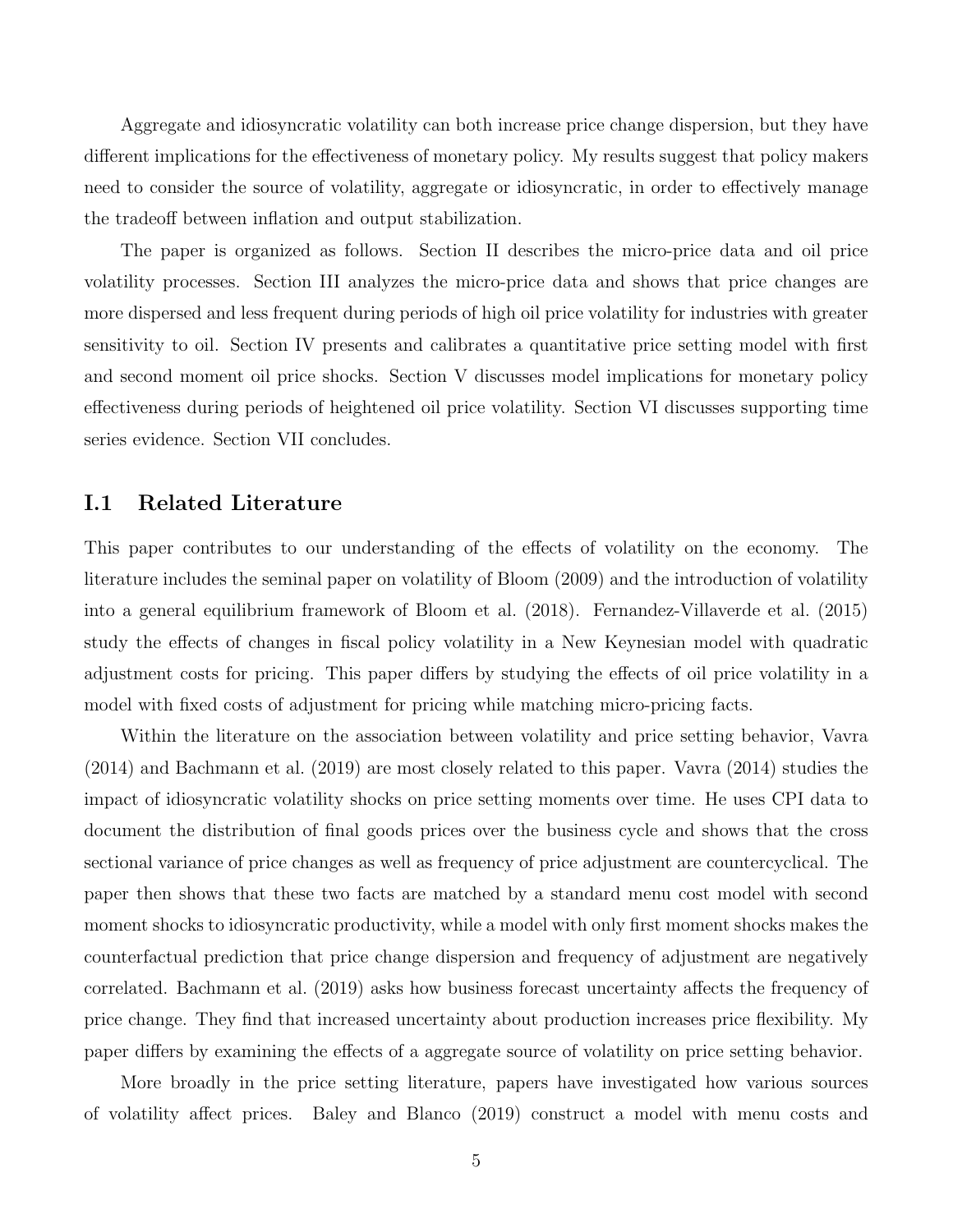imperfect information about idiosyncratic productivity, and find that this mechanism strengthens the volatility effect and increases price flexibility due to uncertainty. [Drenik and Perez](#page-41-7) [\(2016\)](#page-41-7) use the manipulation of inflation statistics in Argentina to understand the role of informational frictions on price level dispersion. They find that the manipulation of statistics is associated with greater price level dispersion, and construct a price setting model with noisy information about inflation and find monetary policy is more effective when there is less precise information. [Berger and Vavra](#page-41-8) [\(2019\)](#page-41-8) document a positive relationship between exchange rate pass-through and item level price change dispersion.

This paper contributes to the literature on state dependent models of price setting consistent with micro-data facts by introducing new empirical facts on the relationship between pricing behavior and oil price volatility. The model of [Golosov and Lucas](#page-42-0) [\(2007\)](#page-42-0) features a very strong selection effect, where only large price changes occur. Many papers such as [Midrigan](#page-43-2) [\(2011\)](#page-43-2), [Nakamura and Steinsson](#page-43-3) [\(2010\)](#page-43-3), and [Karadi and Reiff](#page-42-1) [\(2019\)](#page-42-1) have since argued that the selection effect is weaker than in the Golosov and Lucas model. In particular, [Midrigan](#page-43-2) [\(2011\)](#page-43-2) introduces leptokurtic productivity shocks, which increases the dispersion of price changes. This reduces the mass of prices that would change for a small monetary shock, increasing monetary non-neutrality. [Nakamura and Steinsson](#page-43-3) [\(2010\)](#page-43-3) introduce real rigidities into the menu cost model through a multisector model. Heterogeneity amongst sectors in frequency and average size of price change increases monetary non-neutrality by a factor of three. [Karadi and Reiff](#page-42-1) [\(2019\)](#page-42-1) show that idiosyncratic productivity shocks that feature stochastic volatility better matches the response to large VAT changes, and argue that this model would feature a degree of non-neutrality between that of the Midrigan model and Golosov and Lucas model. [Luo and Villar](#page-43-0) [\(2020\)](#page-43-0) document that the price change distribution skewness increases as the rate of inflation increases and argue that the previous set of models are unable to match this empirical fact. They augment the model with random menu costs to increase the randomness of price changes in order to fit this fact.

Lastly, this paper also discusses the effects of second moment oil price shocks on the economy. [Bloom](#page-41-2) [\(2009\)](#page-41-2) and [Stein and Stone](#page-43-4) [\(2010\)](#page-43-4) also use oil price shocks as a plausibly exogenous source of volatility on investment decisions. Studying the effects of oil price shocks themselves, [Blanchard](#page-41-9) and Galí [\(2007\)](#page-41-9) construct a model with nominal rigidities in price and wage setting, where firms and consumers use oil to study the declining role of oil in the US economy over time. They show that a combination of a decrease in wage rigidity, increase in monetary policy credibility, and decrease in oil consumption for both firms and consumers can decrease the importance of oil price shocks in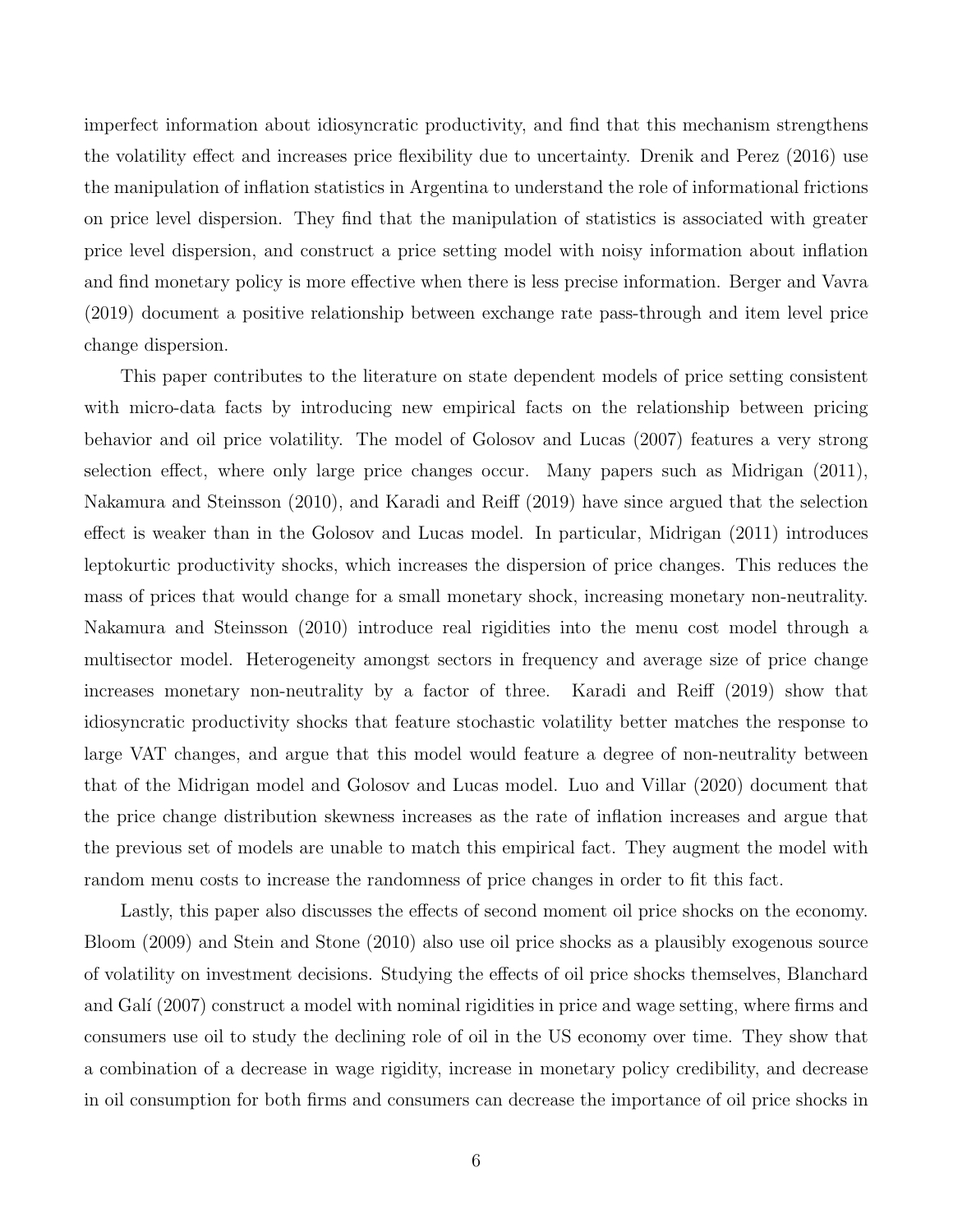their model. [Clark and Terry](#page-41-10) [\(2010\)](#page-41-10) use a Bayesian vector autoregression framework and show that energy price pass-through has declined over time starting from the 1970's. [Chen](#page-41-11) [\(2009\)](#page-41-11) also studies oil price pass-through into inflation across countries using a time varying pass-through coefficient. She finds a long run pass-through of 16 percent for the US over the period of 1970 to 2006, and a short run pass-through of slightly less than 1 percent over one quarter. [Elder and Serletis](#page-41-12) [\(2010\)](#page-41-12) find a negative effect of oil price uncertainty on investment. [Jo](#page-42-2) [\(2014\)](#page-42-2) uses a VAR with stochastic volatility to study the effects of oil price volatility on real economic activity and finds that an increase in oil price volatility decreases industrial production. While my model abstracts away from a monetary policy rule that includes oil prices, papers such as [Kilian and Lewis](#page-42-3) [\(2011\)](#page-42-3) and [Bodenstein et al.](#page-41-13) [\(2012\)](#page-41-13) study the monetary policy response to oil price shocks.

# <span id="page-8-0"></span>II Data Sources and Methods

## II.1 Micro-Price Data

This paper constructs industry level measures of relevant price statistics using confidential item level micro-data underlying the producer price index from the Bureau of Labor Statistics.[3](#page-1-0) The item-level data starts in 1998 and extends through 2014.[4](#page-1-0) Each month around 100,000 prices are collected from about 25,000 reporters. Prices are collected for the entire U.S. production sector.

The item level data are transaction based prices collected from a survey that asks producers for the price of an item each month. Items are sampled in a three stage procedure. The BLS first creates a list of establishments within an industry. The second stage is selecting price forming units within each industry, which are created by clustering establishments. The third and final stage is selecting specific items within a price forming unit to sample. The BLS uses a probabilistic technique to select items within a price setting unit, where items are weighted proportional to the value of the category within the unit.<sup>[5](#page-1-0)</sup> This procedure ensures goods are uniquely identified, and that the prices are respresentative of the entire U.S. production sector.

I restrict the pricing data to a subset of items within the PPI. Only manufacturing industries

<sup>&</sup>lt;sup>3</sup>The data set has been studied before in [Gilchrist et al.](#page-42-4) [\(2017\)](#page-42-4), [Goldberg and Hellerstein](#page-42-5) [\(2009\)](#page-42-5), [Gorodnichenko](#page-42-6) [and Weber](#page-42-6) [\(2016\)](#page-42-6), and [Nakamura and Steinsson](#page-43-5) [\(2008\)](#page-43-5) along with several other papers.

<sup>&</sup>lt;sup>4</sup>The BLS collects this price data from the view of the firm rather than the consumer, thus price collected is the revenue received by a producer and does not include sales or excise taxes. This is in contrast to the CPI which is the out of pocket expenditure for a consumer for a given item.

 ${}^{5}$ Further details about the BLS sampling process is in Appendix [B.2.1.](#page-51-0)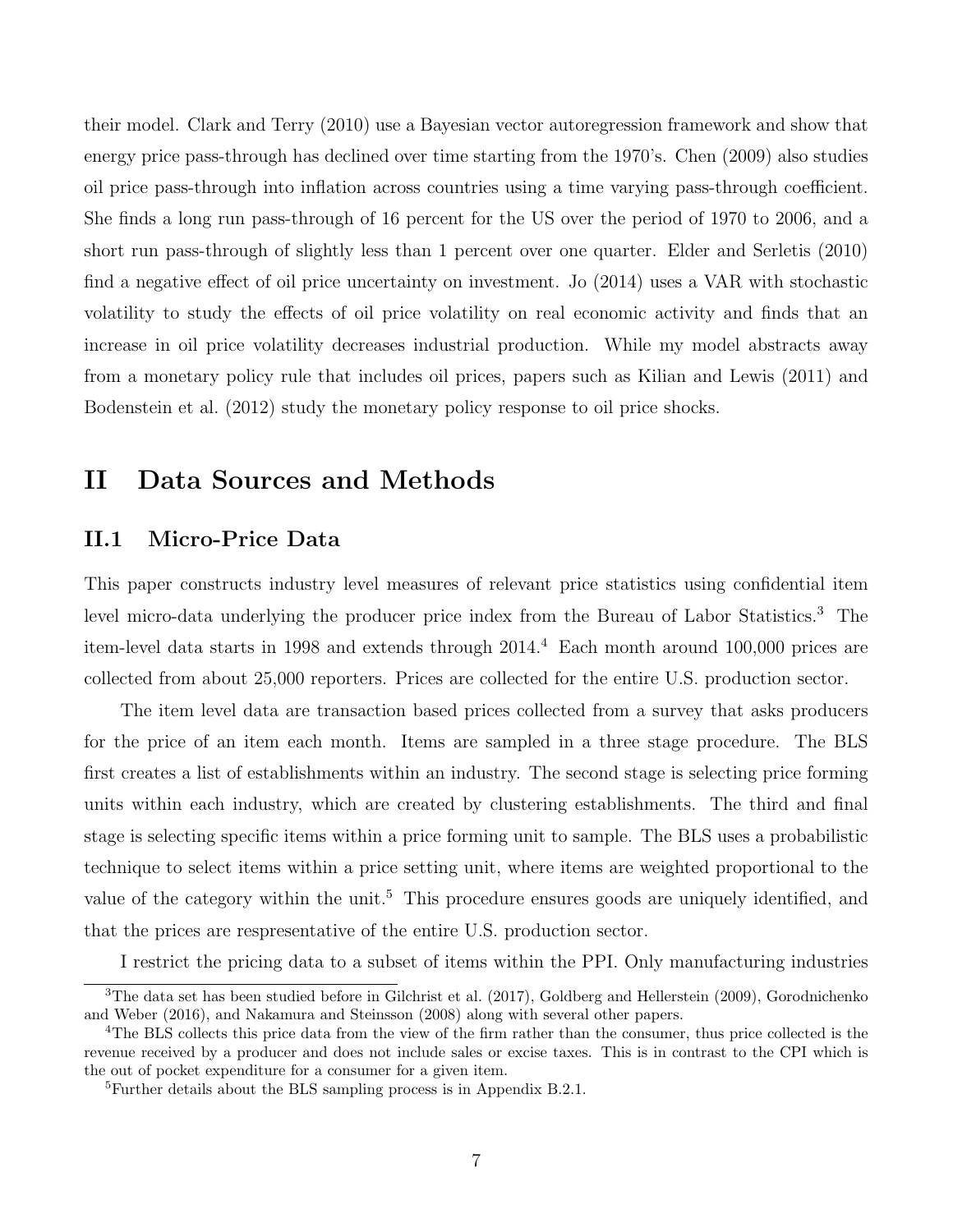<span id="page-9-0"></span>

Figure 3: Monthly Standard Deviation of Price Changes

NOTE: Data is seasonally adjusted with X-12 seasonal filter and presented as 6 month moving average.

are included which enables the study of price setting in markets where goods are not homogeneous and firms have some price setting power.<sup>[6](#page-1-0)</sup> [Gopinath and Itskhoki](#page-42-7)  $(2010)$  make the same restriction in their study of international producer pricing data. Manufacturing industries are also a setting where oil is used as an input for production. This leaves 81 four digit NAICS industries in the microlevel data sample. While the PPI collects data on finished goods, intermediate goods, and crude materials, only finished goods products are used in the construction of these statistics. Aggregate price statistics are calculated by first constructing an item level unweighted statistic within each four digit NAICS industry. Industry price statistics are then aggregated using value added weights to construct the weighted mean of each price setting moment.[7](#page-1-0)

The focus of the empirical section of the paper is to study the effect of oil price volatility on producer price change frequency and dispersion. Price change frequency is defined as the fraction

 $6$ This includes goods that have a two digit NAICS code of 31, 32, or 33. However it excludes all items in NAICS 324, Petroleum and Coal manufacturing industry, as these industries view oil price volatility as both profit and cost volatility.

<sup>7</sup>This is the similar to the method [Nakamura and Steinsson](#page-43-5) [\(2008\)](#page-43-5) use to construct PPI price statistics. Their procedure is to first take the average price statistic within an item group, then take a median across item groups.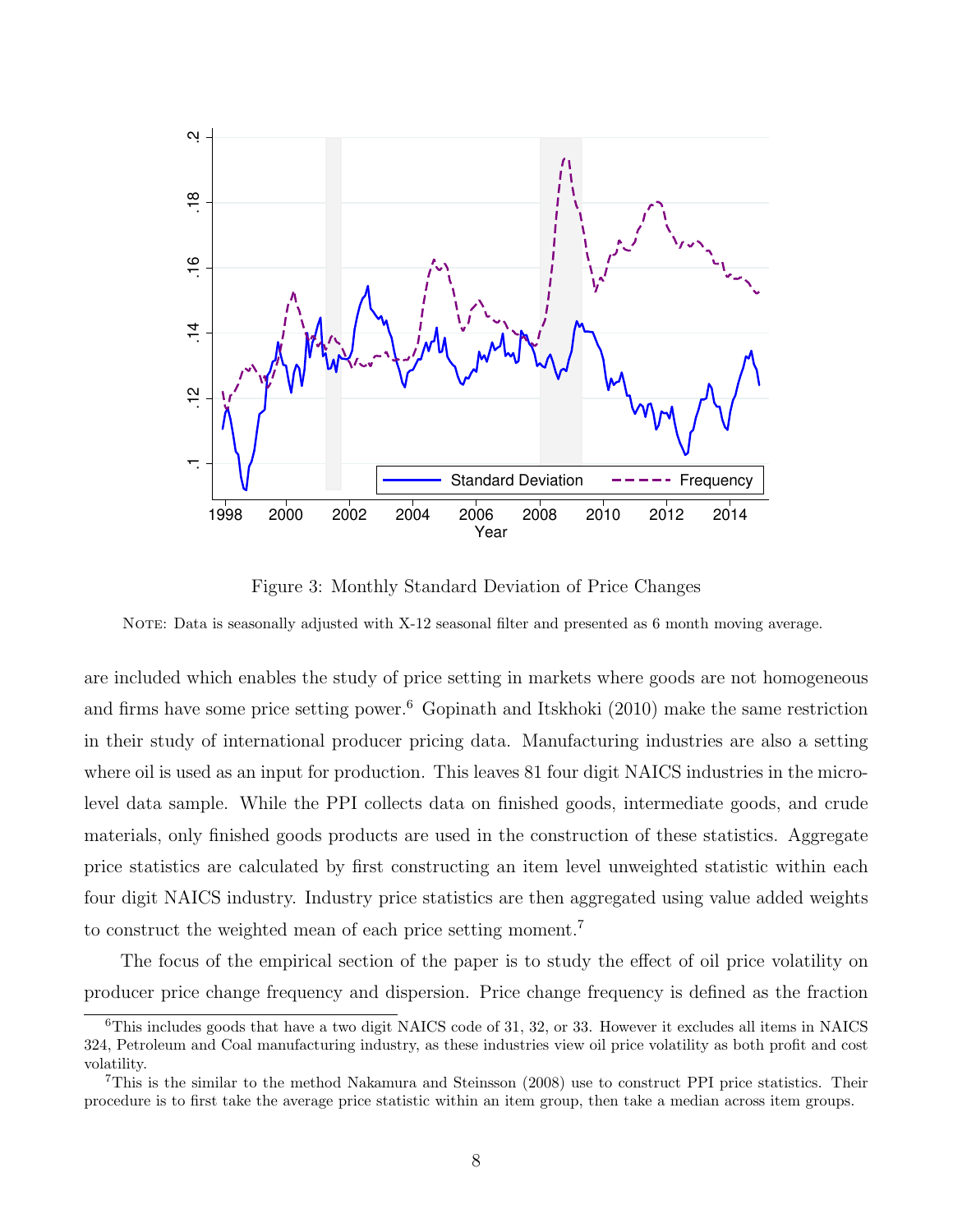of item level price changes in industry j during month t. Dispersion is measured as the standard deviation of price changes.<sup>[8](#page-1-0)</sup> Producer price change dispersion is measured at the industry-month level as  $S.D._{j,t} =$  $\sqrt{\frac{1}{2}}$  $\frac{1}{I}$  $\sum$  $i=1$  $(dp_{i,j,t}-dp_{i,j,t})^2$ , where i indexes items within industry j during month t. Price change dispersion is calculated using only non-zero price changes.<sup>[9](#page-1-0)</sup>

Figure [3](#page-9-0) shows the aggregate price change frequency and standard deviation during the 1998 to 2014 data sample. Price change frequency varies between 12 and 19% over the time period. Price change dispersion also shows a large amount of variation over time ranging from 0.09 during 1999 up to 0.15 during 2003. During the Great Recession, price change frequency increased from 0.14 to 0.16, while the dispersion measure increased from 0.13 to 0.14, an increase of 7%. This stands in contrast with [Berger and Vavra](#page-41-8) [\(2019\)](#page-41-8) who find the IQR of price change dispersion nearly doubles from 0.09 to 0.17 in the international producer price data set.<sup>[10](#page-1-0)</sup>

Table [1](#page-11-0) documents the business cycle moments of the aggregate pricing moments. Column (1) shows that the standard deviation of price changes is countercyclical and increases during the two recession periods in the sample. Column (2) shows that price change frequency increases during recessions but is not statistically significant. These facts are qualitatively consistent with the findings of [Vavra](#page-43-1) [\(2014\)](#page-43-1) and [Bachmann et al.](#page-41-5) [\(2019\)](#page-41-5).

To further substantiate the similarities between consumer and producer prices, Table [2](#page-11-1) shows price statistics for both the CPI and the PPI. The most notable difference between the two data sets is that there are more small price changes in the PPI than the CPI.<sup>[11](#page-1-0)</sup> Lastly, the correlation between the monthly inflation measures of consumer prices and producer prices is 0.8 over the 1998 to 2014 time period.<sup>[12](#page-1-0)</sup> Temporary sales are not common in the PPI, so sales filtering techniques are not applied.

<sup>8</sup> In Appendix [B,](#page-47-0) I show the results are robust to using the interquartile range of price changes as a measure of dispersion in Table [15](#page-55-0) and [26.](#page-65-0) The interquartile range is calculated for the same set of non-zero item level price changes within an industry at time  $t$ .

<sup>9</sup>Price change dispersion is typically constructed using only non-zero price changes such as in [Vavra](#page-43-1) [\(2014\)](#page-43-1), [Berger](#page-41-8) [and Vavra](#page-41-8) [\(2019\)](#page-41-8), [Luo and Villar](#page-43-0) [\(2020\)](#page-43-0). Similar results are obtained however when including zeros in the standard deviation of price changes measure and results are in Appendix [B.3.3.](#page-65-1)

 $^{10}$ I find that the IQR of price change dispersion increases from 0.07 to 0.09 in the PPI during the Great Recession. <sup>11</sup>[Nakamura and Steinsson](#page-43-5) [\(2008\)](#page-43-5) show that there is a high correlation between the frequency of price change within narrow item groups between the CPI and PPI data.

<sup>12</sup>A comparison of the CPI and PPI inflation rates are shown in Appendix [B.2.2.](#page-53-0)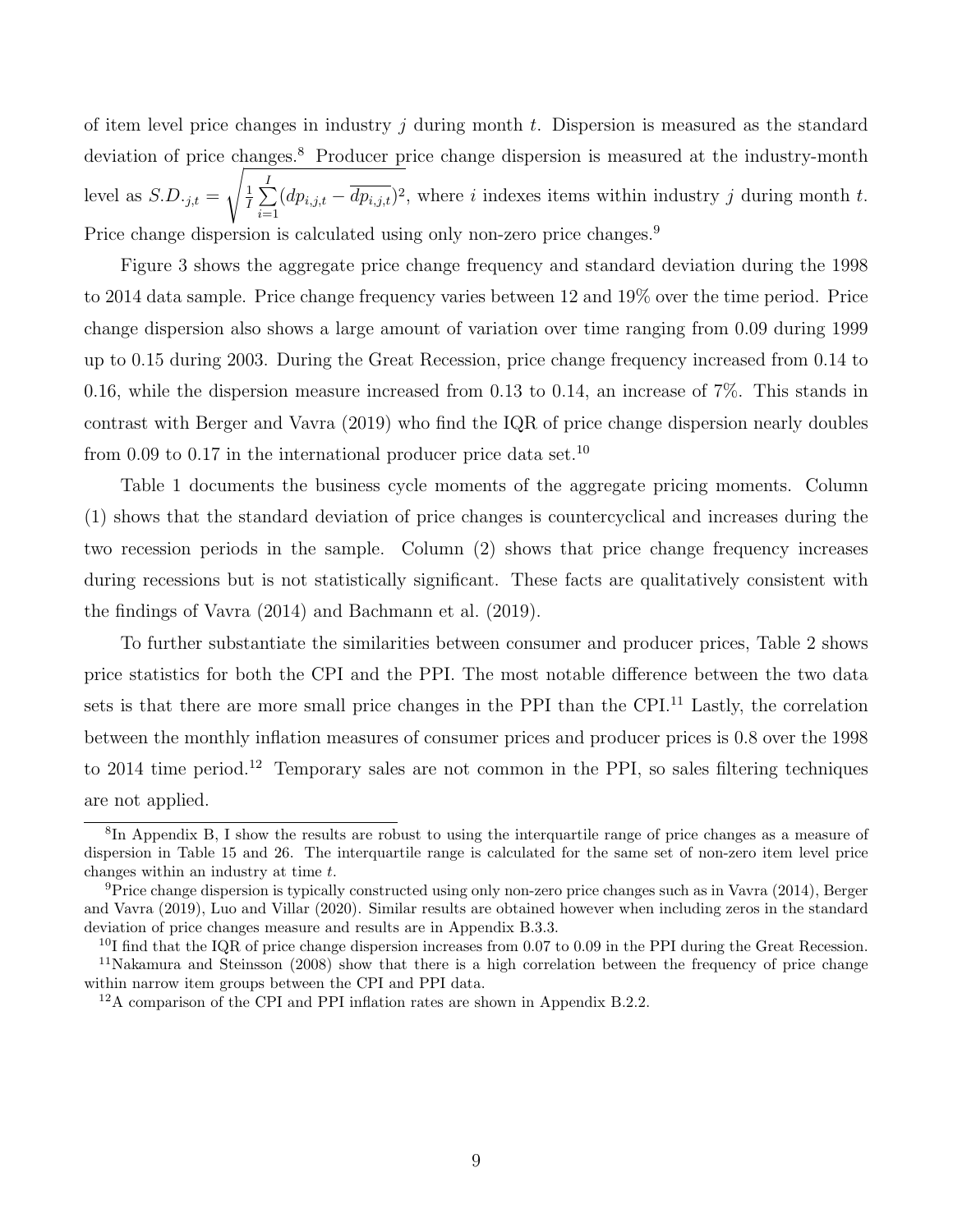<span id="page-11-0"></span>

| Dependent Variable: | S.D.       | Frequency  |
|---------------------|------------|------------|
|                     | (1)        | (2)        |
| Non-recession mean  | $0.127***$ | $0.148***$ |
|                     | (0.004)    | (0.013)    |
| Recession Dummy     | $0.008**$  | 0.017      |
|                     | (0.004)    | (0.013)    |
|                     | 204        | 204        |

Table 1: Business Cycle Properties of Pricing Moments

NOTE: Sample period: 1998:M1 to 2014:M12 at a monthly frequency. S.D. is the standard deviation of price changes and Frequency is the frequency of price changes. Number of observation=204. Newey-West standard errors with lag length of 12 reported in parentheses: \*  $p < .10$ ; \*\*  $p < .05$ ; and \*\*\*  $p < .01$ .

<span id="page-11-1"></span>

|            |      |      |          | Moment: Frequency Average Size Fraction Up Fraction Small S.D. Skewness |      |        |
|------------|------|------|----------|-------------------------------------------------------------------------|------|--------|
| -CPI       | 0.15 | 0.08 | $0.65 -$ | 0.12                                                                    | 0.08 | 0.12   |
| <b>PPI</b> | 0.15 | 0.07 | 0.60     | 0.22                                                                    | 0.13 | (0.10) |

Table 2: Consumer and Producer Price Index Moments

NOTE: All CPI moments calculated for 1988-2012 from [Vavra](#page-43-1) [\(2014\)](#page-43-1) except for fraction of small price changes which is calculated for 1977-2014 from [Luo and Villar](#page-43-0) [\(2020\)](#page-43-0). PPI moments calculated for 1998-2014 are author's calculation. Small price changes are defined as  $|dp_{i,t}| < 0.01$ .

### II.2 Oil Prices

I measure oil prices using the average monthly West Texas Intermediate (WTI) spot price of oil, a particular grade of light and sweet crude oil traded in Cushing, Oklahoma.[13](#page-1-0) The WTI oil price is beneficial to use because it is available at daily frequency, and allows construction of within month volatility of oil prices.[14](#page-1-0) I argue that oil price and volatility movements are plausibly exogenous to disaggregated U.S. industries.<sup>[15](#page-1-0)</sup> Evidence in favor of this is that many large price movements can be traced to events that are unrelated to the U.S. Rather they can be explained by events in large oil producing regions such as the Middle East or South America, or changes in demand elsewhere in the world.

This section will briefly summarize the evolution of oil price changes over time that are seen

<sup>&</sup>lt;sup>13</sup>Storage capacity in Cushing, OK accounts for about 13% of total U.S. oil storage.

<sup>&</sup>lt;sup>14</sup>Oil prices can also be measured using Brent spot prices or composite Refined Acquisition Cost (RAC) prices. WTI prices are a primary benchmark and are more closely associated with U.S. production. A full set of results using Brent and RAC prices are in Appendix [B.2.4.](#page-53-1) These alternative oil price results show very similar results as WTI.

<sup>&</sup>lt;sup>15</sup>Oil prices do respond to changes in oil demand and supply, such as movements in the aggregate U.S. economy or supply disruptions.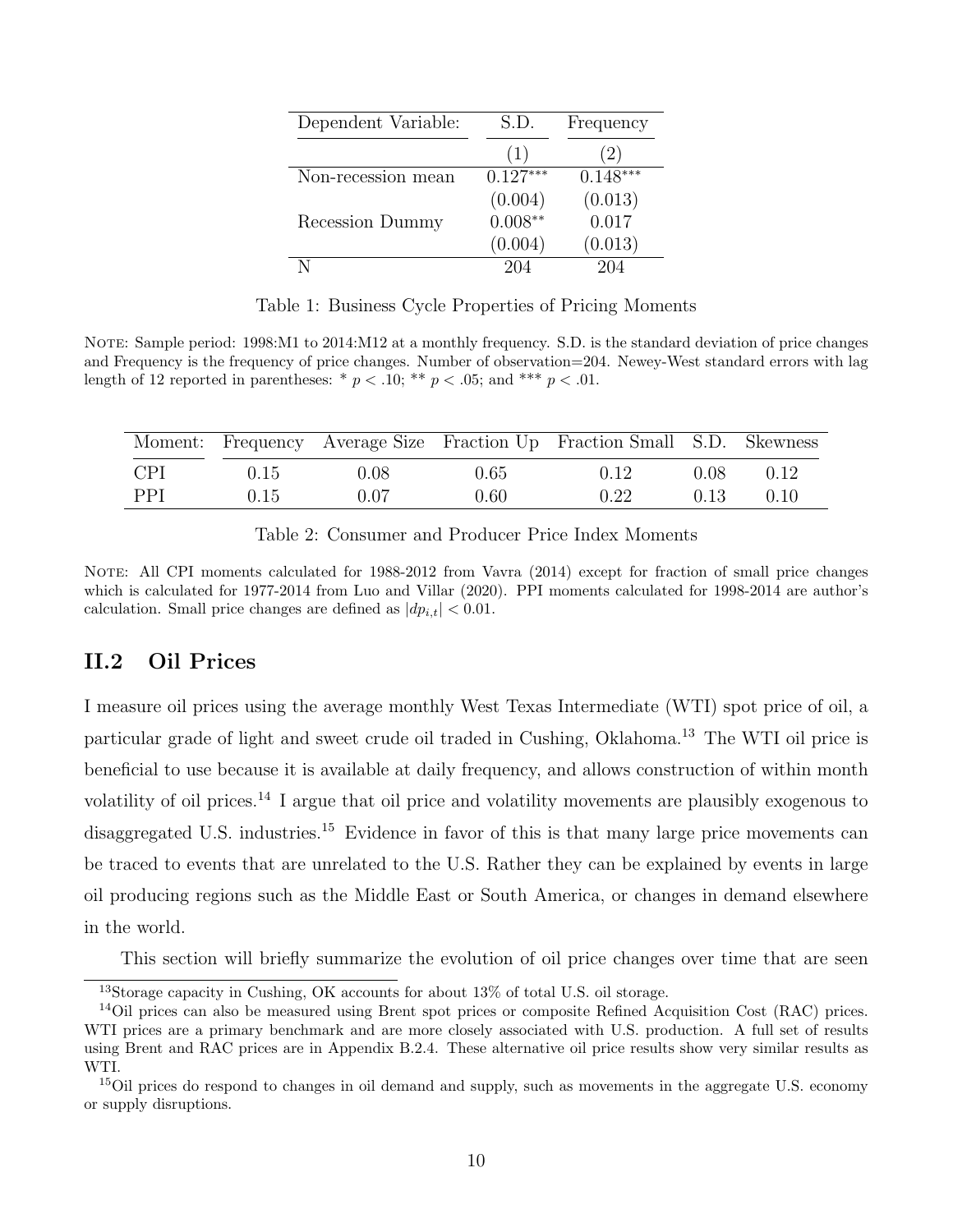<span id="page-12-0"></span>

Figure 4: Stochastic Oil Volatility and Real Oil Price

NOTE: WTI nominal monthly oil price deflated by PPI finished goods index on right vertical axis and stochastic volatility,  $100*e^{\sigma_t}$ , on the left vertical axis.

in Figure [4.](#page-12-0) [16](#page-1-0) There was a spike in the price and volatility of oil during late 2002 and 2003 related to the Venezuelan oil strike from December 2002 to February 2003 and the Iraq war in 2003. The nominal price of oil then increased over 350 percent from 2003 until the middle of 2008. [Hamilton](#page-42-8) [\(2009\)](#page-42-8) and [Kilian](#page-42-9) [\(2008\)](#page-42-9) attribute this to an increase in demand from Asia. Oil prices plummeted from \$134 in June 2008 to \$34 in February 2009 due to anticipation of a global recession while oil price volatility more than doubled during the associated period. Another spike in oil prices and volatility occurred in 2011 and is associated with the Libyan uprising. Between June 2014 and January 2015 the price of oil fell nearly fifty percent. This decline is attributed by [Baumeister and](#page-41-14) [Kilian](#page-41-14) [\(2015\)](#page-41-14) to a decline in global activity.

<sup>&</sup>lt;sup>16</sup>Additional discussion about the potential causes of oil price changes are in Appendix [B.2.4.](#page-53-1)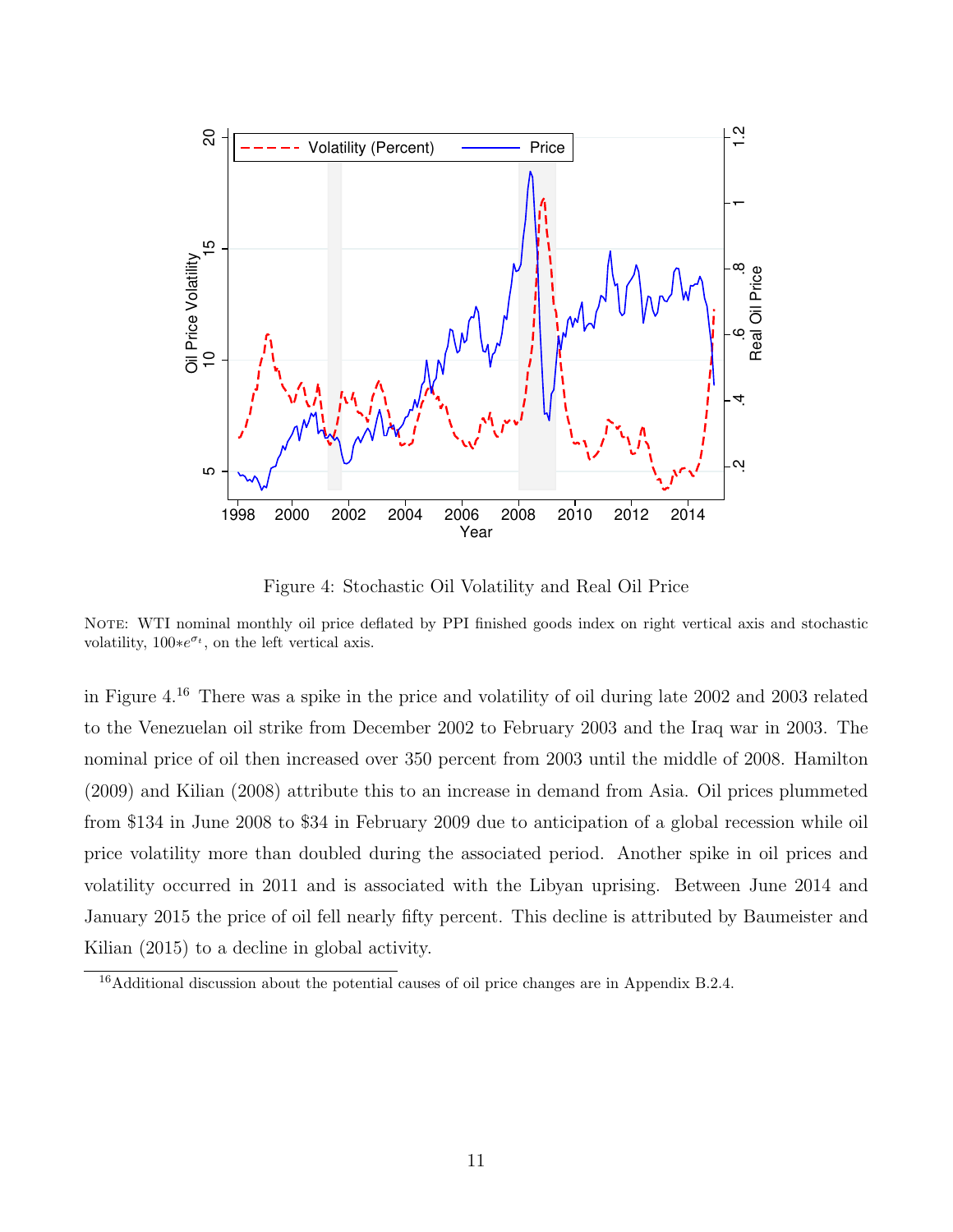#### <span id="page-13-1"></span>II.3 Oil Price Volatility

This section estimates the latent oil price volatility process. The preferred method of measuring oil price volatility is with a stochastic volatility model that estimates independent first and second moment shocks from the single process for oil prices. This process will also be consistent with the modeling section. In Appendix [B.3.1](#page-57-0) I estimate GARCH volatility and construct realized volatility and show these measures give similar results.

I assume real oil prices follow an AR(1) process with time varying volatility, where volatility follows a mean reverting  $AR(1)$  process.<sup>[17](#page-1-0)</sup> Specifically,

$$
log P_t^o = \rho_o log P_{t-1}^o + e^{\sigma_t} \nu_t \tag{1}
$$

$$
\sigma_t = (1 - \rho_\sigma)\overline{\sigma} + \rho_\sigma \sigma_{t-1} + \phi \nu_{\sigma, t} \tag{2}
$$

where  $\{\nu_t\} \sim N(0,1)$ ,  $\{\nu_{\sigma,t}\} \sim N(0,1)$ , and  $\bar{\sigma}$  is the unconditional mean of  $\sigma_t$ . The shock to oil price volatility  $\nu_{\sigma,t}$  is assumed to be independent of the level shock  $\nu_t$ . The postulated oil price process is the same as in [Plante and Traum](#page-43-6) [\(2012\)](#page-43-6) or Blanchard and Galí [\(2007\)](#page-41-9) with time varying volatility.

The parameters are estimated using Bayesian Markov Chain Monte Carlo methods. Due to the nonlinear interaction between the innovations to oil price shocks and volatility, the Kalman filter cannot be used but a particle filter can evaluate the likelihood, as proposed by [Fernandez-Villaverde](#page-41-4) [et al.](#page-41-4) [\(2015\)](#page-41-4). Markov Chain Monte Carlo is used to sample from the posterior distribution. Following [Born and Pfeifer](#page-41-15) [\(2014\)](#page-41-15), a backward smoothing routine is then used to extract the historical distribution of shocks from the model. Prior and posterior distributions are shown in Table [3,](#page-14-0) and are similar to other estimates such as in [Plante and Traum](#page-43-6)  $(2012).^{18}$  $(2012).^{18}$  $(2012).^{18}$  $(2012).^{18}$ 

# <span id="page-13-0"></span>III Empirical Analysis

## III.1 Oil Price Pass-Through

Before moving to the main analysis, I examine the pass-through of oil prices to producer prices to show that oil price inflation affects producer price setting behavior. I estimate the pass-through

<sup>&</sup>lt;sup>17</sup>Nominal oil prices are deflated by the PPI finished goods index.

<sup>18</sup>Further estimation details for the stochastic volatility process are in Appendix [B.1.](#page-48-0)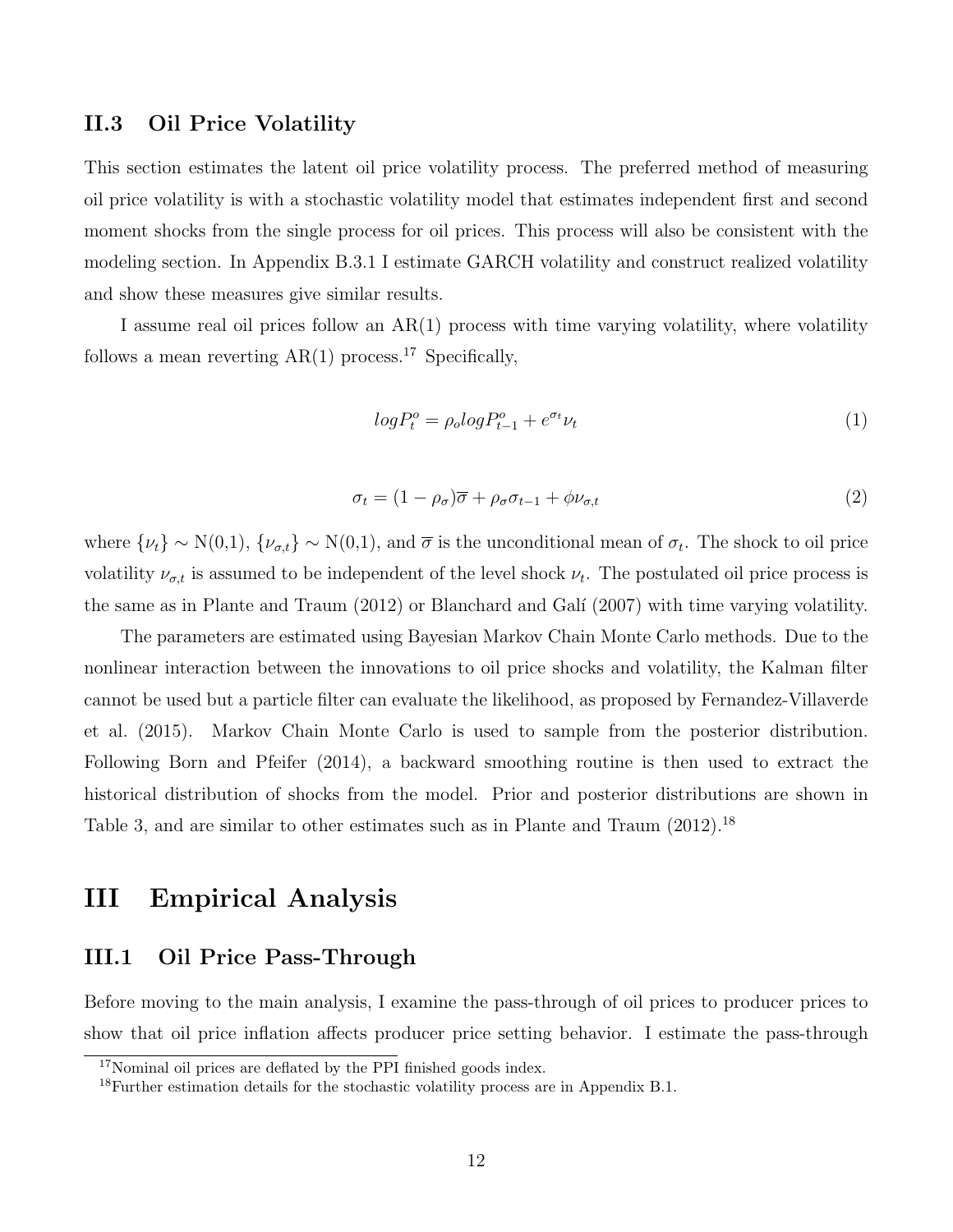<span id="page-14-0"></span>

| Parameter           | Prior              | Posterior |          |                   |  |  |
|---------------------|--------------------|-----------|----------|-------------------|--|--|
|                     |                    | Mean      | Median   | 95% PI            |  |  |
| $\rho_o$            | Uniform $(0,1)$    | 0.999     | 0.999    | (0.998, 0.999)    |  |  |
| $\rho_{\sigma}$     | Uniform $(0,1)$    | 0.887     | 0.943    | (0.574, 0.999)    |  |  |
| Ф                   | Uniform $(0,6)$    | 0.140     | 0.127    | (0.053, 0.276)    |  |  |
| $\overline{\sigma}$ | Uniform $(-20,20)$ | $-2.607$  | $-2.602$ | $(-3.000,-2.234)$ |  |  |

Table 3: Priors and Posteriors of Stochastic Volatility Oil Process

<span id="page-14-1"></span>NOTE: Stochastic Volatility priors for real oil price process with time varying volatility. Process estimated using monthly WTI data from 1986 to 2014.

|            | Short Run Pass-Through 12 Month Cumulative Response |
|------------|-----------------------------------------------------|
| $0.010***$ | $0.086***$                                          |
| (0.003)    | (0.017)                                             |

#### Table 4: Pass-Through Regression

NOTE: Sample period: 1998:M1 to 2014:M12 at a monthly frequency. Number of observation=10,106. Number of industries=66.  $R^2 = 0.06$ . Robust asymptotic standard errors reported in parentheses are clustered at the industry level: \*  $p < .10$ ; \*\*  $p < .05$ ; and \*\*\*  $p < .01$ .

equation:

$$
\pi_{j,t} = \alpha_j + \sum_{i=0}^{12} b_i \left( \Delta log P_{t-i}^o \right) + \epsilon_{j,t} \tag{3}
$$

where  $\pi_{j,t}$  is monthly producer price inflation for a NAICS 4 industry j,  $\alpha_j$  are industry fixed effects, and  $\Delta log P_t^o$  are monthly changes in the real price of oil. The regression includes 12 months of lagged real oil price changes.[19](#page-1-0) The results are in Table [4.](#page-14-1)

The short run pass-through is the coefficient  $b_0$ , the impact of a change of oil prices on producer prices during the same month.[20](#page-1-0) The coefficient is positive and statistically significant. Given that the average industry in the sample has an oil share of 0.8%, the size of the pass-through is large. It can be interpreted as  $1.0\%$  of a change in oil price inflation is passed-through to producer prices.<sup>[21](#page-1-0)</sup>

The cumulative response after 12 months is  $\sum_{i=0}^{12} b_i$ , and implies that 8.6% of a change in oil prices is passed-through over a year.<sup>[22](#page-1-0)</sup> One reason pass-through can be large is that oil prices can pass-through not only through a direct cost channel, but also through changes in other material

<sup>19</sup>Additional oil price lags do not substantially change the results.

 $^{20}$ Restricting oil prices to pass-through with at least a one month lag does not change the results. The short run pass-through coefficient is  $b_1 = 0.013$  and the 12 month cumulative response is  $\sum_{i=1}^{12} b_i = 0.076$  in this specification. <sup>21</sup>Industry specific pass-through controlling for time and industry fixed effects is in Appendix [B.4.2.](#page-66-0)

 $^{22}$ Exchange rate pass-through regressions generally find a cumulative response close to 0.3.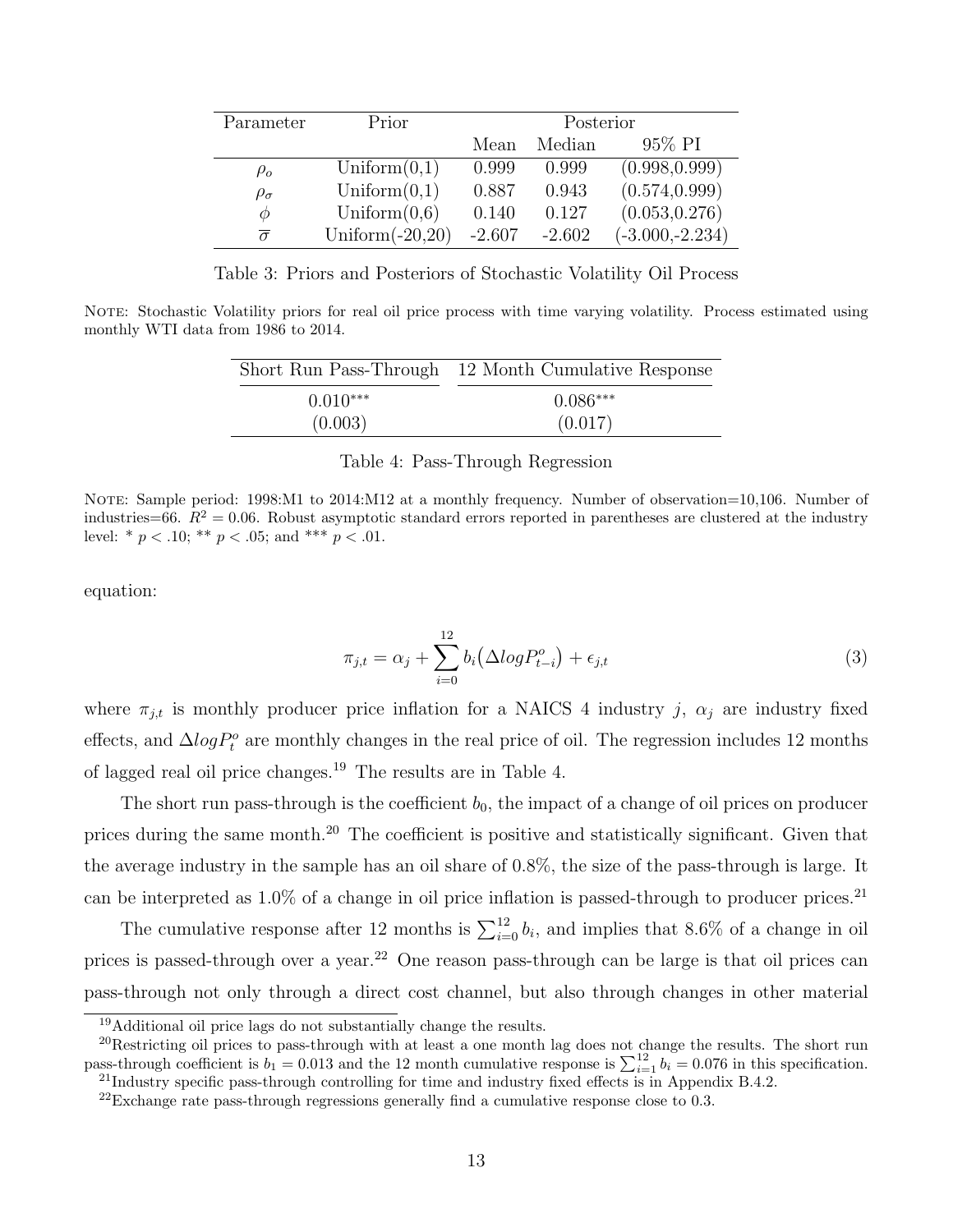costs due to input output linkages.

These pass-through estimates imply short run and long run pass-through of oil prices to industry inflation for manufacturing industries. This is important because the pass-through estimates imply industries price setting behavior reacts to changes in the real price of oil, and could be impacted by the volatility of oil prices. In the next section I will show that oil price volatility affects both the frequency and dispersion of price changes.

#### III.2 Price Setting Behavior and Oil Price Volatility

As motivating evidence before exploiting heterogeneity in industry oil share, I first estimate the time series relationship between pricing moments and oil price volatility. Oil price volatility is an aggregate volatility shock to firms. The time series relationship does not control for all common shocks and is not causal. Variation in industry price change frequency and dispersion over time allows me to run the following regressions:

<span id="page-15-0"></span>
$$
S.D._{j,t} = \eta_{SD} * \Delta log(P_{t-1}^o) + \lambda_{SD} * \sigma_{t-1} + \gamma'_{SD} X_{j,t} + \alpha_{SD,j} + \epsilon_{SD,jt}
$$
\n
$$
\tag{4}
$$

<span id="page-15-1"></span>
$$
Frequency_{j,t} = \eta_F * \Delta log(P_{t-1}^o) + \lambda_F * \sigma_{t-1} + \gamma'_F X_{j,t} + \alpha_{F,j} + \epsilon_{F,jt}
$$
\n
$$
\tag{5}
$$

where t indexes time and j indexes industry,  $S.D.$  j<sub>it</sub> is monthly industry price change standard deviation, and  $Frequency_{j,t}$  is monthly industry price change frequency. These specifications map a change in oil price inflation and oil price volatility into the average change in price change standard deviation or frequency after controlling for industry heterogeneity with the use of industry fixed effects, movements in aggregate financial conditions, and idiosyncratic volatility. The results for both dependent variables are in Table [5.](#page-16-0) [23](#page-1-0)

Economy wide financial conditions are controlled for with the excess bond premium measure of [Gilchrist and Zakrajsek](#page-42-10) [\(2012\)](#page-42-10). Industry level idiosyncratic volatility is controlled for using median stock price realized volatility within industry  $j$  at time  $t$ , a common proxy for uncertainty such as in [Bloom et al.](#page-41-16) [\(2007\)](#page-41-16). Industry fixed effects control for time invariant differences between industries, and the average industry item level inflation rate and industrial production changes are included to control for movements in industry prices and production. The unit of observation is monthly price change dispersion or frequency at the 4-digit NAICS level. This level of industry

<sup>&</sup>lt;sup>23</sup>Similar results are obtained using the interquartile range of price changes and are in Appendix [B.3.3.](#page-65-1)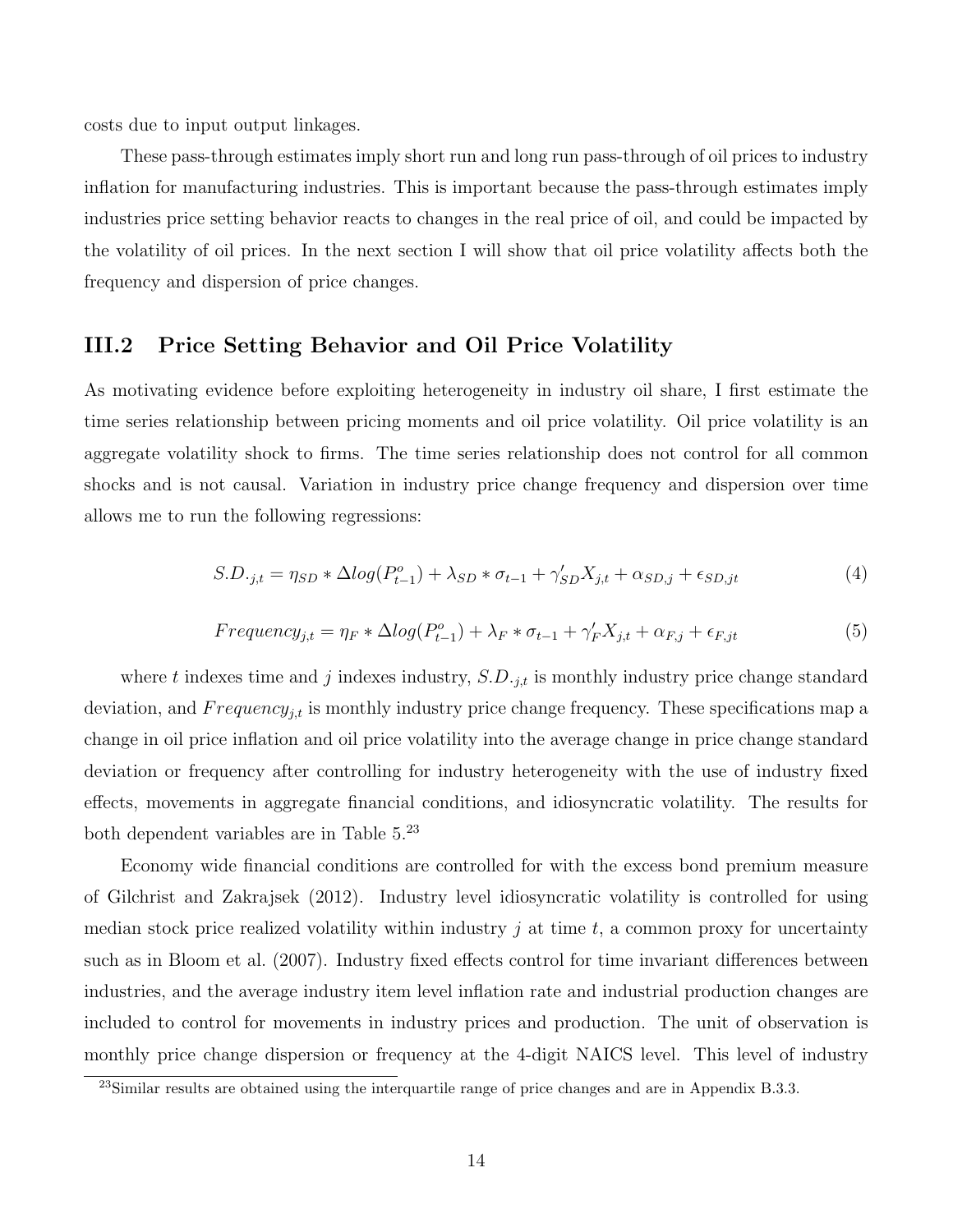<span id="page-16-0"></span>

| Dependent Variable:                        | S.D.       |            | Frequency  |            |
|--------------------------------------------|------------|------------|------------|------------|
|                                            | (1)        | (2)        | (3)        | (4)        |
| $\Delta log(P_{t-1}^o)$                    | 0.007      |            | $-0.036$   |            |
|                                            | (0.009)    |            | (0.025)    |            |
| $\sigma_{t-1}$                             | $0.259***$ |            | 0.014      |            |
|                                            | (0.073)    |            | (0.149)    |            |
| $[Durable = 0]^{*}\Delta log(P_{t-1}^{o})$ |            | $-0.004$   |            | $-0.037$   |
|                                            |            | (0.008)    |            | (0.026)    |
| $[Durable = 1]*\Delta log(P_{t-1}^o)$      |            | 0.016      |            | $-0.035$   |
|                                            |            | (0.014)    |            | (0.026)    |
| $[Durable = 0]*\sigma_{t-1}$               |            | $0.305***$ |            | 0.097      |
|                                            |            | (0.102)    |            | (0.156)    |
| $[Durable = 1]*\sigma_{t-1}$               |            | $0.227***$ |            | $-0.044$   |
|                                            |            | (0.083)    |            | (0.157)    |
| $EBP_{t-1}$                                | 0.002      | 0.002      | 0.002      | 0.002      |
|                                            | (0.002)    | (0.002)    | (0.004)    | (0.004)    |
| Realized Stock $\text{Vol}_{i,t}$          | 0.009      | 0.010      | $0.137***$ | $0.138***$ |
|                                            | (0.013)    | (0.013)    | (0.018)    | (0.018)    |
| $\pi_{j,t}$                                | 0.083      | 0.087      | $1.320***$ | $1.326***$ |
|                                            | (0.115)    | (0.111)    | (0.340)    | (0.340)    |
| $\Delta IP_{j,t}$                          | 0.004      | 0.001      | $-0.053*$  | $-0.057*$  |
|                                            | (0.016)    | (0.015)    | (0.032)    | (0.032)    |
| Industry FE                                | Yes        | Yes        | Yes        | Yes        |
| Number of Industries                       | 63         | 63         | 63         | 63         |
| N                                          | 10,586     | 10,586     | 10,586     | 10,586     |

Table 5: Price Setting Behavior and Macroeconomic Shocks

NOTE: Sample period: 1998:M1 to 2014:M12 at a monthly frequency. The dependent variable is the standard deviation of price change of a 4-digit NAICS industry in the manufacturing sector in column (1) and (2), and the frequency of price change in column (3) and (4). All industries within the oil producing NAICS 324 sector are excluded.  $\Delta log(P_{t-1}^o)$  and  $\sigma_{t-1}$  are real oil price inflation and oil price volatility using the extracted stochastic volatility measure.  $[Durable = 1]$  is an indicator variable if industry j is a durable goods industry,  $\pi_{i,t}$  is the average item level inflation rate for industry j, Realized Stock Vol $_{j,t}$  is the median industry realized stock volatility of industry j at time t, EBP is the excess bond premium, and  $\Delta IP_{j,t}$  is the change in the industrial production index of industry  $j$  at time t. Robust asymptotic standard errors reported in parentheses are double clustered at the industry-month level: \*  $p < .10$ ; \*\*  $p < .05$ ; and \*\*\*  $p < .01$ .

aggregation includes on average nearly 500 items at the industry month level, allowing me to construct reasonably precise price change dispersion and frequency while limiting the amount of heterogeneity within an industry.

Column (1) shows the baseline results when price change standard deviation is the dependent variable. Oil price inflation and volatility are included with a one month lag which reduces the potential endogeneity. The second row shows the coefficient of interest for oil price volatility.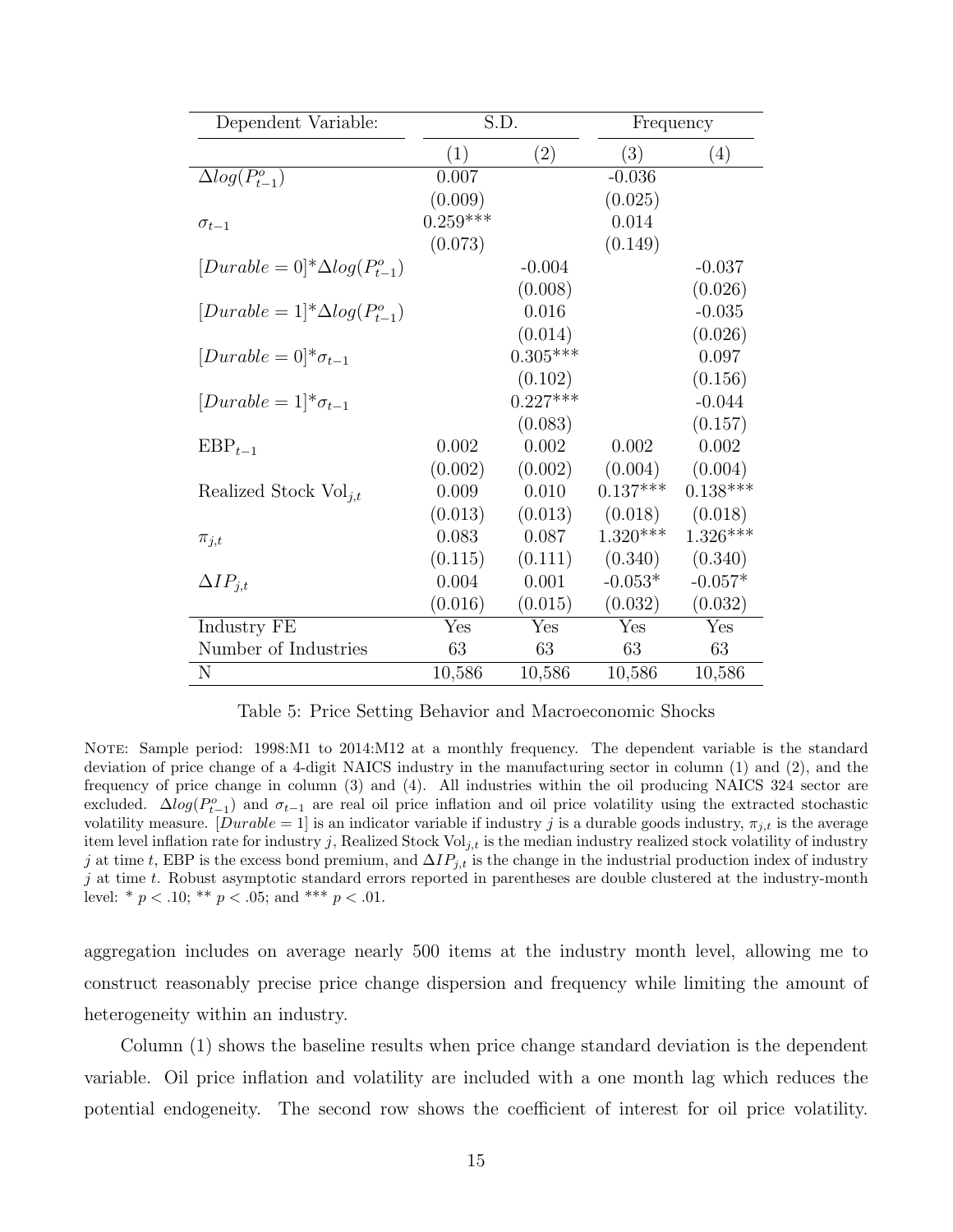The results show that increases in oil price volatility increase the average producer price change dispersion.<sup>[24](#page-1-0)</sup> A one standard deviation increase in oil price volatility implies that the average price change dispersion will increase by is 0.005. This estimate implies a  $4\%$  increase in price change dispersion relative to the mean for the average industry since the unweighted average price change standard deviation is 0.109. The excess bond premium does not affect price change dispersion in this regression. Realized stock volatility is positively associated with price change dispersion, but is not statistically significant. Oil price inflation and lagged industry inflation are positive but insignificant.

Column (3) is the baseline estimate when price change frequency is the dependent variable. The estimated coefficient for oil price volatility is nearly zero. Realized stock volatility is positive and highly significant, suggesting that increases in idiosyncratic volatility are associated with increases in price change frequency. Industry inflation is also highly correlated with price change frequency.[25](#page-1-0)

Columns (2) and (4) separate the effect of oil price inflation and volatility into durable and non-durable goods industries for price change dispersion and frequency. [Barsky et al.](#page-41-17) [\(2007\)](#page-41-17) show that it is the flexibility of durable goods that matters for monetary policy. The regression results show that there is not a differential effect of oil price volatility on price change dispersion or frequency for durable goods relative to non-durable goods.

The previous regressions show that producer pricing change dispersion is correlated with oil price volatility over time, while price change frequency has no relationship. Further, it suggests that increases in idiosyncratic volatility are associated with increased price change frequency. However it does not identify how changes in oil price volatility impact price change dispersion or frequency due to potential omitted variables. In order to identify this relationship I will exploit heterogeneity in oil usage across industries to construct industry specific oil demand variables.

# III.3 Industry Specific Oil Volatility

I now construct industry specific oil demand variables in order to identify the effects of oil price volatility on industry level pricing behavior. The empirical strategy uses variation in oil price and volatility interacted with a preexisting share of oil that represents the importance of oil in each industry's cost function. The idea behind the demand variables is to exploit the heterogeneity

 $^{24}$ In Appendix [B.4.3,](#page-68-0) I show that the aggregate empirical price change distribution is more disperse during periods of high oil price volatility relative to low oil price volatility.

<sup>25</sup>Using lagged industry inflation does not change the sign or significance of any other covariate.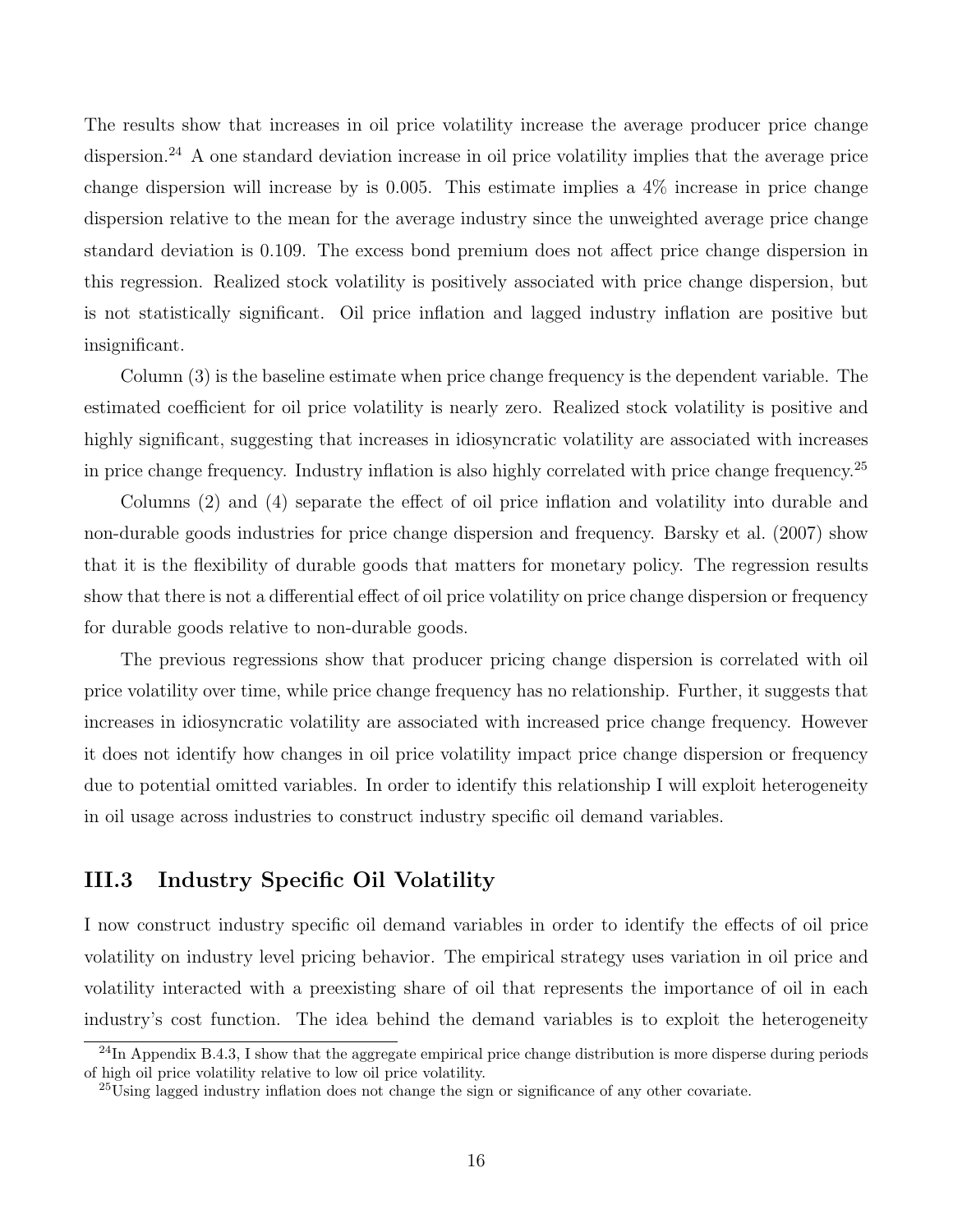in industry oil usage, which is a measure of the importance of oil prices from the cost channel. Industries that use more oil should respond more strongly to oil price shocks than industries that are not as reliant on oil. The industry specific oil demand variables allow me to control for any common shocks over time and any time invariant differences between industries, which enables identification of oil price volatility shocks on price setting behavior.

The oil demand variables are constructed similar to those used in [Shea](#page-43-7) [\(1993\)](#page-43-7), [Perotti](#page-43-8) [\(2007\)](#page-43-8), or [Nekarda and Ramey](#page-43-9) [\(2011\)](#page-43-9) who study the effects of fiscal policy on industries. The Input-Output tables contain information on the dollar amount of oil used as well as industry production. A preexisting oil usage sensitivity is constructed to remove dependence on the current year's oil price. There is substantial variation in experiences after an oil price volatility shock due to the heterogeneity in oil usage across industries. An industry that does not use oil would be unlikely to experience any immediate changes in costs due to oil price volatility changes, while an industry with a large share of oil will need to adjust prices by a larger amount to reset their optimal price. Constructing industry specific oil price variables allows use of industry and time fixed effects, thereby studying the partial equilibrium effects of an aggregate volatility shock. This partial equilibrium effect allows me to study the mechanism through which volatility shocks affect price setting behavior.<sup>[26](#page-1-0)</sup>

The Benchmark IO use table at detailed NAICS industry level from 1997 is used to construct the oil sensitivity measure. An industry's oil sensitivity is given by:

$$
s_{o,j} = \frac{\text{Nominal Dollars Spent on Oil Input Industry } j \text{ in 1997}}{\text{Nominal Dollars Value added Industry } j \text{ in 1997}} \tag{6}
$$

where *j* indexes a 4-digit NAICS industry.<sup>[27](#page-1-0)</sup> This sensitivity to oil usage is motivated by an industry's oil share of production.[28](#page-1-0) The oil usage measure is constructed using data from before

<sup>&</sup>lt;sup>26</sup>Another reason to focus on the partial equilibrium effect is because it allows me to abstract away from oil in the household consumption function, and focus on producers oil usage as an input.

<sup>&</sup>lt;sup>27</sup>The oil producing sector is defined at 6-digit NAICS level as NAICS 324110, Petroleum Refining.

 $^{28}$ In a different context, [Edelstein and Kilian](#page-41-18) [\(2007\)](#page-41-18) study the response of business fixed investment to changes in energy prices using weighted price shocks. The share of energy inputs in GDP is the sum of nominal value added in oil and gas extraction and imports of petroleum and petroleum products, divided by nominal GDP.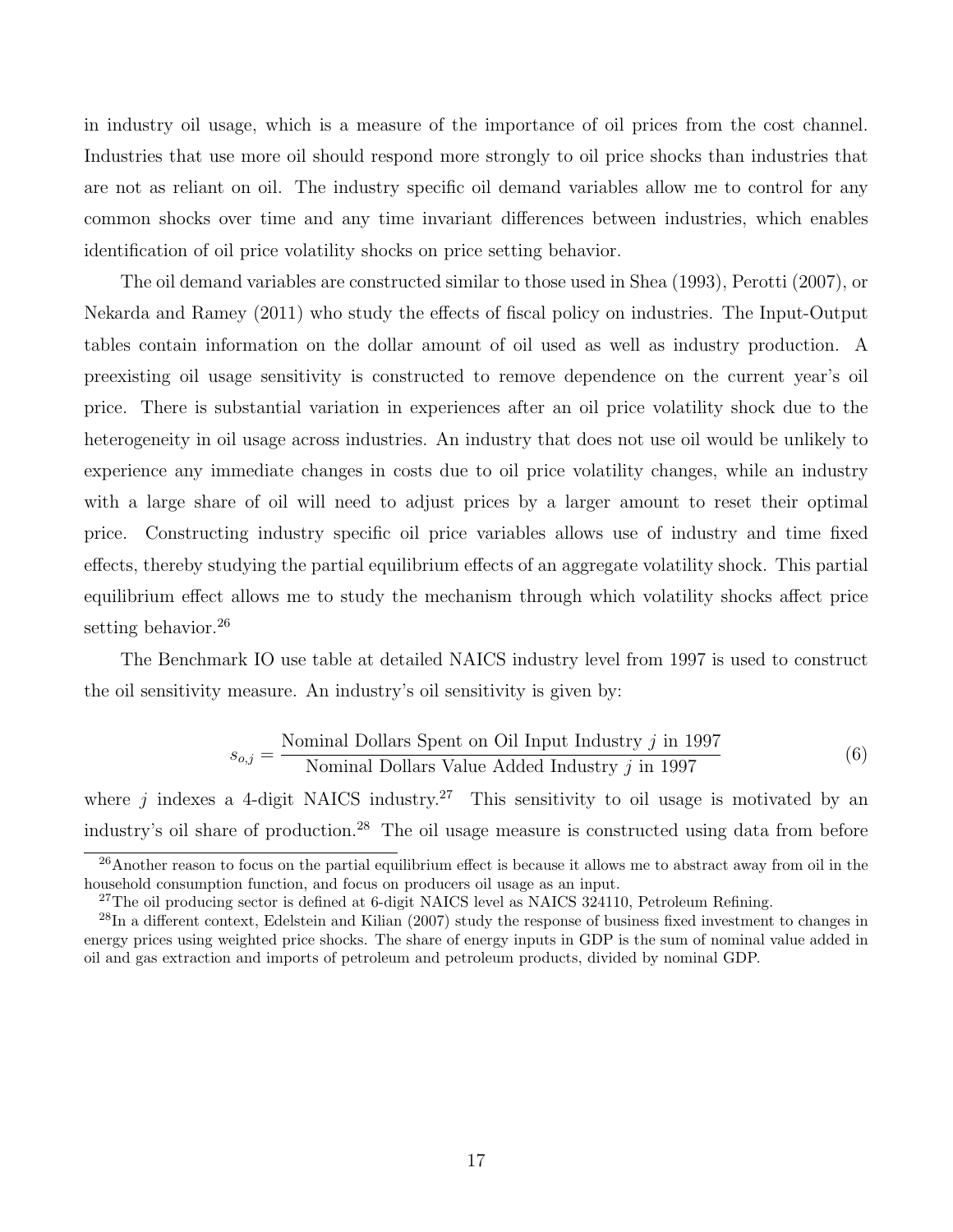

<span id="page-19-0"></span>the sample, reducing concerns about reverse causality between oil usage and oil price.<sup>[29](#page-1-0)</sup>

Figure 5: Average Pricing Moment for High and Low Oil Share Industries.

NOTE: In Panel (a), average price change dispersion for the top and bottom  $10\%$  of industries in each month is plotted with the stochastic volatiliy of oil prices. In Panel (b), average price change frequency for the top and bottom  $10\%$  of industries in each month is plotted with the stochastic volatiliy of oil prices. Data is demeaned, seasonally adjusted with the X-12 filter, and then presented as a 6 month moving average. The shaded areas represent NBER-dated recessions.

Oil demand variables for oil price volatility and change are then constructed by interacting the preexisting oil share,  $s_{o,j}$ , with real oil price volatility or real oil price inflation. These oil demand variables are in the spirit of 'Bartik' style measures, an interaction between a predefined share of oil usage within a narrowly defined manufacturing industry and aggregate changes in real oil price inflation or volatility. The idea behind this measure is that global changes in oil price and volatility differentially impacted industries because of preexisting oil usage technology. The sensitivity,  $s_{o,j}$ , is a directional measure of the degree to which oil price and volatility movements will affect price setting behavior.

Figure [5](#page-19-0) illustrates the identification and previews the main result by comparing the price change dispersion or frequency time series for high and low oil share industries with oil price volatility. I define the high and low oil share sectors as the 10% of industries with the highest

 $^{29}$ An alternative long run measure of oil usage is constructed by averaging over the detailed IO tables from 1997, 2002, and 2007 in order to reduce the sensitivity of the measure to short run effects of oil price changes. An industry's oil share of production could change over time due to technological change or substitution towards or away from oil due to changes in oil price. Specifically,  $\overline{s_{o,j}} = \sum^{T}$  $t=1$  $\frac{s_{o,j,t}}{T}$ , is defined as the long run usage and is in the spirit of [Nekarda and Ramey](#page-43-9) [\(2011\)](#page-43-9). Results using this measure are in Table [18](#page-57-1) and show the results are robust to this measure.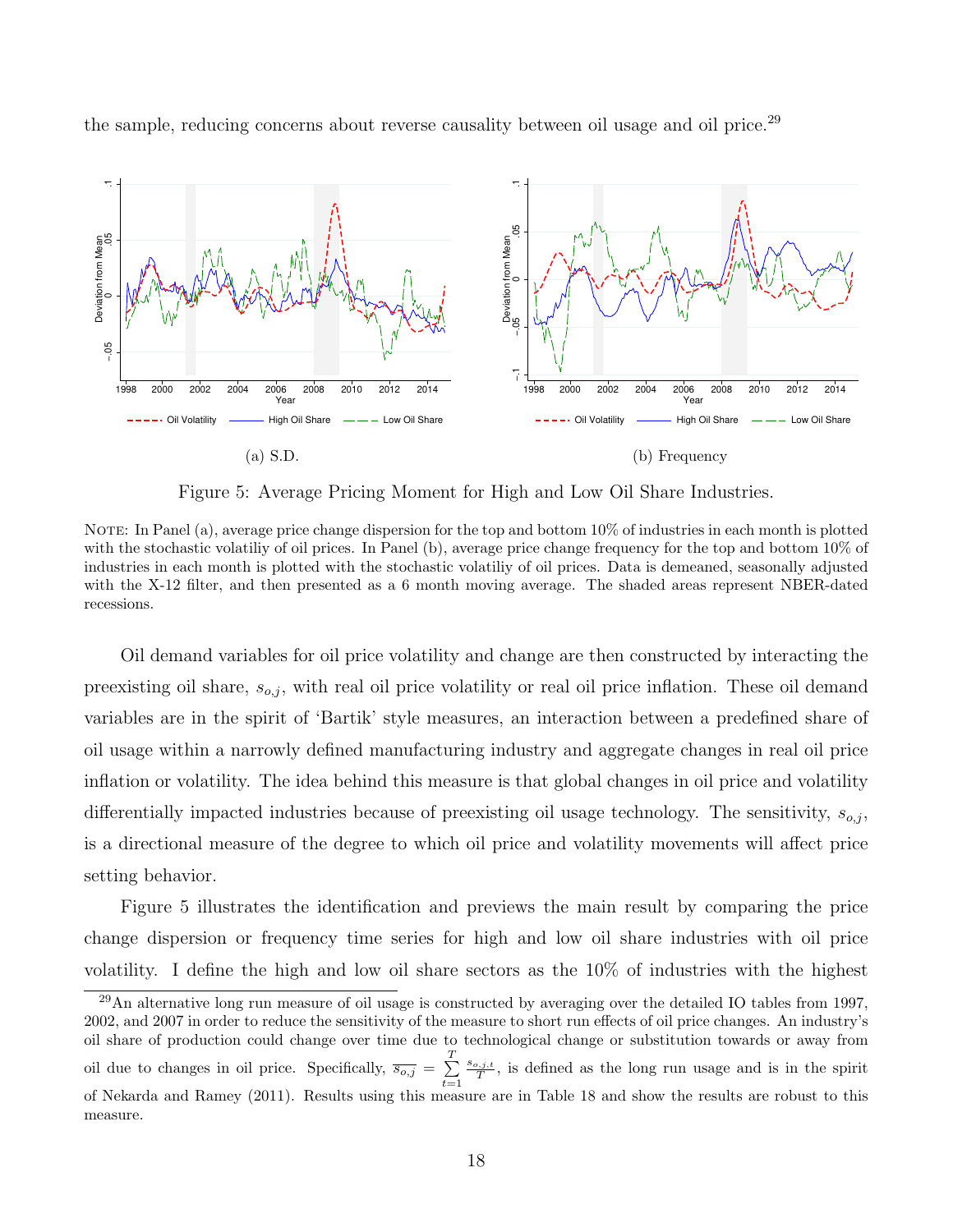or lowest oil share each period. In Panel (a), price change standard deviation is shown. The correlation between the high oil share sector average price change dispersion and oil price volatility is 0.45, while the correlation between the low oil share sector average price change dispersion and oil price volatility is only 0.08. This figure suggests that industries that are more oil intensive have greater price change dispersion during periods of high oil price volatility. In Panel (b), price change frequency is shown. The correlation between the average price change frequency of the high oil share sector and oil price volatility is 0.12, while the correlation between the low oil share sector average price change frequency and oil price volatility is -0.02. This figure is consistent with the earlier results that show that price change dispersion is positively related to oil price volatility, while price change frequency has no or little relationship.

However the correlation between price change dispersion or frequency and oil price volatility for high and low oil share industries does not control for aggregate shocks or cyclical changes in production by industry. Using the oil demand variables I control for both industry differences and time variation in common shocks such as aggregate volatility or financial constraints through the use of time fixed effects. The main regressions of interest are the specifications:

<span id="page-20-0"></span>
$$
S.D._{j,t} = \eta_{SD} * (s_{o,j} * \Delta log(P_{t-1}^o)) + \lambda_{SD} * (s_{o,j} * \sigma_{t-1}) + \gamma'_{SD} X_{j,t} + \alpha_{SD,j} + \alpha_{SD,t} + \epsilon_{SD,jt} \tag{7}
$$

<span id="page-20-1"></span>
$$
Frequency_{j,t} = \eta_F * (s_{o,j} * \Delta log(P_{t-1}^o)) + \lambda_F * (s_{o,j} * \sigma_{t-1}) + \gamma'_F X_{j,t} + \alpha_{F,j} + \alpha_{F,t} + \epsilon_{F,jt} \tag{8}
$$

where  $S.D._{j,t}$  is price change standard deviation and  $Frequency_{j,t}$  is price change frequency. The coefficients of interest are  $\lambda_{SD}$  and  $\lambda_F$ , and are the marginal effect of an increase in oil price volatility for an industry with oil share  $s_{o,j}$  on price change standard deviation or frequency respectively.  $X_{j,t}$ are a vector of control variables that can influence pricing behavior. Controls include industrial production growth and industry inflation. Identification of volatility comes from variation across time within an industry for a given  $s_{o,j}$ . The main results using stochastic volatility of oil prices are in Table [6.](#page-21-0) [30](#page-1-0)

The identifying assumption is that the interaction of oil price volatility and oil share is not correlated with unobserved shocks to an individual industry. Separate identification of oil price and oil price volatility comes from the fact that oil prices and volatility do not move together. The exogeneity of the variable hinges on each industry being a price taker in the global oil market, as

<sup>&</sup>lt;sup>30</sup>Results using GARCH volatility and realized volatility of real oil price are in Appendix [B.3.1.](#page-57-0) They have similar implications for pricing behavior as stochastic volatility.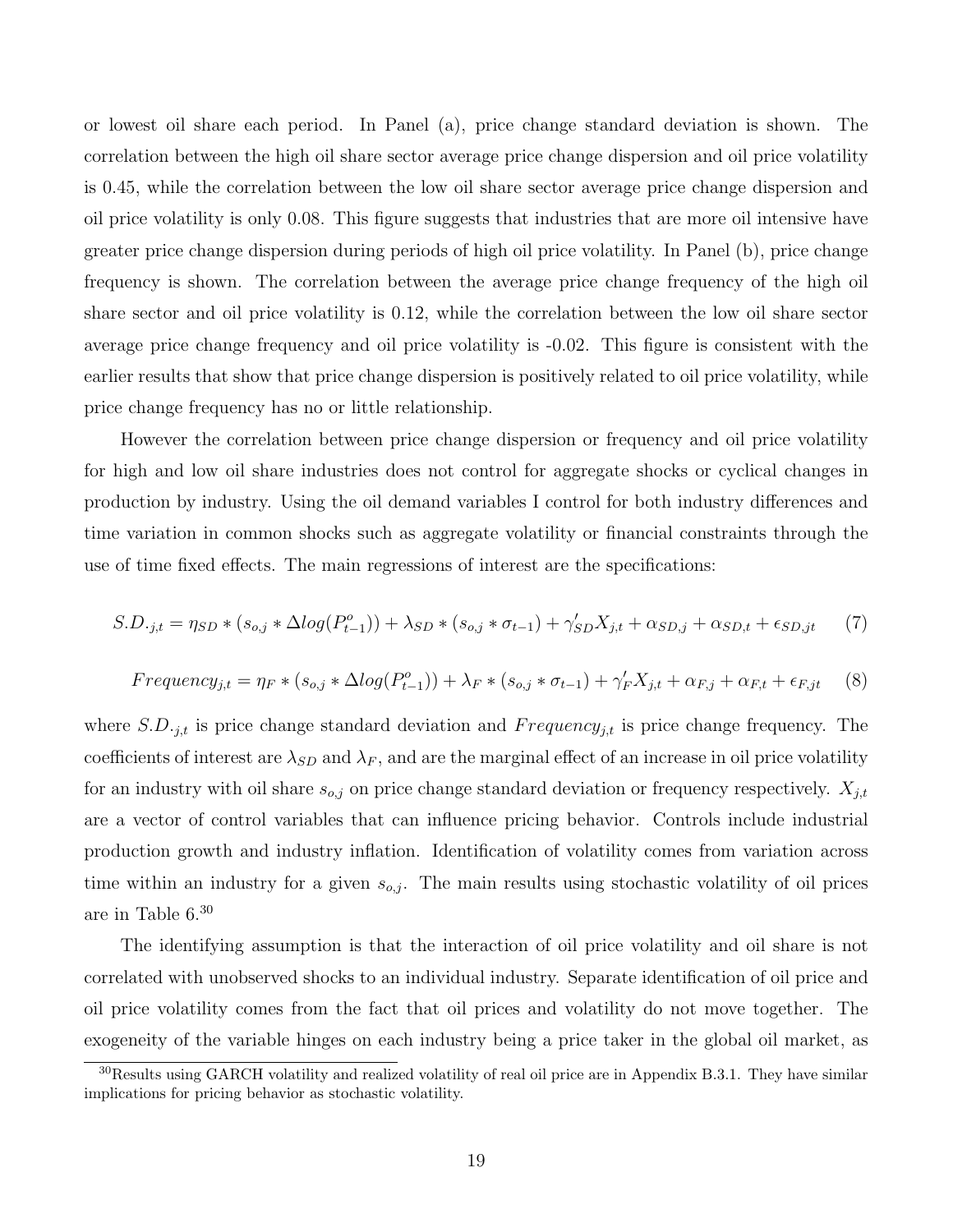<span id="page-21-0"></span>

| Dependent Variable:               |              |            | S.D.       |            | Frequency    |             |             |             |
|-----------------------------------|--------------|------------|------------|------------|--------------|-------------|-------------|-------------|
|                                   | (1)          | (2)        | (3)        | (4)        | (5)          | (6)         | (7)         | (8)         |
| $s_{o,j} * \Delta log(P_{t-1}^o)$ | 0.249        | 0.239      | 0.175      | 0.207      | $-0.361***$  | $-0.481***$ | $-0.406***$ | $-0.330***$ |
|                                   | (0.224)      | (0.220)    | (0.185)    | (0.186)    | (0.110)      | (0.129)     | (0.129)     | (0.087)     |
| $s_{o,j} * \sigma_{t-1}$          | $4.511***$   | $4.540***$ | $4.092***$ | $3.864***$ | $-2.486**$   | $-2.142$    | $-2.376*$   | $-1.053*$   |
|                                   | (1.044)      | (1.059)    | (0.913)    | (0.858)    | (1.115)      | (1.311)     | (1.260)     | (0.625)     |
| $\pi_{j,t}$                       |              | 0.073      | 0.069      | 0.071      |              | $0.851***$  | $0.901***$  | $0.832***$  |
|                                   |              | (0.118)    | (0.116)    | (0.113)    |              | (0.201)     | (0.223)     | (0.188)     |
| $\Delta IP_{j,t}$                 |              |            | 0.003      | $-0.001$   |              |             | $-0.046$    | $-0.052$    |
|                                   |              |            | (0.014)    | (0.015)    |              |             | (0.030)     | (0.035)     |
| $S.D._{j,t-1}$                    |              |            |            | $0.067***$ |              |             |             |             |
|                                   |              |            |            | (0.016)    |              |             |             |             |
| Frequency <sub>j,t-1</sub>        |              |            |            |            |              |             |             | $0.547***$  |
|                                   |              |            |            |            |              |             |             | (0.040)     |
| $\overline{s_o} * \sigma_{t-1}$   | $0.038***$   | $0.038***$ | $0.034***$ | $0.032***$ | $-0.021**$   | $-0.018$    | $-0.020*$   | $-0.009*$   |
|                                   | (0.009)      | (0.009)    | (0.008)    | (0.007)    | (0.009)      | (0.011)     | (0.011)     | (0.005)     |
| Industry FE                       | Yes          | Yes        | Yes        | Yes        | Yes          | Yes         | Yes         | Yes         |
| Time FE                           | $_{\rm Yes}$ | Yes        | Yes        | Yes        | $_{\rm Yes}$ | Yes         | Yes         | Yes         |
| Number of Industries              | 81           | 81         | 63         | 63         | 81           | 81          | 63          | 63          |
| N                                 | 13,606       | 13,606     | 10,946     | 10,939     | 13,606       | 13,606      | 10,946      | 10,946      |

Table 6: Industry Specific Oil Demand Variables Regression

NOTE: Sample period: 1998:M1 to 2014:M12 at a monthly frequency. The dependent variable is the standard deviation of price change of a 4-digit NAICS industry in the manufacturing sector in columns (1)-(4) and price change frequency in column (5)-(8). All industries within the oil producing NAICS 324 sector are excluded.  $s_{o,j} * \Delta log(P_{t-1}^o)$ and  $s_{o,j} * \sigma_{t-1}$  are the industry specific oil demand variables using monthly WTI real price of oil.  $\pi_{j,t}$  is the average item level inflation rate for industry j.  $\sigma_t$  is the extracted stochastic volatility measure of oil price volatility. S.D.<sub>j,t−1</sub> is lagged industry price change standard deviation. Frequency<sub>j,t−1</sub> is lagged industry price change frequency.  $\overline{s_o} * \sigma_{t-1}$ is the transformed coefficient for a marginal change in oil price volatility for an average industry with oil share of 0.008. Robust asymptotic standard errors reported in parentheses are clustered at the industry level:  $*$   $p$  < .10; \*\*  $p < .05$ ; and \*\*\*  $p < .01$ .

well as the degree to which oil usage is irreversible in the short run. However oil is likely to be characterized by large amounts of specific capital or irreversible investment as a material input or energy source which make it difficult to quickly substitute away from.

Columns (1) through (4) show the results when price change standard deviation is the dependent variable. The regression results show that after controlling for differences across time and between industries, an increase in oil price volatility increases price change dispersion for industries that are more oil dependent. As a relative effect, the estimate in column (1) implies that a one standard deviation increase in oil price volatility increases price change dispersion for an industry at the 90<sup>th</sup> percentile of oil share relative to the 10<sup>th</sup> percentile of oil share by 0.002, or almost 2 percent relative to the average price change standard deviation. Changes in industrial production are negatively correlated with price change dispersion in aggregate data as shown by [Vavra](#page-43-1) [\(2014\)](#page-43-1),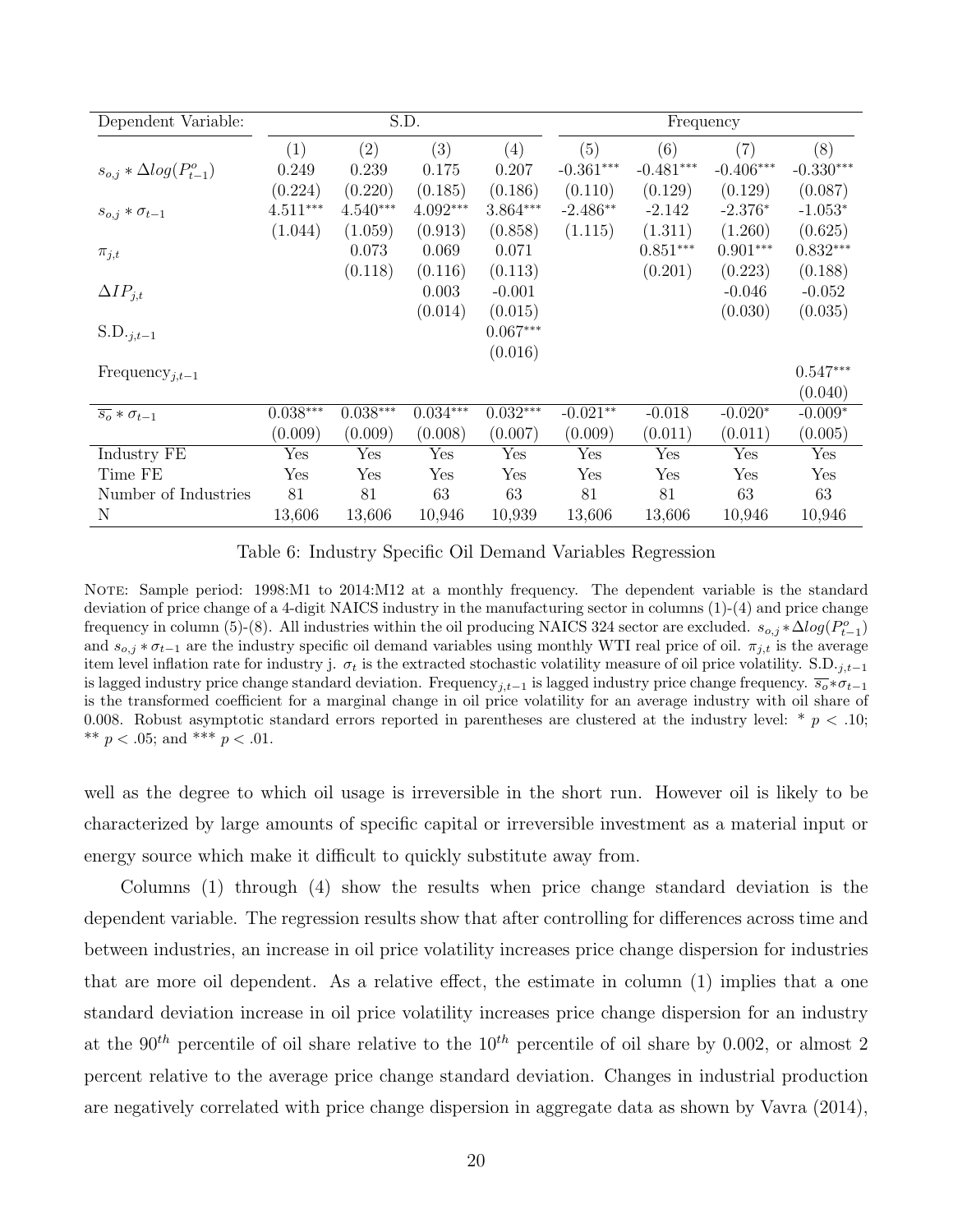but at the industry level I find no relationship between industrial production and price change dispersion. Industry specific oil price inflation has no estimated effect on price change dispersion. Columns (2) through (4) show the result is robust to controlling for industry inflation, industrial production growth, and a lagged price change dispersion.<sup>[31](#page-1-0)</sup>

Frequency of price change is the dependent variable in columns (5) through (8). The results show that oil price volatility is negatively associated with price change frequency. After controlling for differences across time and between industries, an increase in oil price volatility decreases price change frequency for industries that are more oil dependent. The estimate in column (5) implies that a one standard deviation increase in oil price volatility decreases price change frequency for an industry at the  $90^{th}$  percentile of oil share relative to the  $10^{th}$  percentile of oil share by 0.001, or by almost 1 percent relative to the average price change frequency. The result is robust to inclusion of added controls in columns  $(6)$  through  $(8).^{32}$  $(8).^{32}$  $(8).^{32}$ 

It has been argued by [Gilchrist et al.](#page-42-4) [\(2017\)](#page-42-4) that financial frictions impacted prices differentially during the financial crisis in 2008. Given that this is the same period when the largest movements in oil price volatility occurred, an indicator variable is included to examine if the large changes in oil prices and volatility had differential effects during the financial crisis period of 2008. Column (1) in Table [7](#page-23-0) shows that even with the doubling of oil price volatility during 2008, it has the same effect on price change dispersion within and outside of the crisis period. Column (5) shows that the negative relative relationship between price change frequency and oil price volatility is stronger outside of the crisis period.

As an additional robustness exercise, columns (2) and (6) use realized volatility of real oil price rather than the extracted stochastic volatility. This measure is noiser by construction, as it is the within month standard deviation of daily real oil price changes. It shows the same positive relationship between price change dispersion and oil price volatility, and negative relationship between price change frequency and oil price volatility seen using stochastic volatility. Columns (3) and (7) show that results remain unchanged when Brent Crude oil price and its extracted stochastic volatility are used rather than the WTI oil price. Lastly, columns (4) and (8) control for idiosyncratic volatility using the median realized stock volatility within each industry  $i$  at time t. The variable is not significantly related to either pricing measure. The results show that after

 $31$ Table [26](#page-65-0) in the Appendix shows that the results are robust when other measures of price change dispersion such as the interquartile range or standard deviation of price changes including zeros is used.

 $32$ The results are robust to trimming methodology for price changes. In Appendix [B.2.1,](#page-51-0) I show the results when no monthly industry observations are dropped due to small numbers of price changes.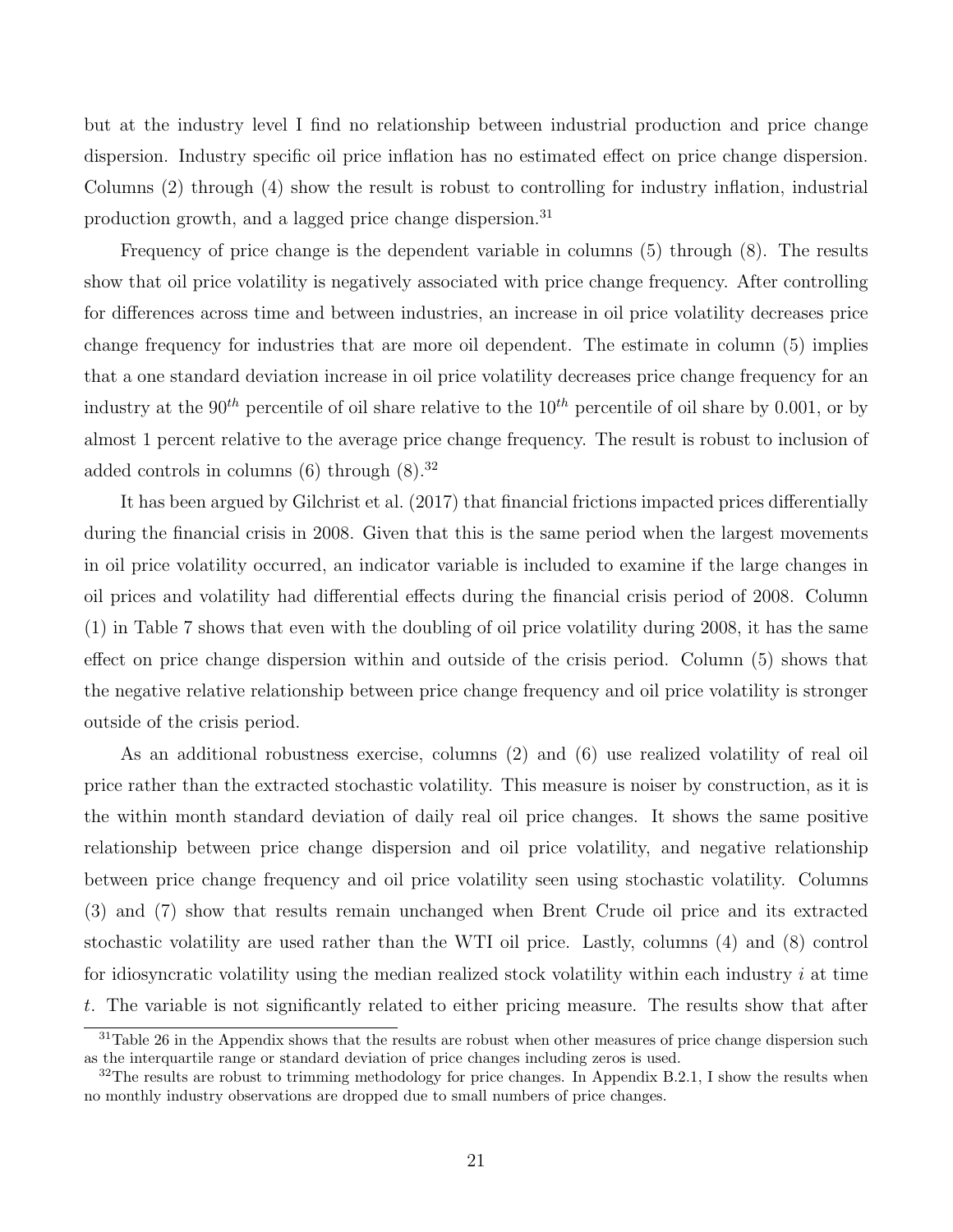<span id="page-23-0"></span>

| Dependent Variable:                     |            | S.D.       |          |                  |             | Frequency   |             |                  |
|-----------------------------------------|------------|------------|----------|------------------|-------------|-------------|-------------|------------------|
|                                         | (1)        | (2)        | (3)      | (4)              | (5)         | (6)         | (7)         | (8)              |
| $[Crisis = 0]^* \Delta log(P_{t-1}^o)$  | $0.361*$   |            |          |                  | $-0.236**$  |             |             |                  |
|                                         | (0.199)    |            |          |                  | (0.117)     |             |             |                  |
| $[Crisis = 1]*\Delta log(P_{t-1}^o)$    | $-0.327$   |            |          |                  | $-1.373***$ |             |             |                  |
|                                         | (0.482)    |            |          |                  | (0.432)     |             |             |                  |
| $[Crisis = 0] * s_{o,j} * \sigma_{t-1}$ | $3.859***$ |            |          |                  | $-3.781***$ |             |             |                  |
|                                         | (1.246)    |            |          |                  | (1.128)     |             |             |                  |
| $[Crisis = 1] * s_{o,i} * \sigma_{t-1}$ | $4.345***$ |            |          |                  | $-2.143$    |             |             |                  |
|                                         | (1.131)    |            |          |                  | (2.080)     |             |             |                  |
| $s_{o,i} * \Delta log(P_{t-1}^o)$       |            | 0.458      | 0.128    | 0.250            |             | $-0.714***$ | $-0.604***$ | $-0.508***$      |
|                                         |            | (0.297)    | (0.169)  | (0.226)          |             | (0.164)     | (0.188)     | (0.126)          |
| $s_{o,j} * \sigma_{t-1}$                |            | $7.686***$ | $2.081*$ | $4.411***$       |             | $-6.154***$ | $-7.718***$ | $-2.055$         |
|                                         |            | (2.855)    | (1.072)  | (1.003)          |             | (1.641)     | (1.394)     | (1.390)          |
| $\pi_{j,t}$                             | 0.073      | 0.073      | 0.069    | 0.064            | $0.848***$  | $0.849***$  | $0.848***$  | $0.850***$       |
| Realized Stock $Vol_{i,t}$              | (0.119)    | (0.118)    | (0.119)  | (0.123)<br>0.027 | (0.202)     | (0.201)     | (0.201)     | (0.204)<br>0.048 |
|                                         |            |            |          | (0.028)          |             |             |             | (0.029)          |
| Industry FE                             | Yes        | Yes        | Yes      | Yes              | Yes         | Yes         | Yes         | Yes              |
| Time FE                                 | Yes        | Yes        | Yes      | Yes              | Yes         | Yes         | Yes         | Yes              |
| Number of Industries                    | 81         | 81         | 81       | 80               | 81          | 81          | 81          | 80               |
| N                                       | 13,606     | 13,606     | 13,606   | 13,162           | 13,606      | 13,606      | 13,606      | 13,162           |

Table 7: Robustness Analysis

NOTE: Sample period: 1998:M1 to 2014:M12 at a monthly frequency. Columns (1) and (5) use the stochastic volatility measure of oil price volatility. Crisis year indicator is defined as 1 during 2008 and 0 otherwise. This is the same crisis definition timing as Gilchrist et al. (2015). Columns (2) and (6) use the realized volatility measure of oil price volatility. Columns (3) and (7) uses Brent Crude oil prices and stochastic volatility with 4-digit NAICS industries. Column (4) and (8) uses the stochastic volatility measure of oil price volatility with 4-digit NAICS industries and includes the median industry realized stock volatility. No stock data is available from NAICS 3161, "Leather and Hide Tanning and Finishing", reducing the number of industries. Robust asymptotic standard errors reported in parentheses are clustered at the industry level: \*  $p < .10$ ; \*\*  $p < .05$ ; and \*\*\*  $p < .01$ .

controlling for an additional measure of industry level volatility, oil price volatility still increases the dispersion of price changes while having a negative effect on frequency.

The empirical analysis provides evidence that oil price volatility, a common cost volatility shock, is positively related to price change dispersion at the industry level. Industries that use more oil exhibit greater price change dispersion in response to high oil price volatility. Further, price change frequency has a negative relative relationship with oil price volatility, causing higher oil usage industries to have relatively higher price stickiness during periods of high oil price volatility. These results imply that aggregate price flexibility should not increase during periods of high oil price volatility. The next section will examine the relationship between oil price volatility and price change dispersion in a state dependent general equilibrium model of price setting.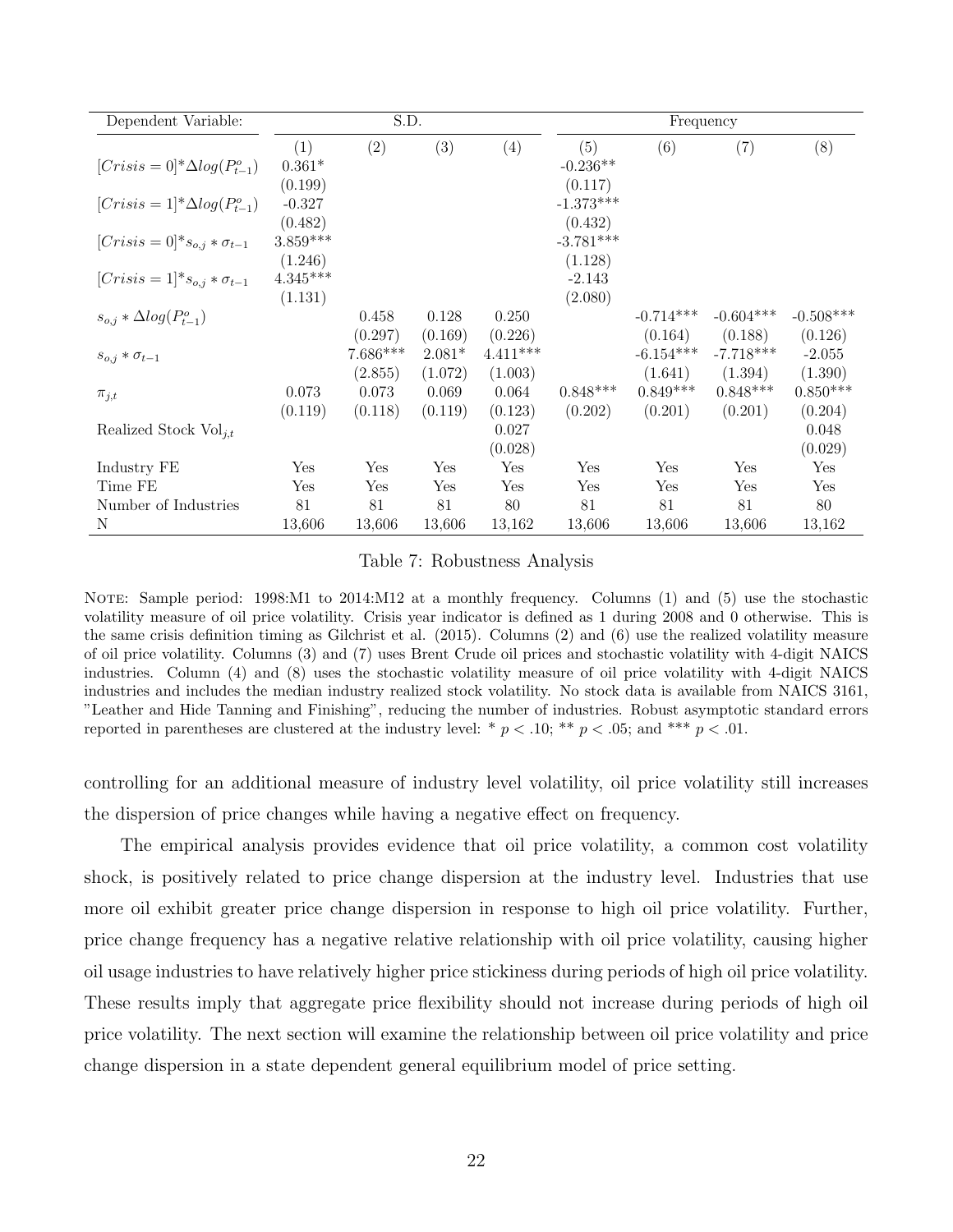# <span id="page-24-0"></span>IV Menu Cost Model

This section presents a menu cost model of price setting in order to quantify the effects of volatility on monetary non-neutrality. The baseline quantitative menu cost model features random menu costs such as in [Dotsey et al.](#page-41-1) [\(1999\)](#page-41-1) or [Luo and Villar](#page-43-0) [\(2020\)](#page-43-0). It includes the leptokurtic productivity shocks as in [Midrigan](#page-43-2) [\(2011\)](#page-43-2) and a small probability of a free price change such as in [Nakamura](#page-43-3) [and Steinsson](#page-43-3) [\(2010\)](#page-43-3). Oil is modeled as a non-produced input in the firm production function with an exogenous real price as in Blanchard and Galí [\(2007\)](#page-41-9), with a time varying second moment to represent volatility shocks.

The price setting model features random menu costs, which reduce the selection effect by issuing firms a random heterogeneous menu cost each period. The random menu costs imply firms have a differential likelihood of changing prices based on the menu cost they receive. This mechanism alters the mix of price changes and enables the model to match the positive relationship between the aggregate volatility shock and price change dispersion.<sup>[33](#page-1-0)</sup> This feature also dampens the increase in price change frequency, by having some fixed costs be large enough such that a firm would never choose to change the price that period.

The model is then augmented with time varying idiosyncratic volatility. With this new mechanism, the model is able to match the empirical facts in [Vavra](#page-43-1) [\(2014\)](#page-43-1). Increases in idiosyncratic volatility increase both price change frequency and price change dispersion. This result shows that the use of random menu costs do not overturn the implications of his model featuring fixed menu costs.

The random menu cost model with time varying oil price volatility is then extended to a multisector setting in order to quantitatively match the empirical results. Sectors are heterogeneous in their oil usage and pricing behavior. The empirically observed oil price and volatility series are simulated in the model, generating pricing moments that directly map the model to the data. A regression using model generated data shows that it can match the empirical relationship that industries with high oil usage have relatively higher price change dispersion during periods of high oil price volatility.

Monetary policy effectiveness is then quantified in the multisector model. I find that monetary policy is only slightly less effective when oil price volatility is increased. The model shows that monetary policy's ability to stimulate consumption on impact of the monetary shock falls by 0.5%

<sup>&</sup>lt;sup>33</sup>In Appendix [A.3,](#page-46-0) I show that a model featuring fixed menu costs like in [Golosov and Lucas](#page-42-0) [\(2007\)](#page-42-0) features too strong of a selection effect, causing price change dispersion to fall when oil price volatility is increased.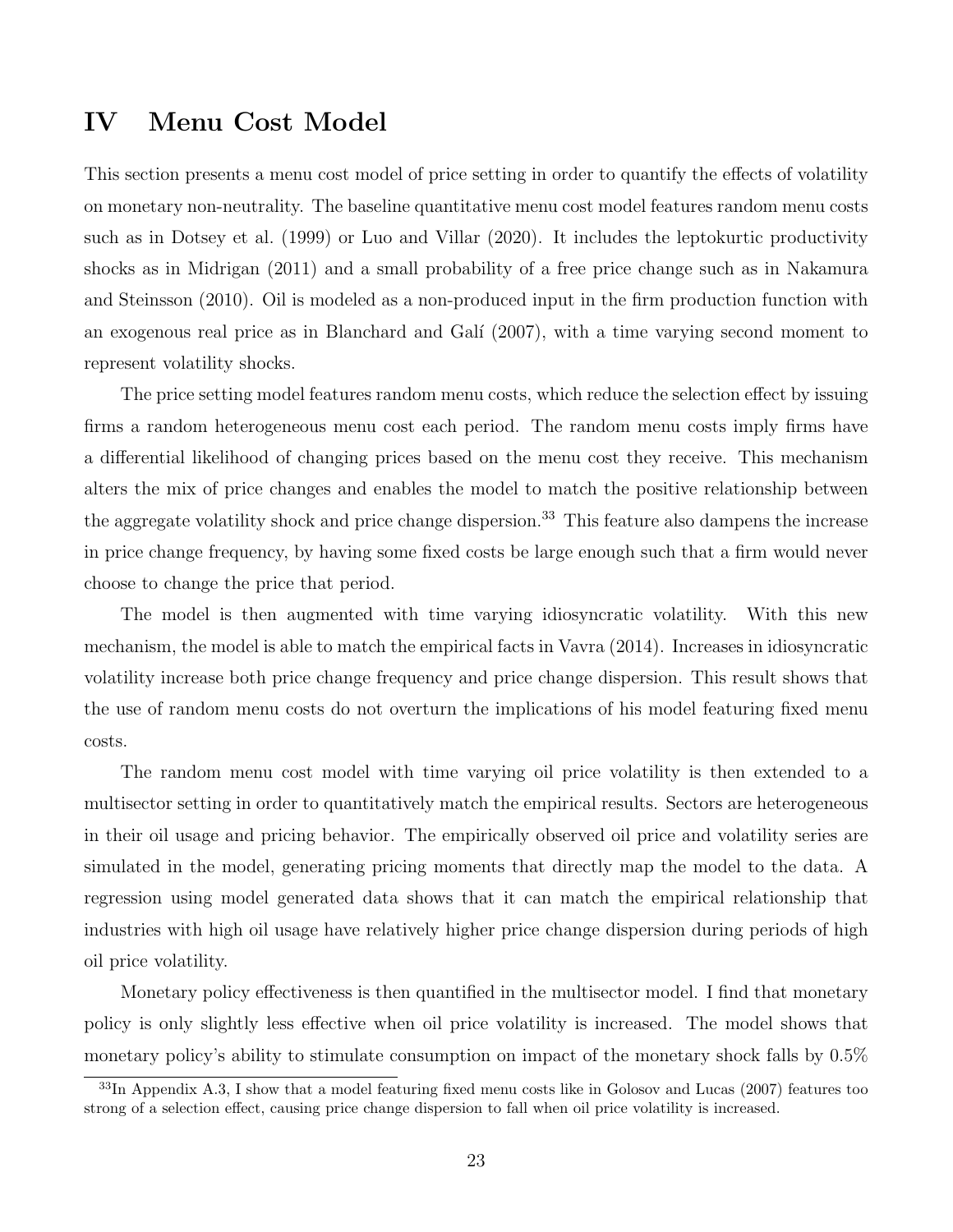during a one standard deviation increase in oil price volatility.

## IV.1 Households

A model of price setting with first and second moment shocks to real oil prices is now presented. Households maximize current expected utility, given by

$$
E_t \sum_{\tau=0}^{\infty} \beta^t \left[ \log(C_{t+\tau}) - \omega L_{t+\tau} \right] \tag{9}
$$

They consume a continuum of differentiated products indexed by z. The composite consumption good  $C_t$  is the Dixit-Stiglitz aggregate of these differentiated goods,

$$
C_t = \left[ \int_0^1 c_t(z)^{\frac{\theta - 1}{\theta}} dz \right]^{\frac{\theta}{\theta - 1}} \tag{10}
$$

where  $\theta$  is the elasticity of substitution between the differentiated goods.

Households decide each period how much to consume of each differentiated good. For any given level of spending in time t, households choose the consumption bundle that yields the highest level of the consumption index  $C_t$ . This implies that household demand for differentiated good z is

$$
c_t(z) = C_t \left(\frac{p_t(z)}{P_t}\right)^{-\theta} \tag{11}
$$

where  $p_t(z)$  is the price of good z at time t and  $P_t$  is the price level in period t, calculated as

$$
P_t = \left[ \int_0^1 p_t(z)^{1-\theta} dz \right]^{\frac{1}{1-\theta}} \tag{12}
$$

A complete set of Arrow-Debreu securities is traded, which implies that the budget constraint of the household is written as

$$
P_t C_t + E_t[D_{t,t+1}B_{t+1}] \leq B_t + W_t L_t + \int_0^1 \pi_t(z)dz + T_t
$$
\n(13)

where  $B_{t+1}$  is a random variable that denotes state contingent payoffs of the portfolio of financial assets purchased by the household in period t and sold in period  $t+1$ .  $D_{t+1}$  is the unique stochastic discount factor that prices the payoffs,  $W_t$  is the wage rate of the economy at time t,  $\pi_t(z)$  is the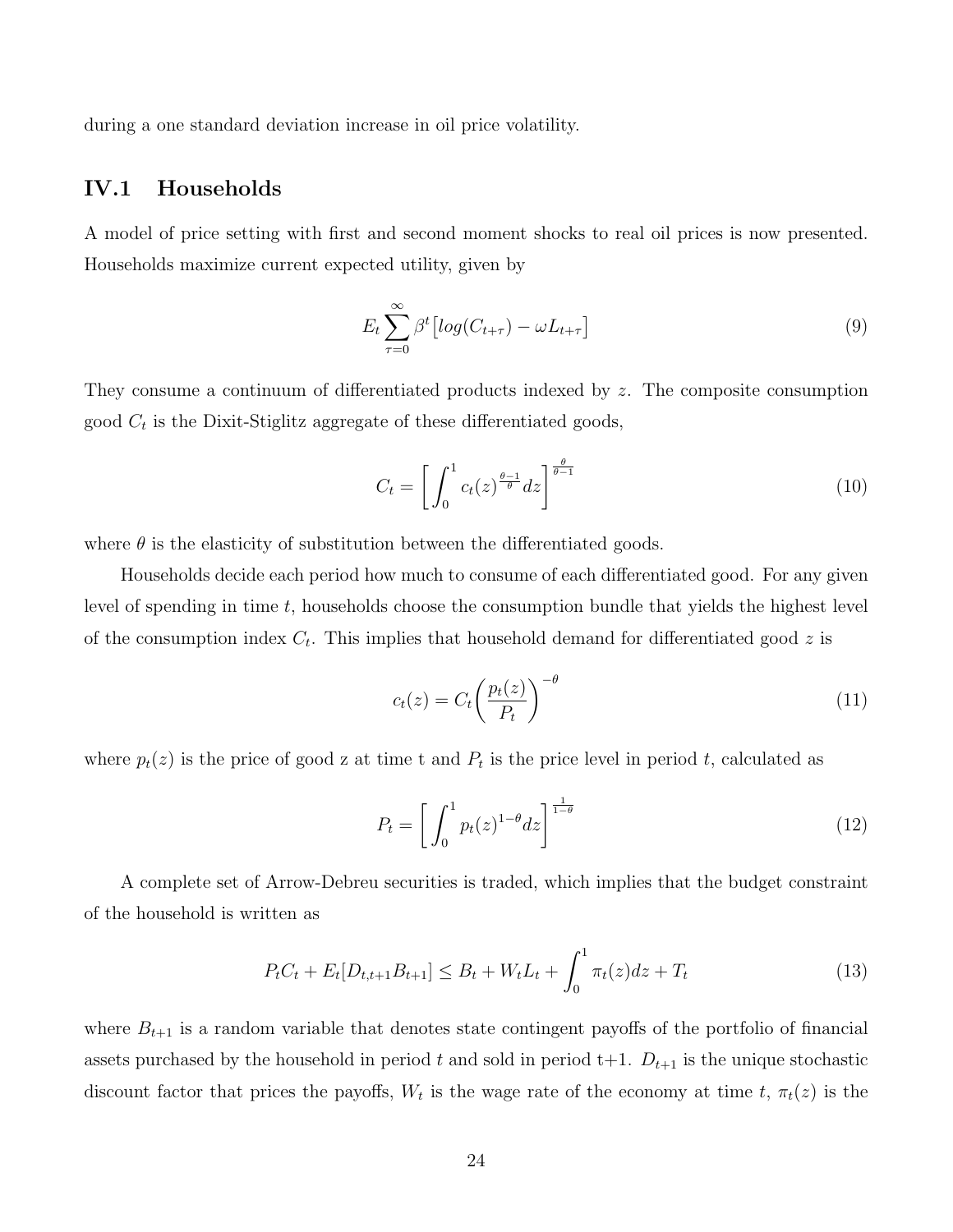profit of firm z in period t.  $T_t$  are lump sum government transfers. A no ponzi game condition is assumed so that household financial wealth is always large enough and future income is high enough to avoid default.

The first order conditions of the household maximization problem are

<span id="page-26-0"></span>
$$
D_{t,t+1} = \beta(\frac{C_t P_t}{C_{t+1} P_{t+1}})
$$
\n(14)

<span id="page-26-1"></span>
$$
\frac{W_t}{P_t} = \omega C_t \tag{15}
$$

where equation [\(14\)](#page-26-0) describes the relationship between asset prices and consumption, and [\(15\)](#page-26-1) describes labor supply.

### IV.2 Firms

In the model there are a continuum of firms indexed by  $z$  and sector j. The production function of firm z is Cobb-Douglas in labor and oil.

<span id="page-26-3"></span>
$$
y_t(z) = A_t(z)L_t(z)^{1 - s_{o,j}} O_t(z)^{s_{o,j}}
$$
\n(16)

where  $L_t(z)$  is labor rented from households and  $O_t(z)$  is the quantity of oil used to produce output.

Firm z maximizes the present discounted value of future profits

$$
E_t \sum_{\tau=0}^{\infty} D_{t,t+\tau} \pi_{t+\tau}(z) \tag{17}
$$

where profits are given by:

<span id="page-26-2"></span>
$$
\pi_t(z) = p_t(z)y_t(z) - W_t L_t(z) - Q_t O_t(z) - \chi_{t,j}(z)W_t I_t(z), \chi_{t,j}(z) \stackrel{iid}{\sim} F_j(\chi)
$$
\n(18)

and  $Q_t$  is the nominal price of oil.  $I_t(z)$  is an indicator function equal to one if the firm changes its price and equal to zero otherwise.  $\chi_{t,j}(z)$  is a menu cost drawn from the distribution  $F_j(\chi)$ .<sup>[34](#page-1-0)</sup> The random menu cost model uses a continuous distribution where menu costs are drawn independently each period. The next section will further explain this feature. The final term indicates that firms

<sup>&</sup>lt;sup>34</sup>In the fixed menu cost model in Appendix [A.3,](#page-46-0)  $F_j(\chi)$  is a degenerate distribution which implies a single menu cost  $\chi_j$  as in the model of [Golosov and Lucas](#page-42-0) [\(2007\)](#page-42-0).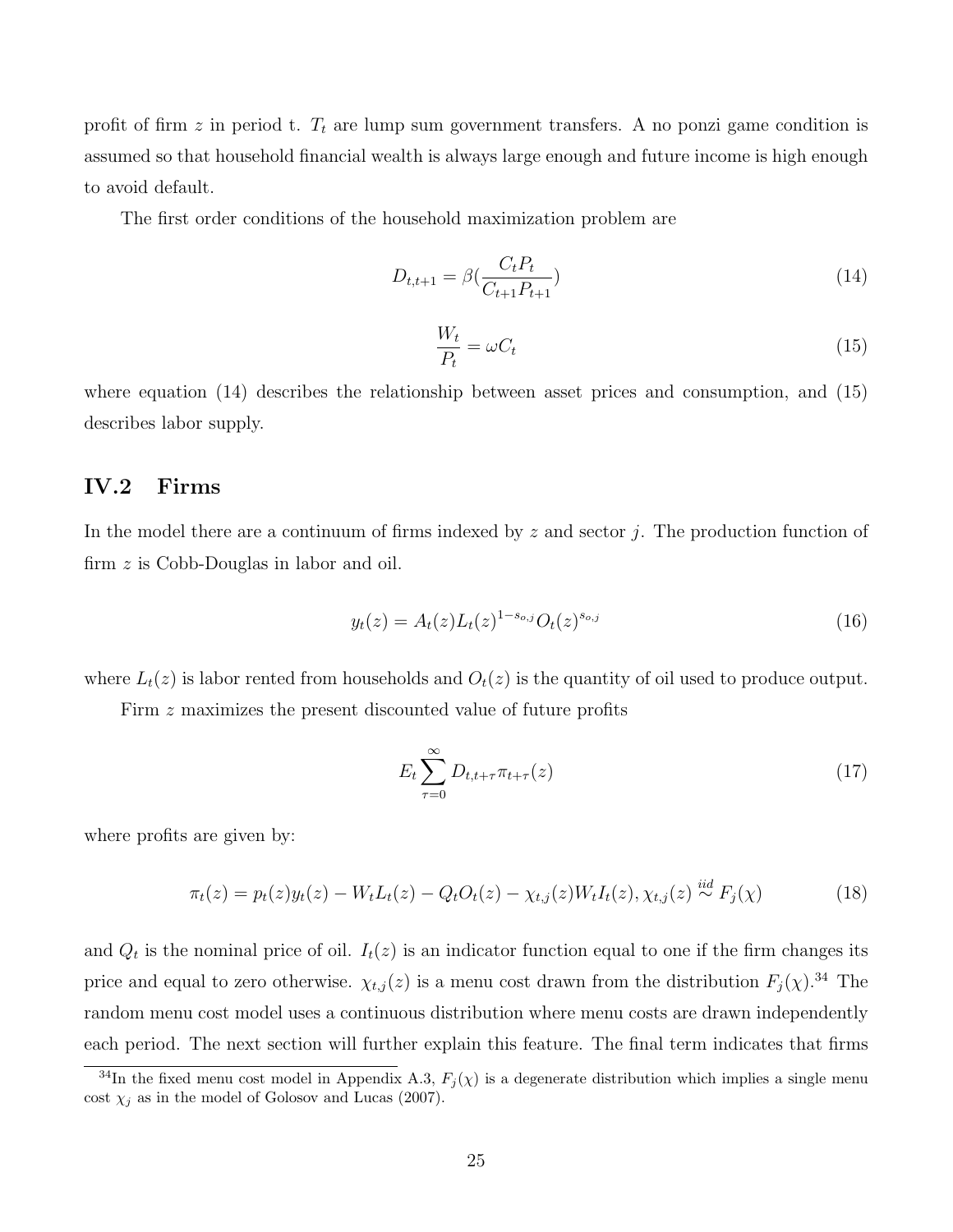must hire an extra  $\chi_{t,j}(z)$  units of labor if they decide to change prices with probability  $1 - \alpha_j$ , or may change their price for free with probability  $\alpha_j$ .<sup>[35](#page-1-0)</sup> A small probability of receiving a free price change enables the model to generate small price changes.

Total demand for good z is given by:

<span id="page-27-0"></span>
$$
y_t(z) = Y_t \left(\frac{p_t(z)}{P_t}\right)^{-\theta} \tag{19}
$$

The firm problem is to maximize profits in [\(18\)](#page-26-2) subject to its production function [\(16\)](#page-26-3), demand for its final good product [\(19\)](#page-27-0), and the behavior of aggregate variables.

Firms supply all goods demanded at a given price. Cost minimization given oil and labor prices implies:

<span id="page-27-1"></span>
$$
\frac{1 - s_{o,j}}{s_{o,j}} \frac{O_t(z)}{L_t(z)} = \frac{W_t}{Q_t}
$$
\n(20)

The log of firm productivity follows a mean reverting process with leptokurtic shocks as in [Gertler and Leahy](#page-42-11) [\(2008\)](#page-42-11) and [Midrigan](#page-43-2) [\(2011\)](#page-43-2):

$$
log A_t(z) = \begin{cases} \rho_{a,j} log A_{t-1}(z) + \sigma_{a,j} \epsilon_t(z) & \text{with probability } p_{a,j} \\ log A_{t-1}(z) & \text{with probability } 1 - p_{a,j}, \end{cases}
$$
(21)

where  $\epsilon_t(z) \sim \mathcal{N}(0,1)$ .

Nominal aggregate spending follows a random walk with drift:

$$
log(S_t) = \mu + log(S_{t-1}) + \sigma_s \eta_t \tag{22}
$$

where  $S_t = P_t C_t$  and  $\eta_t \sim N(0,1)$ . This is a standard way to model nominal aggregate spending in a menu cost model.

The oil price process follows Blanchard and Galí [\(2007\)](#page-41-9), by assuming that oil is a non-produced input purchased in a world market at real price  $P_t^o$ . The log of  $P_t^o$  follows an AR(1) process with time varying standard deviation:

$$
log P_t^o = \rho_p log P_{t-1}^o + e^{\sigma_t} \nu_t \tag{23}
$$

<sup>&</sup>lt;sup>35</sup>This is a reduced form mechanism representing multiproduct firms in [Midrigan](#page-43-2) [\(2011\)](#page-43-2).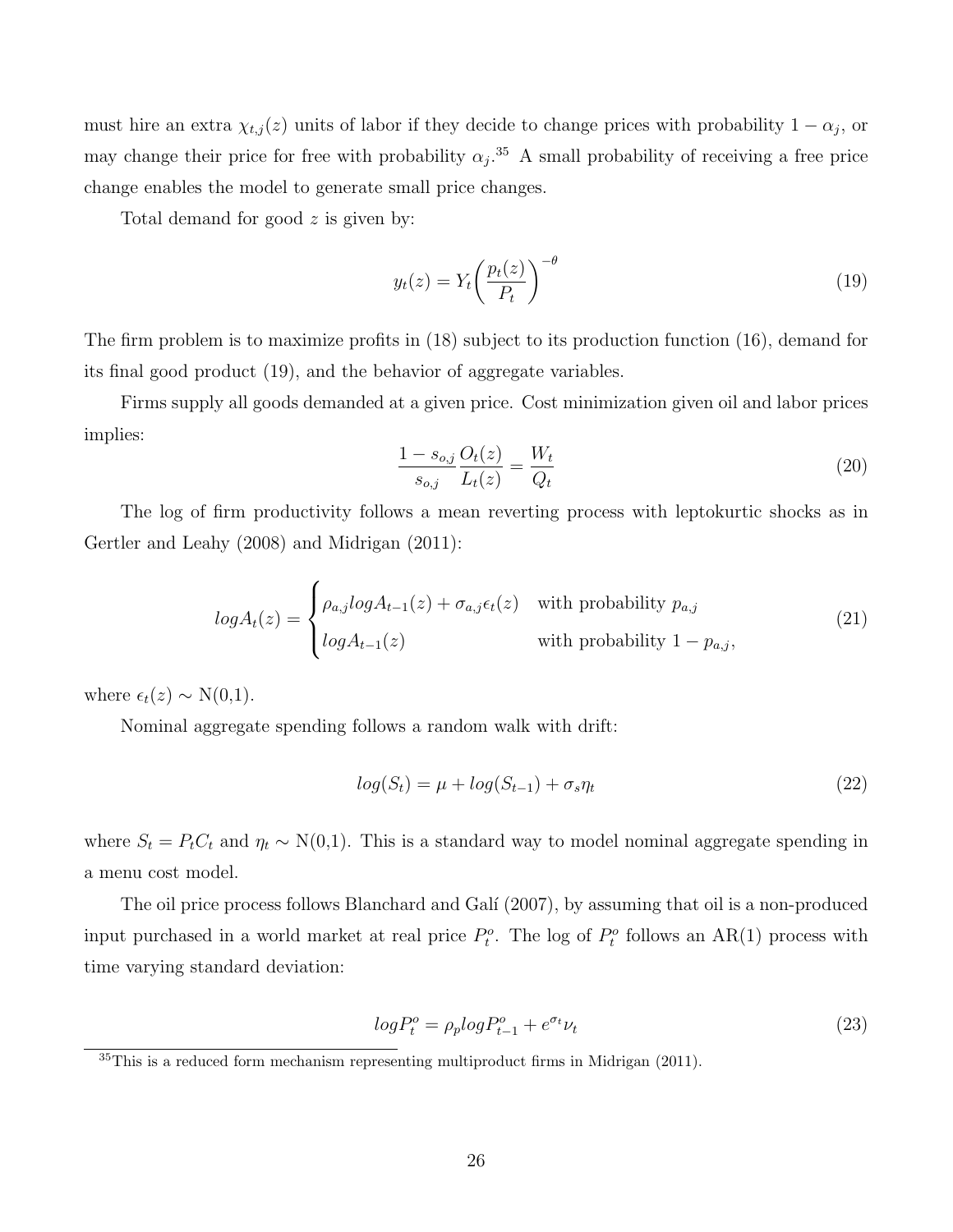where  $\nu_t(z) \sim N(0,1)$ .

To model time varying volatility of oil prices, it is assumed that the standard deviation of oil prices follows a mean reverting AR(1) process as estimated in section [II.3:](#page-13-1)

$$
\sigma_t = (1 - \rho_\sigma)\overline{\sigma} + \rho_\sigma \sigma_{t-1} + \phi \nu_{\sigma, t} \tag{24}
$$

where  $\nu_{\sigma,t}(z) \sim N(0,1)$  and  $\overline{\sigma}$  is the unconditional mean of  $\sigma_t$ .

The state space of the firms problem is an infinite dimensional object because the evolution of the aggregate price level depends on the joint distribution of all firms' prices, productivity levels, and menu costs. It is assumed that firms only perceive the evolution of the price level as a function of a small number of moments of the distribution as in [Krusell and Smith](#page-42-12) [\(1998\)](#page-42-12). In particular, I assume that firms use a forecasting rule of the form:

<span id="page-28-0"></span>
$$
log(\frac{P_t}{S_t}) = \gamma_0 + \gamma_1 log P_t^o + \gamma_2 \sigma_t + \gamma_3 log(\frac{P_{t-1}}{S_t}) + \gamma_4 (log(\frac{P_{t-1}}{S_t}) * log P_t^o) + \gamma_5 (log(\frac{P_{t-1}}{S_t}) * \sigma_t)
$$
(25)

The accuracy of the rule is checked using the maximum [Den Haan](#page-41-19) [\(2010\)](#page-41-19) statistic in a dynamic forecast.[36](#page-1-0)

Using equations  $(14)$ ,  $(15)$ ,  $(16)$ ,  $(18)$ ,  $(19)$ ,  $(20)$ ,  $(25)$  and market clearing I am able to write the firm problem recursively as:

<span id="page-28-1"></span>
$$
V(A_t(z), \frac{p_{t-1}(z)}{S_t}, P_t^o, \sigma_t, \chi_{t,j}(z), \psi_t) = \max_{p_t(z)} \left\{ V^N(A_t(z), \frac{p_{t-1}(z)}{S_t}, P_t^o, \sigma_t, \psi_t), \right\}
$$
\n
$$
V^A(A_t(z), P_t^o, \sigma_t, \chi_{t,j}(z), \psi_t) \right\}
$$
\n(26)

where  $\psi_t$  is the Krusell-Smith aggregate state describing the joint distribution of prices, productivities, and menu costs.  $\pi_t^R(z)$  is firm z's real profits in period t, and  $D_{t,t+1}^R$  is the real stochastic discount factor between periods t and  $t + 1$ . Nominal variables have been normalized by current aggregate nominal spending in the economy to bound the state space.  $V^N$  and  $V^A$  are the values of not adjusting and adjusting the current period's relative price. The value of not adjusting is given by:

<sup>&</sup>lt;sup>36</sup>Adding price change dispersion to the forecasting rule does not qualitatively affect the model predictions.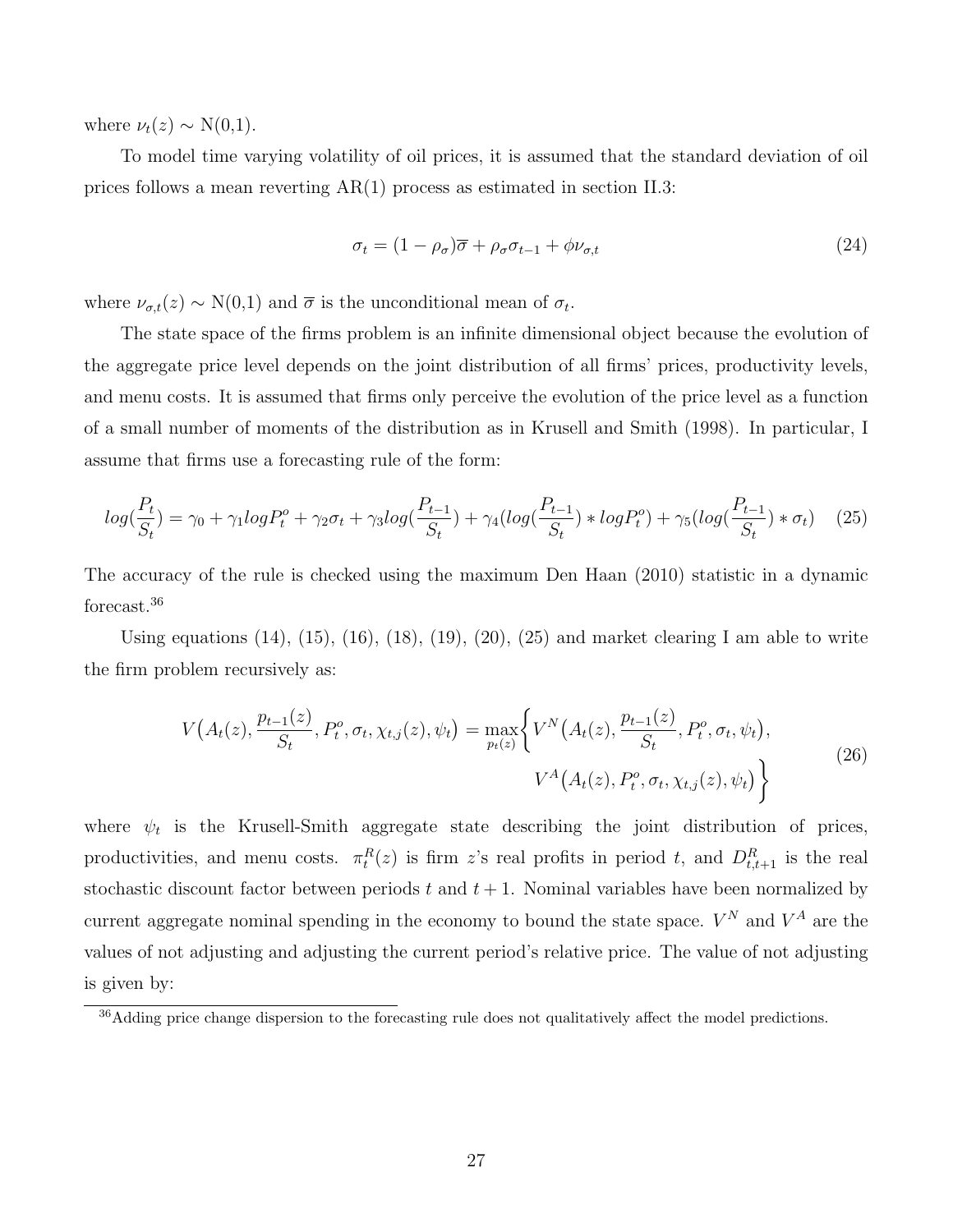$$
V^{N}(A_{t}(z), \frac{p_{t-1}(z)}{S_{t}}, P_{t}^{o}, \sigma_{t}, \psi_{t}) = \pi_{t}^{R}(\frac{p_{t-1}(z)}{S_{t}}, A_{t}(z), P_{t}^{o}, \sigma_{t}, \psi_{t}) + E_{t}[D_{t,t+1}^{R}V(A_{t+1}(z), \frac{p_{t-1}(z)}{S_{t+1}}, P_{t+1}^{o}, \sigma_{t+1}, \chi_{t,j}(z), \psi_{t+1})]
$$
\n(27)

while the value of adjusting the current price is given by:

$$
V^{A}(A_{t}(z), P_{t}^{o}, \sigma_{t}, \chi_{t,j}(z), \psi_{t}) = -\chi_{t,j}(z) \frac{W_{t}}{P_{t}} + \pi_{t}^{R}(\frac{p_{t}(z)}{S_{t}}, A_{t}(z), P_{t}^{o}, \sigma_{t}, \psi_{t}) + E_{t}[D_{t,t+1}^{R}V(A_{t+1}(z), \frac{p_{t}(z)}{S_{t+1}}, P_{t+1}^{o}, \sigma_{t+1}, \chi_{t,j}(z), \psi_{t+1})]
$$
\n(28)

The model is solved by discretization and simulated using the non-stochastic simulation method of [Young](#page-43-10) [\(2010\)](#page-43-10). Full details on the solution method are available in the Appendix [A.2.](#page-45-0)

### IV.3 Calibration and Results

I first demonstrate that a one sector random menu cost model calibrated to aggregate pricing moments can generate the observed relationship between oil price volatility and price change dispersion. The model is then augmented with time varying idiosyncratic volatility to demonstrate that the random menu cost model can match the empirical facts in [Vavra](#page-43-1) [\(2014\)](#page-43-1). This section will discuss the calibration of the model.

There are three sets of parameters that need to be calibrated in the model. The first set are household parameters and aggregate shocks.<sup>[37](#page-1-0)</sup> These parameters are standard in menu cost models. It is a monthly model so the discount rate is set to  $\beta = (0.96)^{\frac{1}{12}}$ . Household utility is assumed to be log utility in consumption and linear disutility of labor. The elasticity of substitution is set to  $\theta = 4$  following [Nakamura and Steinsson](#page-43-3) [\(2010\)](#page-43-3).<sup>[38](#page-1-0)</sup> The average oil share of production is set to  $s<sub>o</sub> = 0.008$ , and matches the average oil share of production from the IO tables in 1997. The nominal shock process is calibrated so  $\mu = 0.002$  to match the difference between the mean growth rate of nominal GDP and the mean growth rate of real GDP over 1998 to 2012, and  $\sigma_s = .0037$  to match the standard deviation of nominal GDP growth over the same period. The parameter values are given in Table [8.](#page-30-0)

The second set of parameters are for the real oil price and oil price volatility processes estimated in Section [II.3.](#page-13-1) The oil price persistence parameter is  $\rho_o = 0.99$ , oil price standard deviation

<sup>37</sup>These moments are common to the menu cost model in [A.3.](#page-46-0)

<sup>38</sup>Other papers set higher values such as 6.8 in [Vavra](#page-43-1) [\(2014\)](#page-43-1) or 7 in [Golosov and Lucas](#page-42-0) [\(2007\)](#page-42-0), which imply lower values of the mark up.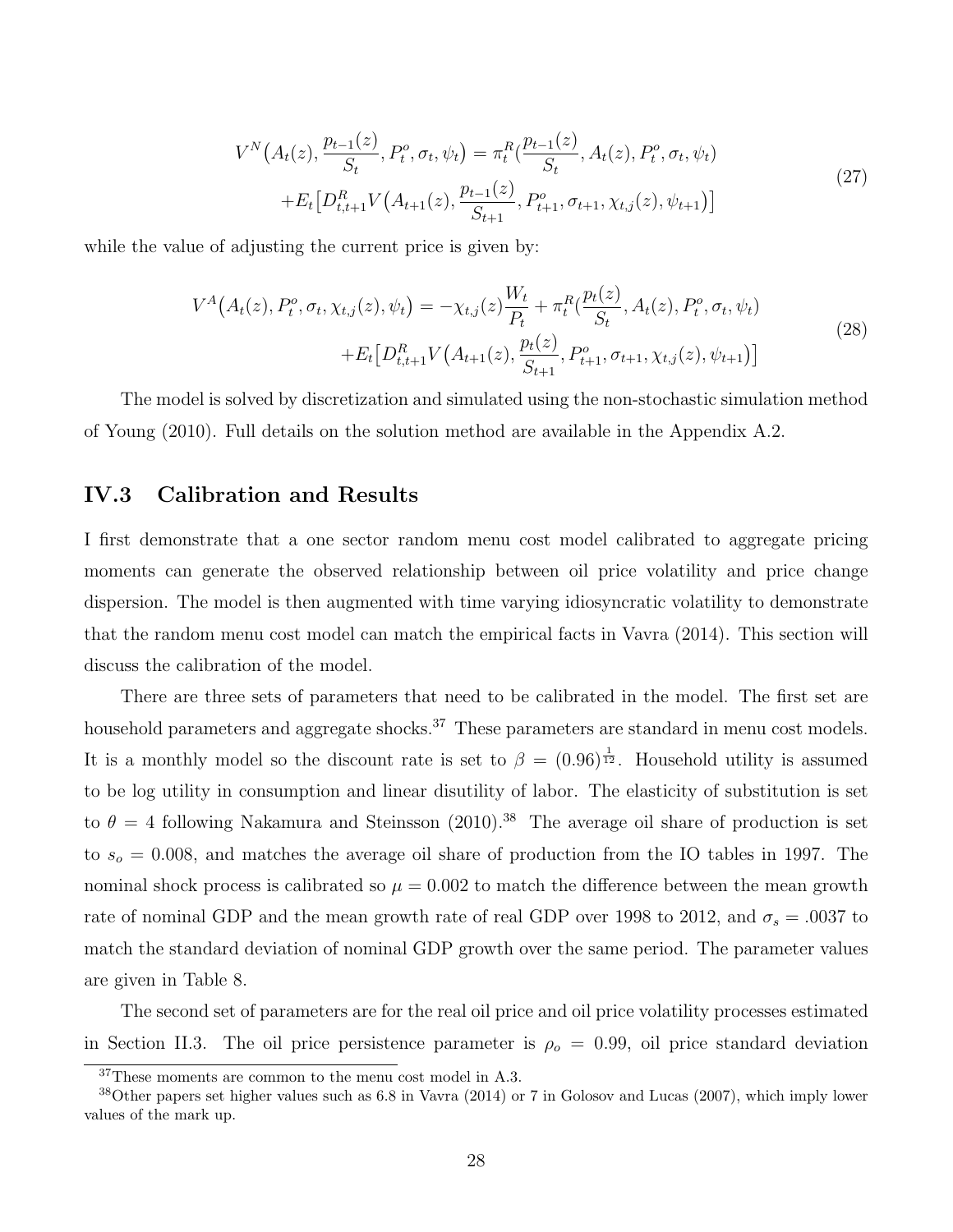<span id="page-30-0"></span>

| Parameter           |                                        | Value                   |
|---------------------|----------------------------------------|-------------------------|
| $\theta$            | Elasticity of Substitution             | 4.0                     |
|                     | Discount Factor                        | $(0.96)^{\frac{1}{12}}$ |
| $\mu$               | Growth of Nominal Spending             | 0.002                   |
| $\sigma_s$          | Standard Deviation of Nominal Spending | 0.0037                  |
| $\rho_a$            | Idiosyncratic TFP Persistence          | 0.70                    |
| $S_{O}$             | Oil Share of Production                | 0.016                   |
| $\rho_o$            | Oil Price Persistence                  | 0.99                    |
| $\overline{\sigma}$ | Oil Price Standard Deviation           | 0.07                    |
| $\rho_{\sigma}$     | Oil Volatility Persistence             | 0.88                    |
| $\phi$              | Oil Volatility Standard Deviation      | 0.14                    |

Table 8: Common Calibration Parameters

 $\overline{\sigma} = 0.07$ , oil price volatility persistence  $\rho_{\sigma} = 0.88$ , and oil price volatility standard deviation is  $\phi = 0.14$ . These numbers imply a high persistence for oil price and relatively low persistence for oil price volatility.

The final set of parameters are internally calibrated to the aggregate pricing moments in the one sector version of the model. These are the persistence and standard deviation of idiosyncratic productivity shocks  $\rho_a$  and  $\sigma_a$ , the probability of an idiosyncratic productivity shock  $p_a$ , the two parameters related to the menu cost distribution,  $\lambda$  and  $\xi$ , and the probability of a free price change α.

The distribution from which random menu costs are drawn is now explained. The random menu costs are drawn from a transformation of an exponential distribution. This particular model specification is taken from [Luo and Villar](#page-43-0) [\(2020\)](#page-43-0). Specifically, random menu costs are drawn that are independent over time and across firms from the process:

$$
\chi_t(z) = \begin{cases} 0 & \text{with probability } \alpha \\ \tilde{\chi}_t & \text{with probability } 1 - \alpha, \end{cases} \quad \text{where } F(k) = P(\tilde{\chi} \le k) = 1 - e^{-\lambda k^{\xi}} \tag{29}
$$

The parameter  $\lambda$  determines the average value of the menu cost that is drawn, while  $\xi$  determines the curvature of the distribution. Higher values of  $\xi$  imply that a firm is less likely to draw very small or very large menu costs.

The six parameters are calibrated to moments of the price change distribution. Targeted moments are price change frequency, average size, fraction of small price changes, standard deviation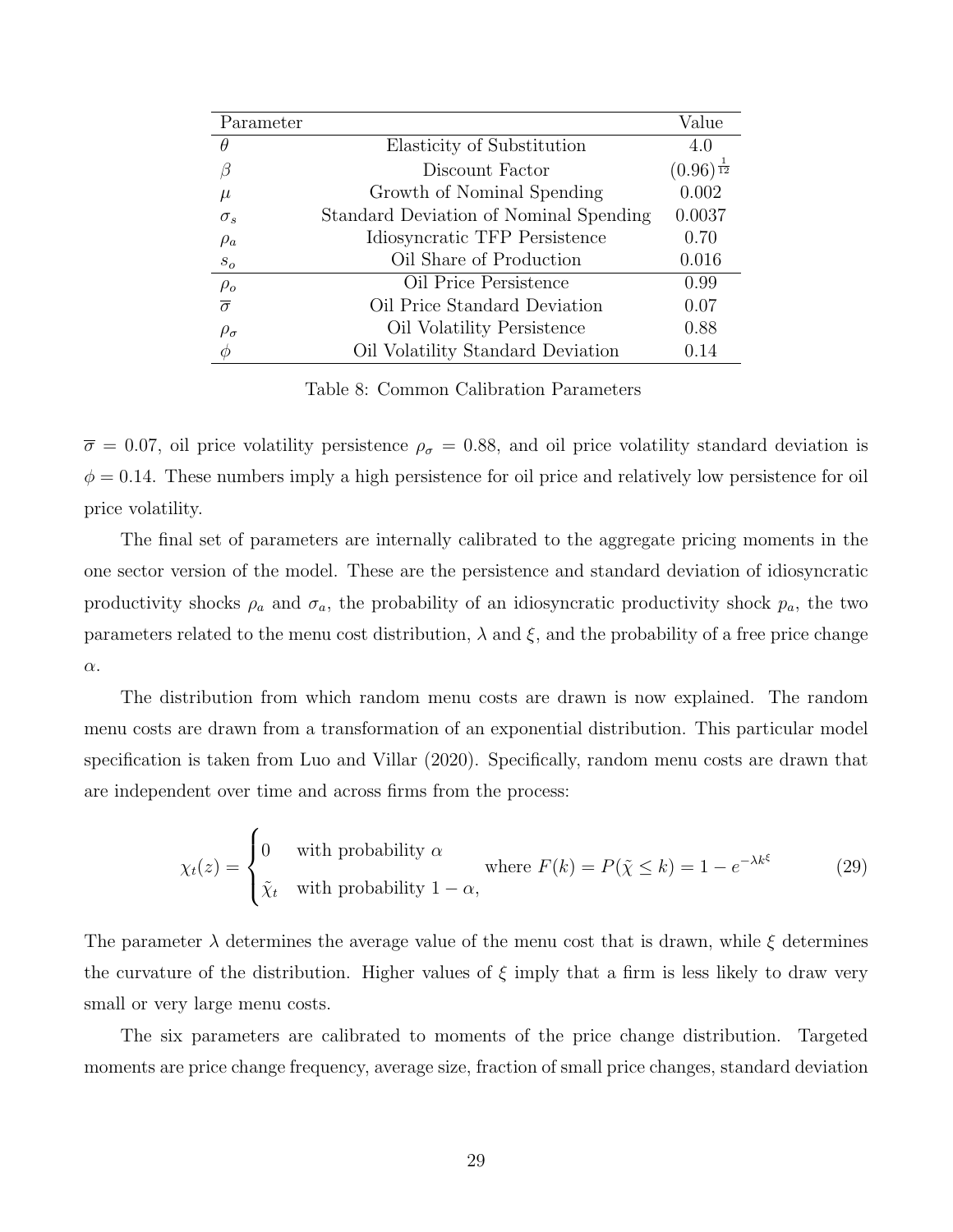<span id="page-31-0"></span>

| Price Setting Statistic                 |       | Data Model |
|-----------------------------------------|-------|------------|
| Frequency                               | 0.154 | 0.153      |
| Average Size of Price Change            | 0.071 | 0.087      |
| Fraction Small Price Changes            | 0.215 | 0.210      |
| <b>Standard Deviation Price Changes</b> | 0.125 | 0.124      |
| <b>Skewness Price Changes</b>           | 0.095 | 0.046      |
| Fraction Price Increases                | 0.602 | 0.719      |

Table 9: One Sector Model Moments

of price changes, skewness of price changes, and the fraction of positive price changes.[39](#page-1-0) In particular,  $\lambda = 0.16$  and  $\xi = 0.05$ , where  $\xi$  is identified by the skewness of the distribution and  $\lambda$  helps determine the price change frequency. This implies a relatively high average menu cost, and a distribution that has fat tails. There is substantial probability that firms draw very low or very high menu costs. The persistence of idiosyncratic productivity shocks is set to 0.8 and the probability of a productivity shock is 0.39, which are jointly identified by the fraction of positive price changes and dispersion of price changes. The volatility of idiosyncratic productivity shocks is set to 0.19 determining the average size, while the probability of a free price change is set to 0.112 and is identified by the fraction of small price changes.

The model moments are listed in Table [9.](#page-31-0) The model matches frequency, dispersion of price changes, and the fraction small price changes exactly. The model misses on fraction of price increases, but this is primarily determined by the trend growth in the nominal GDP process.<sup>[40](#page-1-0)</sup> Skewness is positive in the model like in the data, but is slightly lower relative to the data.

In order to test the predictions from the model against the empirical results, I compute the price response on impact of a one standard deviation oil price volatility increase. This is a one period impulse response to an increase in oil price volatility. A one standard deviation increase in oil price volatility increases price change dispersion by 0.12% and price change frequency by 0.38%. In this random menu cost model, menu costs are drawn independently across firms and over time. This mechanism implies that prices are now a function of the random menu cost draw as well as the state of the economy. Random menu costs attenuate the price change reaction to a common shock and change the mix of price changes. Due to the random menu costs that firms draw, the selection of prices that will change depends less on a common shock than in a model featuring fixed menu

<sup>&</sup>lt;sup>39</sup>Small price changes are defined as  $|dp_{i,t}| < 0.01$ .

 $^{40}$ In a model with no trend inflation, the fraction of positive price changes would be 0.5. A model featuring no trend inflation would have the same implications for volatility.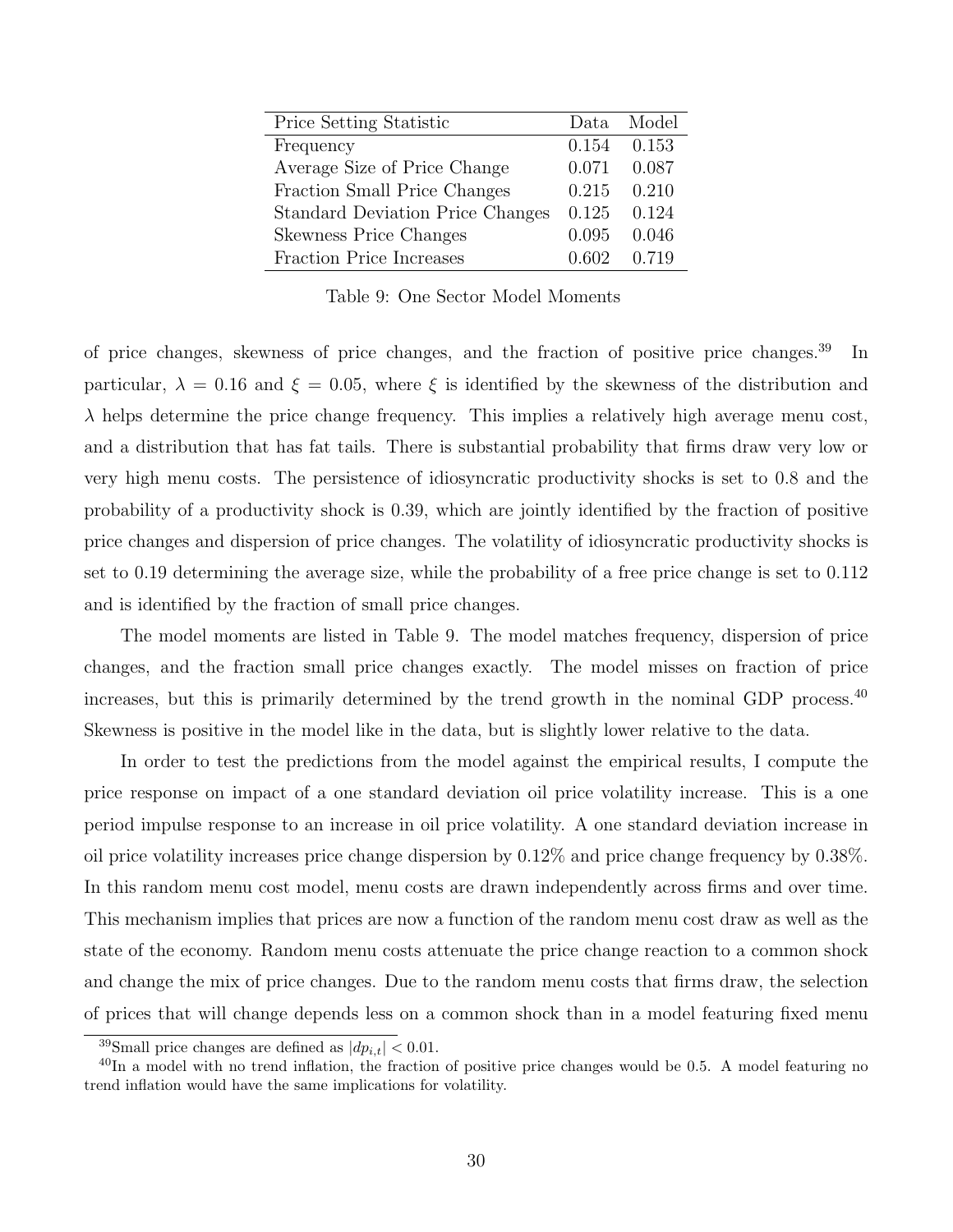costs. Price changes also depend on the random menu cost that is drawn by each firm. During an increase in oil price volatility, firms are buffeted by larger realized oil price shocks. This causes some price changes that are primarily responding to the more extreme oil price. But some price changes will occur simply due to a low menu cost draw, and will be relatively small in reaction to idiosyncratic shocks. The overall effect is to create a more disperse price change distribution during periods of high oil price volatility, with a fraction of price changes responding to the oil price volatility shock but substantial mass remaining in the middle of the price change distribution. This implies that the random menu cost model matches the empirical relationship between price change dispersion and oil price volatility.

These model results show that a state dependent pricing model with random menu costs is able to match the positive relationship between oil price volatility shocks and price change dispersion with a muted frequency response. The random menu costs attenuate the reaction to a common cost shock, causing the mix of prices that adjust to depend on both the volatility shock but also on the menu cost draw, increasing dispersion.

#### IV.4 Time Varying Idiosyncratic Volatility

The one sector random menu cost model is now augmented with time varying idiosyncratic volatility to ask if it can also match the empirical facts in [Vavra](#page-43-1) [\(2014\)](#page-43-1) about idiosyncratic volatility. The model set up is the same, but the standard deviation of idiosyncratic volatility also follows an autoregressive process.

Idiosyncratic volatility is modeled the same as in [Vavra](#page-43-1) [\(2014\)](#page-43-1). Specifically, the log of firm volatility follows the process:

$$
log A_t(z) = \begin{cases} \rho_a log A_{t-1}(z) + d_t \sigma_a \epsilon_t(z) & \text{with probability } p_a \\ log A_{t-1}(z) & \text{with probability } 1 - p_a, \end{cases}
$$
(30)

where  $\epsilon_t(z) \sim N(0,1)$ . The introduction of  $d_t$  implies that the variance of idiosyncratic shocks can vary over time. The time varying volatility process  $d_t$  follows

$$
log d_t = \rho_d log d_{t-1} + \sigma_d \nu_t^d \tag{31}
$$

This implies that firms face idiosyncratic shocks with common standard deviation  $d_t$  that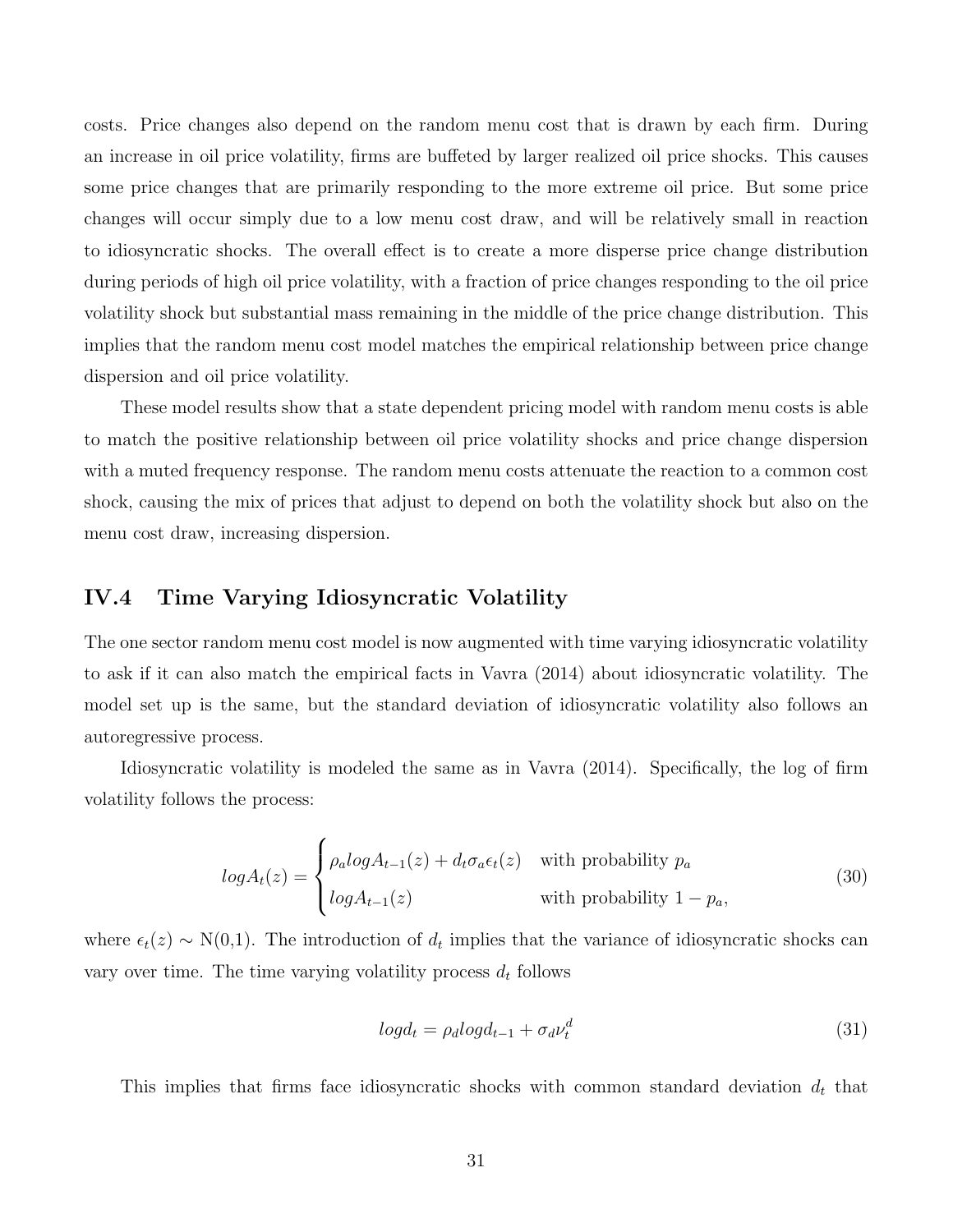changes over time. I assume that idiosyncratic volatility is perfectly negatively correlated with oil price. This implies

$$
\rho_p = \rho_d
$$

$$
\nu_t = -\nu_t^d
$$

, that the autocorrelation of idiosyncratic volatility is equal to real oil price autocorrelation, and that idiosyncratic volatility is high when oil prices are low. This is purely for computational simplicity to reduce the state space by one dimension, however oil price inflation is negatively correlated with the business cycle.<sup>[41](#page-1-0)</sup> Additional support for this assumption is that [Kilian and Vigfusson](#page-42-13)  $(2017)$ document that economic downturns are preceeded by oil price increases.

One additional parameter must be calibrated,  $\sigma_d$ , the size of idiosyncratic volatility shocks. To keep the model similar, I follow [Vavra](#page-43-1) [\(2014\)](#page-43-1) in calibrating the parameter to match the annual coefficient of variation for the standard deviation of firm level TFP equal to 1.01.

The model is shocked with a one standard deviation increase in idiosyncratic volatility. On impact of the shock, price change dispersion increases by 1.2% and price change frequency increases by 0.5%. These results are consistent with the volatility effect pushing more price changes outside both sides of the Ss bands, increasing both frequency and dispersion. The results are also consistent with the empirical facts in [Vavra](#page-43-1)  $(2014)$ , that show both moments have a positive relationship with idiosyncratic volatility.

This model exercise shows that a random menu cost model is able to match the positive relationship between idiosyncratic volatility and both price change frequency and dispersion.

### IV.5 Multisector Model Calibration and Results

This section asks if the random menu cost model is able to quantitatively match the empirical results. The baseline random menu cost model is extended to a multisector setting, where sectors are heterogeneous in their oil usage and pricing behavior.<sup>[42](#page-1-0)</sup> The empirically observed oil price and volatility series are simulated in the model, which generates model implied pricing moments to directly map the model to the data. A regression using model generated data shows that it can match the positive empirical relative relationship between oil price volatility and price change dispersion.

 $^{41}$ In the 1998-2014 sample, real oil price inflation significantly decreases during the two recessionary periods.

<sup>42</sup>The multisector model does not feature time varying idiosyncratic volatility.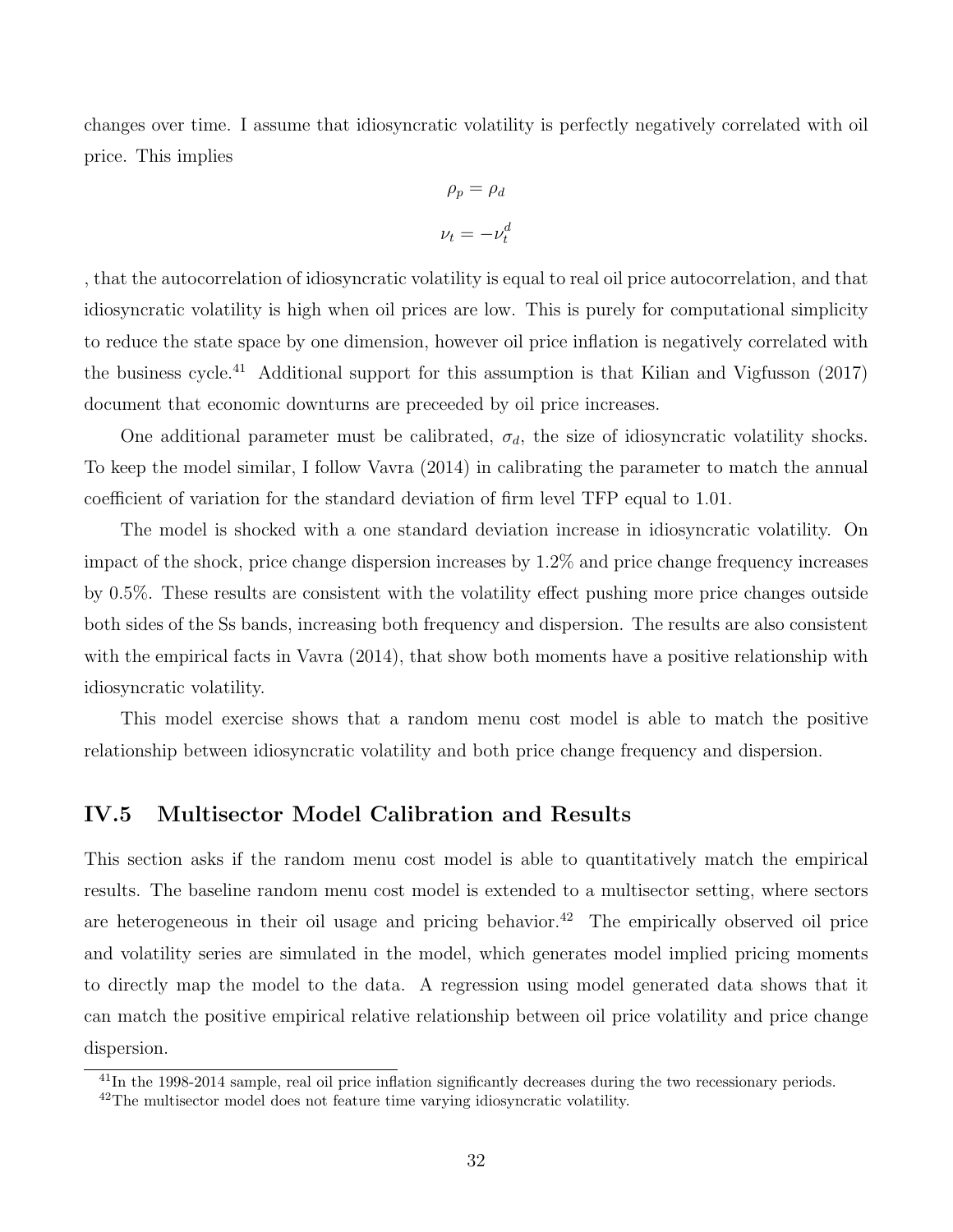<span id="page-34-0"></span>

| Sector         | Oil Share | Frequency | Avg. Size | Fraction Small | S.D. | <b>Skewness</b> |
|----------------|-----------|-----------|-----------|----------------|------|-----------------|
|                |           |           | Data      |                |      |                 |
| $\mathbf{1}$   | 0.00041   | 0.10      | 0.08      | 0.20           | 0.15 | 0.12            |
| $\overline{2}$ | 0.00102   | 0.08      | 0.08      | 0.19           | 0.13 | 0.00            |
| 3              | 0.00158   | 0.17      | 0.07      | 0.23           | 0.12 | $-0.02$         |
| $\overline{4}$ | 0.00208   | 0.23      | 0.06      | 0.20           | 0.10 | 0.14            |
| 5              | 0.00308   | 0.11      | 0.06      | 0.27           | 0.12 | 0.13            |
| 6              | 0.00579   | 0.15      | 0.07      | 0.28           | 0.13 | 0.37            |
| 7              | 0.01056   | 0.19      | 0.06      | 0.17           | 0.11 | 0.05            |
| 8              | 0.05547   | 0.27      | 0.06      | 0.21           | 0.10 | 0.13            |
|                |           |           | Model     |                |      |                 |
| $\mathbf{1}$   | 0.00041   | 0.10      | 0.08      | 0.21           | 0.12 | 0.06            |
| $\overline{2}$ | 0.00102   | 0.08      | 0.10      | 0.14           | 0.13 | $-0.01$         |
| 3              | 0.00158   | 0.17      | 0.10      | 0.24           | 0.13 | 0.01            |
| $\overline{4}$ | 0.00208   | 0.23      | 0.05      | 0.37           | 0.07 | 0.11            |
| 5              | 0.00308   | 0.12      | 0.08      | 0.18           | 0.10 | 0.05            |
| 6              | 0.00579   | 0.14      | 0.08      | 0.18           | 0.11 | 0.05            |
| 7              | 0.01056   | 0.19      | 0.07      | 0.29           | 0.11 | 0.05            |
| 8              | 0.05547   | 0.27      | 0.04      | 0.41           | 0.07 | 0.08            |

Table 10: Sectoral Characteristics of Multisector Model

NOTE: The top panel presents the weighted average price setting moments from the PPI data from 1998-2014 at monthly frequency. PPI industries are grouped into octiles according to oil share in column one. S.D. is the standard deviation of price changes, while fraction of small price changes is defined as the percent of prices changes less than 1% in absolute value.

The model is calibrated to match pricing statistics from eight sectors of equal size. The 81 industries in the empirical section are sorted into octiles according to their oil share. Within each octile, the industries are weighted using value added to construct oil share and pricing moments. The oil share and pricing moments are shown in the top panel of Table [10.](#page-34-0) The internally calibrated parameters for each industry are targeted to match frequency, average size, fraction of small price changes, standard deviation, and skewness.[43](#page-1-0) The model moments are in the bottom panel, and are close to the data.[44](#page-1-0) The empirical moments do not exhibit any strong patterns across the oil share distribution, and neither do the parameter values in Table [11.](#page-35-0)

I am able to feed in the observed real oil price inflation and volatility series from 1998 to 2014 into the model and simulate the implied price change dispersion and frequency. This enables the multisector model to estimate the same relative effect of oil price volatility on price change dispersion and frequency, and quantitatively evaluate the model against the empirical results. Within the

<sup>&</sup>lt;sup>43</sup>The autocorrelation of idiosyncratic shocks,  $\rho_a$ , is set to 0.7 for all sectors to reduce computational complexity. <sup>44</sup>Sector 6 has high empirical skewness that the model was not able to match.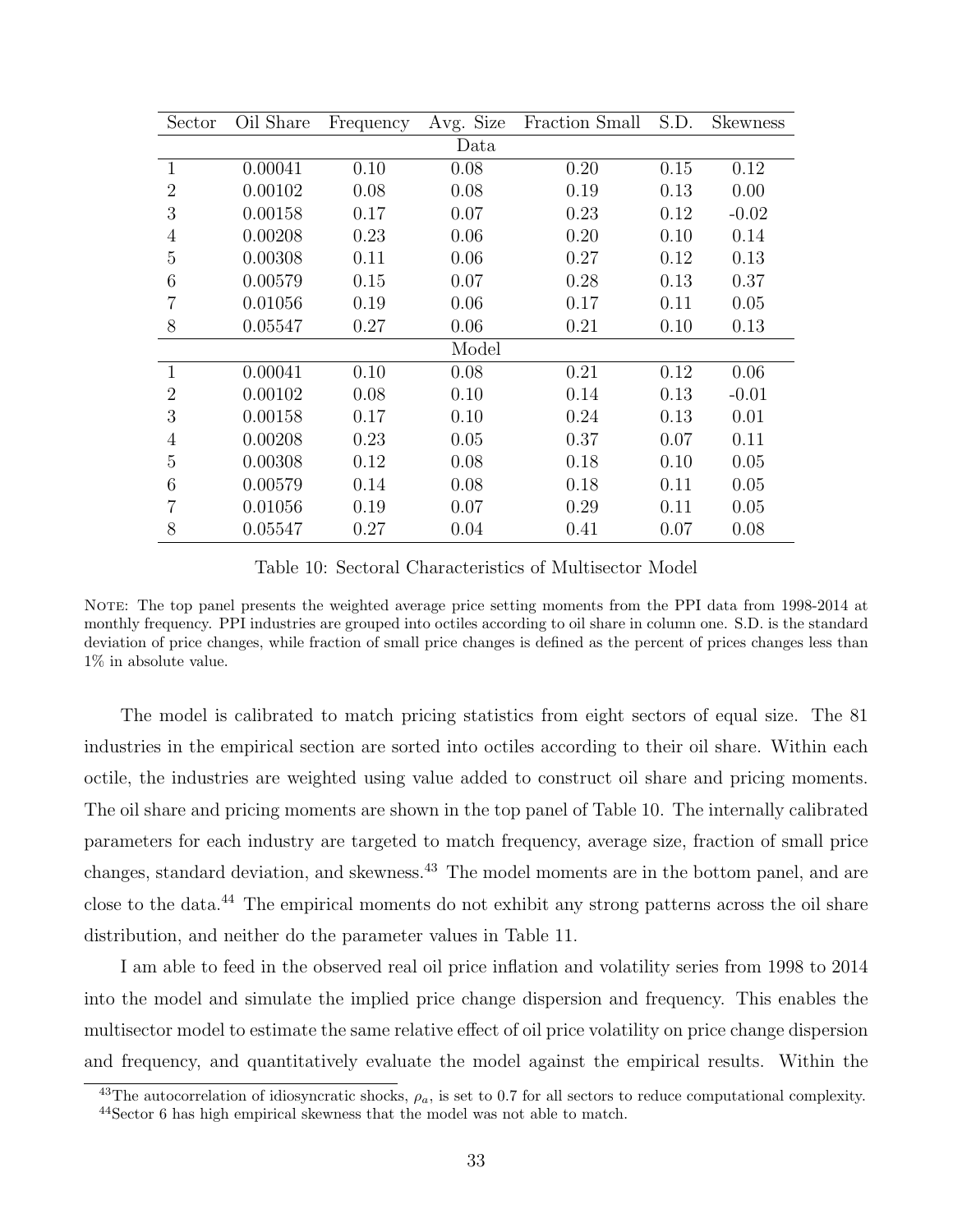<span id="page-35-0"></span>

| Parameter:     | $\sigma_{a,j}$ | $p_{a,j}$ | $\lambda_i$ | $\xi_j$ | $\alpha_i$ |
|----------------|----------------|-----------|-------------|---------|------------|
| Sector         |                |           |             |         |            |
| 1              | 0.160          | 0.30      | 0.145       | 0.05    | 0.04       |
| $\overline{2}$ | 0.210          | 0.45      | 0.140       | 0.06    | 0.015      |
| 3              | 0.200          | 0.48      | 0.145       | 0.05    | 0.13       |
| $\overline{4}$ | 0.080          | 0.43      | 0.160       | 0.035   | 0.19       |
| $\overline{5}$ | 0.140          | 0.45      | 0.150       | 0.05    | 0.05       |
| 6              | 0.150          | 0.50      | 0.220       | 0.05    | 0.02       |
| $\overline{7}$ | 0.152          | 0.39      | 0.145       | 0.05    | 0.15       |
| 8              | 0.120          | 0.50      | 0.250       | 0.04    | 0.18       |

Table 11: Sectoral Parameters

<span id="page-35-1"></span>NOTE: This table presents the multisector model parameters that are calibrated to match the unconditional pricing moments for each sector j.  $p_{a,j}$  is the probability that log firm productivity follows an AR(1) process with standard deviation  $\sigma_{a,j}$ ,  $\lambda_j$  determines the average value of the menu cost that is drawn,  $\xi_j$  determines the curvature of the menu cost distribution, and  $\alpha_j$  is the probability of a free price change.

| Dependent Variable:               | S.D.       |       | Frequency   |       |
|-----------------------------------|------------|-------|-------------|-------|
|                                   | Data.      | Model | Data        | Model |
| $s_{o,i} * \Delta log(P_{t-1}^o)$ | 0.249      | 0.055 | $-0.361***$ | 0.093 |
|                                   | (0.224)    |       | (0.110)     |       |
| $s_{o,j} * \sigma_{t-1}$          | $4.511***$ | 3.876 | $-2.486**$  | 1.985 |
|                                   | (1.044)    |       | (1.115)     |       |
| Industry FE                       | Yes        | Yes   | ${\rm Yes}$ | Yes   |
| Time FE                           | Yes        | Yes   | Yes         | Yes   |

Table 12: Empirical Results: Model vs. Data

model, regression specifications in [\(7\)](#page-20-0) and [\(8\)](#page-20-1) that feature both time and industry fixed effects are estimated.[45](#page-1-0) Results from the model regression are in Table [12.](#page-35-1)

The model is able to quantitively match the positive relative effect of oil price volatility on price change dispersion. In the data the coefficient is slightly higher, but the model estimated coefficient is within one standard error. However, the negative relative effect of price change frequency in the data is not present in the model. Rather the model implies that industries with greater oil share have higher relative frequency during periods of high oil price volatility.

This section has showed that a model featuring random menu costs can qualitatively match the positive relationship between oil price volatility and price change dispersion. Moreover, extending it to a multisector setting shows that the model dynamics are quantitatively similar

<sup>&</sup>lt;sup>45</sup>After an initial burnin period, I simulate the observed oil price and volatility series 100 times. The average regression coefficients over these simulation are presented.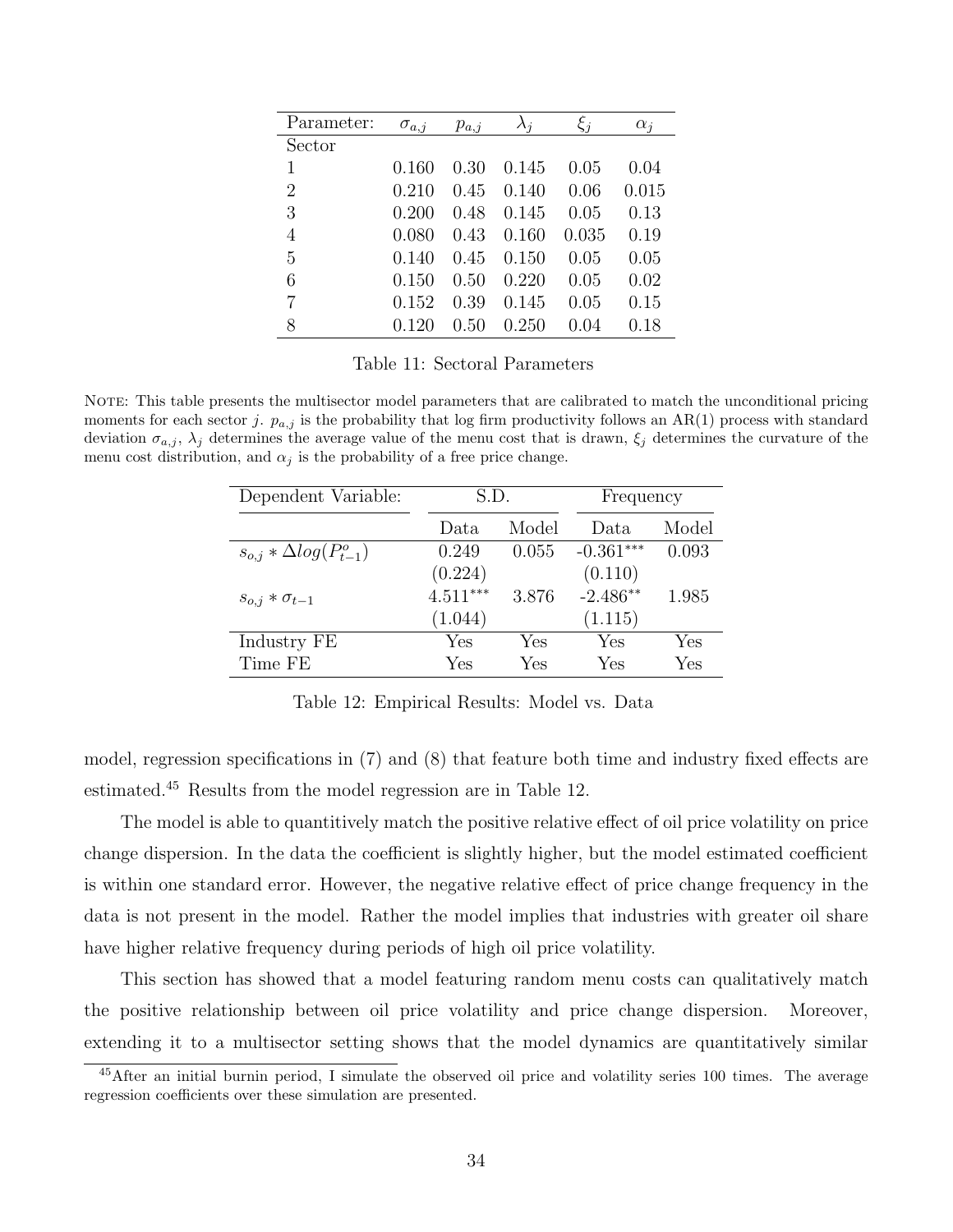to the data. Finally, augmenting the random menu cost model with time varying idiosyncratic volatility generates the empirical facts shown in [Vavra](#page-43-1) [\(2014\)](#page-43-1). The model is able to positively relate price change frequency and dispersion with idiosyncratic volatility.

# <span id="page-36-0"></span>V Implications for Monetary Policy Effectiveness

The model section has shown that a multisector random menu cost model is able to match the quantitative empirical relationship between oil price volatility and price change dispersion. This section will now show how changes in oil price volatility affect the ability of monetary policy to stimulate output.

I shock the multisector model with a permanent increase of 0.002 to log nominal output in order to assess if the tradeoff between output and inflation is a function of the aggregate volatility in the economy.[46](#page-1-0) This size shock amounts to a one month doubling of the nominal output growth rate. The response of consumption and inflation on impact is examined for periods of heightened oil price volatility relative to the ergodic distribution of oil price volatility. For the baseline level of oil price volatility, 59.1% of the doubling of log nominal output translates into an increase in output. The other 40.9% of the increase goes into inflation. When the model is shocked with a one standard deviation increase in oil price volatility and a 0.002 permanent increase in log nominal output, 58.8% of the increase in nominal output goes into output while 41.2% goes into the increase in price level. The results show that increases in oil price volatility do not substantially increase the trade off between output stabilization and inflation. During periods of high oil price volatility, there is a decrease of 0.5% in the efficacy of nominal stimulus to increase consumption on impact. In this model, while pricing behavior does respond to changes in oil price volatility, it does not drastically increase aggregate price level flexibility because the price change frequency response to volatility is muted.

Figure [6](#page-37-1) traces out the full impact of the monetary shock during a period of increased oil price volatility relative to steady state oil price volatility. The small decrease in monetary policy effectiveness due to the oil price volatility shock essentially stays constant over time in the model. The share of the monetary shock entering the cumulative consumption response is reduced by less than 1% during the course of a year.

It is also informative to ask how monetary policy effectivness has varied over the historical

 $\frac{46}{10}$ This is the same size monetary shock as in [Vavra](#page-43-1) [\(2014\)](#page-43-1).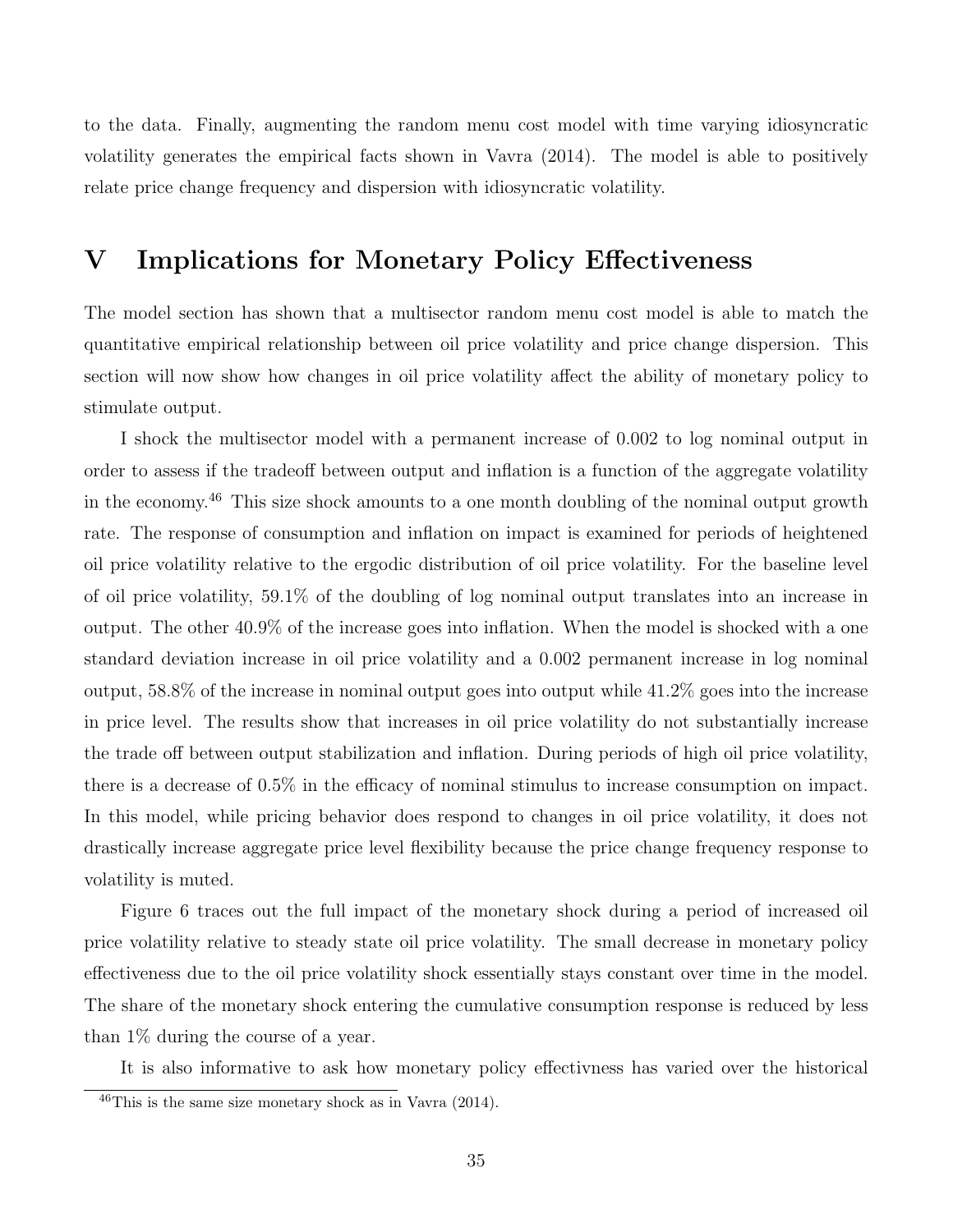<span id="page-37-1"></span>

Figure 6: Real Output Response to Nominal Shock

NOTE: Impulse response of output in the multisector model to a one time permanent increase in log nominal output of size 0.002 under different levels of oil price volatility.

distribution of oil price volatility. I feed in the observed empirical oil price inflation and volatility series from 1998 to 2014 into the model. At each point in time, the output response on impact to a 0.002 log nominal output shock is calculated. The model finds that the average monetary policy efficacy to stimulate output is  $1\%$  lower on impact during periods of the highest oil price volatility, such as 2009, relative to periods of the lowest oil price volatility such as 2013.

Price change dispersion is a key moment of the price change distribution for measuring monetary non-neutrality after conditioning on price change frequency. [Midrigan](#page-43-2) [\(2011\)](#page-43-2) shows that increased price change dispersion increases monetary policy effectiveness. In testing how monetary policy effectiveness responds to changes in volatility, price change dispersion is therefore a key moment to examine. Matching the relationship between oil price volatility and price change dispersion in a state dependent model implies that monetary policy effectiveness is nearly time invariant in response to changes in volatility.

# <span id="page-37-0"></span>VI Aggregate Evidence

As supporting evidence of the model, this section presents direct aggregate evidence on the relationship between oil price volatility and monetary policy effectiveness using state-dependent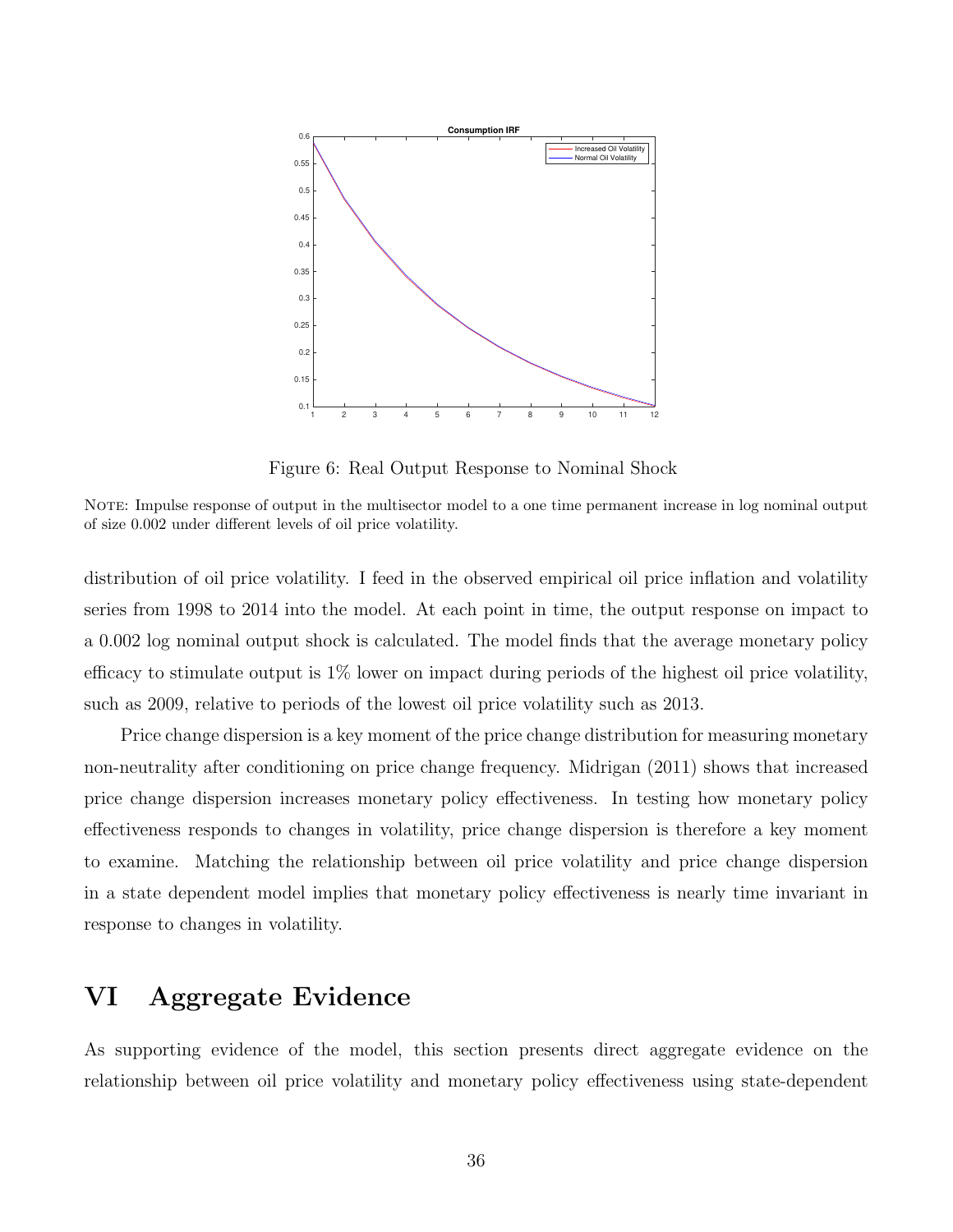local projections and identified monetary shocks.<sup>[47](#page-1-0)</sup> The results show that prices are not more responsive to monetary shocks during periods of high oil price volatility relative to periods of low oil price volatility.

I examine if there is a differential effect of identified monetary policy shocks when oil price volatility is high or low. Identified monetary shocks from [Romer and Romer](#page-43-11) [\(2004\)](#page-43-11) are used because they find monetary policy causes an economically meaningful response to the price level. I estimate impulse response functions for the price level using data from 1974 to 2007 to focus on conventional monetary policy.[48](#page-1-0) State dependent local projections as in [Auerbach and Gorodnichenko](#page-41-20) [\(2013\)](#page-41-20) are estimated to compare the price response under high and low oil price volatility regimes. Specifically, I estimate the following local projections:

$$
log(ppi_{t+h}) = \beta_h + I_{OilVol>M}[\theta_{H,h} * MPshock_t + \varphi_{H,h}Y_t]
$$
  
+(1 - I\_{OilVol>M})[\theta\_{L,h} \* MPshock\_t + \varphi\_{L,h}Y\_t] + \epsilon\_{t+h} (32)

where  $I_{OilVol>M}$  is the transition function for oil price volatility. It is equal to one if the three month moving average of oil price volatility is greater than the median value over the sample period, and zero otherwise.  $\theta_{H,h}$  is the impulse response of the price level to a monetary policy shock h months after the shock when the economy is in a state of high oil price volatility, while  $\theta_{L,h}$  is the impulse response when the economy is in a low oil price volatility state. Controls are given by  $Y_t$ , and following [Ramey](#page-43-12) [\(2015\)](#page-43-12), they include two lags of the monetary policy shock, and current and two lags of the federal funds rate, the log of industrial production index, the unemployment rate, the log of the PPI, and the log of the real price of oil. The controls are allowed to vary with the state of oil price volatility.

The state dependent impulse responses to an expansionary monetary shock are plotted in Figure [7,](#page-39-1) along with the response in a linear model. The black line for the linear model shows a positive price response to an expansionary shock, consistent with economic theory.[49](#page-1-0) The red line shows the price response to an expansionary shock in the high oil price volatility state, while the blue line shows the price response in the low oil price volatility state. While the estimate is less

<sup>&</sup>lt;sup>47</sup>Further aggregate evidence in Appendix [B.4.1](#page-66-1) shows that aggregate price change dispersion is positively associated with oil price volatility. Price change frequency is insignificantly negatively associated with oil price volatility, suggesting aggregate price stickiness does not depend on oil price volatility.

<sup>&</sup>lt;sup>48</sup>I use RAC oil price because it starts in 1974 in order to extend the aggregate sample, while WTI oil prices only start in 1986.

<sup>49</sup>While not presented in Figure [7,](#page-39-1) the linear response becomes significantly different from 0 after 30 months at the 10% level.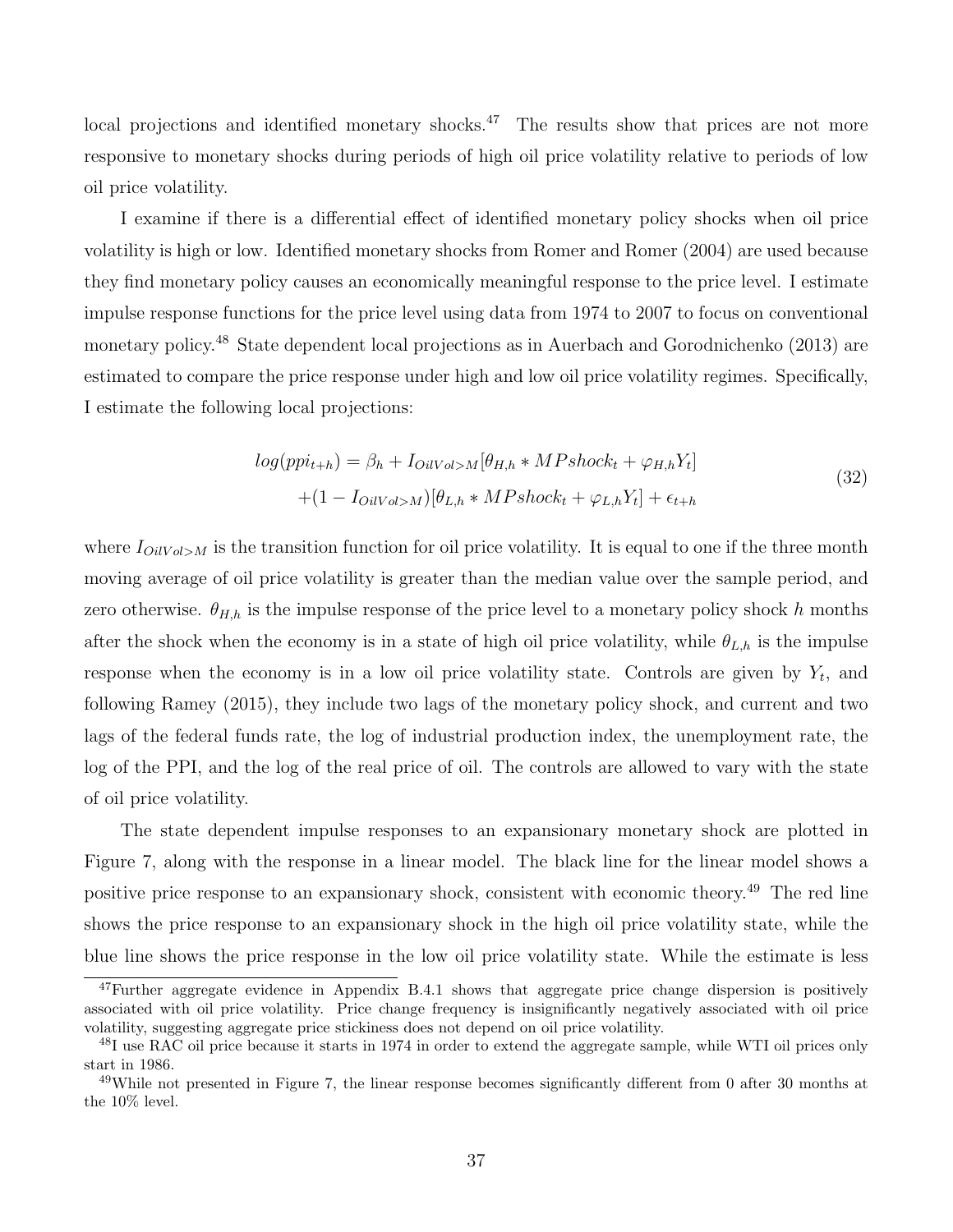<span id="page-39-1"></span>

Figure 7: Price Level Response to Identified Monetary Shock

NOTE: Impulse response function for the price level to a contractionary Romer-Romer shock using data from 1974 to 2007. In the above figure, I plot the respectively estimated coefficients  $\theta_{H,h}$  and  $\theta_{L,h}$  from the following specification:  $log(ppi_{t+h}) = \beta_h + I_{OilVol>M}[\theta_{H,h} * MPshock_t + \varphi_{H,h}Y_t] + (1 - I_{OilVol>M})[\theta_{L,h} * MPshock_t + \varphi_{L,h}Y_t] + \epsilon_{t+h}$  where  $ppi_{t+h}$  is the producer price level at time t measured at monthly frequency, h months into the future. The black solid line is  $\theta_{Linear,h}$ , the same impulse response estimated without state dependence. Controls include two lags of the RR shock, and current and two lags of the Fed Funds rate, unemployment rate, log of the industrial production, log of the price level, and log of the real price of oil. Standard errors are constructed using the Newey-West correction for serial autocorrelation. Dashed lines present 90% standard error bands.

precise for the high oil price volatility state, the state dependent impulse responses to an identified monetary shock do not show a significant price level difference following the shock. They also show the significant positive response to an expansionary shock, consistent with the linear response. This state dependent local projection evidence is consistent with the model's implications that monetary policy effectiveness is not a function of oil price volatility.

# <span id="page-39-0"></span>VII Conclusion

This paper argues that changes in aggregate volatility do not substantially reduce monetary policy effectiveness. I do this by showing that the average industry price change dispersion is greater during periods of high oil price volatility, while average price change frequency does not vary with oil price volatility. Then by exploiting the heterogeneity across industries in oil usage, I show that the increase in price change dispersion is larger for sectors with more oil usage. Industries with high oil usage also have lower relative price change frequency during increased oil price volatility.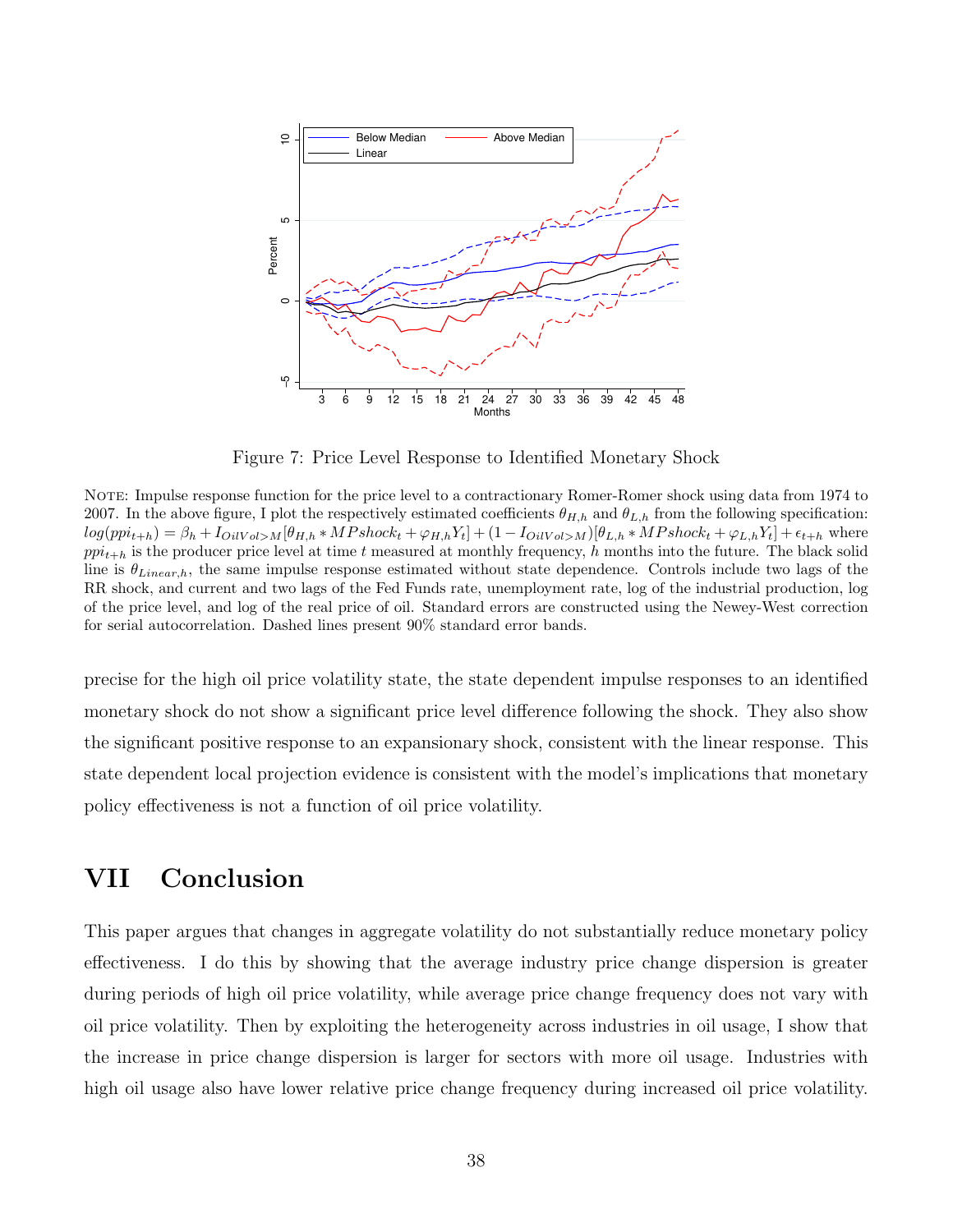In order to match these new pricing facts, I introduce random and heterogeneous menu costs. This mechanism attenuates the price reaction to a common volatility shock and increases price change dispersion during periods of high volatility.

My analysis of the effects of common volatility shocks on price setting behavior can be applied beyond oil price volatility. Policy uncertainty, such as changes in the volatility of fiscal or taxation plans, is another source of time varying volatility to a common shock that can affect prices. Exchange rate volatility and global demand volatility are other examples of common volatility shocks that affect price setting behavior. Does increased monetary policy volatility cause price changes to be more disperse and alter the monetary authority's ability to be effective? In particular, did the effects of nominal stimulus change during 1979 to 1982? During this period the FOMC targeted the quantity of money rather than a federal funds rate, which increased the observed volatility of the federal funds rate.

The tradeoff between output stabilization and inflation is nearly time invariant in response to changes in aggregate volatility, suggesting that policy makers need to take into account the source of volatility. If policy makers increase nominal stimulus more strongly because they believe effectiveness is dampened during periods of increased aggregate volatility, it would be an overreaction and induce unnecessary inflation.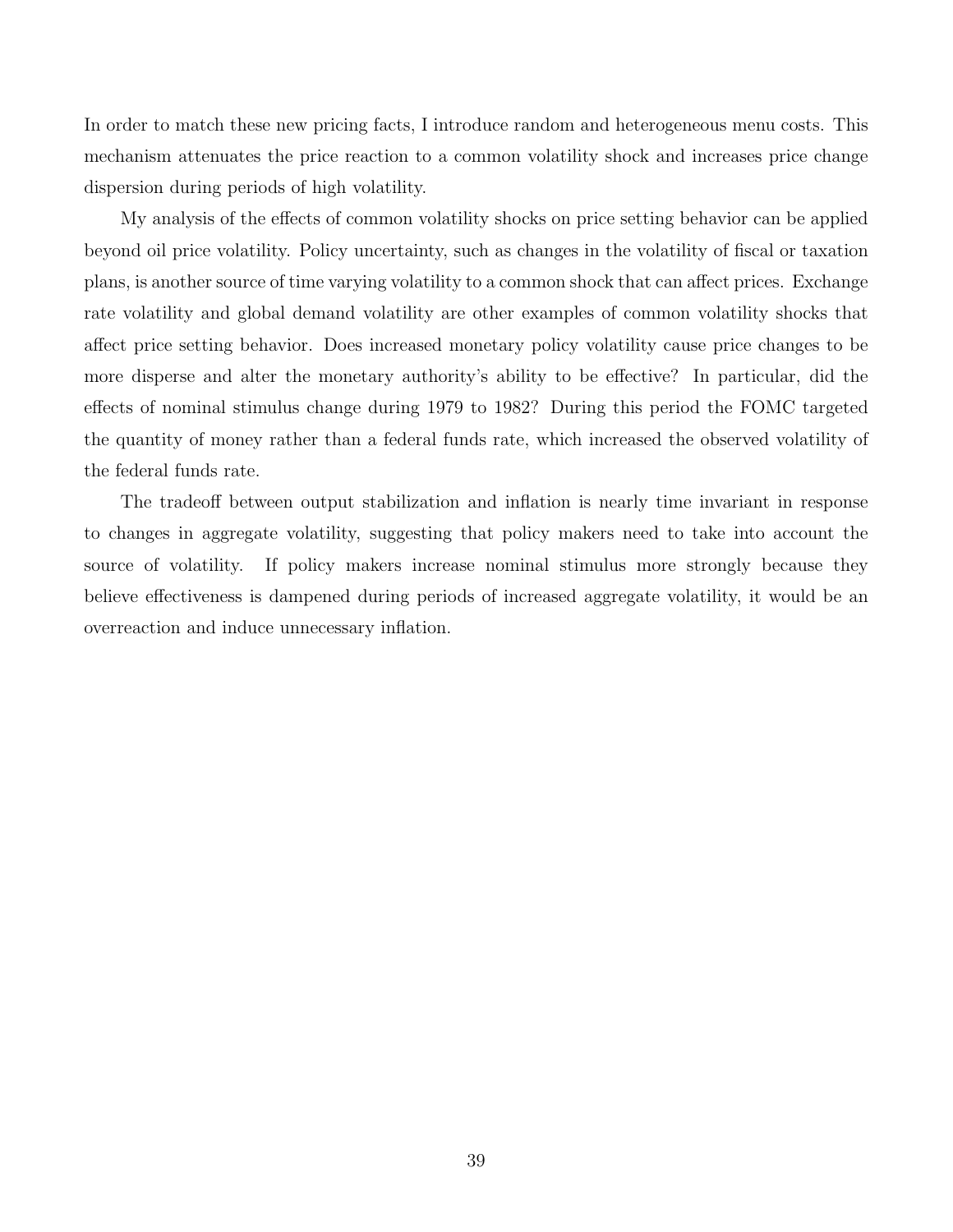# References

- <span id="page-41-20"></span>Auerbach, A. J. and Y. Gorodnichenko (2013). Output spillovers from fiscal policy. American Economic Review 103 (3), 141–46.
- <span id="page-41-5"></span>Bachmann, R., B. Born, S. Elstner, and C. Grimme (2019, January). Time-Varying Business Volatility and the Price Setting of Firms. Journal of Monetary Economics 101, 82–99.
- <span id="page-41-6"></span>Baley, I. and J. Blanco (2019, January). Firm Uncertainty Cycles and the Propagation of Nominal Shocks. American Economic Journal: Macroeconomics 11 (1).
- <span id="page-41-17"></span>Barsky, R. B., C. L. House, and M. S. Kimball (2007). Sticky-price models and durable goods. American Economic Review 97 (3), 984–998.
- <span id="page-41-0"></span>Bartick, T. (1991). Who Benefits From State and Local Economic Development Policies. Kalamazoo, MI: W.E. Upjohn Institute for Employment Research.
- <span id="page-41-14"></span>Baumeister, C. and L. Kilian (2015). Understanding the Decline in the Price of Oil since June 2014. Journal of the Association of Environmental and Resource Economist.
- <span id="page-41-21"></span>Baumeister, C. and L. Kilian (2016). Fourty Years of Oil Price Fluctuations: Why the Price of Oil May Still Surprise Us. Journal of Economic Perspectives 30, 139–160.
- <span id="page-41-8"></span>Berger, D. and J. Vavra (2019). Shocks vs Responsiveness: What Drives Time-Varying Dispersion? Journal of Political Economy 127(5).
- <span id="page-41-9"></span>Blanchard, O. J. and J. Galí (2007, June). The Macroeconomic Effects of Oil Price Shocks: Why are the 2000s so different from the 1970s?, pp. 373–421. University of Chicago Press.
- <span id="page-41-2"></span>Bloom, N. (2009, May). The Impact of Uncertainty Shocks. Econometrica 77, 623–685.
- <span id="page-41-16"></span>Bloom, N., S. Bond, and J. Van Reenen (2007). Uncertainty and investment dynamics. The review of economic studies  $74(2)$ , 391-415.
- <span id="page-41-3"></span>Bloom, N., M. Floetotto, N. Jaimovich, I. Saporta-Eksten, and S. Terry (2018, May). Really Uncertain Business Cycles. Econometrica (5).
- <span id="page-41-13"></span>Bodenstein, M., L. Guerrieri, and L. Kilian (2012). Monetary policy responses to oil price fluctuations. *IMF Economic Review 60*(4), 470–504.
- <span id="page-41-15"></span>Born, B. and J. Pfeifer (2014). Policy Risk and the Business Cycle. *Journal of Monetary* Economics 68, 68–28.
- <span id="page-41-11"></span>Chen, S. (2009). Oil Price Pass-Through into Inflation. Energy Economics 31, 126–133.
- <span id="page-41-10"></span>Clark, T. and S. Terry (2010). Time Variation in the Inflation Passthrough of Energy Prices. Journal of Money, Credit and Banking 42.
- <span id="page-41-19"></span>Den Haan, W. J. (2010). Assessing the Accuracy of the Aggregate Law of Motion in Models with Heterogeneous Agents. Journal of Economic Dynamics and Control 32, 79–99.
- <span id="page-41-1"></span>Dotsey, M., R. King, and A. J. Wolman (1999). State Dependent Pricing and the General Equilibrium Dynamics of Money and Output. Quarterly Journal of Economics 114 (2), 655–690.
- <span id="page-41-7"></span>Drenik, A. and D. Perez (2016). Price Setting Under Uncertainty About Inflation. Working Paper.
- <span id="page-41-18"></span>Edelstein, P. and L. Kilian (07 Nov. 2007). The response of business fixed investment to changes in energy prices: A test of some hypotheses about the transmission of energy price shocks. The  $B.E.$  Journal of Macroeconomics  $\gamma(1)$ .
- <span id="page-41-12"></span>Elder, J. and A. Serletis (2010). Oil price uncertainty. Journal of Money, Credit and Banking 42(6), 1137–1159.
- <span id="page-41-4"></span>Fernandez-Villaverde, J., P. Guerron-Quintana, K. Kuester, and J. Rubio-Ramirez (2015). Fiscal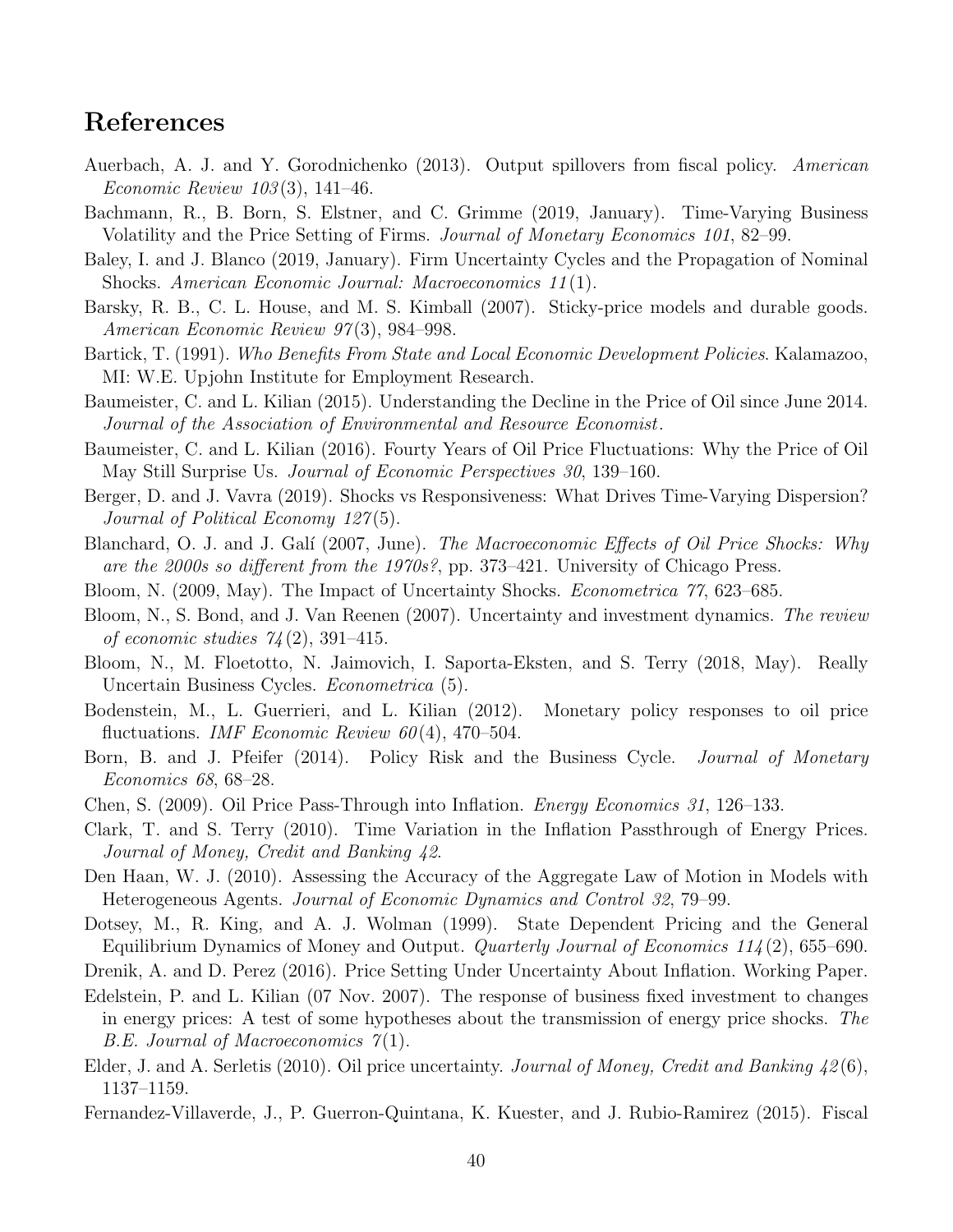Volatility Shocks and Economic Activity. American Economic Review 105 (11), 3352–3384.

- <span id="page-42-11"></span>Gertler, M. and J. Leahy (2008). A Phillips Curve With an Ss Foundation. *Journal of Political* Economy 116, 533–572.
- <span id="page-42-4"></span>Gilchrist, S., R. Schoenle, J. Sim, and E. Zakrajsek (2017). Inflation Dynamics during the Financial Crisis. American Economic Review 107(3).
- <span id="page-42-10"></span>Gilchrist, S. and E. Zakrajsek (2012). Credit Spreads and Business Cycle Fluctuations. American Economic Review 102 (4), 1692–1720.
- <span id="page-42-15"></span>Godsill, S. J., A. Doucet, and M. West (2004). Monte Carlo Smoothing for Nonlinear Time Series. Journal of the American Statistical Association 99 (465), 156–168.
- <span id="page-42-5"></span>Goldberg, P. K. and R. Hellerstein (2009). How Rigid Are Producer Prices? Staff Report No. 407, Federal Reserve Bank of New York.
- <span id="page-42-0"></span>Golosov, M. and R. Lucas (2007). Menu Costs and Phillips Curves. *Journal of Political* Economy  $115(2)$ .
- <span id="page-42-20"></span>Gonçalves, S. (2011). The moving blocks bootstrap for panel linear regression models with individual fixed effects. *Econometric Theory 27*(5), 1048–1082.
- <span id="page-42-7"></span>Gopinath, G. and O. Itskhoki (2010). Frequency of Price Adjustment and Pass-Through. *Quarterly* Journal of Economics 125 (2), 675–727.
- <span id="page-42-6"></span>Gorodnichenko, Y. and M. Weber (2016). Are Sticky Prices Costly? Evidence from the Stock Market. The American Economic Review 106(1), 165–199.
- <span id="page-42-8"></span>Hamilton, J. D. (2009). Causes and Consequences of the Oil Shock of 2007-2008. Brookings Papers on Economic Activity 1, 215–283.
- <span id="page-42-2"></span>Jo, S. (2014). The Effects of Oil Price Uncertainty on Global Real Economic Activity. Journal of Money, Credit, and Banking  $46(6)$ , 1113–1135.
- <span id="page-42-1"></span>Karadi, P. and A. Reiff (2019). Menu Costs, Aggregate Fluctuations, and Large Shocks. American Economic Journal: Macroeconomics 11 (3), 111–146.
- <span id="page-42-9"></span>Kilian, L. (2008). The Economic Effects of Energy Price Shocks. Journal of Economic Literature 90, 216–240.
- <span id="page-42-19"></span>Kilian, L. (2017). The impact of the fracking boom on arab oil producers. The Energy Journal 38(6).
- <span id="page-42-17"></span>Kilian, L. and B. Hicks (2013). Did Unexpectedly Strong Economic Growth Caue the Oil Price Shock of 2003-2008? Journal of Forecasting 32 (5), 385–394.
- <span id="page-42-18"></span>Kilian, L. and T. K. Lee (2014). Quantifying the Speculative Component in the Real Price of Oil: The Role of Global Oil Inventories. Journal of International Money and Finance 42, 71–87.
- <span id="page-42-3"></span>Kilian, L. and L. T. Lewis (2011). Does the fed respond to oil price shocks? The Economic Journal 121 (555), 1047–1072.
- <span id="page-42-16"></span>Kilian, L. and D. P. Murphy (2014). The Role of Inventories and Speculative Trading in the Global Market for Crude Oil. *Journal of Applied Econometrics 29*(3), 454–478.
- <span id="page-42-13"></span>Kilian, L. and R. J. Vigfusson (2017). The role of oil price shocks in causing us recessions. *Journal* of Money, Credit and Banking  $49(8)$ , 1747–1776.
- <span id="page-42-14"></span>Knotek, E. and S. Terry (2008). Alternative Methods of Solving State-Dependent Pricing Models. Federal Reserve Bank of Kansas City Working Paper No. 08-10.
- <span id="page-42-12"></span>Krusell, P. and A. A. Smith (1998). Income and Wealth Heterogeneity in the Macroeconomy. Quarterly Journal of Economics 106(5), 867–896.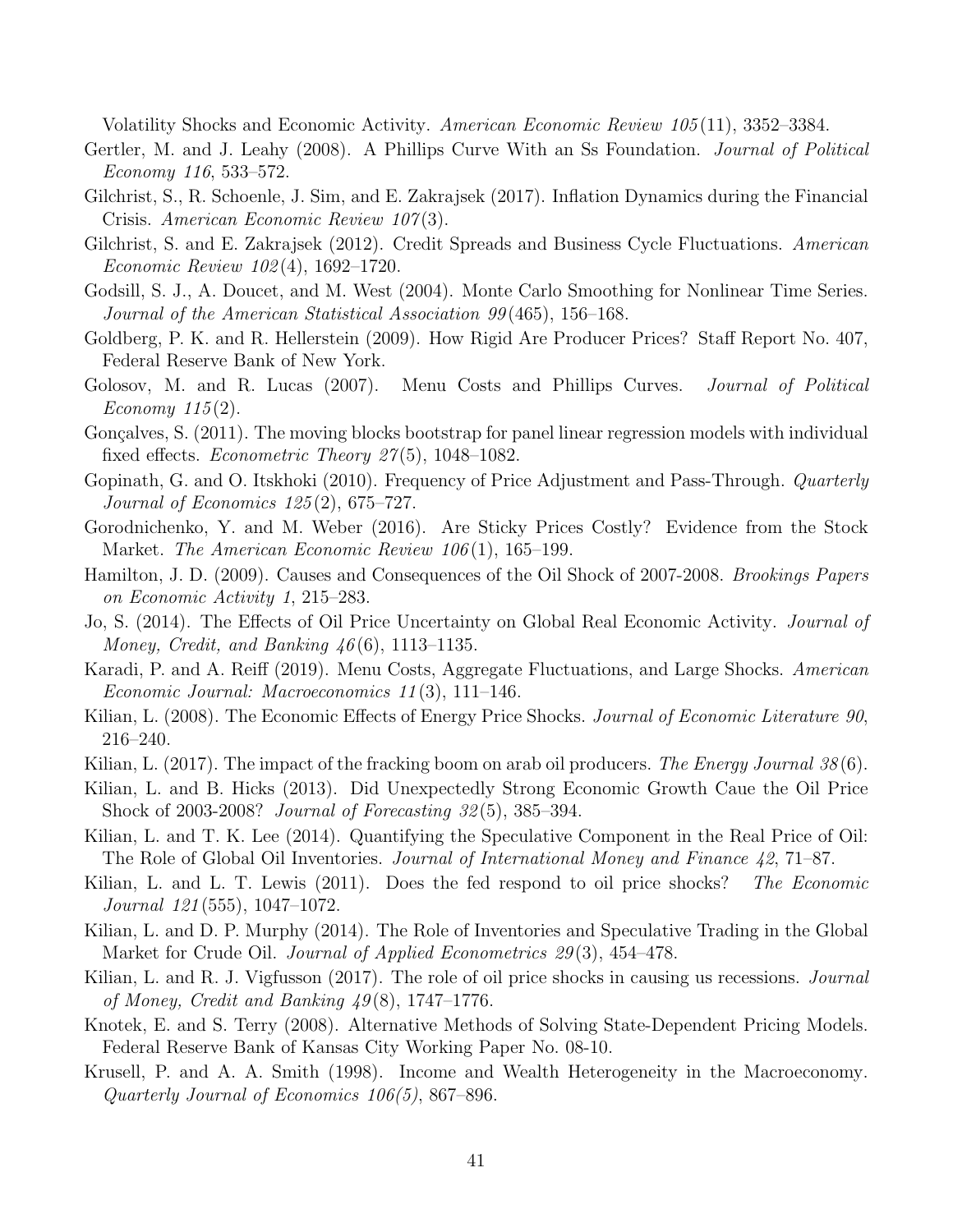- <span id="page-43-15"></span>Lee, Y.-H. and T.-H. Fan (2006). Bootstrapping prediction intervals on stochastic volatility models. Applied Economics Letters 13 (1), 41–45.
- <span id="page-43-0"></span>Luo, S. and D. Villar (2020). The Skewness of the Price Change Distribution: A New Touchstone for Sticky Price Models. Journey of Money, Credit and Banking.
- <span id="page-43-2"></span>Midrigan, V. (2011). Menu Costs, Multiproduct Firms, and Aggregate Fluctuations. *Economet*rica 79.
- <span id="page-43-5"></span>Nakamura, E. and J. Steinsson (2008). Five Facts About Prices: A Reevaluation of Menu Cost Models. Quarterly Journal of Economics 123 (4).
- <span id="page-43-3"></span>Nakamura, E. and J. Steinsson (2010). Monetary Non-Neutrality in a Multisector Menu Cost Model. Quarterly Journal of Economics 125 (3).
- <span id="page-43-9"></span>Nekarda, C. and V. Ramey (2011). Industry Evidence on the Effects of Government Spending. American Economic Journal: Macroeconomics 3 (1), 36–59.
- <span id="page-43-8"></span>Perotti, R. (2007). In Search of the Transmission Mechanism of Fiscal Policy. NBER Working Paper Series, No. 13143.
- <span id="page-43-6"></span>Plante, M. and N. Traum (2012). Time-Varying Oil Price Volatility and Macroeconomic Aggregates. Center for Applied Economics and Policy Research Working Paper 2012-002.
- <span id="page-43-12"></span>Ramey, V. A. (2015). Macroeconomic shocks and their propagation. *Handbook of Macroeconomics*, forthcoming.
- <span id="page-43-14"></span>Roberts, G. O., A. Gelman, and W. R. Gilks (1996). Efficient Metropolis Jumping Rules. Bayesian Statistics 5, 599–607.
- <span id="page-43-11"></span>Romer, C. D. and D. H. Romer (2004). A new measure of monetary shocks: Derivation and implications. American Economic Review  $94(4)$ , 1055–1084.
- <span id="page-43-7"></span>Shea, J. (1993). Do Supply Curves Slope Up? Quarterly Journal of Economics 108(1), 1–32.
- <span id="page-43-4"></span>Stein, L. C. and E. C. Stone (2010). The effect of uncertainty on investment, hiring, and r&d: Causal evidence from equity options. Working Paper.
- <span id="page-43-13"></span>Stella, A. (2014). The Magnitude of Menu Costs: A Structural Estimation. Meeting Papers 2014 (No. 436). Society for Economic Dynamics.
- <span id="page-43-1"></span>Vavra, J. (2014). Inflation Dynamics and Time Varying Volatility: New Evidence and an SS Interpretation. Quarterly Journal of Economics 129(1).
- <span id="page-43-10"></span>Young, E. (2010). Solving the Incomplete Markets Model with Aggregate Uncertainty Using the Krusell-Smith Algorithm and Non-Stochastic Simulations. Journal of Economic Dynamics  $\mathcal{B}$ Control 34, 36–41.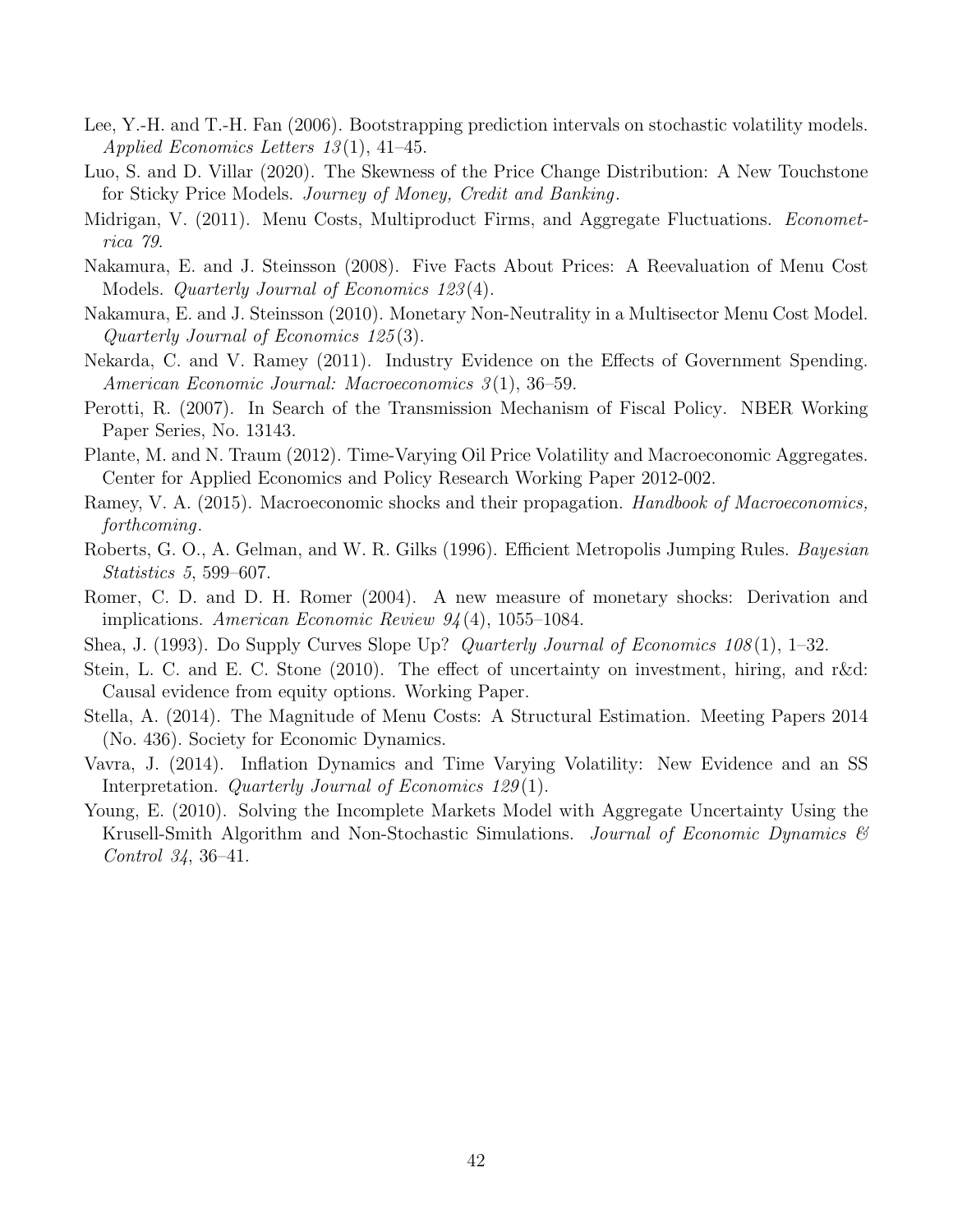# A Model Appendix

This section has further details about the menu cost model. In section [A.1](#page-44-0) is shows how the profit function can be written in terms of  $A_t(z)$ ,  $\frac{P_{t-1}}{S_t}$  $\frac{\mathcal{L}_{t-1}}{S_t}$ ,  $P_t^o$ , and  $\sigma_t$  that enables the model to be solved recursively. It then discusses the model solution in section [A.2.](#page-45-0) Lastly in section [A.3](#page-46-0) it presents the menu cost model that features a fixed menu cost and shows that it counterfactually predicts decreased price dispersion during periods of high oil price volatility.

### <span id="page-44-0"></span>A.1 Profit Function

This section shows how to write the profit function in terms of  $A_t(z)$ ,  $\frac{P_{t-1}}{S_t}$  $P_{\frac{t-1}{S_t}}^t$ ,  $P_t^o$ , and  $\sigma_t$ .

To write the firm flow profits in real terms, I divide by  $P_t$ .

$$
\pi_t^R(z) = \left(\frac{p_t(z)}{P_t}\right) y_t(z) - \frac{W_t}{P_t} L_t(z) - \frac{Q_t}{P_t} O_t(z) - \chi_t(z) \frac{W_t}{P_t} I_t(z) \tag{33}
$$

Then using equation [\(20\)](#page-27-1) I substitute out for  $O_t(z)$  which gives after simplification

$$
\pi_t^R(z) = \left(\frac{p_t(z)}{P_t}\right) y_t(z) - \frac{W_t}{P_t} \frac{s_o}{1 - s_o} L_t(z) - \chi_t(z) \frac{W_t}{P_t} I_t(z) \tag{34}
$$

After using firm cost minimization to write the production function as  $y_t(z) = A_t(z)L_t(z)$ , I substitute out for labor  $L_t(z)$ .

$$
\pi_t^R(z) = \left(\frac{p_t(z)}{P_t}\right) y_t(z) - (1 - s_o)^{s_o - 1} s_o^{-s_o} \frac{W_t}{P_t} \left(\frac{W_t}{P_t} \frac{P_t}{Q_t}\right)^{s_o} \frac{y_t(z)}{A_t(z)} - \chi_t(z) \frac{W_t}{P_t} I_t(z) \tag{35}
$$

Now I substitute in the firm's demand curve [\(19\)](#page-27-0) and labor supply [\(15\)](#page-26-1) to give

$$
\pi_t^R(z) = \left(\frac{p_t(z)}{P_t}\right)^{1-\theta} Y_t - (1-s_o)^{s_o-1} s_o^{-s_o} (\omega C_t)^{1-s_o} \left(\frac{Q_t}{P_t}\right)^{s_o} \frac{1}{A_t(z)} Y_t \left(\frac{p_t(z)}{P_t}\right)^{-\theta} - \chi_t(z) (\omega C_t) I_t(z) \tag{36}
$$

Lastly, the aggregate resource constraint implies that  $Y_t = C_t$ . This gives the equation

$$
\pi_t^R(z) = \left(\frac{p_t(z)}{P_t}\right)^{1-\theta} C_t - \frac{1}{A_t(z)} C_t \left(\frac{p_t(z)}{P_t}\right)^{-\theta} (1-s_o)^{s_o-1} s_o^{-s_o} (\omega C_t)^{1-s_o} \left(\frac{Q_t}{P_t}\right)^{s_o} - \chi_t(z) (\omega C_t) I_t(z) \tag{37}
$$

Thus I am able to rewrite flow profits as a function of  $(A_t(z), \frac{p_{t-1}(z)}{P_t})$  $\frac{(-1)(z)}{P_t}, P_t^o, \sigma_t\big).$ To simplify notation, I can write

$$
\pi_t^R(z) = \left(\frac{p_t(z)}{P_t} - \frac{1}{A_t(z)} \frac{Q_t}{P_t} (\omega C_t)^{1-s_o}\right) \left(\frac{p_t(z)}{P_t}\right)^{-\theta} C_t - \chi_t(z) (\omega C_t) I_t(z) \tag{38}
$$

I need to write firm profits as a function of  $\frac{p_t}{S_t}$  in order to bound the state space. To do this, first note that from equation [\(25\)](#page-28-0) I can write  $\frac{P_t}{S_t}$  as

$$
\frac{P_t}{S_t} = e^{\gamma_0 + \gamma_1 log P_t^o + \gamma_2 \sigma_t + \gamma_3 log(\frac{P_{t-1}}{S_t}) + \gamma_4 (log(\frac{P_{t-1}}{S_t}) \ast log P_t^o) + \gamma_5 (log(\frac{P_{t-1}}{S_t}) \ast \sigma_t)} \tag{39}
$$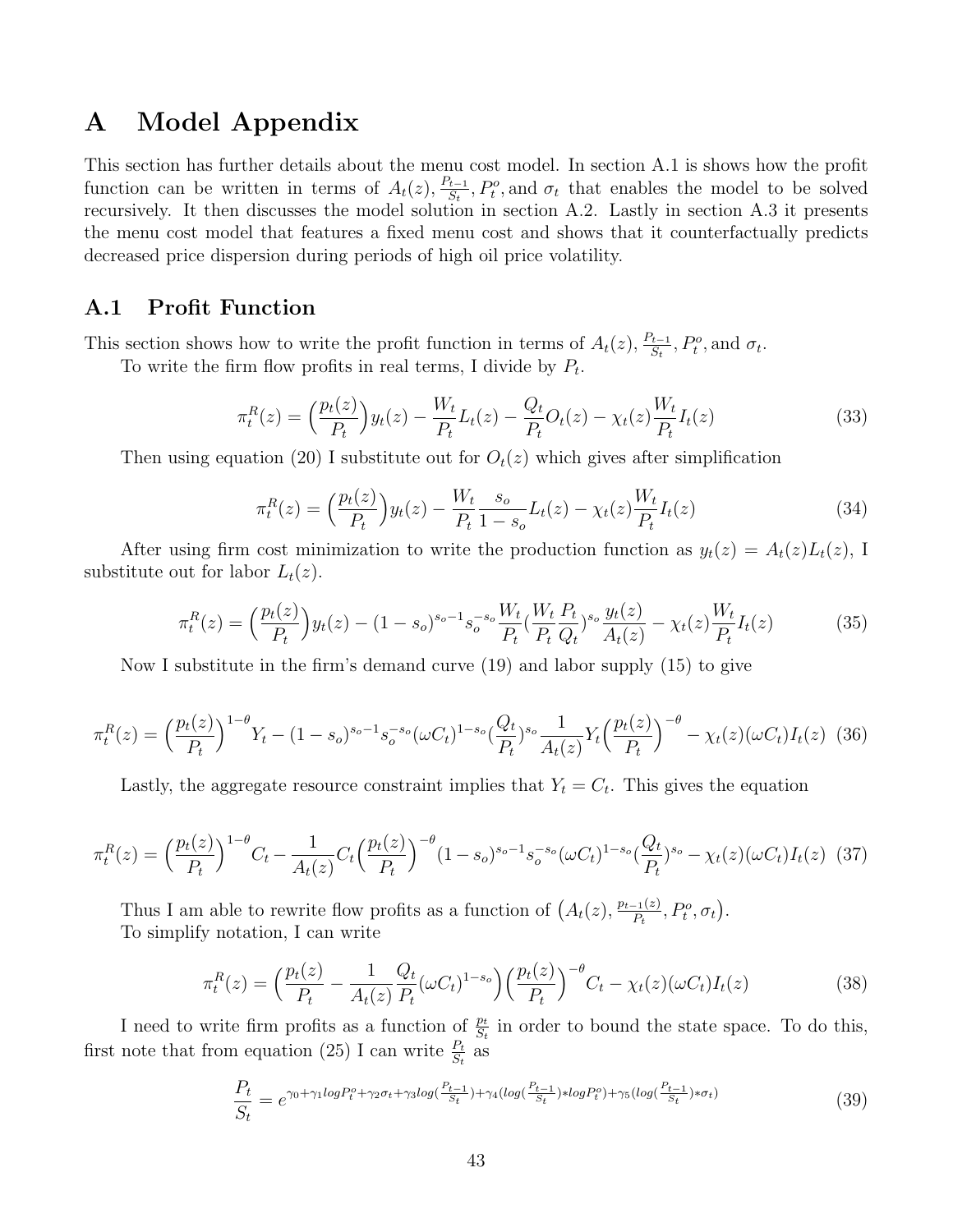and I can write  $C_t$  as

$$
C_t = e^{-\left(\gamma_0 + \gamma_1 log P_t^o + \gamma_2 \sigma_t + \gamma_3 log\left(\frac{P_{t-1}}{S_t}\right) + \gamma_4 (log\left(\frac{P_{t-1}}{S_t}\right) * log P_t^o) + \gamma_5 (log\left(\frac{P_{t-1}}{S_t}\right) * \sigma_t)\right)}
$$
(40)

Then I take firm profits, multiply and divide by  $S_t$ , and replace  $C_t = \frac{S_t}{P_t}$  $\frac{S_t}{P_t}$  .

$$
\pi_t^R(z) = \left(\frac{\frac{p_t(z)}{S_t}}{\frac{P_t}{S_t}} - \frac{1}{A_t(z)} \left(\frac{Q_t}{P_t}\right)^{s_o} (\omega C_t)^{1-s_o}\right) \left(\frac{\frac{p_t(z)}{S_t}}{\frac{P_t}{S_t}}\right)^{-\theta} \frac{S_t}{P_t} - \chi_t(z) (\omega \frac{S_t}{P_t}) I_t(z) \tag{41}
$$

Finally I replace  $\frac{P_t}{S_t}$  and  $C_t$  with the expressions from the law of motion.

$$
\pi_t^R(z) = \left(\frac{p_t(z)}{S_t}e^{-(\Theta_t)} - \frac{1}{A_t(z)}(P_t^o)^{s_o}(\omega e^{-\Theta_t})^{1-s_o}\right)\left(\frac{p_t(z)}{S_t}e^{-(\Theta_t)}\right)^{-\theta}(e^{-(\Theta_t)}) - \chi_t(z)(\omega e^{-(\Theta_t)})I_t(z)
$$
(42)

where  $\Theta_t$  is the expression for the law of motion of  $\frac{P_t}{S_t}$ . Rearranging gives

$$
\pi_t^R(z) = \left(\frac{p_t(z)}{S_t} - \frac{1}{A_t(z)} (P_t^o)^{s_o}(\omega)^{1 - s_o} e^{\Theta_t s_o}\right) \left(\frac{p_t(z)}{S_t}\right)^{-\theta} (e^{(\Theta_t)})^{\theta - 2} - \chi_t(z) (\omega e^{-(\Theta_t)}) I_t(z) \tag{43}
$$

which is the value function written in terms of  $(A_t(z), \frac{p_{t-1}(z)}{S_t})$  $\frac{C_{-1}(z)}{S_t}, P_t^o, \sigma_t$ . I also need to rewrite the stochastic discount factor as

$$
D_{t,t+1}^{R} = \beta \frac{C_{t}}{C_{t+1}} = \beta \frac{e^{-\left(\gamma_{0} + \gamma_{1} log P_{t}^{o} + \gamma_{2} \sigma_{t} + \gamma_{3} log\left(\frac{P_{t-1}}{S_{t}}\right) + \gamma_{4} (log\left(\frac{P_{t-1}}{S_{t}}\right) * log P_{t}^{o}) + \gamma_{5} (log\left(\frac{P_{t-1}}{S_{t}}\right) * \sigma_{t})\right)}}{e^{-\left(\gamma_{0} + \gamma_{1} log P_{t+1}^{o} + \gamma_{2} \sigma_{t+1} + \gamma_{3} log\left(\frac{P_{t}}{S_{t+1}}\right) + \gamma_{4} (log\left(\frac{P_{t}}{S_{t+1}}\right) * log P_{t+1}^{o}) + \gamma_{5} (log\left(\frac{P_{t}}{S_{t+1}}\right) * \sigma_{t+1})\right)}}
$$
(44)

where expectations can be formed by using the law of motions for  $P_t^o$ ,  $\sigma_t$ ,  $S_t$ .

#### <span id="page-45-0"></span>A.2 Model Solution

The recursive problem is solved on a discretized grid using value function iteration. [Knotek and](#page-42-14) [Terry](#page-42-14) [\(2008\)](#page-42-14) argue in favor of discretization over colocation in state dependent pricing models due to robustness. The productivity grid is discretized using 21 points, the real price grid has 171 points, oil price has 15 grid points, and oil price volatility has 5 points. Expectations must be taken over the monetary growth rate and are discretized using 7 points, while the Krusell-Smith aggregate state is discretized with 8 points.

The model is simulated using the non-stochastic simulation method of [Young](#page-43-10) [\(2010\)](#page-43-10). Nonstochastic simulation tracks a histogram of firm states rather than a large number of firms which removes Monte Carlo sampling error, and increases the speed of the simulation compared to large firm panels. The overall numerical solution is outlined below.

- 1. Guess a set of  $\gamma_i$  for  $i \in \{0, 1, 2, 3, 4, 5\}$  in the aggregate law of motion.
- 2. Firms choose relative price to solve profit maximization given the conjectured forecast for the aggregate state. They are maximizing equation [\(26\)](#page-28-1).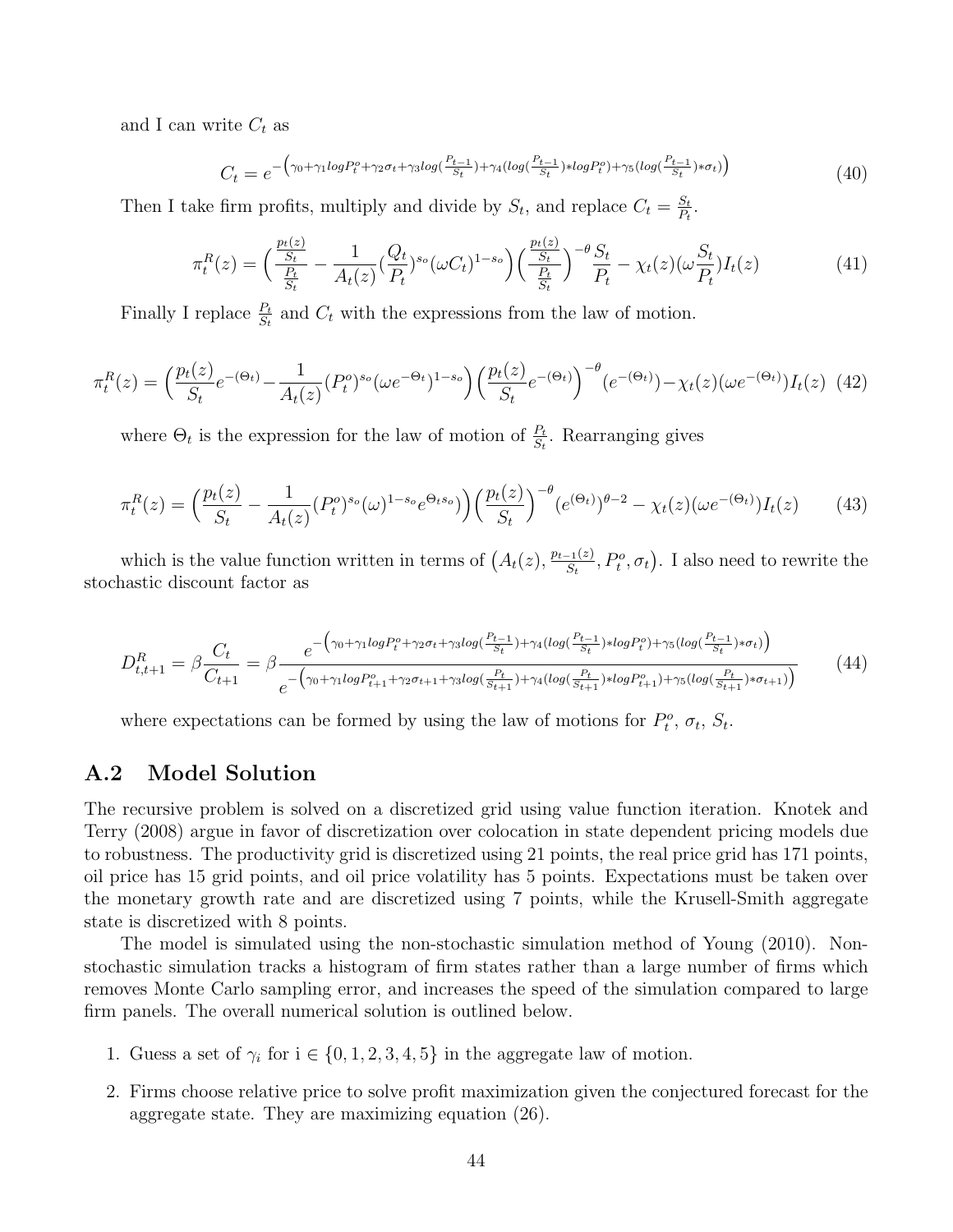- 3. Given the policy function from step 2, the model is simulated using non-stochastic simulation. This implies that the aggregate variables  $P_t^o$ ,  $\sigma_t$ , and  $S_t$  are simulated from their discretized transition matrices. A histogram of weights is tracked over the idiosyncratic variables  $\frac{p_t(z)}{P_t}$ ,  $A_t(z)$ , and  $\chi_t(z)$ . The density of prices at each individual state is updated each period using the transition matrix for each variable.
- 4. Using the simulated data, the aggregate law of motion is re-estimated using the data.
- 5.  $\gamma_i^{iter+1}$  $i^{iter+1}$  are updated using the new values.
- 6. Check if the equilibrium has converged. The maximum [Den Haan](#page-41-19) [\(2010\)](#page-41-19) statistic is computed over the full simulation of 2000 periods (166.66 years). The maximum Den Haan statistic is the maximum difference between the simulated value of  $log(\frac{P_t}{S_t})$  $\frac{P_t}{S_t}$ ) from the model, and a dynamic forecast of  $log(\frac{P_t}{S_t})$  $\frac{P_t}{S_t}$ )<sup>DH</sup>. The dynamic forecast of  $log(\frac{P_t}{S_t})$  $\frac{P_t}{S_t}$ ) is constructed by repeated application of the Krusell and Smith forecasting equation, using the resulting predicted dependent variable in the construction of the following periods forecast. This method allows for accumulation of prediction error within the forecasting system. The specific equilibrium convergence criterion is  $|DH_{iter+1}^{max} - DH_{iter}^{max}| < .0001$ . After this criterion is met the aggregate law of motion has converged and model equilibrium is reached.

# <span id="page-46-0"></span>A.3 Fixed Menu Cost Model: Volatility Implications

This section discusses the calibration of a fixed menu cost model like in [Golosov and Lucas](#page-42-0) [\(2007\)](#page-42-0), and shows that it is not capable of matching the new empirical facts. This model features a strong selection effect that implies prices react strongly to a common oil price volatility change, decreasing dispersion and increasing frequency.

The model is the same as in Section [IV,](#page-24-0) except for the nature of menu costs. The menu cost distribution is reduced to a single point mass at  $\chi$ , implying that a firm can change their price at any point if they pay the fixed menu cost. The model is calibrated to match the same moments of the data, but skewness of price change is not targeted. The persistence of idiosyncratic productivity is set to  $\rho_a = 0.7$ , which matches [Nakamura and Steinsson](#page-43-5) [\(2008\)](#page-43-5). Then the remaining four parameters  $\chi$ ,  $\sigma_a$ ,  $p_a$ , and  $\alpha$  are set to target four moments of the PPI data. The moments are frequency of price change, average size of price change, standard deviation of price changes, and the fraction of small price changes. The value of the fixed menu cost is set to  $\chi = 0.20$ . However a fraction  $\alpha = 0.125$  of firms receive a free opportunity to change prices. This parameter is identified by the fraction of small price changes.[50](#page-1-0) The volatility and probability of receiving an idiosyncratic productivity shock determines the average size and dispersion of price changes. The standard deviation of shocks is set to 0.105 and the probability of receiving a shock is set to 0.4. This enables the model to match the large absolute average size of price change and the large dispersion of price change. Moments of the model are in Table [13.](#page-47-1)

<sup>&</sup>lt;sup>50</sup>The pricing parameters imply that total adjustment costs in the economy are  $\chi * (Freq - \alpha) * \frac{\theta - 1}{\theta} = 0.42\%$  of revenues per month. Estimates from Levy et al. (1997) suggest that menu costs are 0.7% of revenues, while [Stella](#page-43-13) [\(2014\)](#page-43-13) estimates menu costs to be bounded between 0.22% and 0.59%.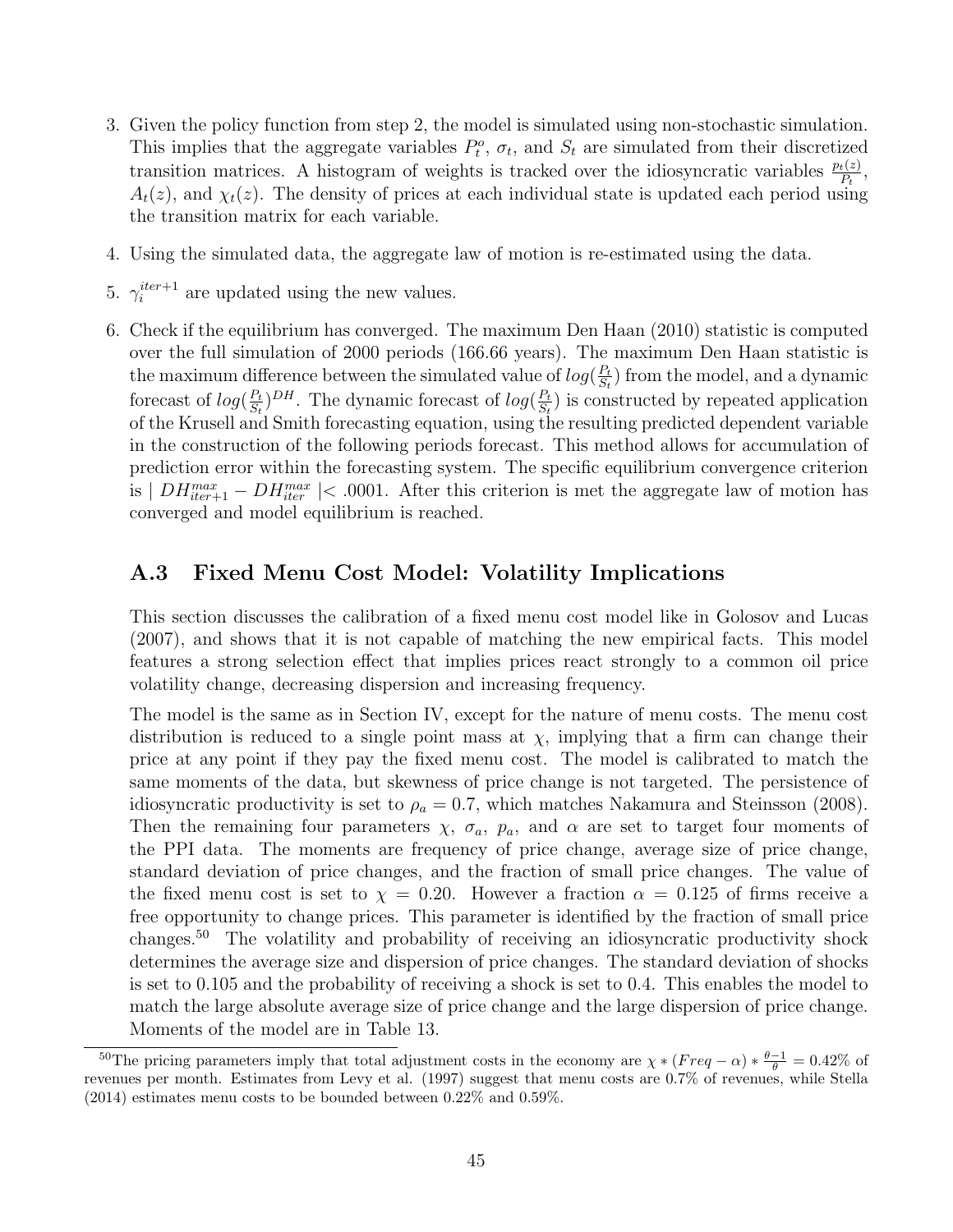<span id="page-47-1"></span>

| Price Setting Statistic                 | Data. | Model    |
|-----------------------------------------|-------|----------|
| Frequency                               | 0.154 | 0.152    |
| Average Size of Price Change            | 0.071 | 0.097    |
| Fraction Small Price Changes            | 0.215 | 0.142    |
| <b>Standard Deviation Price Changes</b> | 0.125 | 0.124    |
| <b>Skewness Price Changes</b>           | 0.095 | $-0.195$ |
| <b>Fraction Price Increases</b>         | 0.602 | 0.648    |

Table 13: Fixed Menu Cost Model Moments

The model matches frequency and dispersion exactly. Fraction of small price changes is slightly too low, and this causes the average size to be too large. Fraction of positive price changes is also too high like in the random menu cost model, but this is primarily determined by the nominal GDP process. While not targeted, the model is not capable of matching the positive skewness in the data.

In order to test the predictions of the model against the empirical results, I compute the price response on impact of a one standard deviation increase in oil price volatility. In this fixed menu cost model calibration, a one standard deviation increase in oil price volatility decreases price change dispersion by 2.7%. The volatility effect dominates the real options effect, increasing the frequency of price adjustment as frequency of price change increases by 8.1%. The increase in oil price volatility creates a larger realized oil price, which increases the gap between a firm's current price and optimal price. The common volatility increase pushes more price changes in one direction, decreasing price change dispersion. There is an increase in the directional synchronization of price changes that does not occur during an increase in idiosyncratic volatility. During periods of increased oil price volatility, more price changes move in the direction of the larger oil price shock, causing a decrease in price change dispersion.

This section has showed that a menu cost model with a fixed menu cost does not match the positive relationship between oil price volatility and price change dispersion that is seen in the data. Rather, a strong selection effect generates a counterfactual decrease in price change dispersion and an increase in price change frequency when oil price volatility is increased.

# <span id="page-47-0"></span>B Data Appendix

In [B.1,](#page-48-0) estimation and details of the stochastic volatility process are discussed. Next in Section [B.2,](#page-51-1) I discuss data sets that are used in the paper including the BLS micro-price data and show robustness to the oil price series used. Section [B.3](#page-57-2) presents additional robustness exercises such as robustness to oil volatility series used, generated regressor standard errors, and robustness to price change dispersion. Lastly, Section [B.4](#page-66-2) presents additional results on aggregate pricing moment regressions, industry dependent oil price pass-through, empirical price distributions, and a balance check of observables across high and low oil usage industries.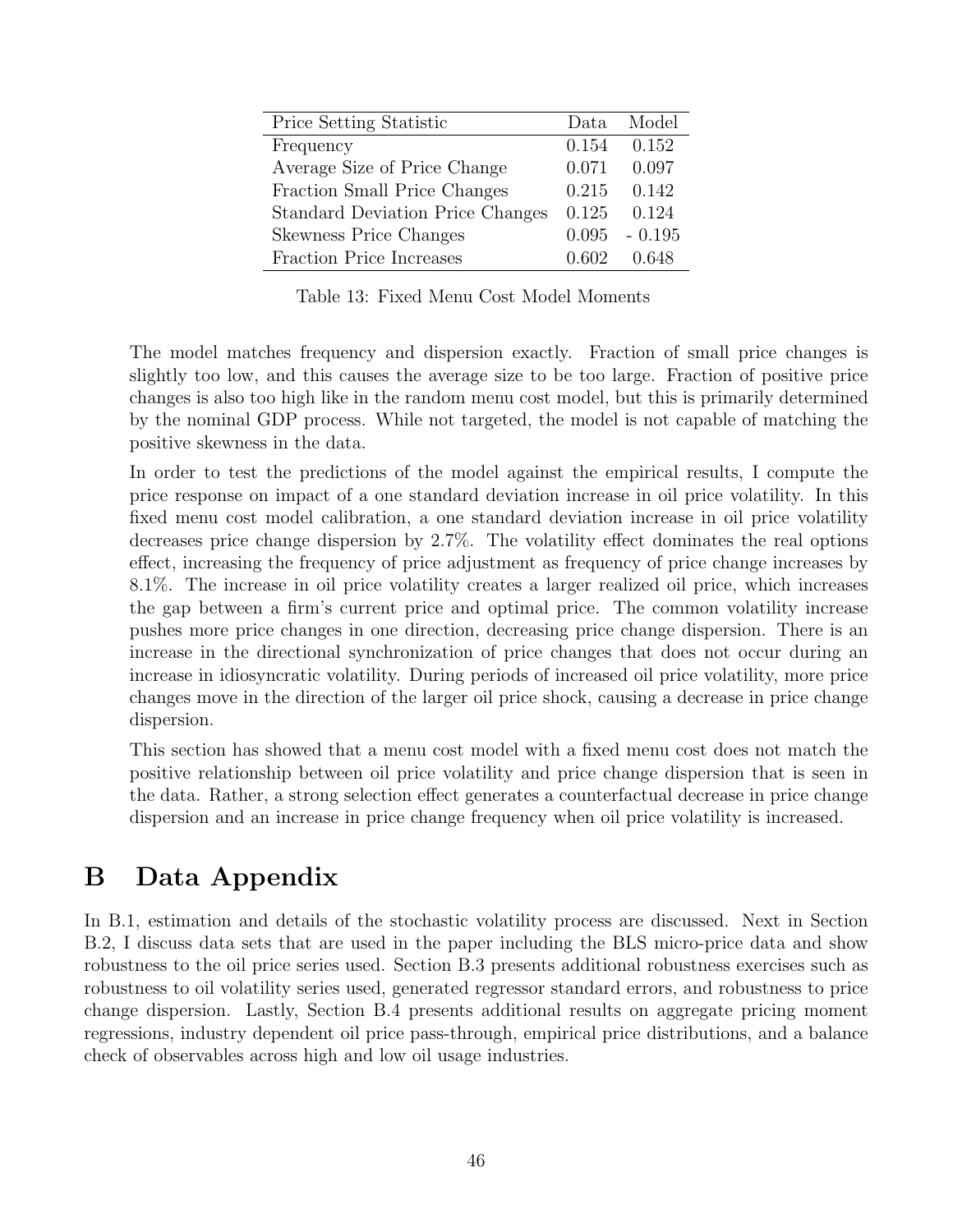<span id="page-48-1"></span>

Figure 8: Stochastic Oil Price Volatility

NOTE: Red dashed line is the smoothed estimate of stochastic volatility in percent,  $100*e^{\sigma_t}$ . The top and bottom solid blue lines represent the 95 percent probability interval.

### <span id="page-48-0"></span>B.1 Stochastic Volatility Model

The stochastic volatility model for real oil prices  $P_t^o$  is given by

$$
log P_t^o = \rho_p log P_{t-1}^o + e^{\sigma_t} \nu_t \tag{45}
$$

<span id="page-48-2"></span>
$$
\sigma_t = (1 - \rho_\sigma)\overline{\sigma} + \rho_\sigma \sigma_{t-1} + \phi \nu_{\sigma, t} \tag{46}
$$

The process for  $\sigma_t$  is latent, and following [Plante and Traum](#page-43-6) [\(2012\)](#page-43-6), [Fernandez-Villaverde](#page-41-4) [et al.](#page-41-4) [\(2015\)](#page-41-4), and [Born and Pfeifer](#page-41-15) [\(2014\)](#page-41-15), a sequential importance resampling particle filter is used to evaluate the likelihood function due to the nonlinearity in the SV model. Once the likelihood function of the data is constructed, a random walk Metropolis-Hastings algorithm is used to compute the posterior distribution of the four parameters. Uniform priors are used for each parameter. The particle filter uses 40,000 particles to construct the likelihood, while 150,000 draws are used in the RWMH algorithm with the first 50,000 discarded. The final acceptance ratio of proposals is 0.32, within the recommended window of 15% to 40% in [Roberts et al.](#page-43-14) [\(1996\)](#page-43-14). In order to obtain the volatility series of the data, the backwards-smoothing routine of [Godsill et al.](#page-42-15) [\(2004\)](#page-42-15) is used.

The mean estimates of the volatility process imply that a positive one standard deviation increase in the oil volatility increases the standard deviation of the oil price level shock by  $(e^{\phi} - 1) \times$  $100\% = 15\%.$ <sup>[51](#page-1-0)</sup>

The prior and posterior distributions are in Table [3.](#page-14-0) In Figure [8,](#page-48-1) I plot the estimated historical smoothed time varying volatility with 95 percent posterior probability interval. Estimates show that there is a large amount of variability in oil price volatility, such as the increase during the Great Recession.

<sup>51</sup>A one standard deviation increase in the oil volatility shock increases the standard deviation of the oil price shock from  $e^{-2.607} = 0.074$  to  $e^{-2.607 + 0.14} = 0.085$ .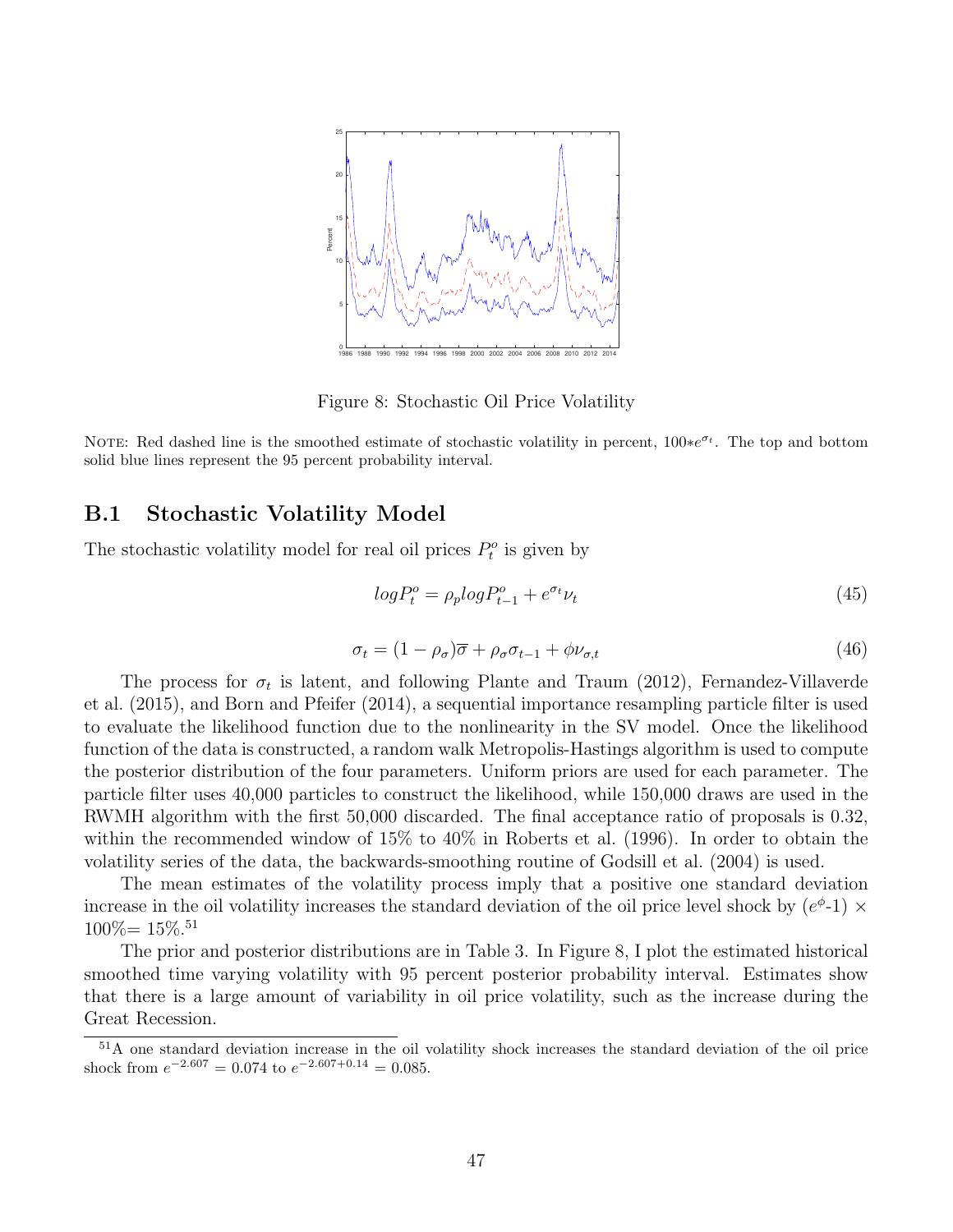#### B.1.1 Particle Filter Algorithm

A Sequential Importance Resampling particle filter is used to obtain the filtering density  $p(\sigma_t|P_t^o;\Theta)$ , the probability of  $\sigma_t$  given the oil price observations and process parameters. The likelihood of observing a series of oil prices  $P_T^o$ , given an initial value  $P_0^o$ , can be written as:

$$
p(P_o^T; \Theta) = \prod_{t=1}^T p(P_o^t | P_o^{t-1}; \Theta)
$$
  

$$
= \int \frac{1}{e^{\sigma_0} \sqrt{2\pi}} exp\left[ -\frac{1}{2} (\frac{P_o^t - \rho_p P_o^{t-1}}{e^{\sigma_0}})^2 \right] d\sigma_0
$$
  

$$
\times \prod_{t=2}^T \frac{1}{e^{\sigma_t} \sqrt{2\pi}} exp\left[ -\frac{1}{2} (\frac{P_o^t - \rho_p P_o^{t-1}}{e^{\sigma_0}})^2 \right] p(\sigma^t | P_o^{t-1}; \Theta) d\sigma_t
$$
 (47)

The particle filter approximates the filtering density  $p(\sigma_t|P_o^{t-1};\Theta)$  with a simulated distribution. The distribution is formed with particles:

<span id="page-49-0"></span>
$$
p(\sigma_t|P_o^t; \Theta) \cong \sum_{i=0}^N \omega_t^i \delta_{\sigma_t^i}(\sigma_t)
$$
\n(48)

where  $\sum_{i=0}^{N} \omega_i^i = 1$  and  $\omega_i^i \geq 0$ . The SIR is a two step prediction and filtering procedure that starts with an initial condition  $p(\sigma_0|P_o^t; \Theta) = p(\sigma_0; \Theta)$ .

Using equation [\(46\)](#page-48-2) I construct the conditional density  $p(\sigma_1|P_o^0;\Theta) = p(\nu_{\sigma,1})p(\sigma_0;\Theta)$ . To do this given N draws  $(\sigma_{t|t}^i)_i^N$  from  $p(\sigma_t|P_o^t;\Theta)$  and a draw of exogenous shocks  $\nu_{\sigma,t}^i \sim N(0, 1)$ , equation [\(46\)](#page-48-2) is used to compute  $(\sigma_{t+1|t}^i)_{i}^N$ .

The filtering step uses importance sampling to update the conditional probability from  $p(\sigma_t|P_o^{t-1};\Theta)$  to  $p(\sigma_t|P_o^{t};\Theta)$ . Assign to each draw a weight defined by  $\omega_t^i = p(\sigma_t|P_o^{t-1},\sigma_{t-1};\Theta)$ 1  $\frac{1}{e^{\sigma_t}\sqrt{2\pi}}exp\Big[-\frac{1}{2}\Big]$  $\frac{1}{2} \left( \frac{P_o^1 - \rho_p P_o^0}{e^{\sigma_t}} \right)^2$ . The weights are then normalized to i

$$
\tilde{\omega}_t^i = \frac{\omega_t^i}{\sum_{i=1}^N \omega_t^i} \tag{49}
$$

The prediction step is then repeated for time period  $t+1$  up to time period T. The likelihood function is then approximated by

$$
p(P_o^T; \Theta) \cong \frac{1}{N} \sum_{i=1}^N \frac{1}{e^{\sigma_0^i} \sqrt{2\pi}} exp\left[ -\frac{1}{2} (\frac{P_o^1 - \rho_p P_o^0}{e^{\sigma_0^i}})^2 \right]
$$
  

$$
\times \prod_{t=2}^T \frac{1}{N} \sum_{i=1}^N \frac{1}{e^{\sigma_{t|t-1}^i} \sqrt{2\pi}} exp\left[ -\frac{1}{2} (\frac{P_o^t - \rho_p P_o^{t-1}}{e^{\sigma_{t|t-1}^i}})^2 \right]
$$
(50)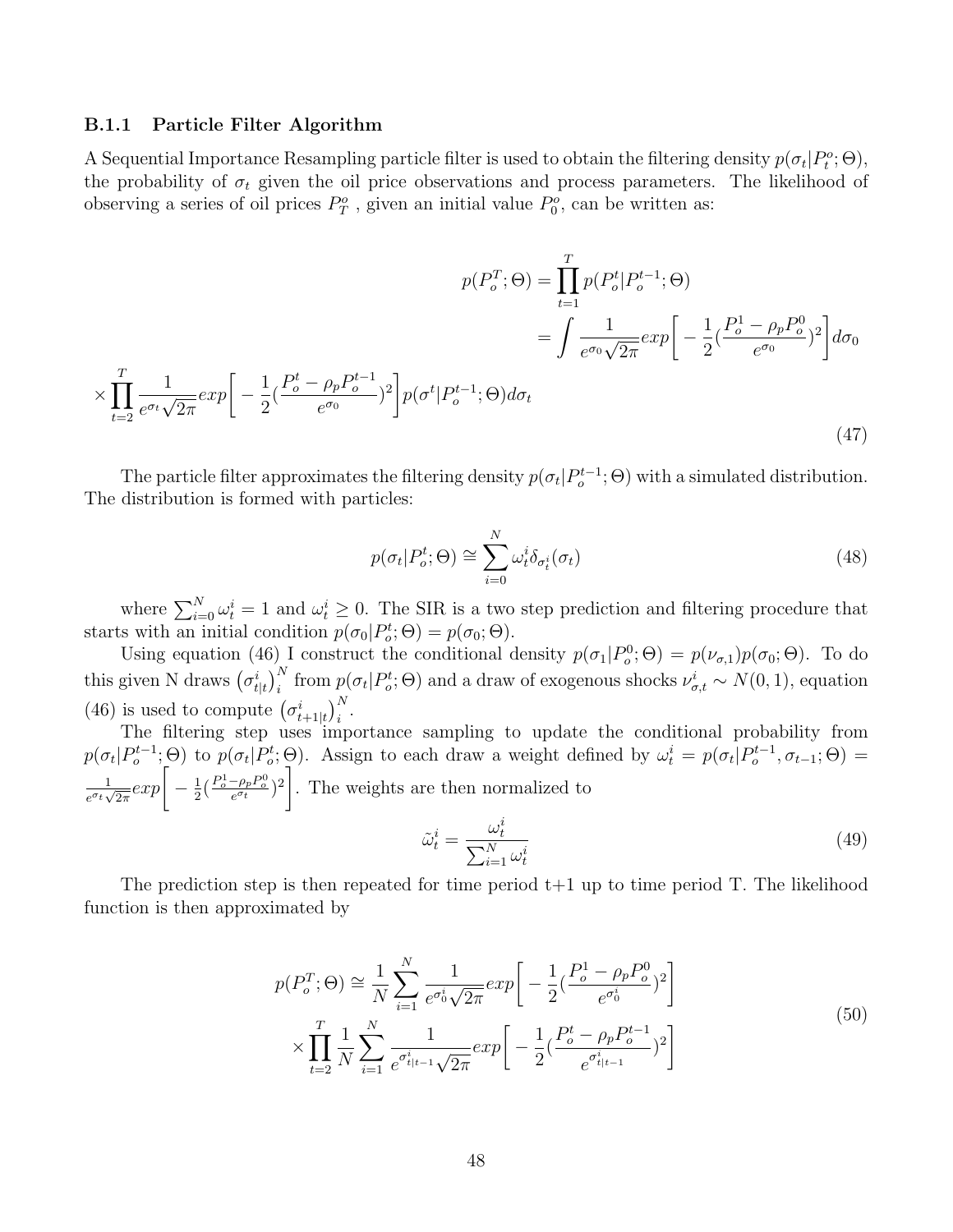#### B.1.2 Particle Smoother

I use the backward-smoothing routine of [Godsill et al.](#page-42-15) [\(2004\)](#page-42-15) to extract the historical distribution of the volatilities. The factorization of the joint likelihood is given by

$$
p(\sigma^T | P_o^t; \Theta) = p(\sigma_T | P_o^t; \Theta) \prod_{t=1}^{T-1} p(\sigma_t | \sigma_{t+1:T}, P_o^T; \Theta)
$$
\n(51)

The second factor is then simplified to

$$
p(\sigma_t | \sigma_{t+1:T}, P_o^T; \Theta) = p(\sigma_t | \sigma_{t+1}, P_o^t; \Theta)
$$
  
= 
$$
\frac{p(\sigma_t | P_o^t; \Theta) f(\sigma_{t+1} | \sigma_t)}{p(\sigma_{t+1} | P_o^t)}
$$
  

$$
\propto p(\sigma_t | P_o^t; \Theta) f(\sigma_{t+1} | \sigma_t)
$$
 (52)

The first equality comes from the Markovian properties of the model, f is the state transition density from [46.](#page-48-2) Equation [48](#page-49-0) allows us to construct  $p(\sigma_t|P_o^t;\Theta)$  by forward filtering, therefore I can approximate the above equation RHS by

$$
p(\sigma_t|\sigma_{t+1}, P_o^t; \Theta) \cong \sum_{i=0}^N \omega_{t|t+1}^i \delta_{\sigma_t^i}(\sigma_t)
$$
\n(53)

The weights are given by

<span id="page-50-0"></span>
$$
\omega_{t|t+1}^i = \frac{\omega_t^i f(\sigma_{t+1}|\sigma_t^i)}{\sum_{i=1}^N \omega_t^i f(\sigma_{t+1}|\sigma_t^i)}
$$
(54)

where the  $\omega_t^i$  are the weights from the filtering step. Denote  $\tilde{\sigma}_t^i$  the  $i^{th}$  draw from the smoothing density at time t. At time T, draws  $\tilde{\sigma}_T^i$  are obtained from  $p(\sigma_T|P_o^T)$  with the weights  $\omega_T^i$ . Progressing backwards in time, the recursions iteratively obtain draws  $\tilde{\sigma}_t^i$  by resampling with the weights [54.](#page-50-0)

This process is repeated many times using different independent smoothing trajectories to construct the smoothing distribution. Given the sequence of smoothed states the smoothed residuals for both the level and volatility equations can also be extracted. The smoothed volatilities were constructed using the mean of the posterior distribution using 10,000 trajectories with 40,000 particles each.

#### B.1.3 RWMC Algorithm

The random walk Metropolis-Hastings algorithm estimates the oil process parameters  $\rho_o$ ,  $\rho_{\sigma}$ ,  $\overline{\sigma}$ , and  $\phi$ . The algorithm works as follows:

1) Starting from an initial guess  $\Theta^*$ , the parameter vector, generate the random walk proposal density

 $\Theta_{j+1}^{prop} = \Theta_j^{prop} + cN(0, 1), j=1,...,150,000$ 

where j is the number of draws and c is a scaling parameter set to induce an acceptance ratio suggested in [Roberts et al.](#page-43-14) [\(1996\)](#page-43-14).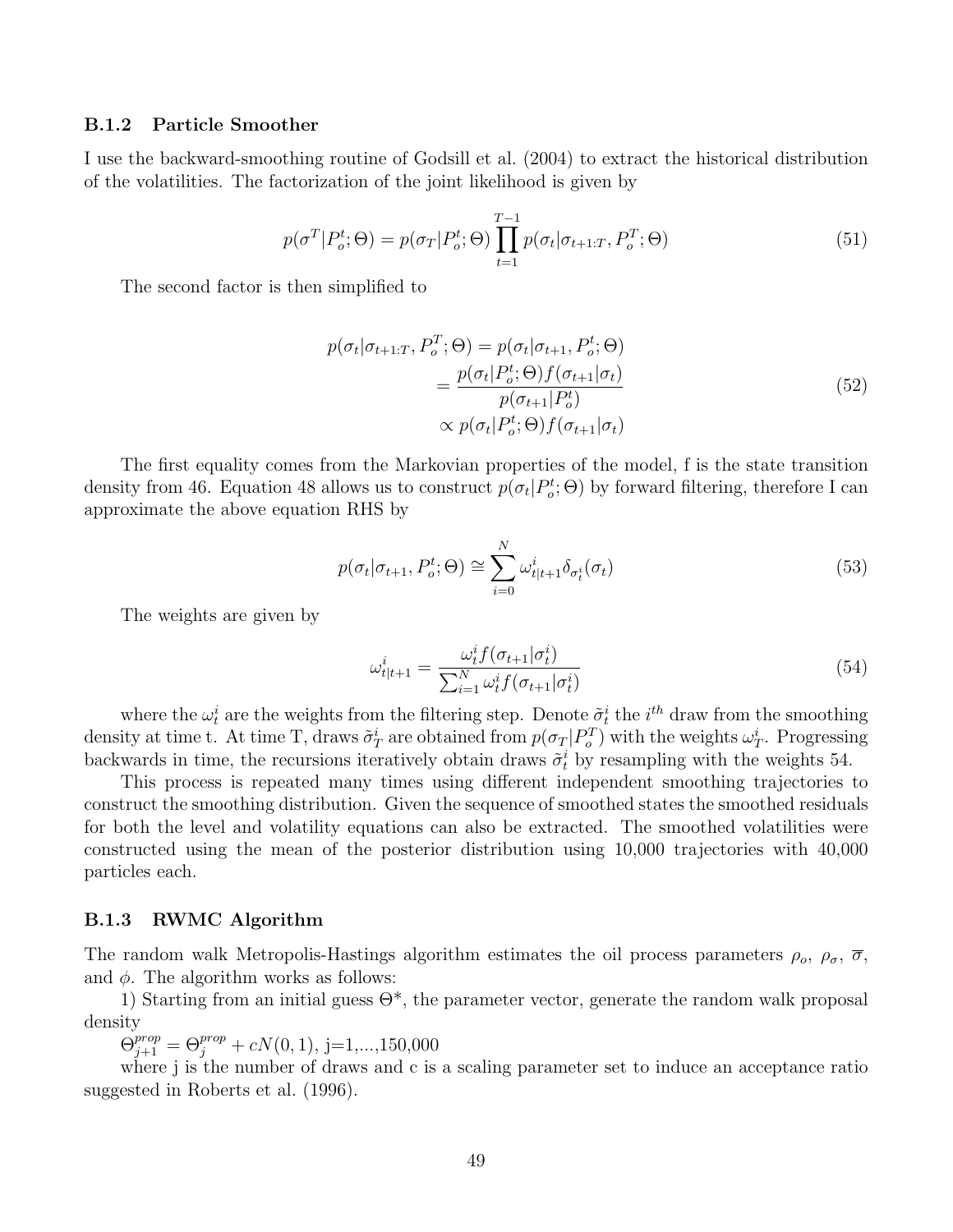2) The Metropolis-Hasting step. Compute the acceptance ratio  $\psi = min \left( \frac{p(\Theta_{j+1}^{prop})p^T}{p(\Theta_{j}^{prop})_{p,T}} \right)$  $\frac{p(\Theta_{j+1}^{r}|p^r)}{p(\Theta_j^{prop}|p^T}, 1)$ . A random number m is drawn from a uniform distribution over the unit interval. Then  $\Theta_{j+1} = \Theta_{j+1}^{prop}$ if  $m < \psi$  and  $\Theta_{j+1} = \Theta_{j+1}$  otherwise. This procedure is repeated for all draws.

The first 50,000 draws are used as a burn-in period, and the remaining 100,000 draws are used as the invariant distribution of the resulting Markov Chain.

### <span id="page-51-1"></span>B.2 Data

This section gives details about data sets used in the analysis and shows robustness to the oil price series used.

#### <span id="page-51-0"></span>B.2.1 Price Data

The BLS sampling process is now described in more detail. Prices are collected from a survey that asks producers for the price as of Tuesday of the week containing the 13th of the month. The BLS uses a a three stage procedure to select individual items to include in the PPI. An industry is considered the starting point of sampling by the BLS. The first sampling stage is selecting establishments within an industry. An industry's frame of establishments are drawn from all firms listed in Unemployment Insurance as well as supplementary public lists used to refine the sampling population.

A price forming unit is created by clustering establishments within an industry in the second step. Within a price forming unit, all members must belong to the same industry. Within an industry, strata may then be established before sampling units due to differences in price determining behavior due to firm characteristics such as production technology or geographic location. In each strata a price forming unit is selected to be in the sample in proportion to its shipment value or number of employees.

In the third step, after an establishment is selected and chooses to participate the BLS uses disaggregation to select specific items to sample. This technique selects a category of items to be included in the PPI by assigning a probability of selection proportional to the value of the category within the reporting unit. The categories are broken into smaller units until individual goods and services are identified. If an individual item selected is sold at more than one price due to some characteristic such as customer, size of order, or color, then the particular transaction is selected also by probabilistic sampling.

Resampling of an industry accounts for changing market conditions every five to seven years. In practice, many reporters and items are included before and after the resampling. [Nakamura and](#page-43-5) [Steinsson](#page-43-5) [\(2008\)](#page-43-5) exploit a two month period in 2001 when the BLS collected all data via by phone survey, rather than in the paper survey, and show that the data collection method does not change price behavior.

The BLS item level data is used to construct all dispersion and frequency variables. The monthly industry level data is trimmed in the panel regressions if there are less than 50 items within the industry in month  $t$ , and less than 15 observed price changes during month  $t$ . Having a reasonable number of price changes for industry  $j$  during month  $t$  is important to create an accurate measure of price change dispersion. Increasing the number of observed price changes does not change the results. Industry level inflation used as an independent variable comes from the official published Bureau of Labor Statistics numbers. Constructing average item level inflation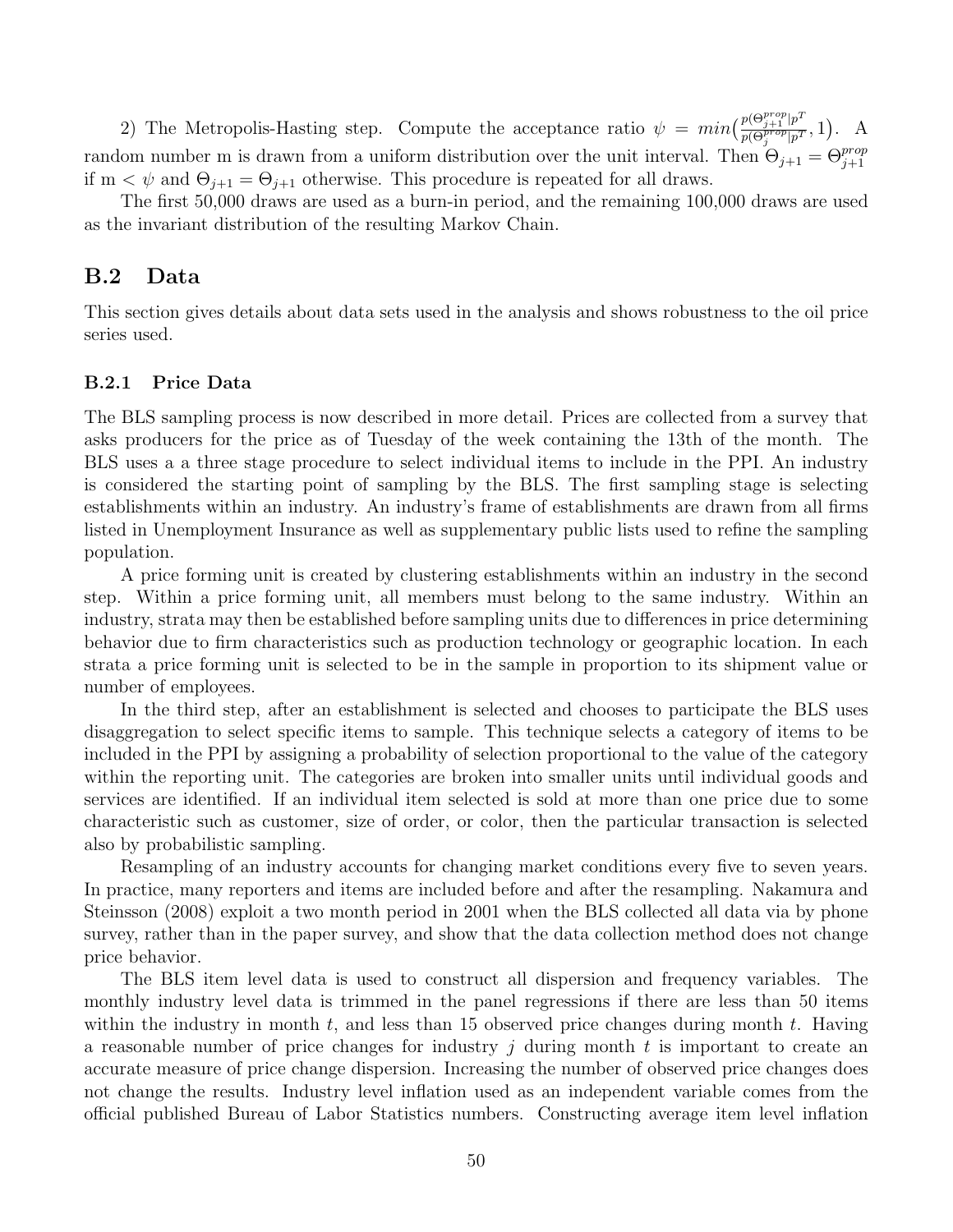<span id="page-52-0"></span>

| Dependent Variable:               |              |           | S.D.    |            |           |            | Frequency   |            |
|-----------------------------------|--------------|-----------|---------|------------|-----------|------------|-------------|------------|
|                                   | (1)          | (2)       | (3)     | (4)        | (5)       | (6)        | (7)         | (8)        |
| $s_{o,i} * \Delta log(P_{t-1}^o)$ | 0.098        | 0.073     | 0.082   | 0.140      | $-0.194$  | $-0.325**$ | $-0.208$    | $-0.218*$  |
|                                   | (0.217)      | (0.215)   | (0.228) | (0.222)    | (0.168)   | (0.154)    | (0.198)     | (0.123)    |
| $s_{o,j} * \sigma_{t-1}$          | $3.266**$    | $3.330**$ | 2.999*  | $2.921**$  | $-2.156*$ | $-1.789$   | $-1.938$    | $-0.796$   |
|                                   | (1.461)      | (1.465)   | (1.587) | (1.453)    | (1.181)   | (1.378)    | (1.366)     | (0.744)    |
| $\pi_{j,t}$                       |              | 0.159     | 0.073   | $-0.024$   |           | $0.886***$ | $1.139***$  | $1.063***$ |
|                                   |              | (0.115)   | (0.121) | (0.109)    |           | (0.326)    | (0.361)     | (0.323)    |
| $\Delta IP_{j,t}$                 |              |           | 0.006   | 0.006      |           |            | $-0.060***$ | $-0.051*$  |
|                                   |              |           | (0.021) | (0.019)    |           |            | (0.024)     | (0.027)    |
| $S.D._{j,t-1}$                    |              |           |         | $0.060***$ |           |            |             |            |
|                                   |              |           |         | (0.016)    |           |            |             |            |
| Frequency <sub>j,t-1</sub>        |              |           |         |            |           |            |             | $0.509***$ |
|                                   |              |           |         |            |           |            |             | (0.057)    |
| Industry FE                       | Yes          | Yes       | Yes     | Yes        | Yes       | Yes        | Yes         | Yes        |
| Time FE                           | $_{\rm Yes}$ | Yes       | Yes     | Yes        | Yes       | Yes        | Yes         | Yes        |
| Number of Industries              |              |           |         |            |           |            |             |            |
| N                                 | 15,808       | 15,808    | 12,321  | 12,215     | 16,122    | 16,122     | 12,542      | 12,529     |

Table 14: Industry Specific Oil Demand Variables Regression - Robustness to Trimming

NOTE: Sample period: 1998:M1 to 2014:M12 at a monthly frequency. The dependent variable is the standard deviation of price change of a 4-digit NAICS industry in the manufacturing sector in columns (1)-(4) and price change frequency in column (5)-(8). This table shows results when no observations are trimmed due to small numbers of price changes. All industries within the oil producing NAICS 324 sector are excluded.  $s_{o,j} * \Delta log(P_{t-1}^o)$ and  $s_{0,i} * \sigma_{t-1}$  are the industry specific oil demand variables using monthly WTI real price of oil.  $\pi_{i,t}$  is the average item level inflation rate for industry j.  $\sigma_t$  is the extracted stochastic volatility measure of oil price volatility. S.D.<sub>j,t−1</sub> is lagged industry price change standard deviation. Frequency<sub>j,t−1</sub> is lagged industry price change frequency. Robust asymptotic standard errors reported in parentheses are clustered at the industry level: \*  $p < .10$ ; \*\*  $p < .05$ ; and \*\*\*  $p < .01$ .

within a month does not affect the coefficient on oil price volatility, but does remove significance for the lagged inflation coefficient.

Table [14](#page-52-0) replicates the main regression results in Table [6,](#page-21-0) but does not trim the pricing data if there are only few price changes or less than 50 items within a industry in a month. The table shows this trimming methodology does not affect the results.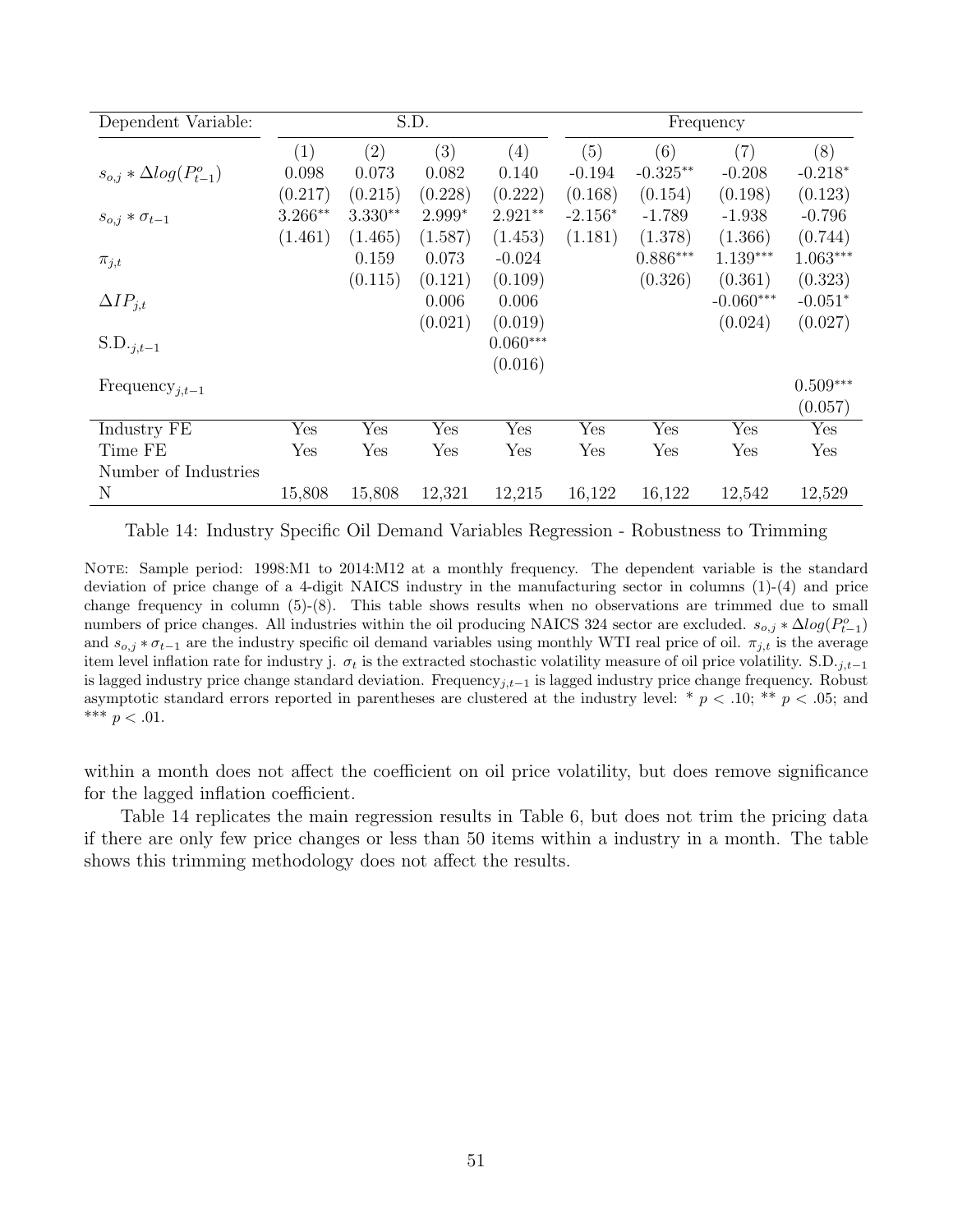<span id="page-53-2"></span>

Figure 9: Monthly PPI Inflation and CPI Inflation

NOTE: Consumer Price Index for all Urban Consumers and Producer Price Index by Commodity for Finished Goods. Both indices are seasonally adjusted.

#### <span id="page-53-0"></span>B.2.2 Price Data Comparison

Figure [9](#page-53-2) shows producer price inflation plotted against consumer price inflation for the sample period. The month over month producer inflation rate is more volatile than the consumer inflation rate. The correlation between the two series is 0.82. The price setting statistics are broadly similar except for a lower fraction of small price changes in the PPI.

#### B.2.3 Industrial Production

Industrial production is taken from the Federal Reserve Board website. It covers manufacturing, mining, and electric and gas utilities and is intended to measure variation in national output over the course of the business cycle.

#### <span id="page-53-1"></span>B.2.4 Oil Prices

This section describes the oil price series used and shows robustness to alternatives.

Daily oil prices are taken from the Department of Energy website. It is measured as the spot price of West Texas Intermediate (WTI) crude oil in Cushing, OK. This data is available daily from 1986-2014 to construct realized volatility. Monthly measures are the average monthly spot price. All nominal amounts are transformed into real prices by deflating with the PPI Finished goods index. For the stochastic volatility model and GARCH model estimation, data from 1986 to 2014 is used.

Composite Refiners Acquisition Cost and Brent Crude oil prices are used for robustness. RAC is a weighted average of domestic and imported oil. Brent Crude is extracted from the North Sea and is a leading price benchmark for Atlantic basin crude oils. All three data series are available from the U.S. Energy Information Administration.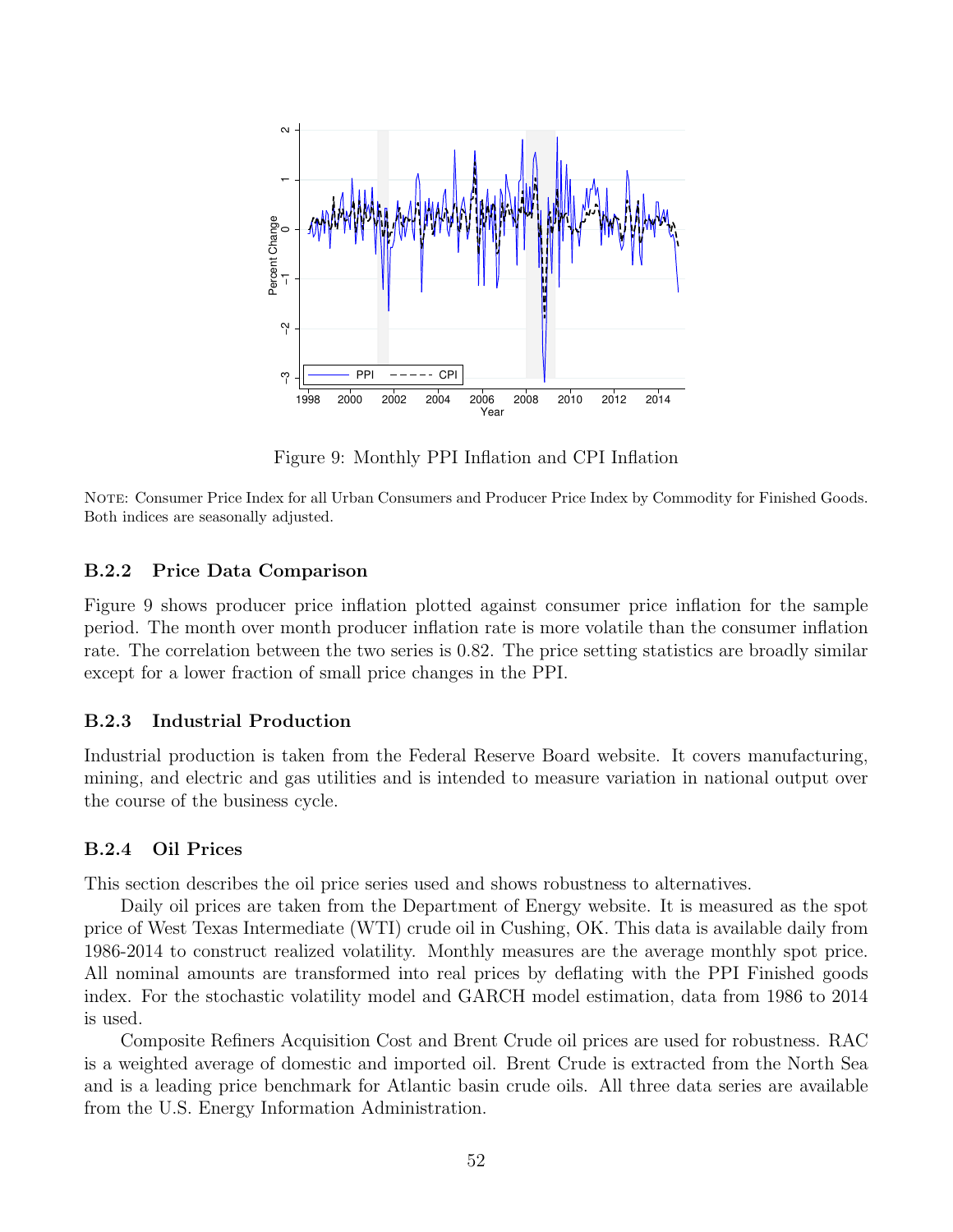A large literature attempts to explain movements in the price of oil. This section will summarize some of the main findings, which show that most movements in the price of oil that have been identified come from outside of the United States.

US oil prices were regulated by government agencies prior to 1973, leading to long periods of constant price followed by infrequent adjustments. Due to the oil price increase in 1973 and 1974, it became too difficult to provide a ceiling on the price of oil and prices have since been allowed to fluctuate in response to supply and demand. In the early 1980's there was an increase in oil production in non-OPEC countries, which decreased the market share of OPEC from 43 percent in 1980 to 28 percent in 1985 as documented by [Baumeister and Kilian](#page-41-21) [\(2016\)](#page-41-21). During this time, OPEC's efforts to influence the price of oil were unsuccessful.

There was a drop in the price of oil in the late 1990's due to a decrease in the demand for the price of oil that was partially caused by the Asian financial crisis of 1997. [Kilian and Murphy](#page-42-16) [\(2014\)](#page-42-16) show the increase in the price of oil following in 1999 reflected a combination of factors including higher demand for oil from a global demand recovery, and increased inventory demand due to coordinated supply cuts. A brief increase in the price of oil in late 2002 and early 2003 were related to two global oil supply disruptions. The first disruption was the Venezuelan oil strike from December 2002 to February 2003. The second oil supply disruption was due to the Iraq War in 2003

The large, long price increase in the nominal price of oil from \$28 in 2003 to \$134 in mid 2008, an increase of over 350 percent, or 250 percent in real terms is generally considered to be due to increases in demand. [Hamilton](#page-42-8) [\(2009\)](#page-42-8), [Kilian](#page-42-9) [\(2008\)](#page-42-9), and [Kilian and Hicks](#page-42-17) [\(2013\)](#page-42-17) argue that the demand shifts are associated to the expansion of the global economy and in particular additional demand from Asia. Oil producers were unable to supply the increase in demand during this time, leading to the increase in price.

Oil prices plummeted from \$134 in June 2008 to \$34 in February 2009 due to anticipation of a global recession. [Baumeister and Kilian](#page-41-14) [\(2015\)](#page-41-14) provided evidence that when it became clear the financial system would not collapse in 2009, oil prices stabilized at \$100 per barrel. [Kilian and](#page-42-18) [Lee](#page-42-18) [\(2014\)](#page-42-18) establish that a brief spike in prices in 2011 is related to the Libyan uprising. Between June 2014 and January 2015 the price of oil fell nearly fifty percent. This decline is attributed by [Baumeister and Kilian](#page-41-14) [\(2015\)](#page-41-14) to a decline in global activity. [Kilian](#page-42-19) [\(2017\)](#page-42-19) estimates that oil prices were about \$10 lower due the increase in the supply of oil from to U.S. fracking.

I now present the main regressions when using alternative oil prices. First, I replicate regression specifications [\(4\)](#page-15-0) and [\(5\)](#page-15-1) in Table [15.](#page-55-0) The column title denotes the oil price series used. Columns (1) through (3) show that all three oil price series predict increased price change dispersion, measured using standard deviation of price change, during periods of high oil price volatility. Columns (7) through (9) confirm this finding using the interquartile range of price changes. Price change frequency is used as the dependent variable in columns (4) through (6). Results show that there is not a positive relationship between price change frequency and oil price volatility. Brent oil price volatility is negatively related to price change frequency.

The main regression specifications [\(7\)](#page-20-0) and [\(8\)](#page-20-1) using RAC and Brent oil prices are in Table [16.](#page-55-1) Columns (1) through (4) show that both RAC and Brent oil price volatility cause increased price change dispersion. Columns (5) through (8) show that price change frequency is negatively related to oil price volatility using either price series. These results are consistent with the main results in Table [6.](#page-21-0)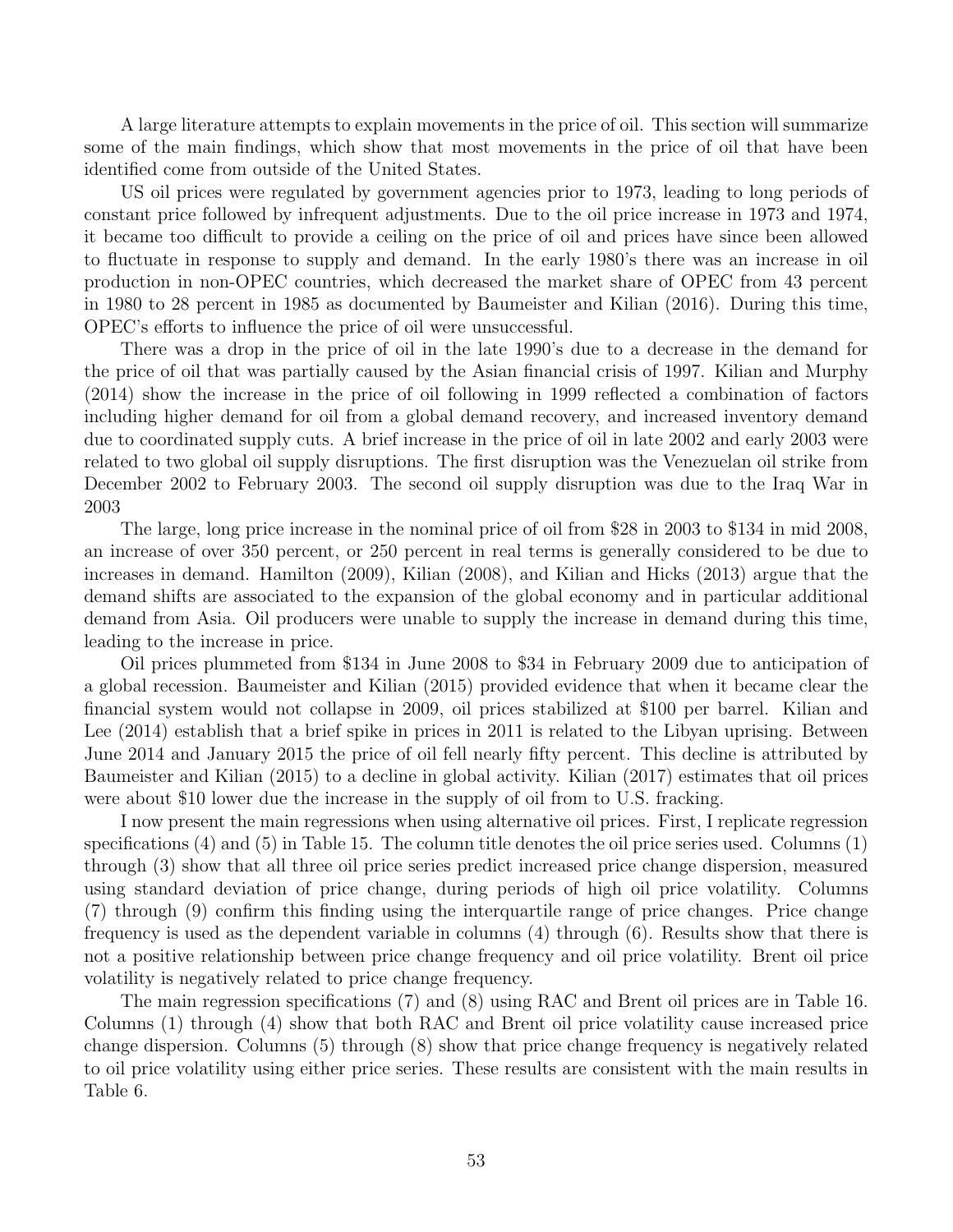<span id="page-55-0"></span>

| Dependent Variable:        | S.D.       |                   |              |            | Frequency  |              | <b>IQR</b> |            |              |
|----------------------------|------------|-------------------|--------------|------------|------------|--------------|------------|------------|--------------|
| Oil Price:                 | WTI        | RAC               | <b>Brent</b> | <b>WTI</b> | RAC        | <b>Brent</b> | <b>WTI</b> | RAC        | <b>Brent</b> |
|                            | (1)        | $\left( 2\right)$ | (3)          | (4)        | (5)        | (6)          | (7)        | (8)        | (9)          |
| $\Delta log(P_{t-1}^o)$    | 0.007      | $0.021**$         | 0.005        | $-0.036$   | $-0.051*$  | $-0.029$     | 0.003      | $0.015**$  | 0.001        |
|                            | (0.009)    | (0.051)           | (0.008)      | (0.025)    | (0.029)    | (0.022)      | (0.006)    | (0.007)    | (0.006)      |
| $\sigma_{t-1}$             | $0.259***$ | $0.207***$        | $0.254***$   | 0.014      | $-0.110$   | $-0.372***$  | $0.395***$ | $0.280***$ | $0.286***$   |
|                            | (0.073)    | (0.051)           | (0.066)      | (0.149)    | (0.117)    | (0.144)      | (0.048)    | (0.036)    | (0.042)      |
| $EBP_{t-1}$                | 0.002      | $0.003**$         | $0.003*$     | 0.002      | 0.004      | $0.009**$    | $-0.000$   | $0.002*$   | $0.002*$     |
|                            | (0.002)    | (0.002)           | (0.002)      | (0.004)    | (0.004)    | (0.004)      | (0.001)    | (0.001)    | (0.001)      |
| Realized Stock $Vol_{i,t}$ | 0.009      | 0.013             | 0.005        | $0.137***$ | $0.143***$ | $0.165***$   | $0.015**$  | 0.022      | $0.016*$     |
|                            | (0.013)    | (0.015)           | (0.013)      | (0.018)    | (0.019)    | (0.024)      | (0.007)    | (0.014)    | (0.010)      |
| $\pi_{j,t}$                | 0.083      | 0.087             | 0.083        | $1.320***$ | $1.317***$ | $1.304***$   | 0.020      | 0.028      | 0.015        |
|                            | (0.115)    | (0.114)           | (0.115)      | (0.340)    | (0.343)    | (0.344)      | (0.112)    | (0.112)    | (0.115)      |
| $\Delta IP_{j,t}$          | 0.004      | 0.006             | 0.007        | $-0.053*$  | $-0.058*$  | $-0.071**$   | 0.001      | 0.003      | $-0.000$     |
|                            | (0.016)    | (0.015)           | (0.015)      | (0.032)    | (0.031)    | (0.031)      | (0.009)    | (0.009)    | (0.010)      |
| Industry FE                | Yes        | Yes               | Yes          | Yes        | Yes        | Yes          | Yes        | Yes        | Yes          |
| Number of Industries       | 63         | 63                | 63           | 63         | 63         | 63           | 63         | 63         | 63           |
| N                          | 10,586     | 10,586            | 10,586       | 10.586     | 10,586     | 10,586       | 10,586     | 10,586     | 10,586       |

Table 15: Price Setting Behavior and Macroeconomic Shocks - Robustness to Oil Price

NOTE: Sample period: 1998:M1 to 2014:M12 at a monthly frequency. The dependent variable is the standard deviation of price change of a 4-digit NAICS industry in the manufacturing sector in columns (1)-(3), frequency of price change in columns  $(4)-(6)$ , and the interquartile range of price change sin columns  $(7)-(9)$ . All industries within the oil producing NAICS 324 sector are excluded.  $\Delta log(P_{t-1}^o)$  and  $\sigma_{t-1}$  are real oil price inflation and oil price volatility using the extracted stochastic volatility measure for each oil price series.  $\pi_{j,t}$  is the average item level inflation rate for industry j,Realized Stock Vol<sub>j,t</sub> is the median industry realized stock volatility of industry j at time t, EBP is the excess bond premium, and  $\Delta IP_{j,t}$  is the change in the industrial production index of industry j at time t. The column title denotes the oil price series Robust asymptotic standard errors reported in parentheses are double clustered at the industry-month level: \*  $p < .10$ ; \*\*  $p < .05$ ; and \*\*\*  $p < .01$ .

<span id="page-55-1"></span>

| Dependent Variable:                   |                   | S.D.       |                   |                   | Frequency    |             |              |              |
|---------------------------------------|-------------------|------------|-------------------|-------------------|--------------|-------------|--------------|--------------|
| Oil Price:                            | <b>RAC</b>        | RAC        | <b>Brent</b>      | <b>Brent</b>      | <b>RAC</b>   | RAC         | <b>Brent</b> | <b>Brent</b> |
|                                       | $\left( 1\right)$ | (2)        | $\left( 3\right)$ | $\left( 4\right)$ | (5)          | (6)         | (7)          | (8)          |
| $s_{o,j} * \Delta log(P_{t-1}^o)$ rac | 0.278             | 0.266      | 0.139             | 0.128             | $-0.471$ *** | $-0.614***$ | $-0.470***$  | $-0.604***$  |
|                                       | (0.190)           | (0.187)    | (0.174)           | (0.169)           | (0.133)      | (0.158)     | (0.132)      | (0.188)      |
| $s_{o,i} * \sigma_{t-1}$ rac          | $3.500***$        | $3.532***$ | $2.066*$          | $2.081*$          | $-4.004***$  | $-3.638***$ | $-7.895***$  | $-7.718***$  |
|                                       | (0.765)           | (0.779)    | (1.063)           | (1.072)           | (0.822)      | (0.854)     | (1.489)      | (1.394)      |
| $\pi_{j,t}$                           |                   | 0.075      |                   | 0.069             |              | $0.847***$  |              | $0.848***$   |
|                                       |                   | (0.118)    |                   | (0.119)           |              | (0.201)     |              | (0.201)      |
| Time & Industry FE                    | Yes               | Yes        | Yes               | Yes               | Yes          | Yes         | Yes          | <b>Yes</b>   |
| Number of Industries                  | 81                | 81         | 81                | 81                | 81           | 81          | 81           | 81           |
| Ν                                     | 13,606            | 13,606     | 13,606            | 13,606            | 13,606       | 13,606      | 13,606       | 13,606       |

#### Table 16: Industry Specific Oil Regression: Alternative Oil Prices

NOTE: Sample period: 1998:M1 to 2014:M12 at a monthly frequency. The dependent variable is the standard deviation of price change of a 4-digit NAICS industry in the manufacturing sector in columns (1)-(4) and price change frequency in column (5)-(8). All industries within the oil producing NAICS 324 sector are excluded.  $s_{o,j} * \Delta log(P_{t-1}^o)$ and  $s_{o,j} * \sigma_{t-1}$  are the industry specific oil demand variables using either RAC or Brent real price of oil indicated in the column title.  $\pi_{j,t}$  is the average item level inflation rate for industry j.  $\sigma_t$  is volatility measure of oil price volatility indicated in the column title. Robust asymptotic standard errors reported in parentheses are clustered at the industry level: \*  $p < .10$ ; \*\*  $p < .05$ ; and \*\*\*  $p < .01$ .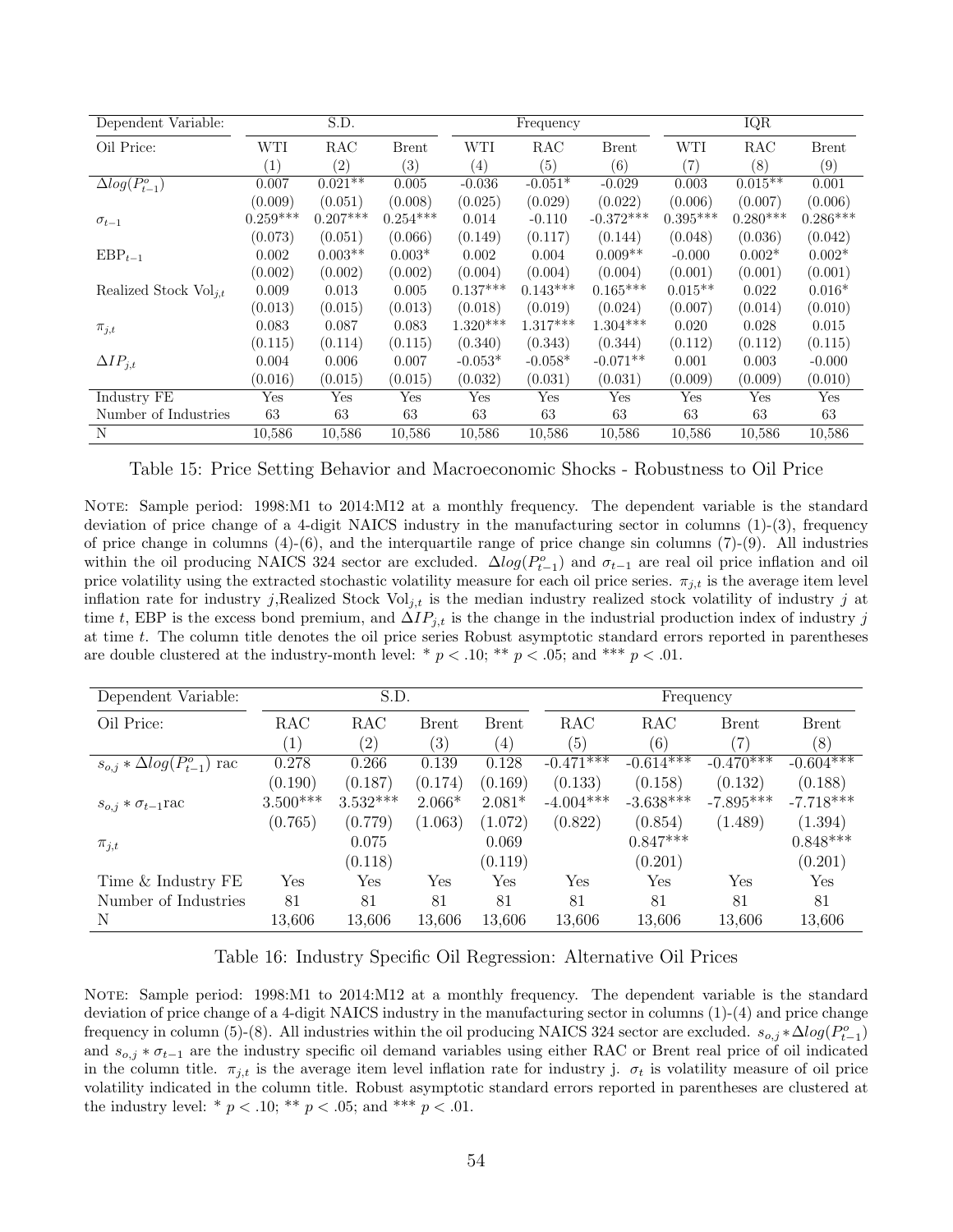<span id="page-56-0"></span>

| Rank | Industry        | Name                                                                                 | $\theta$ |
|------|-----------------|--------------------------------------------------------------------------------------|----------|
|      | 3251            | Basic Chemical Manufacturing                                                         | 0.161    |
| 2    | 3365            | Railroad Rolling Stock Manufacturing                                                 | 0.051    |
| 3    | 3259            | Other Chemical Product and Preparation Manufacturing                                 | 0.043    |
| 4    | 3255            | Paint, Coating, and Adhesive Manufacturing                                           | 0.032    |
| 5.   | 3252            | Resin, Synthetic Rubber, and Artificial Synthetic Fibers and Filaments Manufacturing | 0.026    |
| 6    | 3256            | Soap, Cleaning Compound, and Toilet Preparation Manufacturing                        | 0.024    |
|      | 3221            | Pulp, Paper, and Paperboard Mills                                                    | 0.020    |
| 8    | 3311            | Iron and Steel Mills and Ferroalloy Manufacturing                                    | 0.023    |
| 9    | 3362            | Motor Vehicle Body and Trailer Manufacturing                                         | 0.022    |
| 10   | 3253            | Pesticide, Fertilizer, and Other Agricultural Chemical Manufacturing                 | 0.021    |
|      | P <sub>10</sub> |                                                                                      | 0.001    |
|      | Average         |                                                                                      | 0.008    |
|      | P <sub>90</sub> |                                                                                      | 0.022    |

Table 17: NAICS 4 Industry Oil Share

#### B.2.5 Input Output Tables

Detailed Input Output "Use" tables from the Bureau of Economic are constructed every 5 years. I use the 1997 table to construct value added weights to aggregate industries for price statistics. The oil share of value added is also constructed using the Input Output tables. The oil producing sector is defined as NAICS 324110, Petroleum Refineries. The NAICS definition of this category is:

This industry comprises establishments primarily engaged in refining crude petroleum into refined petroleum. Petroleum refining involves one or more of the following activities: (1) fractionation; (2) straight distillation of crude oil; and (3) cracking.

The overall average, 10th percentile, and 90th percentile of dollar share of oil to value added is listed in Table [17](#page-56-0) along with the four digit industries with the largest oil share in 1997.

An alternative long run measure of oil usage is constructed by averaging over the oil usage from the detailed IO tables from 1997, 2002, and 2007 in order to reduce the sensitivity of the measure to short run effects of oil price changes. An industry's oil share of production could change over time due to technological change or substitution towards or away from oil due to changes in oil price. Specifically,  $\overline{s_{o,j}} = \sum^{T}$  $t=1$  $s_{o,j,t}$ <sup>2,*i,t*</sup>, is defined as the long run usage and is in the spirit of [Nekarda](#page-43-9) [and Ramey](#page-43-9) [\(2011\)](#page-43-9). Results using this measure are in Table [18.](#page-57-1) Columns (1) through (4) show that price change dispersion is associated with increased oil price volatility using the long run oil usage. Columns (5) through (8) show no relationship between price change frequency and oil price volatility.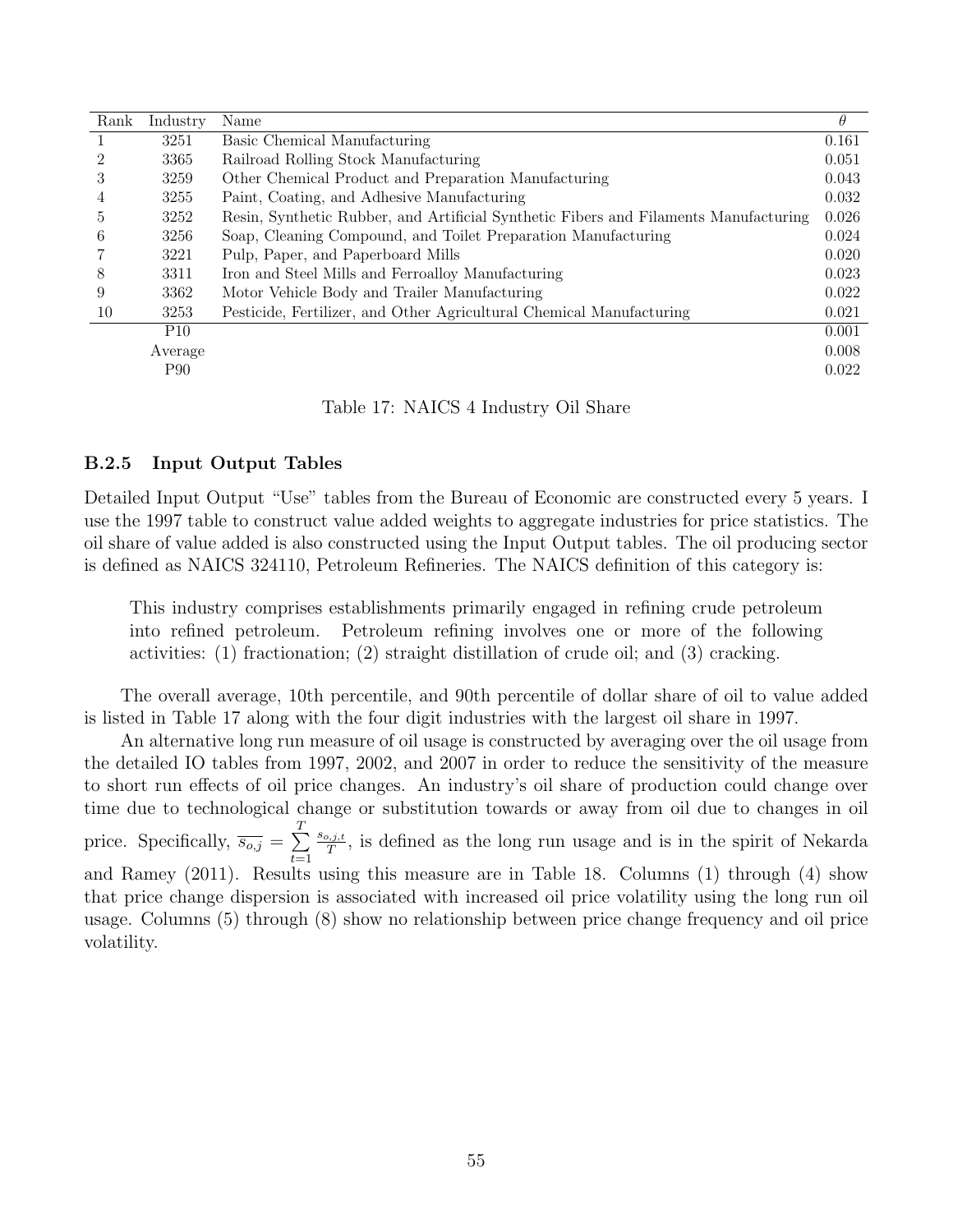<span id="page-57-1"></span>

| Dependent Variable:                          |            | S.D.       |            |            |            | Frequency   |             |            |
|----------------------------------------------|------------|------------|------------|------------|------------|-------------|-------------|------------|
|                                              | (1)        | (2)        | (3)        | (4)        | (5)        | (6)         | (7)         | (8)        |
| $\overline{s_{o,j}} * \Delta log(P_{t-1}^o)$ | 0.076      | 0.066      | $-0.030$   | 0.021      | $-0.217**$ | $-0.323***$ | $-0.315***$ | $-0.150$   |
|                                              | (0.110)    | (0.111)    | (0.097)    | (0.094)    | (0.094)    | (0.100)     | (0.109)     | (0.091)    |
| $\overline{s_{o,j}} * \sigma_{t-1}$          | $3.448***$ | $3.471***$ | $3.456***$ | $3.290***$ | 0.307      | 0.553       | 0.743       | 0.577      |
|                                              | (0.969)    | (0.976)    | (1.094)    | (1.022)    | (1.792)    | (1.937)     | (2.239)     | (0.988)    |
| $\pi_{j,t}$                                  |            | 0.077      | 0.079      | 0.103      |            | $0.858***$  | $0.911***$  | $0.787***$ |
|                                              |            | (0.117)    | (0.113)    | (0.112)    |            | (0.203)     | (0.226)     | (0.187)    |
| $\Delta IP_{j,t}$                            |            |            | 0.002      | 0.013      |            |             | $-0.046$    | $-0.042$   |
|                                              |            |            | (0.014)    | (0.016)    |            |             | (0.029)     | (0.036)    |
| $S.D._{j,t-1}$                               |            |            |            | $0.075***$ |            |             |             |            |
|                                              |            |            |            | (0.016)    |            |             |             |            |
| Frequency <sub>j,t-1</sub>                   |            |            |            |            |            |             |             | $0.572***$ |
|                                              |            |            |            |            |            |             |             | (0.038)    |
| Industry FE                                  | Yes        | Yes        | Yes        | Yes        | Yes        | Yes         | Yes         | Yes        |
| Time FE                                      | Yes        | Yes        | Yes        | Yes        | Yes        | Yes         | Yes         | Yes        |
| Number of Industries                         | 81         | 81         | 63         | 63         | 81         | 81          | 63          | 63         |
| N                                            | 13,606     | 13,606     | 10,946     | 10,939     | 13,606     | 13,606      | 10,946      | 10,946     |

Table 18: Industry Specific Oil Demand Variables Regression- Long Run Oil Sensitivity

NOTE: Sample period: 1998:M1 to 2014:M12 at a monthly frequency. The dependent variable is the standard deviation of price change of a 4-digit NAICS industry in the manufacturing sector in columns (1)-(4) and price change frequency in column (5)-(8). All industries within the oil producing NAICS 324 sector are excluded.  $\overline{s_{o,j}} * \Delta log(P_{t-1}^o)$ and  $\overline{s_{o,j}} * \sigma_{t-1}$  are the industry specific oil demand variables using the time averaged oil usage from the 1997, 2002, and 2007 Input Output tables and monthly WTI real price of oil.  $\pi_{j,t}$  is the average item level inflation rate for industry j.  $\sigma_t$  is the extracted stochastic volatility measure of oil price volatility. S.D.<sub>j,t−1</sub> is lagged industry price change standard deviation. Frequency<sub>i,t−1</sub> is lagged industry price change frequency. Robust asymptotic standard errors reported in parentheses are clustered at the industry level: \*  $p < .10$ ; \*\*  $p < .05$ ; and \*\*\*  $p < .01$ .

# <span id="page-57-2"></span>B.3 Additional Robustness Exercises

This section presents additional robustness exercises. It first describes alternative oil price volatility series, then presents robustness exercises on the relationship between pricing behavior and oil price volatility.

#### <span id="page-57-0"></span>B.3.1 Alternative Oil Price Volatility Measures

The main text of the paper uses stochastic volatility of real oil prices, however alternative oil price volatility measures can be constructed. In this section I construct two alternative measures, GARCH and realized volatility of real oil prices, and show the results on price setting behavior are robust to measurement of volatility.

First, a GARCH model of volatility is estimated, and the extracted volatility series shows that GARCH volatility and stochastic volatility measure the same underlying process. The estimated GARCH model is

$$
log P_t^o = \rho_p log P_{t-1}^o + \epsilon_t \tag{55}
$$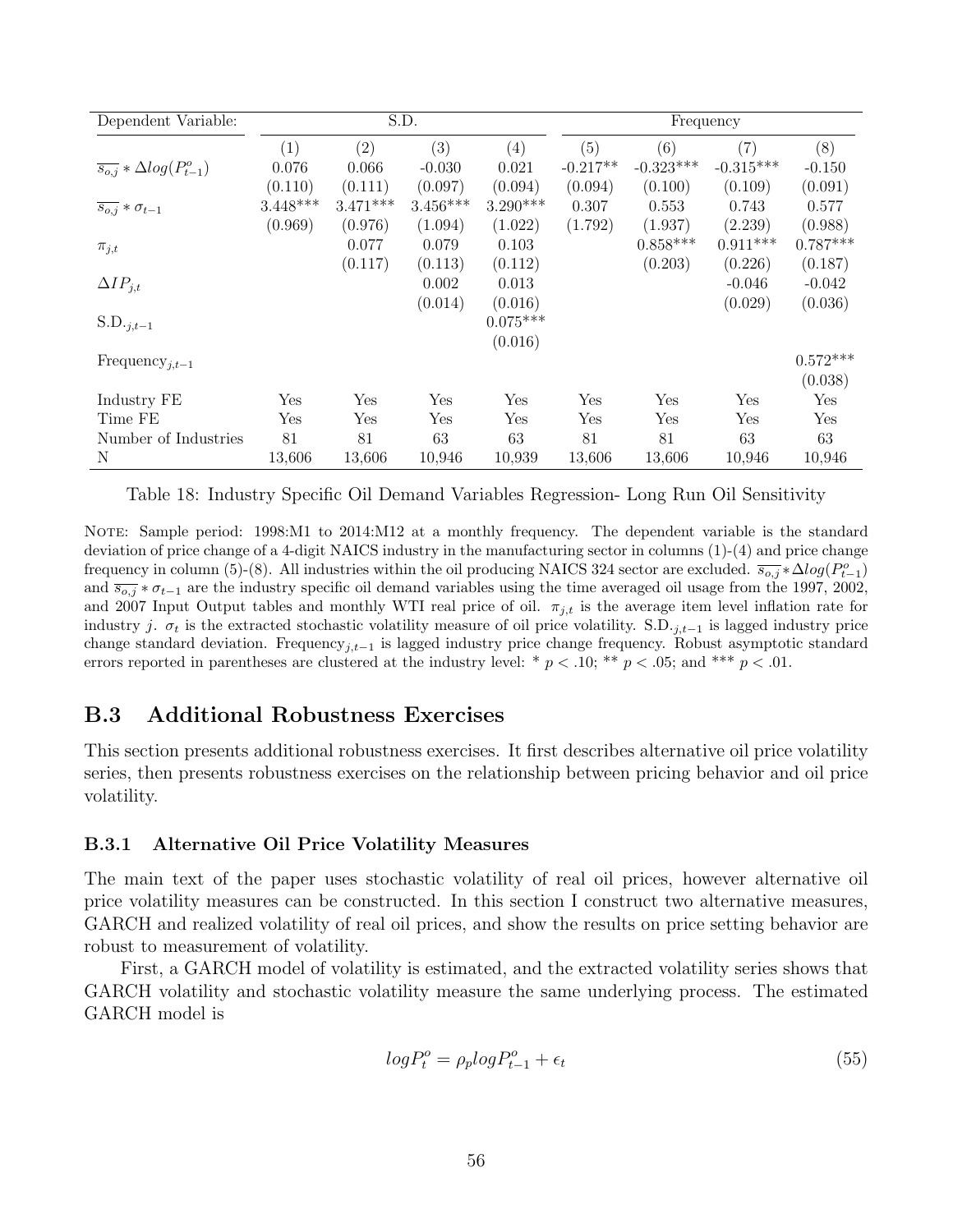|                     | SV.  | GV.                     | $\rm RV$ | $\Delta log(P_t^o)$ |
|---------------------|------|-------------------------|----------|---------------------|
| SV.                 | 1.00 |                         |          |                     |
| GV                  | 0.74 | 1.00                    |          |                     |
| RV                  |      | $0.68$ 0.57             | 1.00     |                     |
| $\Delta log(P_t^o)$ |      | $-0.16$ $-0.05$ $-0.39$ |          | 1.00                |

Table 19: Oil Price and Volatility Correlation Matrix

<span id="page-58-0"></span>NOTE: Sample period: 1998:M1 to 2014:M12 at a monthly frequency. Number of observation=203. SV is stochastic volatility of real oil price, GV is GARCH volatility of real oil price, RV is realized volatility of real oil price, and  $\Delta log(P_t^o)$  is monthly real oil price inflation.

where  $\epsilon_t = \sigma_t z_t$ , and  $z_t \sim N(0,1)$ 

$$
\sigma_t^2 = \omega + \alpha \epsilon_{t-1}^2 + \beta \sigma_{t-1}^2 \tag{56}
$$

The estimated GARCH parameters are  $\rho_p = 0.997 (0.003), \omega = 0.001 (0.001), \alpha = 0.199 (0.050),$  $\beta$ = 0.615 (0.102). The conditional heteroskedasticity of oil prices in the estimated GARCH(1,1) model of oil prices has both significant autoregressive and moving average components.

The final measure of volatility for robustness is the realized volatility of daily real oil price returns. The monthly realized volatility value is constructed as:

$$
RV_t = \sqrt{\frac{\sum_{n=1}^{N} (dp_n - \overline{dp_t})^2}{N - 1}}
$$
\n
$$
(57)
$$

where  $dp_n$  is the log difference in daily real oil prices between days and n indexes number of trading days in month t. This volatility measure differs significantly from the extracted stochastic volatility and GARCH processes. The realized volatility series is more volatile than the other two because it only relies on within month variation in oil prices without any between month smoothing mechanism due to autocorrelation in the oil price volatility process.

The three series are highly correlated, as shown in Table [19,](#page-58-0) suggesting they are picking up a common volatility component. The volatility series are plotted in Figure [10](#page-59-0) and their summary statistics are in Table [20.](#page-59-1) It shows that the GARCH volatility series is noisier than the stochastic volatility series, but they are following the same latent volatility process with a correlation of 0.74 between the two series. GARCH volatility shows a large increase in volatility during 2009 that is also present in the stochastic volatility measure. Additionally, realized volatility is noisier than the other two series but is still highly correlated. Realized volatility also shows the large increase in 2009. All three series are negatively correlated with real oil price inflation.

Large movements in the volatility of oil price are correlated across all three series. There is a spike in volatility in all three measures during the last months of 2002 and early 2003 that occurs during the Venezuelan oil strike and beginning of the Iraq War. Between March 2008 and December 2008, stochastic volatility more than doubles from 0.078 to 0.172. GARCH and realized volatility have similar large increases during the same time period. GARCH volatility rises from 0.06 to 0.15, and realized volatility nearly quadruples from 0.04 to 0.15. All three series also have large increases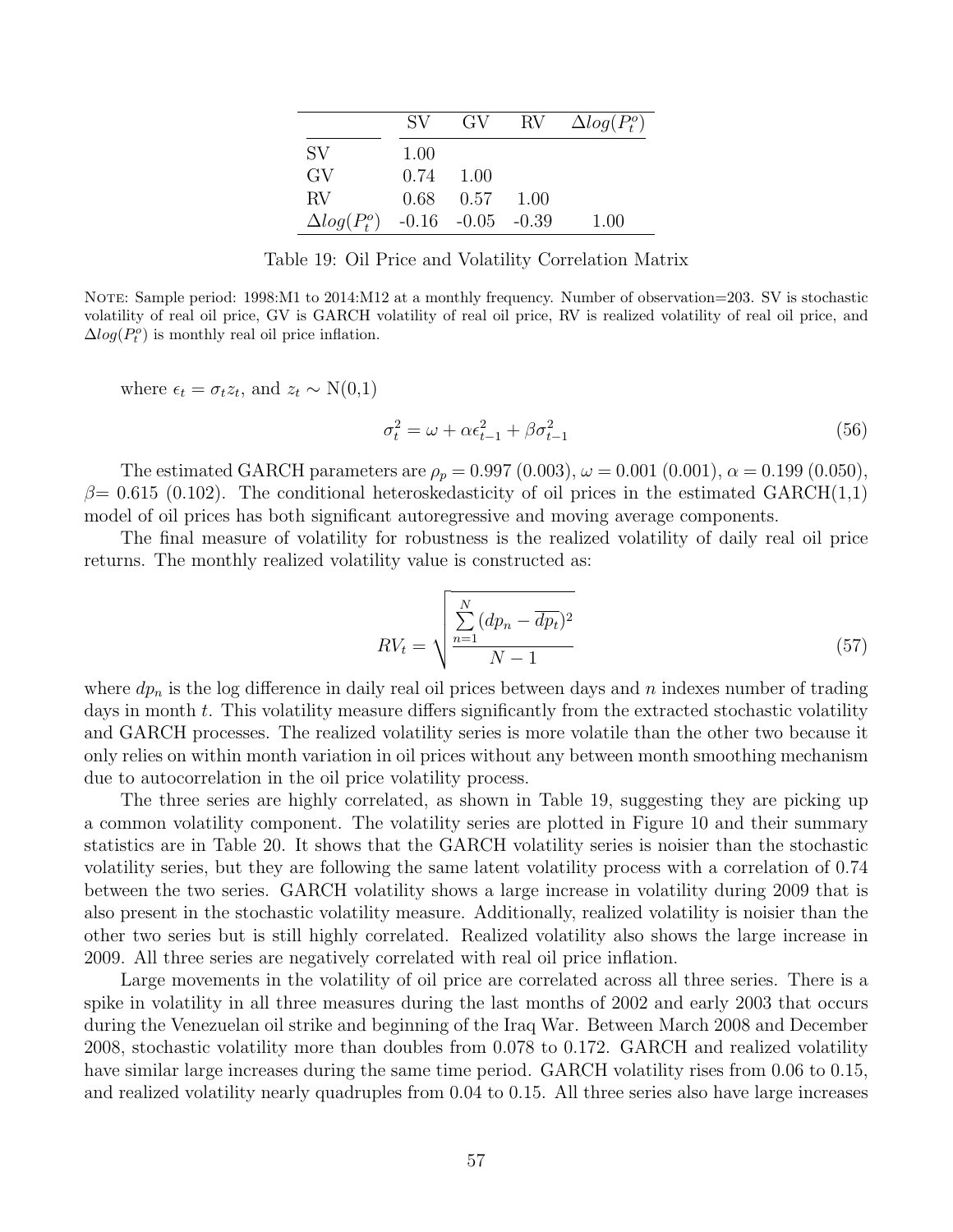<span id="page-59-1"></span>

| Variable                         | Mean   | Median | Standard Dev | Max    | Min     |
|----------------------------------|--------|--------|--------------|--------|---------|
| Stochastic Vol 0.0759            |        | 0.0718 | 0.0198       | 0.1579 | 0.0433  |
| GARCH Vol                        | 0.0783 | 0.0736 | 0.0183       | 0.1939 | 0.0587  |
| Realized Vol                     | 0.0225 | 0.0198 | 0.0106       | 0.0741 | 0.0072  |
| $\Delta \log(P_{\rm t}^{\rm o})$ | 0.0042 | 0.0119 | 0.0820       | 0.2130 | -0.3132 |

Table 20: Oil Price Summary Statistics

NOTE: Summary statistics for monthly WTI real oil prices over 1998:M1-2014:M12.

<span id="page-59-0"></span>

Figure 10: Oil Price Volatility

NOTE: The thick dotted red line shows the extracted stochastic volatility of oil prices, 100∗e<sup>σt</sup>, while the solid black line shows the GARCH volatility,  $100 * \sigma_t$ . The thin dotted gray line shows within month realized volatility of daily oil prices in percentage.

during the second half of 2014.

I now show that the main results are robust to alternative oil price volatility measures. First, Table [21](#page-60-0) shows results from regression specifications [\(4\)](#page-15-0) and [\(5\)](#page-15-1). Columns (1) through (3) show that price change dispersion is associated with increased oil price volatility using all of the three measures. Columns (4) through (6) show no relationship between price change frequency and oil price volatility.

Next, I replicate regression specifications [\(7\)](#page-20-0) and [\(8\)](#page-20-1) using GARCH and realized volatility of oil prices. Results are in Table [22.](#page-61-0) The table shows that both GARCH and realized volatility cause increased relative price change dispersion. Price change frequency is negatively related to both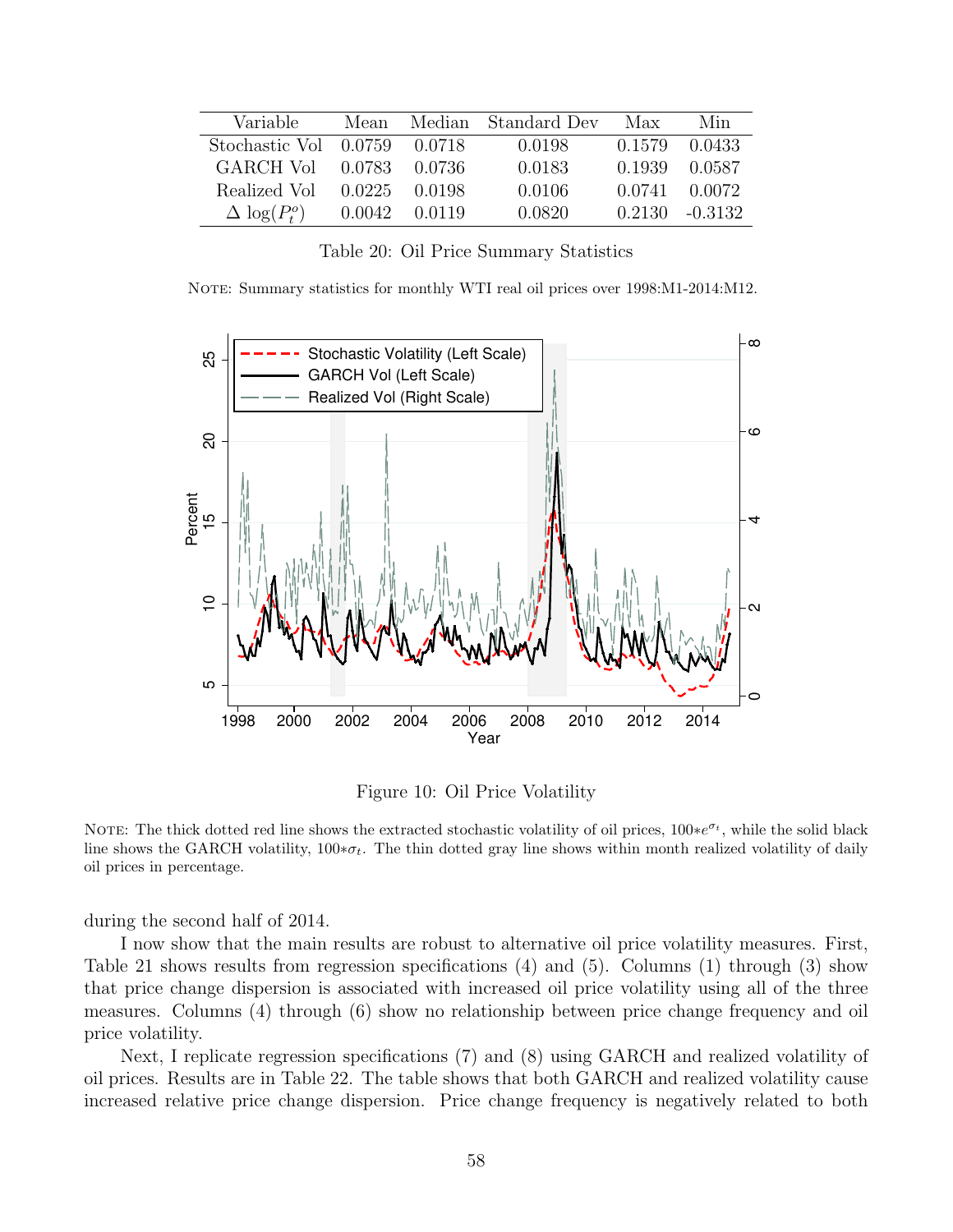<span id="page-60-0"></span>

| Dependent Variable:        |            | S.D.              |            |            | Frequency            |            |
|----------------------------|------------|-------------------|------------|------------|----------------------|------------|
| Volatility Measure:        | Stochastic | <b>GARCH</b>      | Realized   | Stochastic | <b>GARCH</b>         | Realized   |
|                            | (1)        | $\left( 2\right)$ | (3)        | (4)        | (5)                  | (6)        |
| $\Delta log(P_{t-1}^o)$    | 0.007      | 0.003             | 0.014      | $-0.036$   | $-0.037$             | $-0.035$   |
|                            | (0.009)    | (0.009)           | (0.011)    | (0.025)    | (0.025)              | (0.024)    |
| $\sigma_{t-1}$             | $0.259***$ | $0.181***$        | $0.243**$  | 0.014      | 0.042                | 0.022      |
|                            | (0.073)    | (0.057)           | (0.120)    | (0.149)    | (0.133)              | (0.274)    |
| $EBP_{t-1}$                | 0.002      | $0.005***$        | $0.005***$ | 0.002      | 0.002                | 0.003      |
|                            | (0.002)    | (0.001)           | (0.002)    | (0.004)    | (0.003)              | (0.003)    |
| Realized Stock $Vol_{i,t}$ | 0.009      | 0.017             | 0.019      | $0.137***$ | $0.137***$           | $0.138***$ |
|                            | (0.013)    | (0.016)           | (0.015)    | (0.018)    | (0.019)              | (0.018)    |
| $\pi_{j,t}$                | 0.083      | 0.097             | 0.083      | $1.320***$ | $1.326***$           | $1.321***$ |
|                            | (0.115)    | (0.115)           | (0.117)    | (0.340)    | (0.341)              | (0.340)    |
| $\Delta IP_{i,t}$          | 0.004      | $-0.003$          | $-0.002$   | $-0.053*$  | $-0.053$             | $-0.053$   |
|                            | (0.016)    | (0.016)           | (0.016)    | (0.032)    | (0.033)              | (0.033)    |
| Industry FE                | Yes        | Yes               | Yes        | Yes        | $\operatorname{Yes}$ | Yes        |
| Number of Industries       | 63         | 63                | 63         | 63         | 63                   | 63         |
| N                          | 10,586     | 10,586            | 10,586     | 10,586     | 10,586               | 10,586     |

Table 21: Price Setting Behavior and Macroeconomic Shocks - Robustness to Volatility

NOTE: Sample period: 1998:M1 to 2014:M12 at a monthly frequency. The dependent variable is the standard deviation of price change of a 4-digit NAICS industry in the manufacturing sector in columns (1) through (3), and the frequency of price change in columns (3) through (6). All industries within the oil producing NAICS 324 sector are excluded.  $\Delta log(P_{t-1}^o)$  and  $\sigma_{t-1}$  are real oil price inflation and oil price volatility using the extracted stochastic volatility measure.  $\pi_{j,t}$  is the average item level inflation rate for industry j, ealized Stock Vol<sub>j,t</sub> is the median industry realized stock volatility of industry j at time t, EBP is the excess bond premium, and  $\Delta IP_{j,t}$  is the change in the industrial production index of industry  $j$  at time  $t$ . Column title denotes the measure of real oil price volatility used. Robust asymptotic standard errors reported in parentheses are double clustered at the industry-month level: \*  $p < .10$ ; \*\*  $p < .05$ ; and \*\*\*  $p < .01$ .

measures of volatility, but significantly so for realized volatility. These result are consistent with the stochastic volatility measure.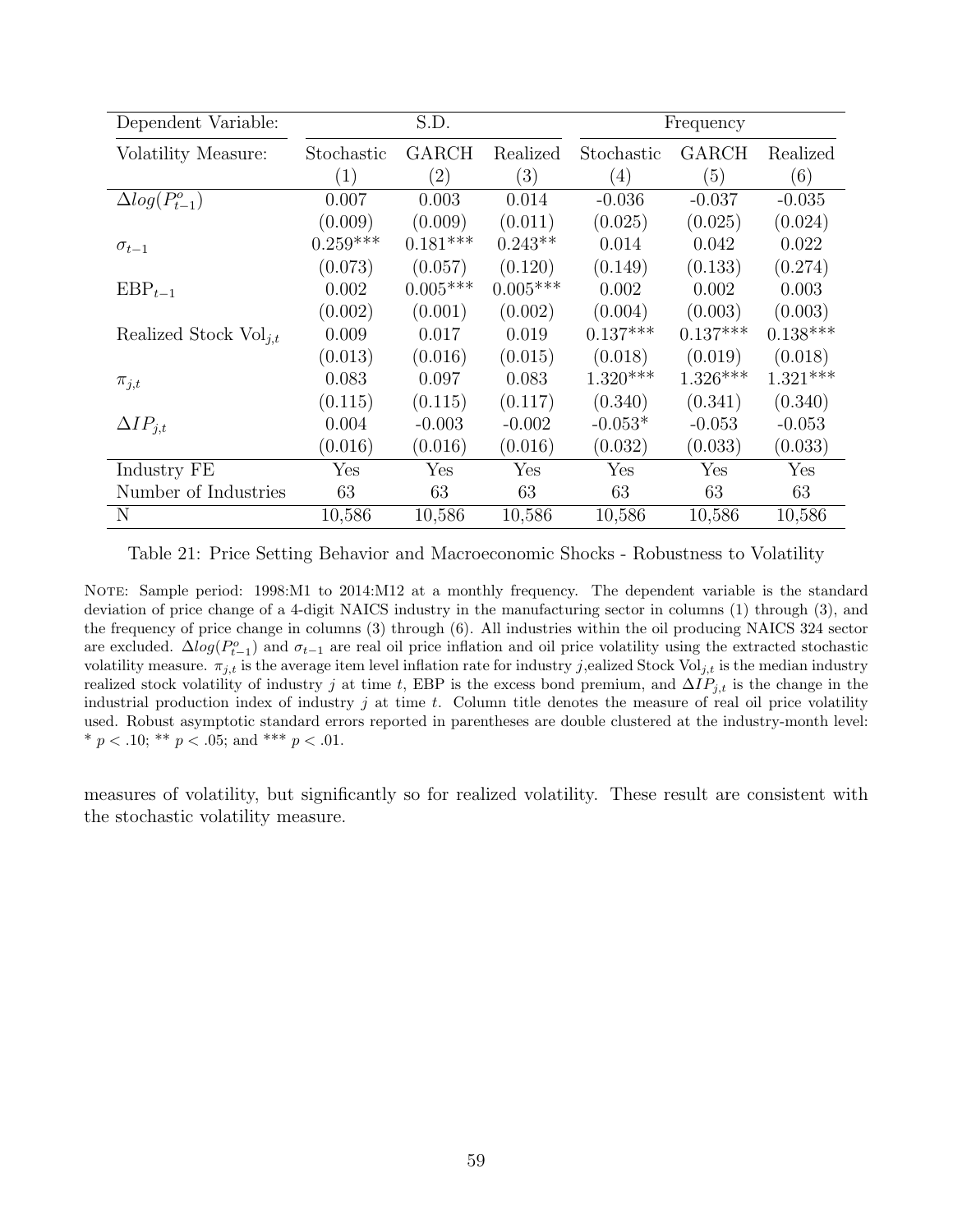<span id="page-61-0"></span>

| Dependent Variable:               |                  | S.D.         |                   |          |             | Frequency   |             |             |  |
|-----------------------------------|------------------|--------------|-------------------|----------|-------------|-------------|-------------|-------------|--|
| Volatility Measure:               | GARCH            | <b>GARCH</b> | Realized          | Realized | GARCH       | GARCH       | Realized    | Realized    |  |
|                                   | $\left  \right $ | (2)          | $\left( 3\right)$ | (4)      | (5)         | (6)         |             | (8)         |  |
| $s_{o,j} * \Delta log(P_{t-1}^o)$ | 0.127            | 0.116        | 0.466             | 0.458    | $-0.269***$ | $-0.393***$ | $-0.624***$ | $-0.714***$ |  |
|                                   | (0.212)          | (0.209)      | (0.302)           | (0.297)  | (0.106)     | (0.137)     | (0.140)     | (0.164)     |  |
| $s_{o,i} * \sigma_{t-1}$          | $3.805***$       | $3.870***$   | $7.612***$        | 7.686*** | $-0.284$    | 0.450       | $-7.003***$ | $-6.154***$ |  |
|                                   | (0.999)          | (1.018)      | (2.811)           | (2.855)  | (0.959)     | (1.285)     | (1.689)     | (1.641)     |  |
| $\pi_{j,t}$                       |                  | 0.076        |                   | 0.073    |             | $0.854***$  |             | $0.849***$  |  |
|                                   |                  | (0.118)      |                   | (0.118)  |             | (0.201)     |             | (0.201)     |  |
| Time & Industry FE                | Yes              | Yes          | Yes               | Yes      | Yes         | Yes         | Yes         | Yes         |  |
| Number of Industries              | 81               | 81           | 81                | 81       | 81          | 81          | 81          | 81          |  |
| N                                 | 13,606           | 13,606       | 13,606            | 13,606   | 13,606      | 13,606      | 13,606      | 13,606      |  |

Table 22: Industry Specific Oil Regression: Alternative Oil Volatility Measures

NOTE: Sample period: 1998:M1 to 2014:M12 at a monthly frequency. The dependent variable is the standard deviation of price change of a 4-digit NAICS industry in the manufacturing sector in columns (1)-(4) and price change frequency in column (5)-(8). All industries within the oil producing NAICS 324 sector are excluded.  $s_{o,j} * \Delta log(P_{t-1}^o)$ and  $s_{o,j} * \sigma_{t-1}$  are the industry specific oil demand variables using monthly WTI real price of oil.  $\pi_{j,t}$  is the average item level inflation rate for industry j.  $\sigma_t$  is volatility measure of oil price volatility indicated in the column title. Robust asymptotic standard errors reported in parentheses are clustered at the industry level: \*  $p < .10;$  \*\*  $p < .05;$ and \*\*\*  $p < 0.01$ .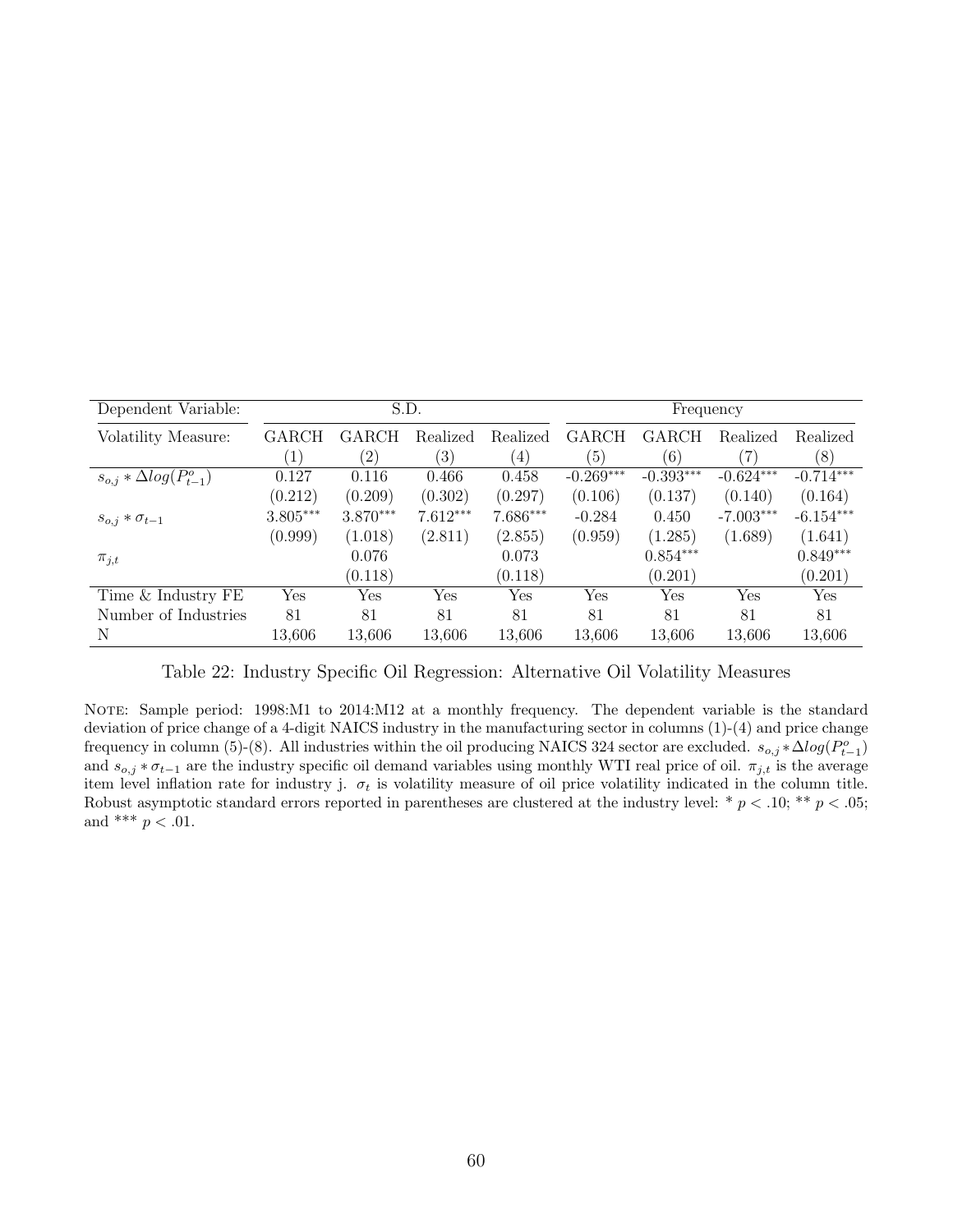#### B.3.2 Generated Regressor

Both stochastic volatility and GARCH volatility are latent processes and must be generated in an estimation procedure. Therefore, I incorporate estimation uncertainty for the volatility process from the stochastic volatility and GARCH volatility processes by employing a two stage bootstrap procedure to adjust the standard errors. This two step procedure then incorporates estimation uncertainty from the oil price volatility process as well as within-industry correlation and arbitrary residual correlation across industries in proximate time periods.

The bootstrap procedure to address the generated regressor standard errors is a two step procedure. First estimation uncertainty for the volatility process is constructed and second the estimation uncertainty is included in the baseline regressions of interest. I first follow [Lee and Fan](#page-43-15) [\(2006\)](#page-43-15) to bootstrap the stochastic volatility process, then include the estimation uncertainty in the regression by using the panel moving blocks bootstrap of Goncalves (2011) in the second step.

The first step to construct estimation uncertainty in the stochastic volatility process is summarized as follows. First, the stochastic volatility model is estimated:

$$
log P_t^o = \rho_p log P_{t-1}^o + e^{\sigma_t} \nu_t \tag{58}
$$

where  $\nu_t(z) \sim N(0,1)$ .

$$
\sigma_t = (1 - \rho_\sigma)\overline{\sigma} + \rho_\sigma \sigma_{t-1} + \phi \nu_{\sigma, t} \tag{59}
$$

where  $\nu_{\sigma,t}(z) \sim N(0,1)$ .

The parameters of the model,  $\theta = {\rho_p, \rho_\sigma, \overline{\sigma}, \phi}$ , are estimated by  $\hat{\theta} = {\rho_p, \rho_\sigma, \hat{\sigma}, \hat{\phi}}$ , using the full sample of data. The residuals,  $\hat{\nu}_t$  and  $\hat{\nu}_{\sigma,t}$  are then computed,  $t = 1, ...T$ .

The second step is to generate K bootstrap replicates of oil prices and volatilities using the following recursions:

$$
\sigma_t^* = (1 - \hat{\rho}_\sigma)\hat{\overline{\sigma}} + \hat{\rho}_\sigma \sigma_{t-1}^* + \hat{\phi} \nu_{\sigma, t}^* \tag{60}
$$

$$
log P_t^{*o} = \hat{\rho}_p log P_{t-1}^{*o} + e^{\sigma_t^*} \nu_t^*
$$
\n(61)

where  $\nu_t^*$  and  $\nu_{\sigma,t}^*$  are jointly generated using a moving block bootstrap resampling with replacement from the empirical distribution function of centered residuals, while  $\hat{\sigma}_1^{*2} = \hat{\sigma}_1^2$  and  $log P_1^{*o} = log P_1^o$ . I use a block length of 12 and set  $K = 200$ .

The final step to construct estimation uncertainty is using the K bootstrapped replicates of oil prices to then re-estimate the stochastic volatility model to generate the bootstrapped estimates  $\hat{\theta}^*$  $=\{\hat{\rho}_p^*, \hat{\rho}_p^*, \hat{\sigma}^*, \hat{\phi}^*\}.$  The K bootstrap parameter estimates are then used to construct forecasts of oil price volatility. Specifically, using the bootstrap estimated parameters the following recursion generates volatility forecasts:

$$
log P_t^o = \hat{\rho}_p^* log P_{t-1}^o + e^{\sigma_{t,k}} \nu_{t,k} \tag{62}
$$

$$
\sigma_{t,k} = (1 - \hat{\rho}_{\sigma}^*)\hat{\sigma}^* + \hat{\rho}_{\sigma}^* \sigma_{t-1,k} + \hat{\phi}^* \nu_{\sigma,t,k}
$$
\n(63)

where  $\sigma_{t,k}^2$ ,  $t = 1,...T$ , for bootstrap iteration  $k = 1,...,K$ , are the bootstrapped values of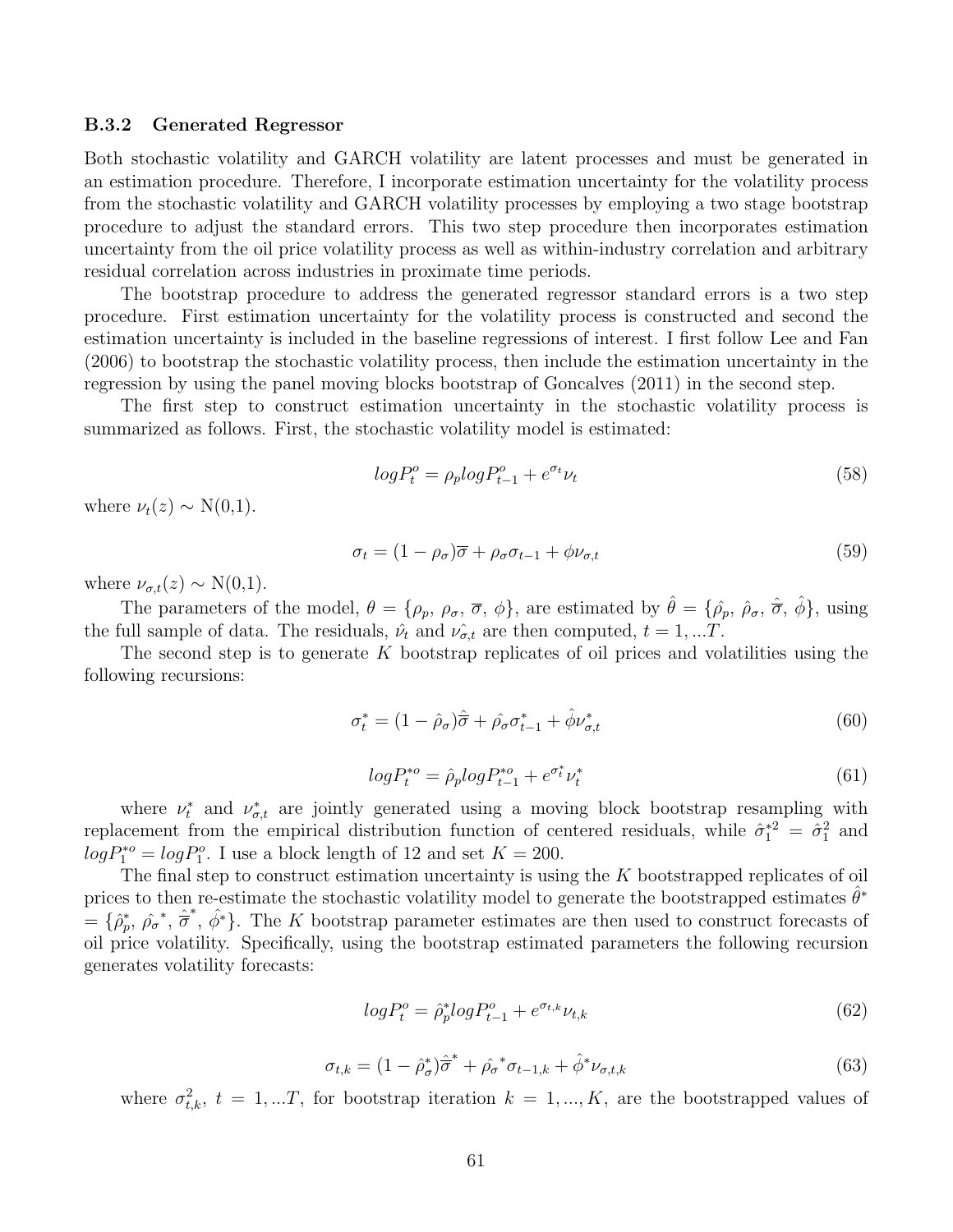<span id="page-63-0"></span>

| Dependent Variable:               |                   | S.D.              |                   |                   | Frequency          |                    |                    |                    |  |
|-----------------------------------|-------------------|-------------------|-------------------|-------------------|--------------------|--------------------|--------------------|--------------------|--|
|                                   | (1)               | (2)               | (3)               | (4)               | (5)                | (6)                | (7)                | (8)                |  |
| $s_{o,i} * \Delta log(P_{t-1}^o)$ | 0.263             | 0.249             | 0.201             | 0.230             | $-0.256$           | $-0.295$           | $-0.347$           | $-0.298$           |  |
|                                   | $[-0.235, 0.942]$ | $[-0.251, 0.938]$ | $[-0.281, 0.849]$ | $[-0.259, 0.854]$ | $[-1.241, 0.545]$  | $[-1.298, 0.489]$  | $[-1.267, 0.435]$  | $[-0.866, 0.242]$  |  |
| $s_{o,i} * \sigma_{t-1}$          | 7.485             | 7.486             | 7.094             | 6.726             | $-4.131$           | $-3.955$           | $-4.119$           | $-1.786$           |  |
|                                   | [1.603, 20.403]   | [1.603, 20.263]   | [1.446, 21.095]   | [1.255, 20.096]   | $[-15.129, 6.526]$ | $[-14.759, 8.410]$ | $[-12.530, 4.295]$ | $[-5.902, 2.178]$  |  |
| $\pi_{j,t}$                       |                   | 0.075             | 0.086             | 0.088             |                    | 0.393              | 0.930              | 0.855              |  |
|                                   |                   | $[-0.128, 0.284]$ | $[-0.110, 0.293]$ | $[-0.103, 0.285]$ |                    | $[-0.067, 0.791]$  | [0.451, 1.424]     | [0.539, 1.163]     |  |
| $\Delta IP_{i,t}$                 |                   |                   | 0.002             | $-0.001$          |                    |                    | $-0.048$           | $-0.051$           |  |
|                                   |                   |                   | $[-0.040, 0.041]$ | $[-0.043, 0.035]$ |                    |                    | $[-0.088, -0.009]$ | $[-0.092, -0.010]$ |  |
| $S.D._{j,t-1}$                    |                   |                   |                   | 0.065             |                    |                    |                    |                    |  |
|                                   |                   |                   |                   | [0.037, 0.092]    |                    |                    |                    |                    |  |
| Frequency <sub>it-1</sub>         |                   |                   |                   |                   |                    |                    |                    | 0.065              |  |
|                                   |                   |                   |                   |                   |                    |                    |                    | [0.037, 0.092]     |  |
| Industry FE                       | Yes               | Yes               | Yes               | Yes               | Yes                | Yes                | Yes                | Yes                |  |
| Time FE                           | Yes               | Yes               | Yes               | Yes               | Yes                | Yes                | Yes                | Yes                |  |
| Number of Industries              | 81                | 81                | 63                | 63                | 81                 | 81                 | 63                 | 63                 |  |
| N                                 | 13,606            | 13,606            | 10.946            | 10.939            | 13.606             | 13.606             | 10.946             | 10.946             |  |

Table 23: Industry Specific Oil Demand Robustness: Stochastic Volatility Standard Errors

NOTE: Sample period: 1998:M1 to 2014:M12 at a monthly frequency. The dependent variable is the standard deviation of price change of a 4-digit NAICS industry in the manufacturing sector in columns (1)-(4) and price change frequency in column (5)-(8). All industries within the oil producing NAICS 324 sector are excluded.  $s_{o,j} * \Delta log(P_{t-1}^o)$ and  $s_{o,i} * \sigma_{t-1}$  are the industry specific oil demand variables using monthly WTI real price of oil.  $\pi_{i,t}$  is the average item level inflation rate for industry j.  $\sigma_t$  is the extracted stochastic volatility measure of oil price volatility. S.D. $_{i,t-1}$ is lagged industry price change standard deviation. Frequency<sub>i,t−1</sub> is lagged industry price change frequency. Point estimates are the mean from the two-step panel moving blocks bootstrap and the 95% bootstrap confidence intervals are reported in brackets below the parameter estimates.

volatility.

The second step of the procedure is to incorporate the estimation uncertainty from the stochastic volatility model into the regressions of interest. Specifically, for the main regression of interest I use the panel moving blocks bootstrap of Gonçalves  $(2011)$  while incorporating the uncertainty from the first stage estimation. For each of the  $k$  bootstrapped volatility series, I estimate:

$$
Y_{j,t} = \eta_k * (s_{o,j} * \Delta log(P_{t-1}^o)) + \lambda_k * (s_{o,j} * \sigma_{t-1,k}) + \gamma_k' X_{j,t} + \alpha_{j,k} + \alpha_{t,k} + \epsilon_{j,t,k}
$$
(64)

where  $Y_{j,t}$  is price change dispersion or frequency, and the bootstrap procedure resamples the data with replacement using a moving block bootstrap on the vector containing all industries in a given time period. The bootstrap length is 3. The panel bootstrap is estimated for each of the  $k$  volatility series. This two step procedure then incorporates estimation uncertainty from the oil price volatility process as well as within-industry correlation and arbitrary residual correlation across industries in proximate time periods. Table [23](#page-63-0) presents the results. The point estimate is the mean and the 95% bootstrapped confidence intervals are below. The table shows that estimation uncertainty does not diminish the statistical significance of the relationship between oil price volatility and price change dispersion. It does show that price change frequency has a more tenuous negative relationship than in the main regression table. Results from a two-step estimation procedure using GARCH volatility are constructed in an analogous manner and yield similar results. GARCH volatility results are in Table [24.](#page-64-0) Finally, I can employ the moving block bootstrap standard errors using realized volatility without needing to construct the generated regressor in a first stage. Results for this method using realized volatility are in Table [25.](#page-64-1)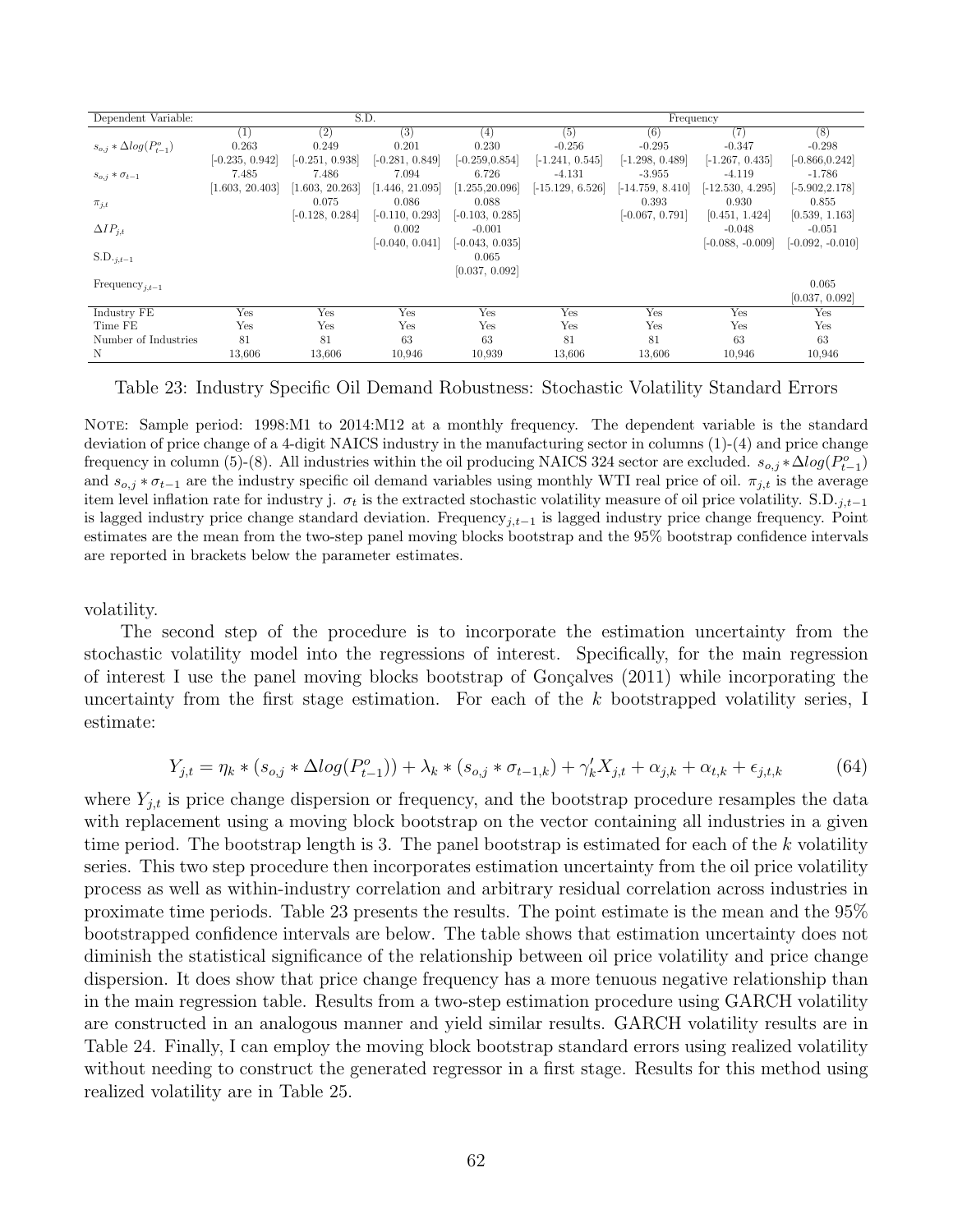<span id="page-64-0"></span>

| Dependent Variable:               |                   |                   | S.D.              |                   |                   |                   | Frequency          |                    |
|-----------------------------------|-------------------|-------------------|-------------------|-------------------|-------------------|-------------------|--------------------|--------------------|
|                                   | $\left(1\right)$  | $\left( 2\right)$ | (3)               | (4)               | (5)               | (6)               | (7)                | (8)                |
| $s_{o,i} * \Delta log(P_{t-1}^o)$ | 0.137             | 0.121             | 0.087             | 0.122             | $-0.204$          | $-0.340$          | $-0.285$           | $-0.268$           |
|                                   | $[-0.401, 0.879]$ | $[-0.386, 0.876]$ | $[-0.427, 0.745]$ | $[-0.366, 0.763]$ | $[-1.121, 0.542]$ | $[-1.319, 0.388]$ | $[-1.076, 0.415]$  | $[-0.790, 0.222]$  |
| $s_{o,i} * \sigma_{t-1}$          | 4.118             | 4.195             | 4.065             | 3.789             | $-1.536$          | $-0.745$          | $-0.844$           | $-0.222$           |
|                                   | [0.411, 8.873]    | [0.500, 8.969]    | [0.549, 8.508]    | [0.334, 8.056]    | $[-8.390, 2.881]$ | $[-7.503, 3.650]$ | $[-6.696, 2.844]$  | $[-3.156, 1.902]$  |
| $\pi_{i,t}$                       |                   | 0.101             | 0.089             | 0.091             |                   | 0.879             | 0.931              | 0.855              |
|                                   |                   | $[-0.105, 0.357]$ | $[-0.106, 0.300]$ | $[-0.102, 0.293]$ |                   | [0.300, 1.404]    | [0.447, 1.422]     | [0.538, 1.167]     |
| $\Delta IP_{i,t}$                 |                   |                   | 0.001             | $-0.002$          |                   |                   | $-0.048$           | $-0.051$           |
|                                   |                   |                   | $[-0.040, 0.041]$ | $[-0.043, 0.035]$ |                   |                   | $[-0.087, -0.009]$ | $[-0.091, -0.010]$ |
| $S.D._{j,t-1}$                    |                   |                   |                   | 0.065             |                   |                   |                    |                    |
|                                   |                   |                   |                   | [0.037, 0.092]    |                   |                   |                    |                    |
| Frequency <sub>it-1</sub>         |                   |                   |                   |                   |                   |                   |                    | 0.544              |
|                                   |                   |                   |                   |                   |                   |                   |                    | [0.505, 0.581]     |
| Industry FE                       | Yes               | Yes               | Yes               | Yes               | Yes               | Yes               | Yes                | Yes                |
| Time FE                           | Yes               | Yes               | Yes               | Yes               | Yes               | Yes               | Yes                | Yes                |
| Number of Industries              | 81                | 81                | 63                | 63                | 81                | 81                | 63                 | 63                 |
| N                                 | 13,606            | 13,606            | 10.946            | 10.939            | 13,606            | 13,606            | 10.946             | 10.946             |

Table 24: Industry Specific Oil Demand Robustness: GARCH Volatility Standard Errors

NOTE: Sample period: 1998:M1 to 2014:M12 at a monthly frequency. The dependent variable is the standard deviation of price change of a 4-digit NAICS industry in the manufacturing sector in columns (1)-(4) and price change frequency in column (5)-(8). All industries within the oil producing NAICS 324 sector are excluded.  $s_{o,j} * \Delta log(P_{t-1}^o)$ and  $s_{o,j} * \sigma_{t-1}$  are the industry specific oil demand variables using monthly WTI real price of oil.  $\pi_{j,t}$  is the average item level inflation rate for industry j.  $\sigma_t$  is the extracted GARCH volatility measure of oil price volatility. S.D.<sub>j,t−1</sub> is lagged industry price change standard deviation. Frequency<sub>j,t−1</sub> is lagged industry price change frequency. Point estimates are the mean from the two-step panel moving blocks bootstrap and the 95% bootstrap confidence intervals are reported in brackets below the parameter estimates.

<span id="page-64-1"></span>

| Dependent Variable:               | S.D.              |                   |                   |                   | Frequency           |                    |                    |                    |  |
|-----------------------------------|-------------------|-------------------|-------------------|-------------------|---------------------|--------------------|--------------------|--------------------|--|
|                                   | (1)               | $\left( 2\right)$ | (3)               | (4)               | (5)                 | (6)                | 17                 | (8)                |  |
| $s_{o,i} * \Delta log(P_{t-1}^o)$ | 0.445             | 0.431             | 0.361             | 0.390             | $-0.604$            | $-0.714$           | $-0.589$           | $-0.345$           |  |
|                                   | $[-0.123, 1.261]$ | $[-0.125, 1.258]$ | $[-0.175, 1.080]$ | $[-0.137, 1.092]$ | $[-1.645, 0.188]$   | $[-1.876, 0.135]$  | $[-1.588, 0.138]$  | $[-1.012, 0.171]$  |  |
| $s_{o,i} * \sigma_{t-1}$          | 7.118             | 7.162             | 6.349             | 6.178             | -8.396              | $-7.729$           | $-6.319$           | $-1.595$           |  |
|                                   | [3.131, 10.889]   | [3.259, 10.834]   | [1.699, 10.203]   | [1.801, 9.770]    | $[-20.315, -0.580]$ | $[-19.992, 0.570]$ | $[-14.842, 0.157]$ | $[-6.607, 2.597]$  |  |
| $\pi_{i,t}$                       |                   | 0.098             | 0.086             | 0.087             |                     | 0.875              | 0.929              | 0.854              |  |
|                                   |                   | $[-0.108, 0.355]$ | $[-0.111, 0.300]$ | $[-0.104, 0.288]$ |                     | [0.293, 1.407]     | [0.447, 1.421]     | [0.539, 1.164]     |  |
| $\Delta IP_{j,t}$                 |                   |                   | 0.001             | $-0.003$          |                     |                    | $-0.046$           | $-0.051$           |  |
|                                   |                   |                   | $[-0.041, 0.040]$ | $[-0.044, 0.034]$ |                     |                    | $[-0.087, -0.004]$ | $[-0.091, -0.009]$ |  |
| $S.D._{j,t-1}$                    |                   |                   |                   | 0.065             |                     |                    |                    |                    |  |
|                                   |                   |                   |                   | [0.037, 0.092]    |                     |                    |                    |                    |  |
| Frequency <sub>i.t-1</sub>        |                   |                   |                   |                   |                     |                    |                    | 0.544              |  |
|                                   |                   |                   |                   |                   |                     |                    |                    | [0.505, 0.581]     |  |
| Industry FE                       | Yes               | Yes               | Yes               | Yes               | Yes                 | Yes                | Yes                | Yes                |  |
| Time FE                           | Yes               | Yes               | Yes               | Yes               | Yes                 | Yes                | Yes                | Yes                |  |
| Number of Industries              | 81                | 81                | 63                | 63                | 81                  | 81                 | 63                 | 63                 |  |
| N                                 | 13,606            | 13,606            | 10,946            | 10,939            | 13,606              | 13,606             | 10,946             | 10,946             |  |

Table 25: Industry Specific Oil Demand Robustness: Realized Volatility Standard Errors

NOTE: Sample period: 1998:M1 to 2014:M12 at a monthly frequency. The dependent variable is the standard deviation of price change of a 4-digit NAICS industry in the manufacturing sector in columns (1)-(4) and price change frequency in column (5)-(8). All industries within the oil producing NAICS 324 sector are excluded.  $s_{o,j} * \Delta log(P_{t-1}^o)$ and  $s_{o,j} * \sigma_{t-1}$  are the industry specific oil demand variables using monthly WTI real price of oil.  $\pi_{j,t}$  is the average item level inflation rate for industry j.  $\sigma_t$  is the realized volatility measure of oil price volatility. S.D.<sub>j,t−1</sub> is lagged industry price change standard deviation. Frequency<sub>j,t−1</sub> is lagged industry price change frequency. Point estimates are the mean from the panel moving blocks bootstrap and the 95% bootstrap confidence intervals are reported in brackets below the parameter estimates.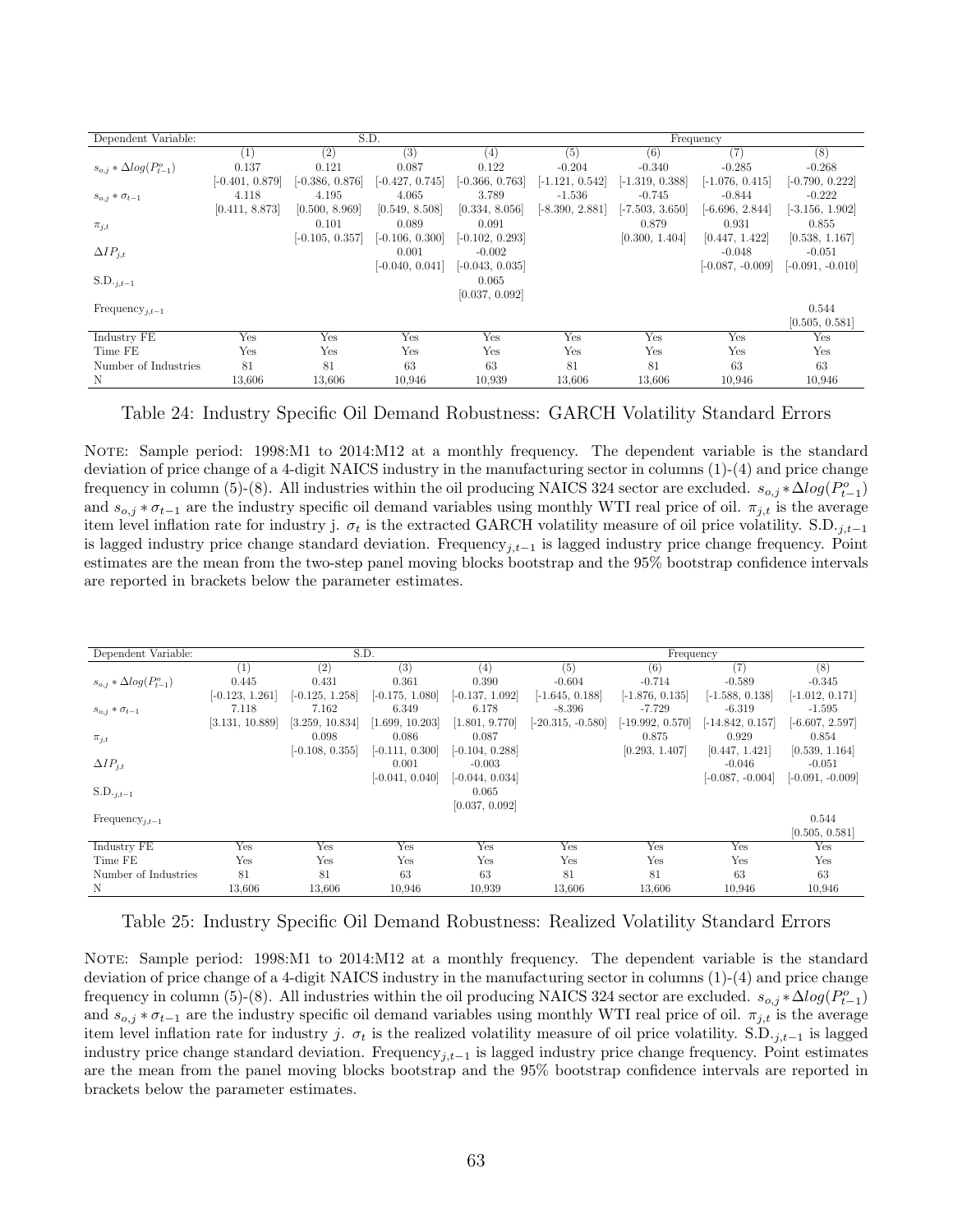<span id="page-65-0"></span>

| Dependent Variable:               | I.Q.R.            |            |            | S.D.       |            |            |            |            |
|-----------------------------------|-------------------|------------|------------|------------|------------|------------|------------|------------|
|                                   | $\left( 1\right)$ | (2)        | (3)        | (4)        | (5)        | (6)        | (7)        | (8)        |
| $s_{o,j} * \Delta log(P_{t-1}^o)$ | $-0.284**$        | $-0.287**$ | $-0.222**$ | $-0.174**$ | 0.048      | 0.021      | 0.009      | 0.024      |
|                                   | (0.118)           | (0.119)    | (0.094)    | (0.084)    | (0.076)    | (0.072)    | (0.066)    | (0.052)    |
| $s_{o,j} * \sigma_{t-1}$          | $2.718***$        | $2.726***$ | $2.561***$ | $2.315***$ | $2.958***$ | $3.034***$ | $2.584***$ | $2.377***$ |
|                                   | (1.024)           | (1.028)    | (0.940)    | (0.842)    | (0.796)    | (0.852)    | (0.619)    | (0.562)    |
| $\pi_{j,t}$                       |                   | 0.019      | 0.002      | 0.004      |            | $0.190***$ | $0.183***$ | $0.173***$ |
|                                   |                   | (0.110)    | (0.092)    | (0.087)    |            | (0.072)    | (0.072)    | (0.067)    |
| $\Delta IP_{j,t}$                 |                   |            | 0.004      | 0.002      |            |            | 0.005      | 0.010      |
|                                   |                   |            | (0.009)    | (0.008)    |            |            | (0.007)    | (0.007)    |
| $S.D._{j,t-1}$                    |                   |            |            |            |            |            |            | $0.123***$ |
|                                   |                   |            |            |            |            |            |            | (0.021)    |
| I.Q.R. $_{j,t-1}$                 |                   |            |            | $0.136***$ |            |            |            |            |
|                                   |                   |            |            | (0.043)    |            |            |            |            |
| Time & Industry FE                | Yes               | Yes        | Yes        | Yes        | Yes        | Yes        | Yes        | Yes        |
| Number of Industries              |                   |            |            |            |            |            |            |            |
| N                                 | 13,606            | 13,606     | 10,946     | 10,944     | 13,606     | 13,606     | 10,946     | 10,944     |

Table 26: Industry Specific Coefficient: Robust Price Change Dispersion Measures

NOTE: Sample period: 1998:M1 to 2014:M12 at a monthly frequency. The dependent variable is the standard deviation of price change including zeros of a 4-digit NAICS industry in the manufacturing sector in columns (1)-(4) and interquartile range of price changes in columns (5)-(8). All industries within the oil producing NAICS 324 sector are excluded.  $s_{o,j} * \Delta log(P_{t-1}^o)$  and  $s_{o,j} * \sigma_{t-1}$  are the industry specific oil demand variables using monthly WTI real price of oil.  $\pi_{j,t}$  is the average item level inflation rate for industry j.  $\sigma_t$  is the extracted stochastic volatility measure of oil price volatility. S.D. $_{j,t-1}$  is lagged industry price change standard deviation including zeros. I.Q.R. $_{j,t-1}$  is lagged industry price change frequency. Robust asymptotic standard errors reported in parentheses are clustered at the industry level: \*  $p < .10$ ; \*\*  $p < .05$ ; and \*\*\*  $p < .01$ .

#### <span id="page-65-1"></span>B.3.3 Alternative Price Dispersion Measures

Table [26](#page-65-0) shows the main regression specification when the dependent variable is standard deviation of price change including zeros in columns (1) through (4) and the interquartile range in columns (5) through (8). The table shows that the results are robust to the measure of dispersion used.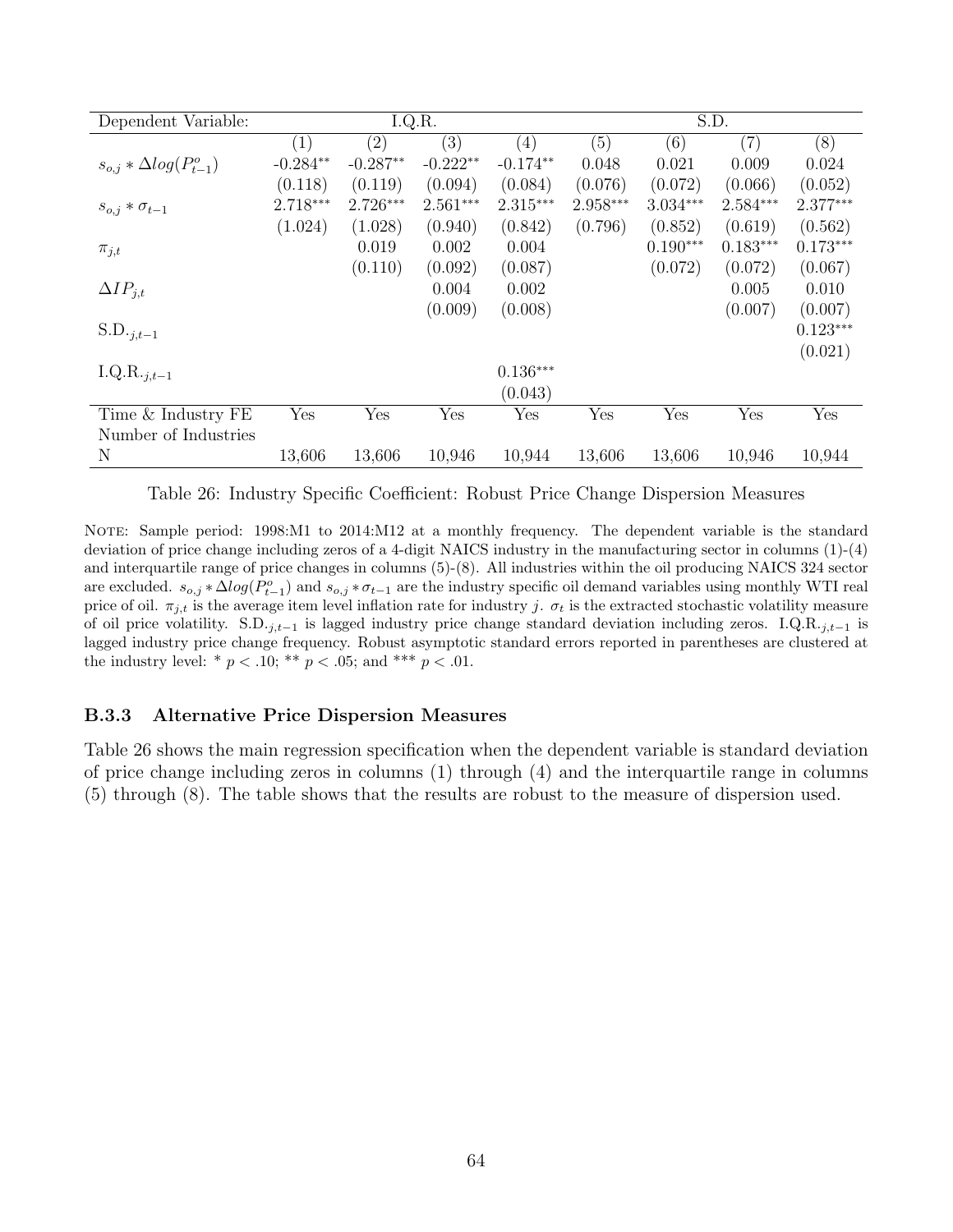<span id="page-66-3"></span>

| Dependent Variable:                                 | S.D.      | Frequency |
|-----------------------------------------------------|-----------|-----------|
|                                                     | (1)       | (2)       |
| $\sigma_{t-1}$                                      | $0.203**$ | $-0.093$  |
|                                                     | (0.091)   | (0.204)   |
| Sum of coefficients on:                             |           |           |
| $\sum_{k=1}^3 \left( \Delta log(P_{t-k}^o) \right)$ | $0.073**$ | $-0.065*$ |
|                                                     | (0.032)   | (0.036)   |
| $\sum_{k=1}^{3} (\Delta IP_{t-k})$                  | $-0.206$  | $-1.115$  |
|                                                     | (0.347)   | (0.683)   |
| $\sum_{k=1}^{3} (\pi_{t-k})$                        | $-0.370$  | $1.199*$  |
|                                                     | (0.449)   | (0.648)   |
| N                                                   | 200       | 200       |

Table 27: Aggregate Pricing Moment Regression

NOTE: Sample period: 1998:M1 to 2014:M12 at a monthly frequency. Number of observation=200. Newey-West standard errors with lag length of 12 reported in parentheses: \*  $p < .10$ ; \*\*  $p < .05$ ; and \*\*\*  $p < .01$ .

#### <span id="page-66-2"></span>B.4 Additional Results

This section presents additional empirical results. It first presents additional aggregate evidence on the relationship between oil price volatility and pricing behavior in Section [B.4.1.](#page-66-1) It then presents additional pass-through results in Section [B.4.2.](#page-66-0) It shows the aggregate empirical price change distribution during high and low oil price volatility in Section [B.4.3,](#page-68-0) presents average moments by high and low oil share in Section [B.4.4,](#page-68-1) and presents the full text of the introductory quote in Section [B.4.5.](#page-68-2)

#### <span id="page-66-1"></span>B.4.1 Additional Aggregate Evidence

In this subsection I provide additional aggregate time series evidence that oil price volatility affects pricing behavior. To do this I run the following regressions:

$$
Y_{t} = \alpha + \sum_{k=1}^{3} \beta_{k}(\Delta log(P_{t-k}^{o})) + \eta \sigma_{t-1} + \sum_{k=1}^{3} \gamma_{k}(\Delta IP_{t-k}) + \sum_{k=1}^{3} \nu_{k}(\pi_{t-k}) + \epsilon_{t}
$$

where  $Y_t$  is aggregate price change frequency or standard deviation,  $\Delta log(P_{t-k}^o)$  is real oil price inflation,  $\sigma_{t-1}$  is lagged real oil price volatility,  $\Delta IP_{t-k}$  is industrial production growth to control for the state of the business cycle, and  $\pi_{t-k}$  is PPI inflation. Results are in Table [27.](#page-66-3) Column (1) shows that increased oil price volatility is associated with greater price change dispersion. Column (2) shows that price change frequency is not associated with oil price volatility. These aggregate results are consistent with the industry-level results.

#### <span id="page-66-0"></span>B.4.2 Industry Specific Oil Pass-Through

I examine if sectors that use more oil have greater pass-through, by running an industry specific oil pass-through regression with industry and time fixed effects to control for the macroeconomic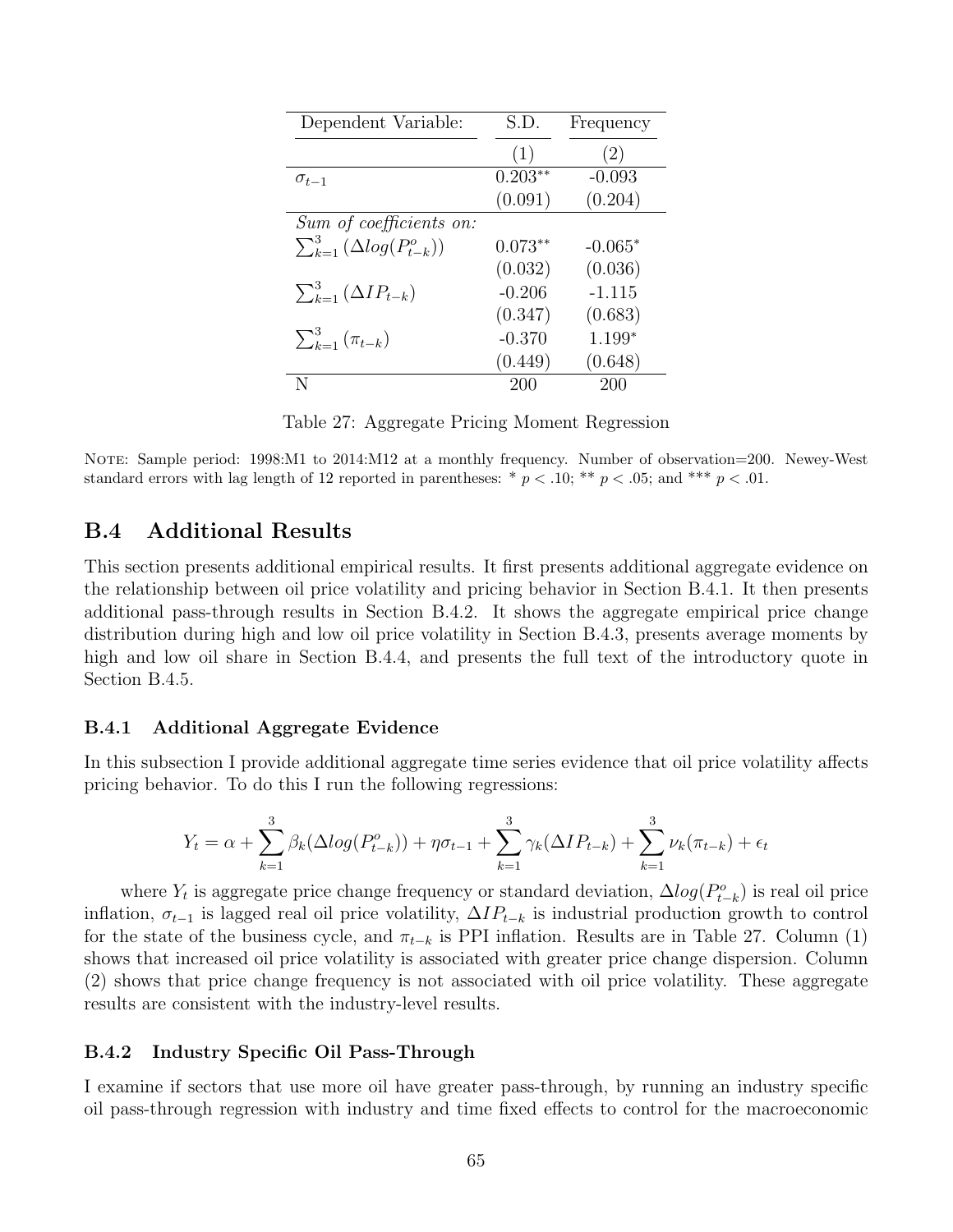|            | Short Run Pass-Through 12 Month Cumulative Response |
|------------|-----------------------------------------------------|
| $0.224***$ | $2.080***$                                          |
| (0.034)    | (0.504)                                             |

Table 28: Industry Specific Pass-Through Regression

<span id="page-67-0"></span>NOTE: Sample period: 1998:M1 to 2014:M12 at a monthly frequency. Number of observation=7,786. Number of industries=51.  $R^2 = 0.15$ . Robust asymptotic standard errors reported in parentheses are clustered at the industry level: \*  $p < .10$ ; \*\*  $p < .05$ ; and \*\*\*  $p < .01$ .

cycle. Specifically I run a pass-through regression of the form:

$$
\pi_{j,t} = \alpha_j + \alpha_t + \sum_{i=0}^{12} b_i (s_{o,j} * \Delta log P_{t-i}^o) + \epsilon_{j,t}
$$
\n(65)

If there is greater oil price pass-through for industries with more oil usage then  $b_0$  and  $\sum_{i=0}^{12} b_i$ should be positive. The results are in Table [28.](#page-67-0)

These results show that after conditioning on common aggregate shocks, that industries with greater oil usage have greater pass-through of oil prices. These results are consistent with the main regression results showing that pricing moments depend on the oil usage.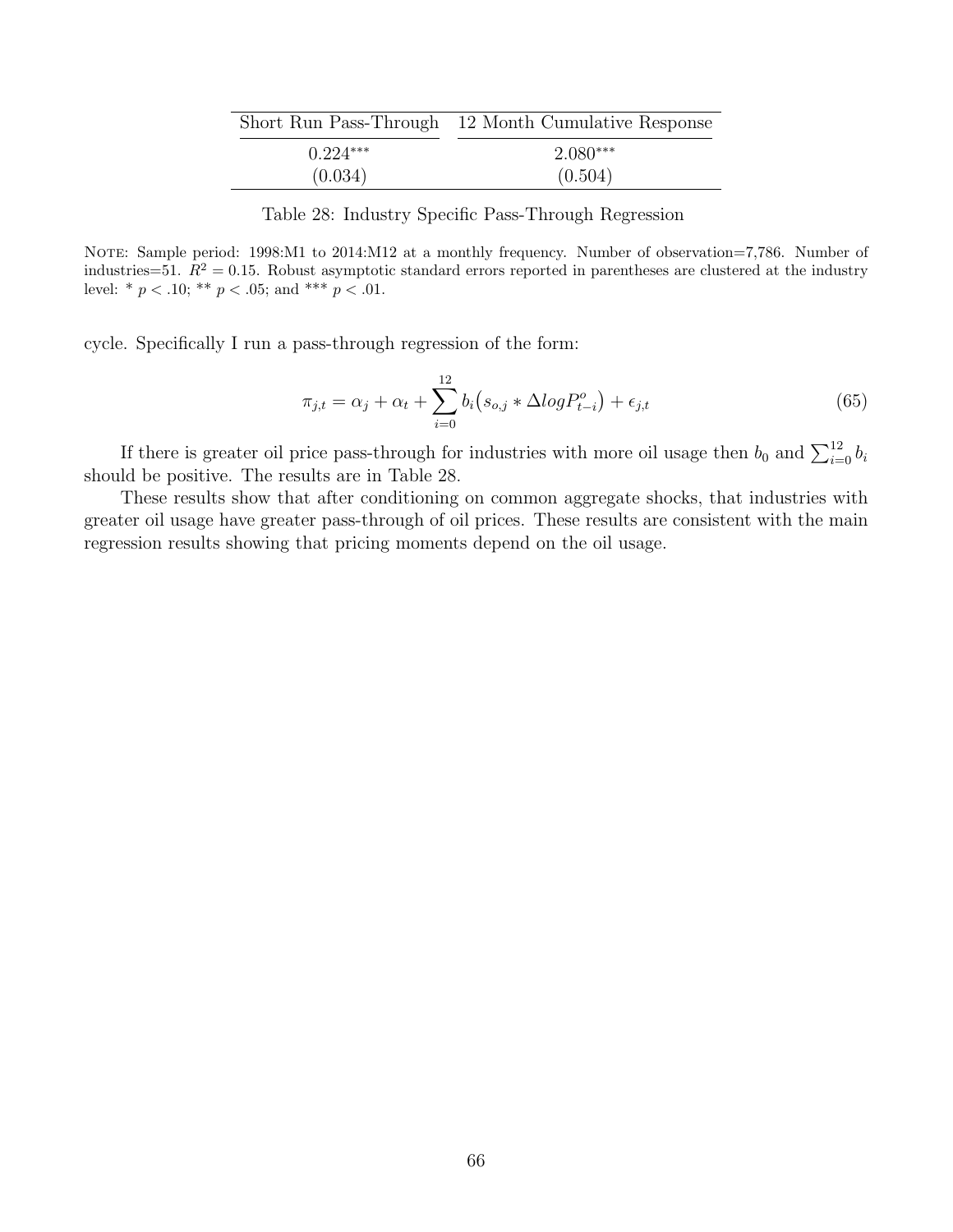<span id="page-68-3"></span>

<span id="page-68-4"></span>Figure 11: Empirical Price Distributions under Volatility Regimes

### <span id="page-68-0"></span>B.4.3 Empirical Price Change Distributions

Figure [11a](#page-68-3) shows the price change distribution during periods of high and low oil price volatility, where high oil price volatility is defined as a month when oil price volatility is above the median value over the 1998 to 2014 period. Measurement error when aggregating sectors can be problematic, so I standardize price changes at sectoral level then aggregate in Figure [11b.](#page-68-4) Both distributions show that price change dispersion is greater during periods of high oil price volatility.

## <span id="page-68-1"></span>B.4.4 Observable Characteristics by Oil Share

Table [29](#page-69-0) presents selected average moments by above and below median oil share over the sample period of 1998 to 2014. The top panel shows the average pricing moments and summary statistics at industry level for 41 industries at or below the median oil share. The bottom panel shows the same variables for the 40 industries above median oil share. The results show that pricing moments and inflation are relatively balanced across the two groups. The high oil share industries have had higher average industrial growth rates over the sample. In the final row in each panel, statistics on the annual real export growth rate are presented. It shows that the export trade characteristics are the same between high and low oil usage industries.<sup>[52](#page-1-0)</sup>

## <span id="page-68-2"></span>B.4.5 Central Bank Quote

The full text of Janet Yellen's quote from the "Current Conditions and the Outlook for the Economy" on June 6, 2016 is below.

In particular, an important theme of my remarks today will be the inevitable uncertainty surrounding the outlook for the economy. Unfortunately, all economic projections are certain to turn out to be inaccurate in some respects, and possibly significantly so.

<sup>52</sup>Trade data is downloaded from the United States International Trade Commission.